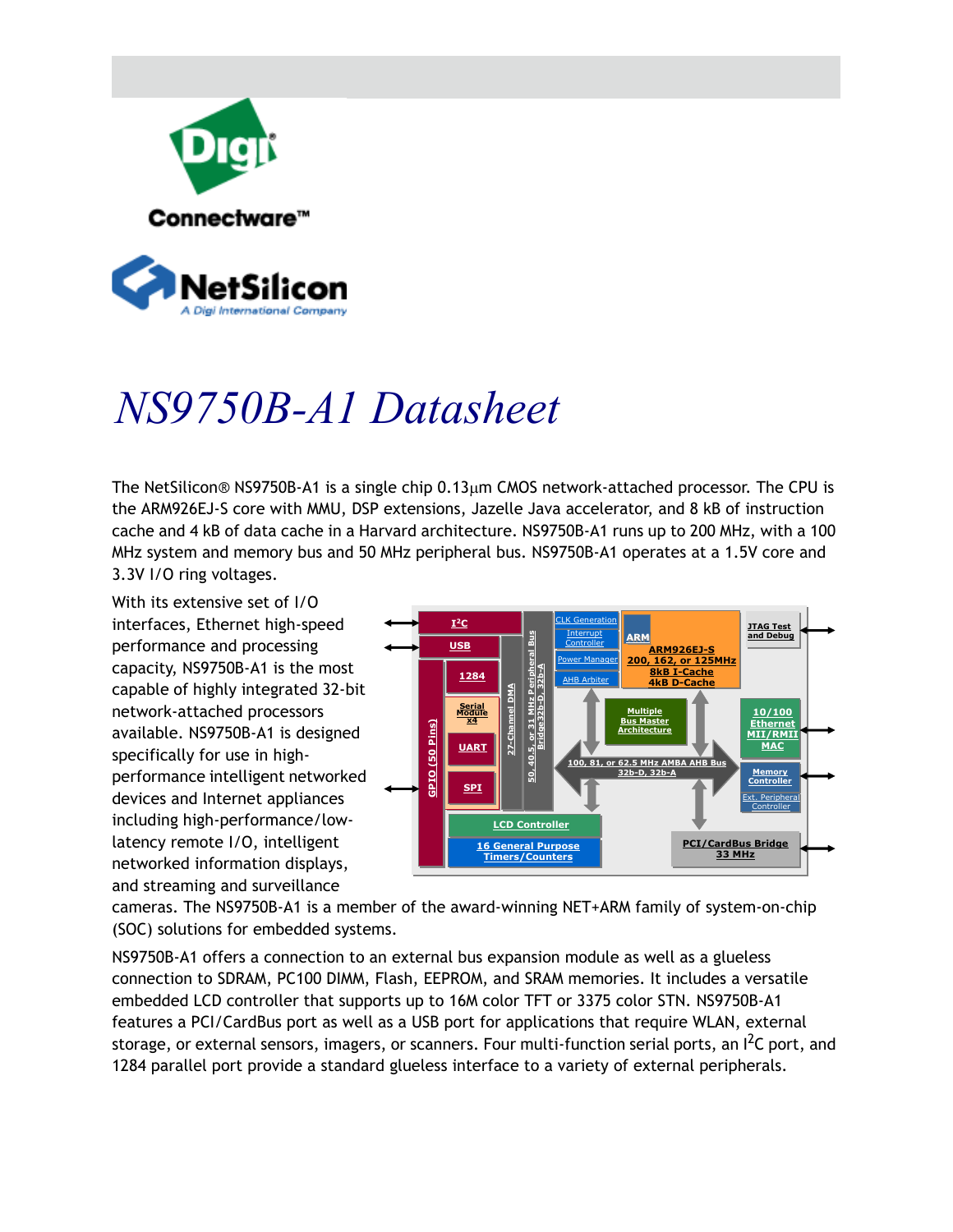NS9750B-A1 features up to 50 general purpose I/O (GPIO) pins and highly-configurable power management with sleep mode.

NET+ARM processors are the foundation for the NET+Works® family of integrated hardware and software solutions for device networking. These comprehensive platforms include drivers, operating systems, networking software, development tools, APIs, and complete development boards.

Using the NS9750B-A1 and associated Net+Works packages allows system designers to achieve dramatic time-to-market reductions with pre-integrated and tested NET+ARM hardware, NET+Works software, and tools. Product unit costs are reduced dramatically with a complete system-on-chip, including Ethernet, display support, a robust peripheral set, and the processing headroom to meet the most demanding applications. Customers save engineering resources, as no network development is required. Companies will reduce their design risk with a fully integrated and tested solution.

A complete NET+Works development package includes ThreadX™ picokernel RTOS, Green Hills™ MULTI® 2000 IDE or Microcross GNU X-Tools™, drivers, networking protocols and services with APIs, NET+ARM-based development board, NetSilicon-supplied utilities, integrated file system, JTAG In Circuit Emulator (ICE), and support for boundary scan description language (BSDL). One year software maintenance and technical support is available.

**Digi International 11001 Bren Road East Minnetonka, MN 55343 U.S.A. United States: +1 877 912-3444 Other locations: +1 952 912-3444 Fax: +1 952 912-4960 www.digi.com/support www.digi.com**

**NetSilicon, Inc. 411 Waverley Oaks Road, Suite 304 Waltham, MA 02452 U.S.A. United States: +1 800 243-2333 Other locations: +1 781 647-1234 Fax: +1 781 893-1338 www.netsilicon.com/support www.netsilicon.com**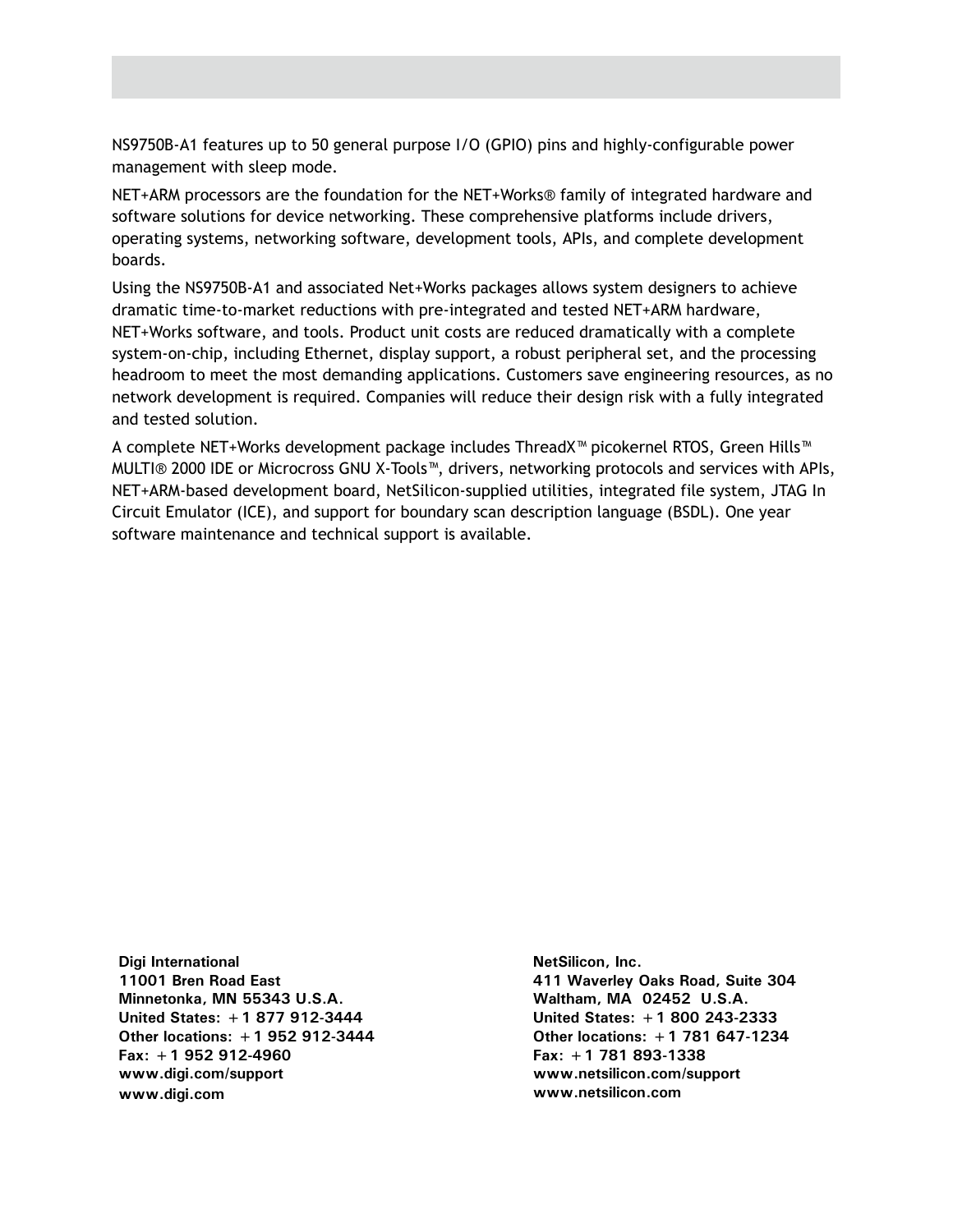### Contents  $\sim$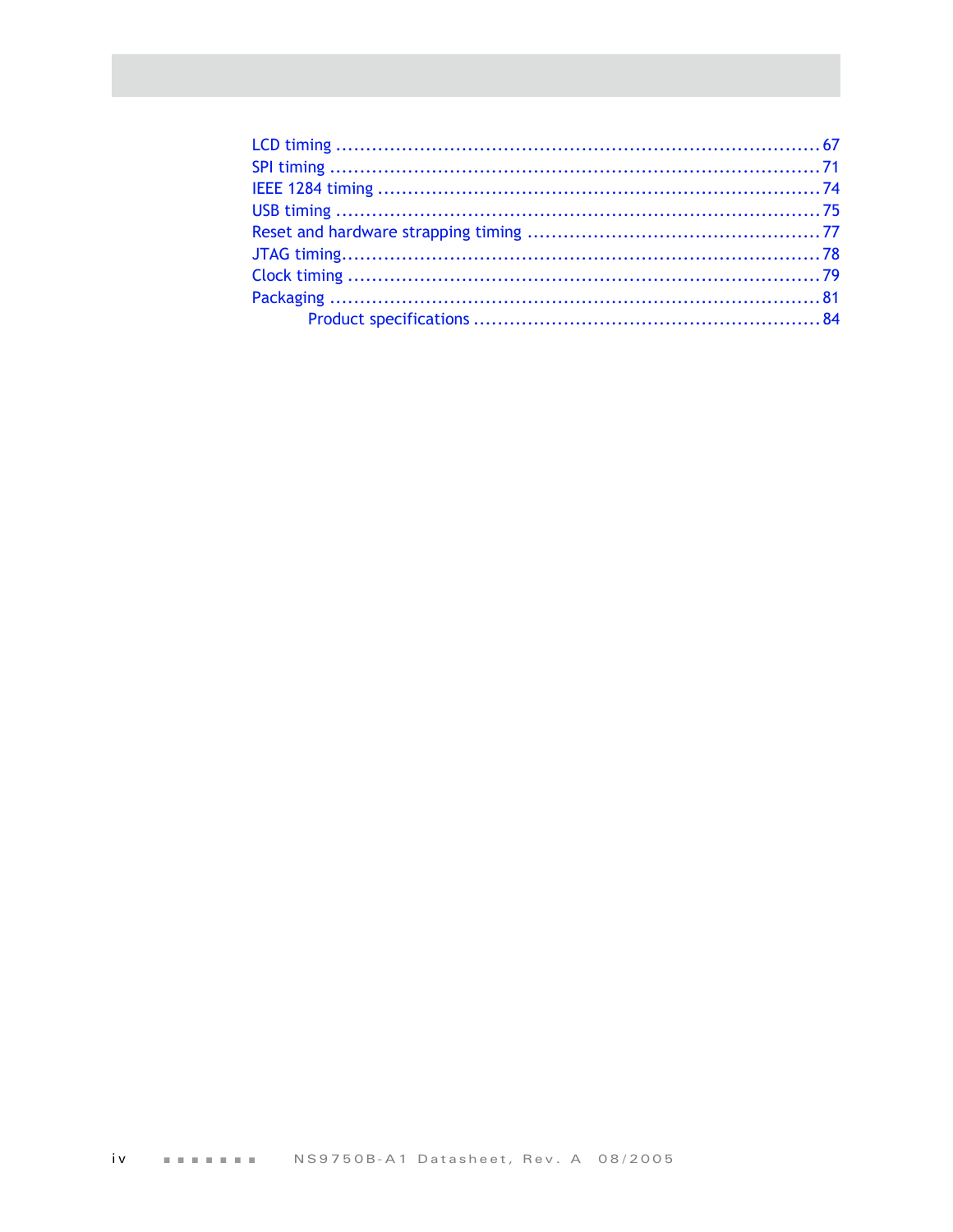### <span id="page-4-0"></span>**NS9750B-A1 Features**

#### **32-bit ARM926EJ-S RISC processor**

- $\blacksquare$  125 to 200 MHz
- 5-stage pipeline with interlocking
- **Harvard architecture**
- 8 kB instruction cache and 4 kB data cache
- 32-bit ARM and 16-bit Thumb instruction sets. Can be mixed for performance/code density tradeoffs
- MMU to support virtual memory-based OSs such as Linux, WinCE/Pocket PC, VxWorks, others
- DSP instruction extensions, improved divide, single cycle MAC
- **ARM Jazelle, 1200CM (coffee marks) Java** accelerator
- EmbeddedICE-RT debug unit
- JTAG boundary scan, BSDL support

#### **External system bus interface**

- 32-bit data, 32-bit internal address bus, 28-bit external address bus
- Glueless interface to SDRAM, SRAM, EEPROM, buffered DIMM, Flash
- 4 static and 4 dynamic memory chip selects
- 0-63 wait states per chip select
- Self-refresh during system sleep mode
- **Automatic dynamic bus sizing to 8 bits, 16** bits, 32 bits
- **Burst mode support with automatic data** width adjustment
- Two external DMA channels for external peripheral support

#### **System Boot**

High-speed boot from 8-bit, 16-bit, or 32-bit ROM or Flash

 Hardware-supported low cost boot from serial EEPROM through SPI port (patent pending)

#### **High performance 10/100 Ethernet MAC**

- 10/100 Mbps MII/RMII PHY interfaces
- Full-duplex or half-duplex
- **Station, broadcast, or multicast address** filtering
- $\blacksquare$  2 kB RX FIFO
- 256 byte TX FIFO with on-chip buffer descriptor ring
	- Eliminates underruns and decreases bus traffic
- Separate TX and RX DMA channels
- Intelligent receive-side buffer size selection
- Full statistics gathering support
- External CAM filtering support

#### **PCI/CardBus port**

- PCI v2.2, 32-bit bus, up to 33 MHz bus speed
- Programmable to:
	- PCI device mode
	- PCI host mode:
		- Supports up to 3 external PCI devices
		- Embedded PCI arbiter or external arbiter
- CardBus host mode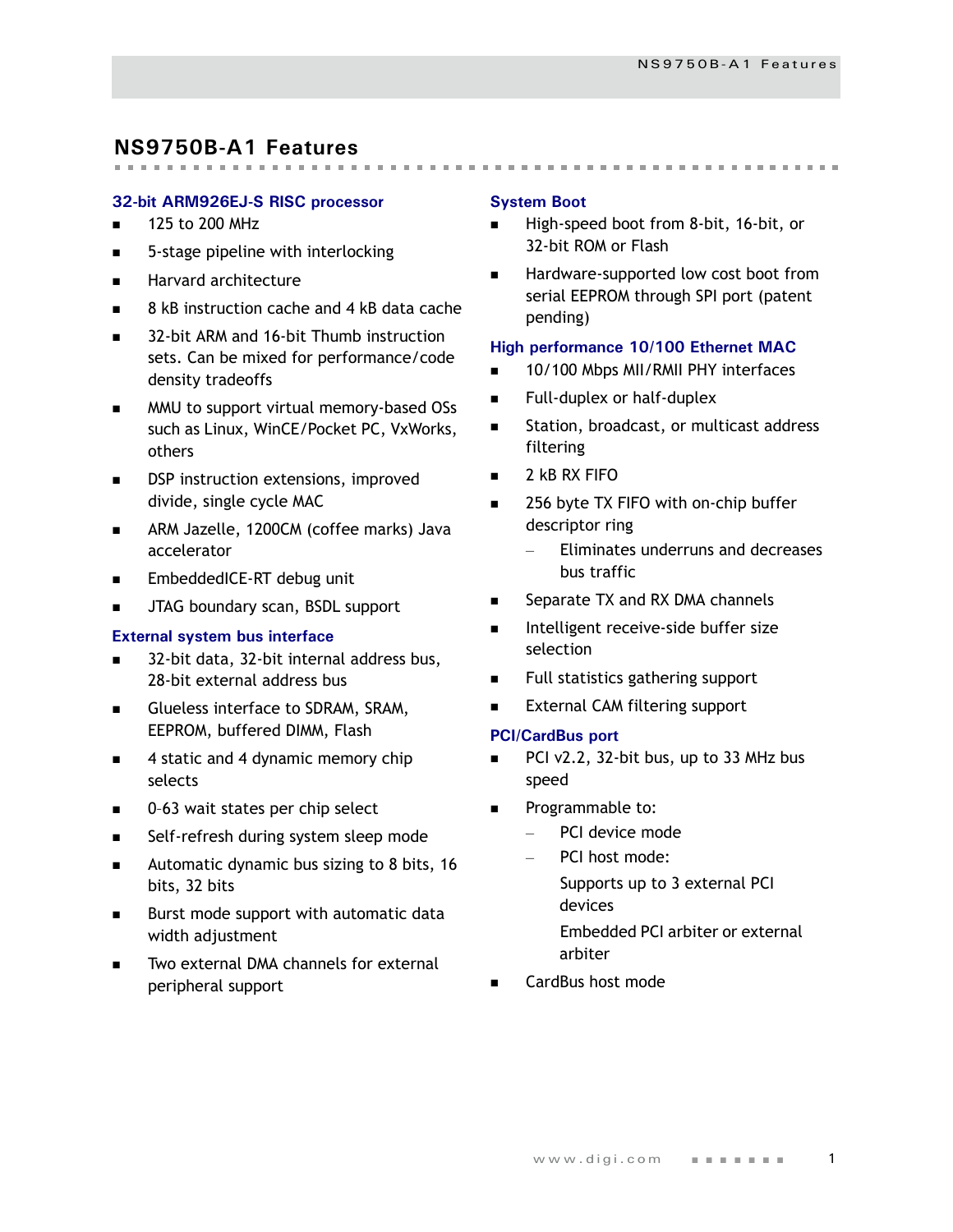#### **Flexible LCD controller**

- Supports most commercially available displays:
	- Active Matrix color TFT displays  $-$  Up to 24bpp direct 8:8:8 RGB; 16M colors
	- Single and dual panel color STN displays  $-$  Up to 16bpp 4:4:4 RGB; 3375 colors
	- Single and dual-panel monochrome STN displays  $-1$ , 2, 4bpp palettized gray scale
- Formats image data and generates timing control signals
- **Internal programmable palette LUT and** grayscaler support different color techniques
- Programmable panel-clock frequency

#### **USB ports**

- USB v.2.0 full speed (12 Mbps) and low speed (1.5 Mbps)
- Configurable to device or OHCI host
	- USB host is bus master
	- USB device supports one bidirectional control endpoint and 11 unidirectional endpoints
- All endpoints supported by a dedicated DMA channel; 13 channels total
- 20 byte RX FIFO and 20 byte TX FIFO

#### **Serial ports**

- 4 serial modules, each independently configurable to UART mode, SPI master mode, or SPI slave mode
- Bit rates from 75 bps to 921.6 kbps: asynchronous x16 mode
- Bit rates from 1.2 kbps to 6.25 Mbps: synchronous mode
- UART provides:
- High-performance hardware and software flow control
- Odd, even, or no parity
- $-$  5, 6, 7, or 8 bits
- 1 or 2 stop bits
- Receive-side character and buffer gap timers
- Internal or external clock support, digital PLL for RX clock extraction
- 4 receive-side data match detectors
- 2 dedicated DMA channels per module, 8 channels total
- 32 byte TX FIFO and 32 byte RX FIFO per module

#### **I 2C port**

- $I^2C$  v.1.0, configurable to master or slave mode
- Bit rates: fast (400 kHz) or normal (100 kHz) with clock stretching
- 7-bit and 10-bit address modes
- Supports <sup>2</sup>C bus arbitration

#### **1284 parallel peripheral port**

- All standard modes: ECP, byte, nibble, compatibility (also known as SPP or "Centronix")
- RLE (run length encoding) decoding of compressed data in ECP mode
- Operating clock from 100 kHz to 2 MHz
- Two dedicated DMA channels

#### **High performance multiple-master/distributed DMA system**

- Intelligent bus bandwidth allocation (patent pending)
- System bus and peripheral bus

#### **System bus:**

 Every system bus peripheral is a bus master with a dedicated DMA engine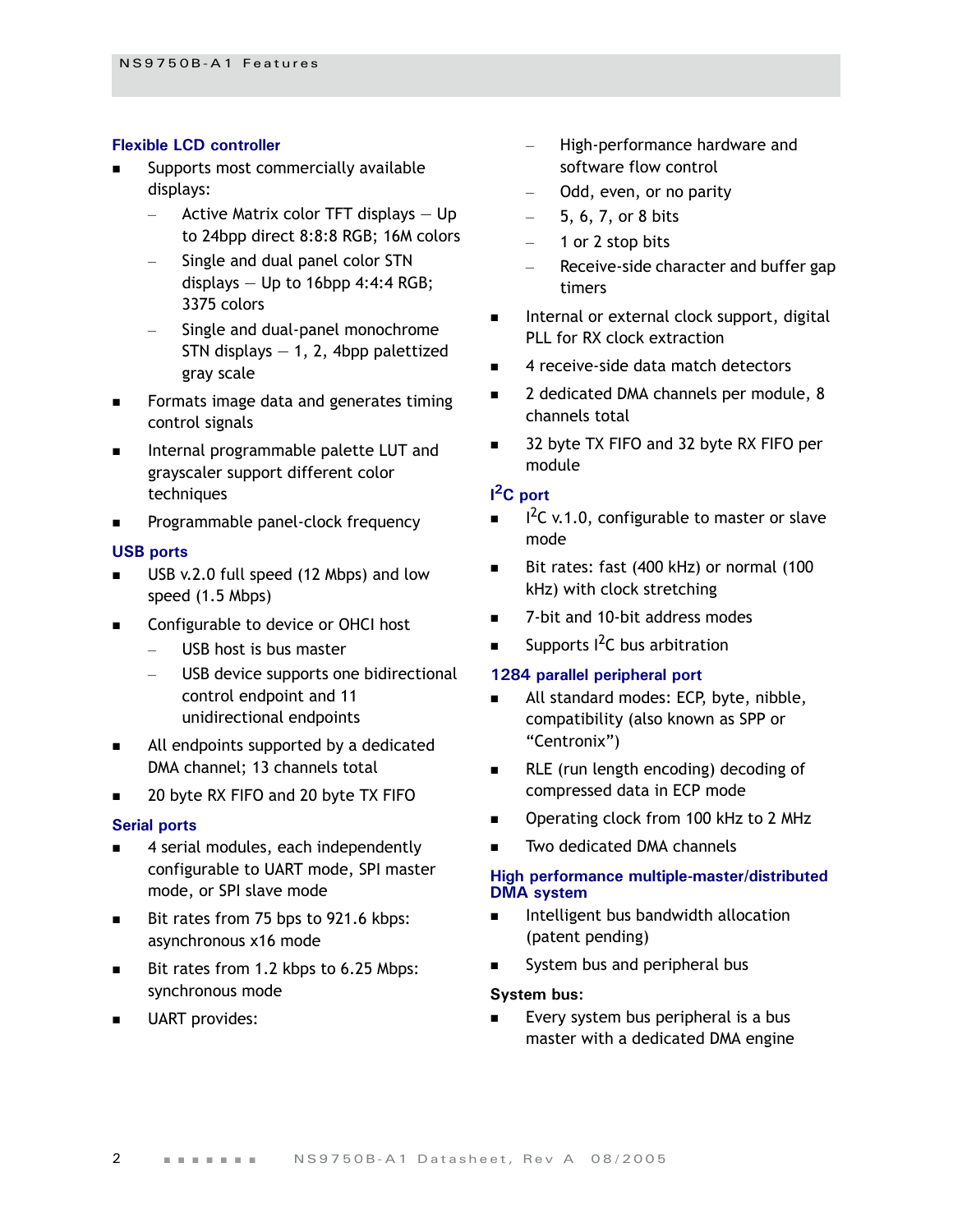#### **Peripheral bus:**

- One 13-channel DMA engine supports USB device
	- 2 DMA channels support control endpoint
	- 11 DMA channels support 11 endpoints
- One 12-channel DMA engine supports:
	- 4 serial modules (8 DMA channels)
	- 1284 parallel port (4 DMA channels)
- All DMA channels support fly-by mode

#### **External peripheral:**

- One 2-channel DMA engine supports external peripheral connected to memory bus
- Each DMA channel supports memory-tomemory transfers

#### **Power management (patent pending)**

- Power save during normal operation
	- Disables unused modules
- **Power save during sleep mode** 
	- Sets memory controller to refresh
	- Disables all modules except selected wakeup modules
	- Wakeup on valid packets or characters

#### **Vector interrupt controller**

- Decreased bus traffic and rapid interrupt service
- **Hardware interrupt prioritization**

#### **General purpose timers/counters**

- 16 independent 16-bit or 32-bit programmable timers or counters
	- $-$  Each with an I/O pin
- Mode selectable into:
	- Internal timer mode
- External gated timer mode
- External event counter
- Can be concatenated
- Resolution to measure minute-range events
- Source clock selectable: internal clock or external pulse event
- Each can be individually enabled/disabled

#### **System timers**

- Watchdog timer
- System bus monitor timer
- System bus arbiter timer
- Peripheral bus monitor timer

#### **General purpose I/O**

- 50 programmable GPIO pins (muxed with other functions)
- Software-readable powerup status registers for every pin for customerdefined bootstrapping

#### **External interrupts**

- 4 external programmable interrupts
	- Rising or falling edge-sensitive
	- Low level- or high level-sensitive

#### **Clock generator**

- On-chip phase locked loop (PLL)
- Software programmable PLL parameters
- Optional external oscillator
- Separate PLL for USB

#### **Operating grades/Ambient temperatures**

- 200 MHz: 0 70° C
- 162 MHz: -40 +85° C
- 125 MHz: 0 70° C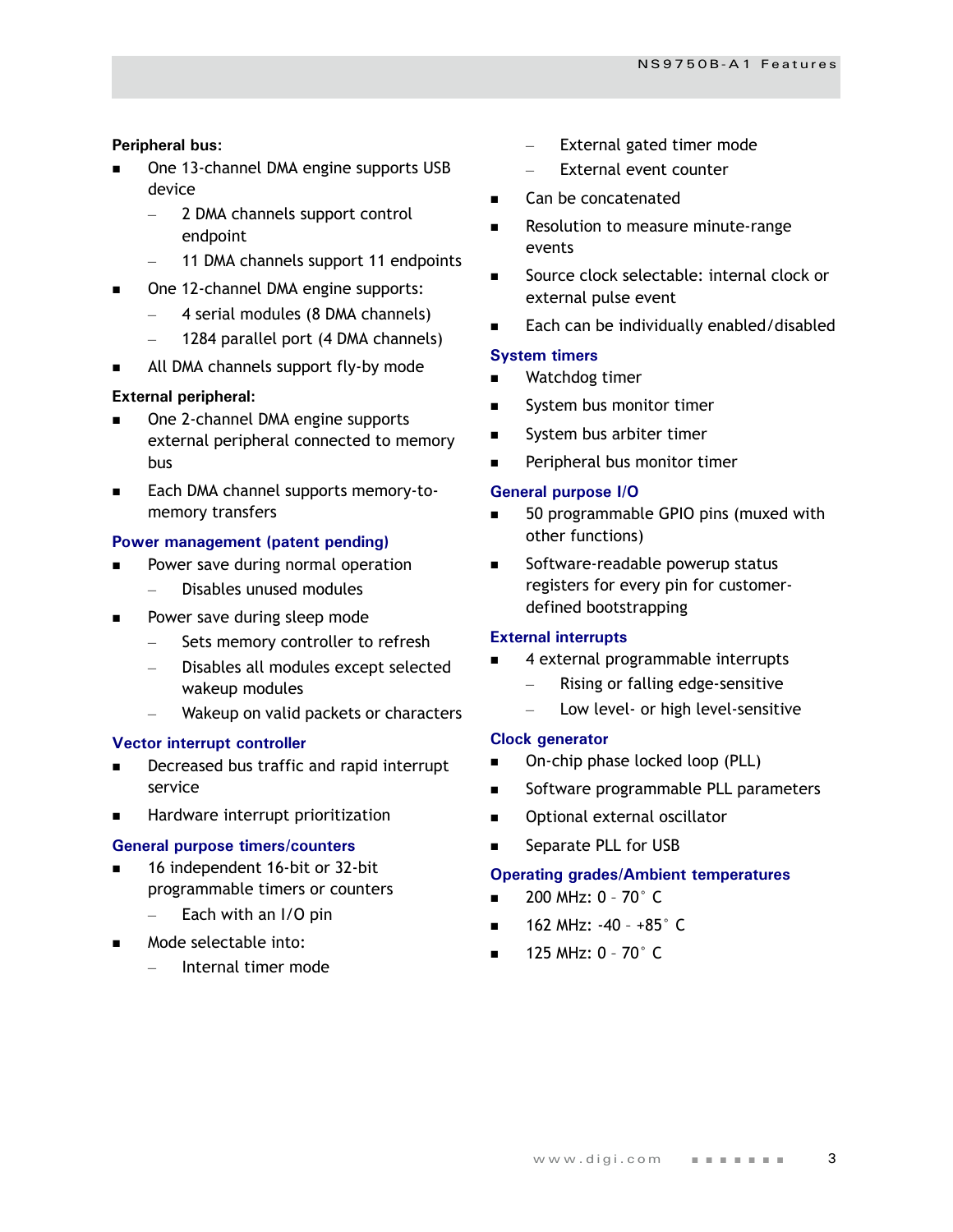### <span id="page-7-0"></span>**System-level interfaces**

[Figure 1](#page-7-1) shows the NS9750B-A1 system-level hardware interfaces, which are detailed after the figure.

 $\sim$ 



<span id="page-7-1"></span>*Figure 1: System-level hardware interfaces*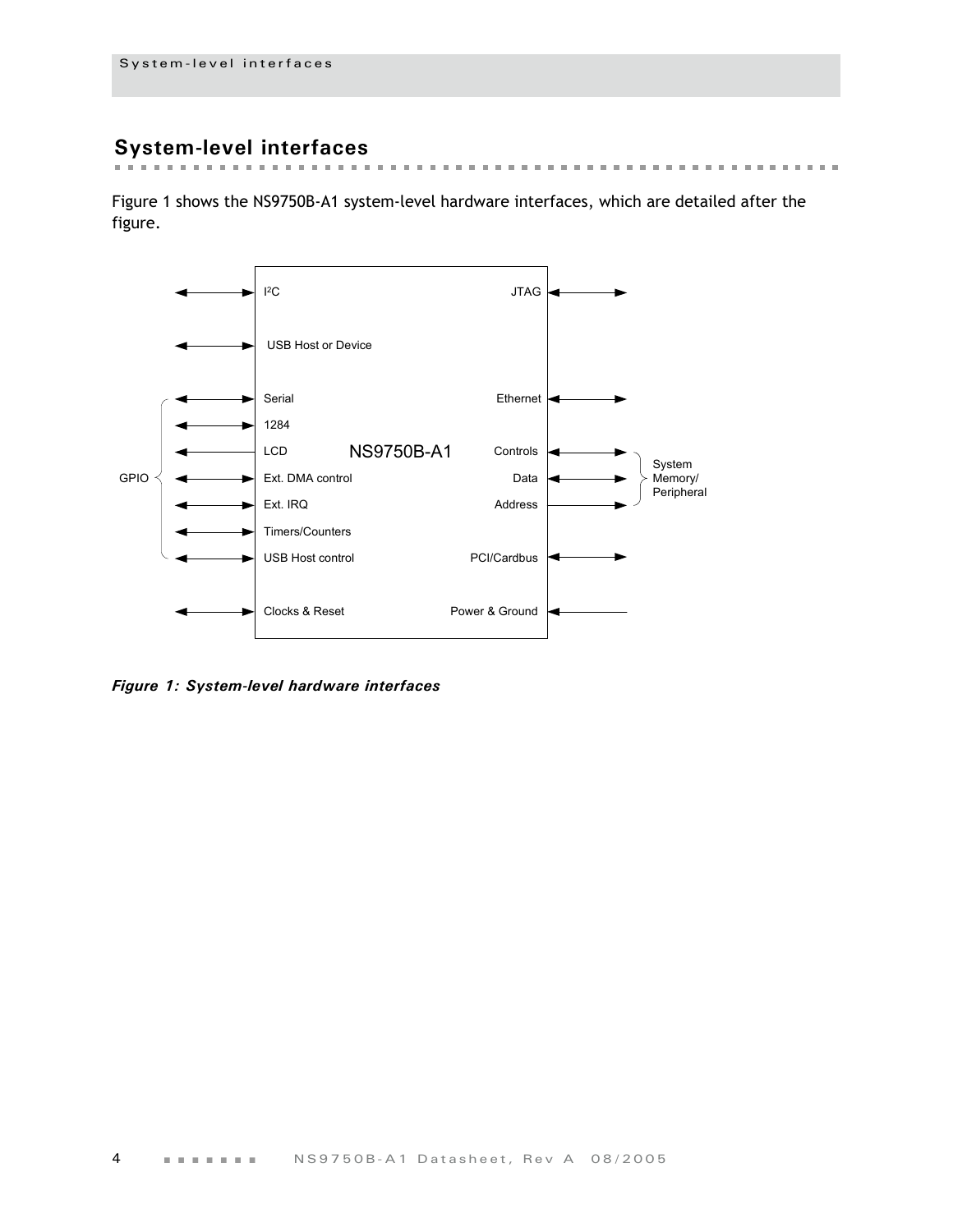#### *NS9750B-A1 interfaces*

- Ethernet MII/RMII interface to an external PHY
- **System Memory interface** 
	- Glueless connection to SDRAM
	- Glueless connection to buffered PC100 DIMM
	- Glueless connection to SRAM
	- Glueless connection to Flash memory or ROM
- **PCI muxed with CardBus interface**
- USB host or device interface
- $\blacksquare$  $I<sup>2</sup>C$  interface
- 50 GPIO pins muxed with:
	- Four 8-pin-each serial ports, each programmable to UART or SPI
	- 1284 port
- Up to 24-bit TFT or STN color and monochrome LCD controller
- Two external DMA channels
- Four external interrupt pins programmed to rising or falling edge, or to high or low level
- Sixteen 16-bit or 32-bit programmable timers or counters
- Two control signals to support USB host
- JTAG development interface
- Clock interfaces for crystal or external oscillator
	- System clock
	- USB clock
- Clock interface for optional LCD external oscillator

Power and ground

### <span id="page-8-0"></span>**System configuration**

The PLL and other system settings can be configured at powerup before the CPU boots. External pins configure the necessary control register bits at powerup. External pulldown resistors can be used to configure the PLL and system configuration registers depending on the application. The recommended value is 2.2k ohm to 2.4k ohm.

This table describes how each bit is used to configure the powerup settings, where 1 indicates the internal pullup resistor and 0 indicates an external pulldown resistor. [Table 2](#page-9-0) shows PLL ND[4:0] multiplier values. Figure 9, "NS9750B-A1 BGA layout," on page 83 shows the bootstrap pins.

| Pin name      | <b>Configuration bits</b>                                                                                                                                                            |
|---------------|--------------------------------------------------------------------------------------------------------------------------------------------------------------------------------------|
| rtck          | <b>PCI</b> arbiter configuration<br>External PCI arbiter<br>0<br>Internal PCI arbiter                                                                                                |
| boot strap[0] | Chip select 1 byte lane enable n/write enable n configuration bootstrap<br>select<br>byte lane enable n (2.4K pulldown added)<br>0<br>write enable n for byte-wide devices (default) |

*Table 1: Configuration pins— Bootstrap initialization*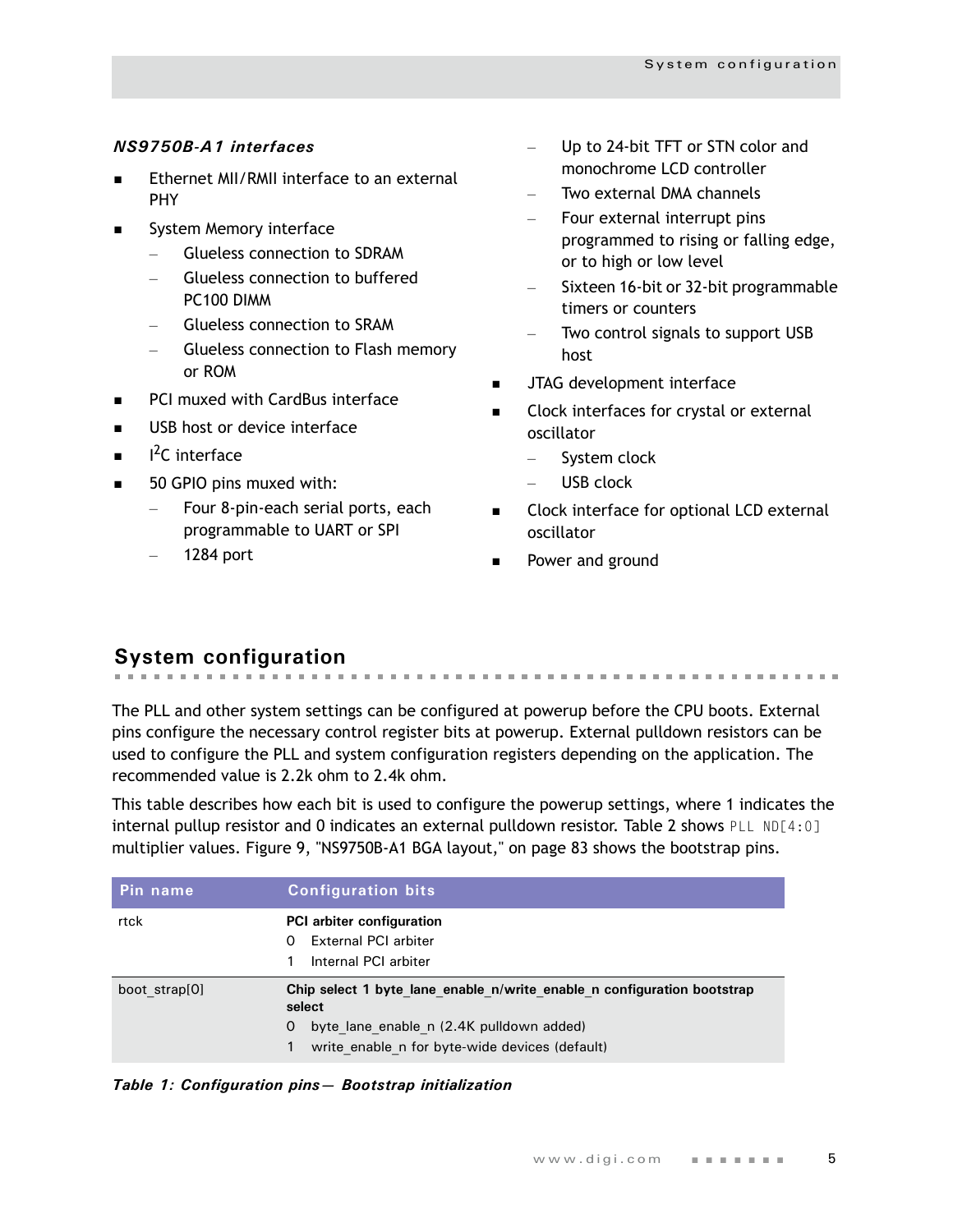| Pin name                                              | <b>Configuration bits</b>                                                                                                                                                                                                                                                                                                                                                                                               |  |  |  |  |  |  |  |  |
|-------------------------------------------------------|-------------------------------------------------------------------------------------------------------------------------------------------------------------------------------------------------------------------------------------------------------------------------------------------------------------------------------------------------------------------------------------------------------------------------|--|--|--|--|--|--|--|--|
| boot_strap[4:3]                                       | Chip select 1 data width bootstrap select<br>00<br>16 bits<br>01<br>8 bits<br>11<br>32 bits                                                                                                                                                                                                                                                                                                                             |  |  |  |  |  |  |  |  |
| boot_strap[2]                                         | Memory interface read mode bootstrap select<br><b>Note:</b> An external pulldown resistor must be used; this selects command<br>delayed mode. Clock delayed mode is reserved for future use.<br>Command delayed mode<br>0<br>Commands are launched on a 90-degree phase-shifted AHB clock, and<br>AHB clock is routed to the external dynamic memory.<br>$\mathbf{1}$<br>Clock delayed mode<br>Reserved for future use. |  |  |  |  |  |  |  |  |
| boot strap[1]                                         | CardBus mode bootstrap select<br>CardBus mode<br>0<br>PCI mode<br>1                                                                                                                                                                                                                                                                                                                                                     |  |  |  |  |  |  |  |  |
| gpio[49]                                              | Chip select polarity<br>Active high<br>0<br>$\mathbf{1}$<br>Active low                                                                                                                                                                                                                                                                                                                                                  |  |  |  |  |  |  |  |  |
| gpio[44]                                              | Endian mode<br>Big Endian<br>0<br>Little Endian<br>1                                                                                                                                                                                                                                                                                                                                                                    |  |  |  |  |  |  |  |  |
| reset done                                            | <b>Bootup mode</b><br>Boot from SDRAM using serial SPI EEPROM<br>0<br>Boot from flash/ROM<br>1                                                                                                                                                                                                                                                                                                                          |  |  |  |  |  |  |  |  |
| gpio[19]                                              | RESERVED. This pin must not be pulled to logic 0 until reset done is a logic 1.                                                                                                                                                                                                                                                                                                                                         |  |  |  |  |  |  |  |  |
| gpio[17], gpio[12],<br>gpio[10], gpio [8],<br>gpio[4] | PLL ND $[4:0]$ (PLL multiplier, ND + 1)<br>See Table 2: PLL ND[4:0].                                                                                                                                                                                                                                                                                                                                                    |  |  |  |  |  |  |  |  |
| $gpio[2]$ , $gpio[0]$                                 | PLL FS[1:0] (PLL frequency select)                                                                                                                                                                                                                                                                                                                                                                                      |  |  |  |  |  |  |  |  |
|                                                       | gpio[2], [0]<br>FS<br>Divide by                                                                                                                                                                                                                                                                                                                                                                                         |  |  |  |  |  |  |  |  |
|                                                       | 10<br>00<br>1                                                                                                                                                                                                                                                                                                                                                                                                           |  |  |  |  |  |  |  |  |
|                                                       | 2<br>11<br>01                                                                                                                                                                                                                                                                                                                                                                                                           |  |  |  |  |  |  |  |  |
|                                                       | 00<br>10<br>4<br>11<br>8<br>01                                                                                                                                                                                                                                                                                                                                                                                          |  |  |  |  |  |  |  |  |
|                                                       |                                                                                                                                                                                                                                                                                                                                                                                                                         |  |  |  |  |  |  |  |  |

*Table 1: Configuration pins— Bootstrap initialization*

| Register configuration: gpio 17, 12, 10, 8, 4 Multiplier |     |
|----------------------------------------------------------|-----|
| 11010                                                    | -32 |
| 00100                                                    | -31 |

<span id="page-9-0"></span>*Table 2: PLL ND[4:0]*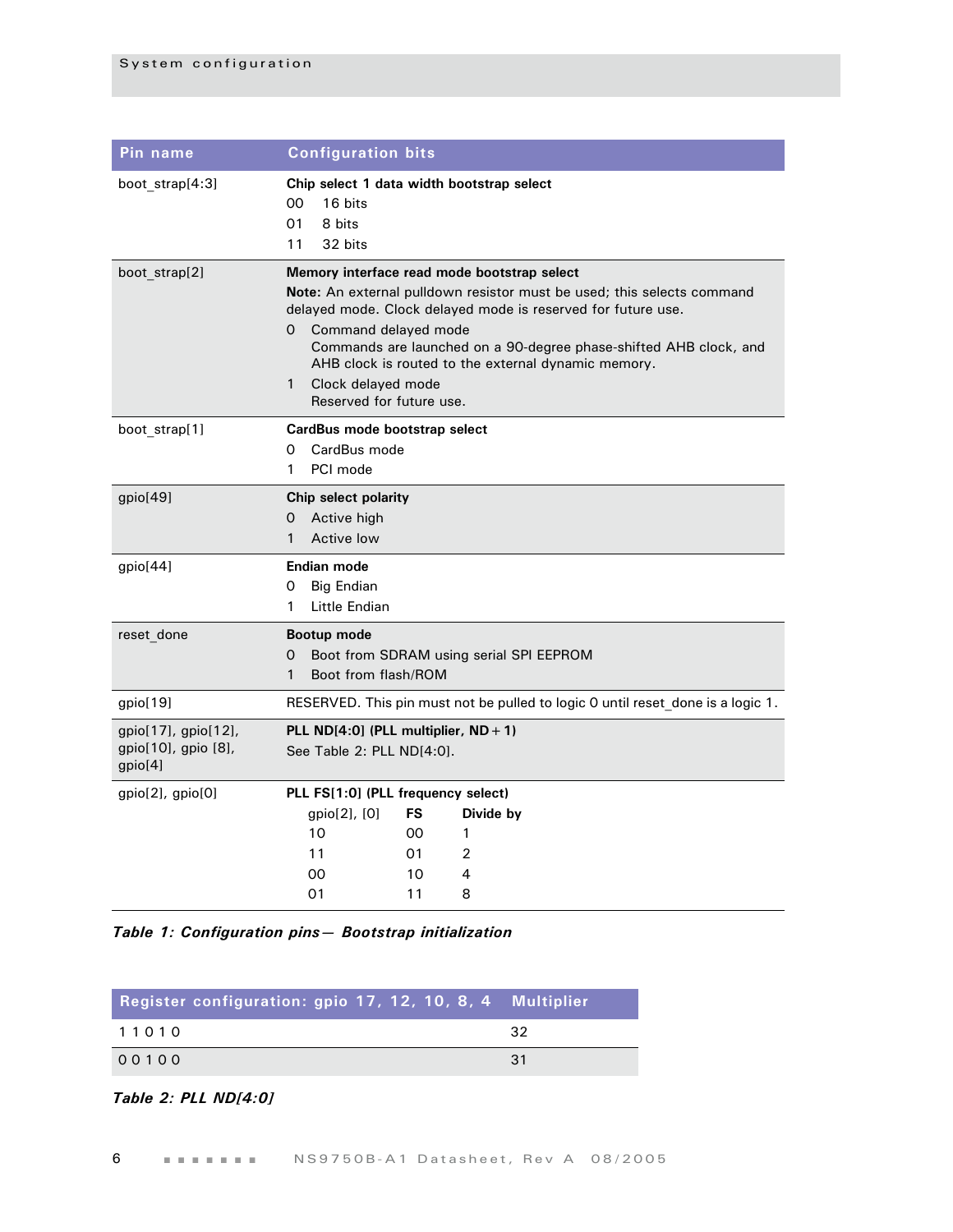| Register configuration: gpio 17, 12, 10, 8, 4 | <b>Multiplier</b>        |
|-----------------------------------------------|--------------------------|
| 11000                                         | 30                       |
| 11001                                         | 29                       |
| 11110                                         | 28                       |
| 11111                                         | 27                       |
| 11100                                         | 26                       |
| 11101                                         | 25                       |
| 10010                                         | 24                       |
| 10011                                         | 23                       |
| 10000                                         | 22                       |
| 10001                                         | 21                       |
| 10110                                         | 20                       |
| 10111                                         | 19                       |
| 10100                                         | 18                       |
| 10101                                         | 17                       |
| 01010                                         | 16                       |
| 01011                                         | 15                       |
| 01000                                         | 14                       |
| 01001                                         | 13                       |
| 01110                                         | 12                       |
| 01111                                         | 11                       |
| 01100                                         | 10                       |
| 01101                                         | $\boldsymbol{9}$         |
| 00010                                         | 8                        |
| 00011                                         | $\overline{\phantom{a}}$ |
| 00000                                         | 6                        |
| 00001                                         | 5                        |
| 00110                                         | 4                        |
| 00111                                         | 3                        |
| 00100                                         | $\overline{c}$           |
| 00101                                         | $\mathbf{1}$             |

*Table 2: PLL ND[4:0]*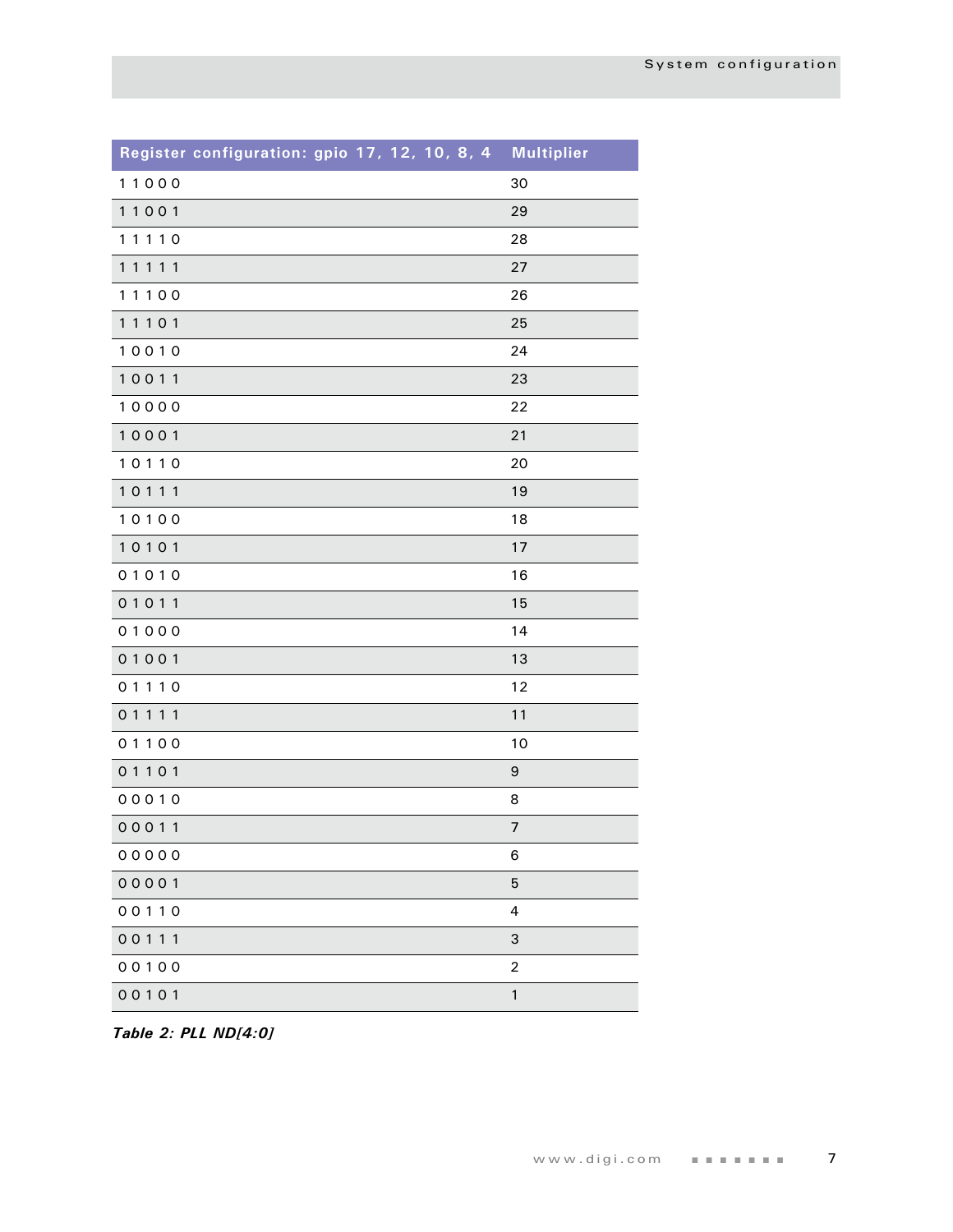#### <span id="page-11-0"></span>**General Purpose ID register**

There are 32 additional GPIO pins that are used to create a general purpose, user-defined ID register.

| 31   | 30   | 29   | 28   | 27   | 26     | 25     | 24   | 23   | 22   | 21   | 20   | 19   | 18   | 17   | 16     |
|------|------|------|------|------|--------|--------|------|------|------|------|------|------|------|------|--------|
| gpio | gpio | gpio | gpio | gpio | gpio   | gpio   | gpio | gpio | gpio | gpio | gpio | gpio | gpio | gpio | gpio   |
| [41] | [40] | [39] | [38] | [37  | $[36]$ | [35]   | [34] | [33] | [32] | [31] | [30] | [29] | [28] | [27] | $[26]$ |
| 15   | 14   | 13   | 12   | 11   | 10     | 9      | 8    |      | 6    | 5    | 4    | 3    | າ    |      | 0      |
| gpio | gpio | gpio | gpio | gpio | gpio   | gpio   | gpio | gpio | gpio | gpio | gpio | gpio | gpio | gpio | gpio   |
| [25] | [23] | [22] | [21] | 18]  | [16]   | $[15]$ | [14] | [13] | [11] | [09] | [07] | [06] | [05] | [03] | [01]   |

These external signals are registered at powerup. Read these signals for general purpose status information.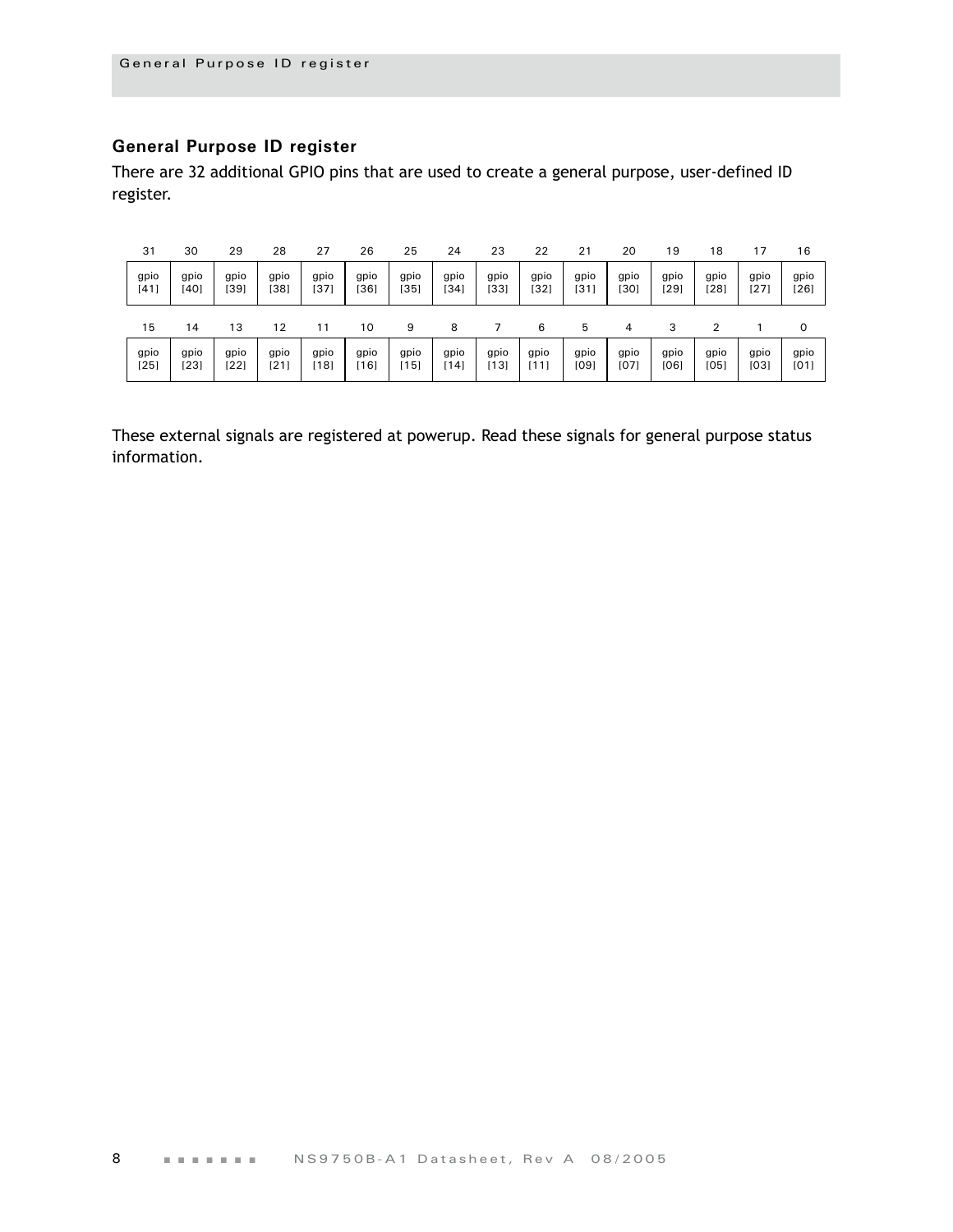### <span id="page-12-0"></span>**System boot**

the contract of the contract of the con- $\mathbf{m}$  . 

There are two ways to boot the NS9750B-A1 system:

- From a fast Flash over the system memory bus
- From an inexpensive, but slower, serial EEPROM through SPI port B

Both boot methods are glueless. The bootstrap pin, RESET\_DONEn, indicates where to boot on a system powerup. Flash boot can be done from 8-bit, 16-bit, or 32-bit ROM or Flash.

Serial EEPROM boot is supported by NS9750B-A1 hardware. A configuration header in the EEPROM specifies total number of words to be fetched from EEPROM, as well as a system memory configuration and a memory controller configuration. The boot engine configures the memory controller and system memory, fetches data from low-cost serial EEPROM, and writes the data to external system memory, holding the CPU in reset, then enables the CPU.

<span id="page-12-1"></span>**Reset**

Master reset using an external reset pin resets NS9750B-A1. Only the AHB bus error status registers retain their values; software read resets these error status registers. The input reset pin can be driven by a system reset circuit or a simple power-on reset circuit.

#### *RESET\_DONE as an input*

Used at bootup only:

- When set to 0, the system boots from SDRAM through the serial SPI EEPROM.
- When set to 1, the system boots from Flash/ROM. This is the default.

#### *RESET\_DONE as an output*

Sets to 1, per Step 6 in the boot sequence:

If the system is booting from serial EEPROM through the SPI port, the boot program must be loaded into the SDRAM before the CPU is released from reset. The memory controller is powered up with dy\_cs\_n[0] enabled with a default set of SDRAM configurations. The default address range for dy\_cs\_n[0] is from 0x0000 0000. The other chip selects are disabled.

#### **SPI boot sequence**

- **1** When the system reset turns to inactive, the reset signal to the CPU is still held active.
- **2** An I/O module on the peripheral bus (BBus) reads from a serial ROM device that contains the memory controller settings and the boot program.
- **3** The BBus-to-AHB bridge requests and gets the system bus.
- **4** The memory controller settings are read from the serial EEPROM and used to initialize the memory controller.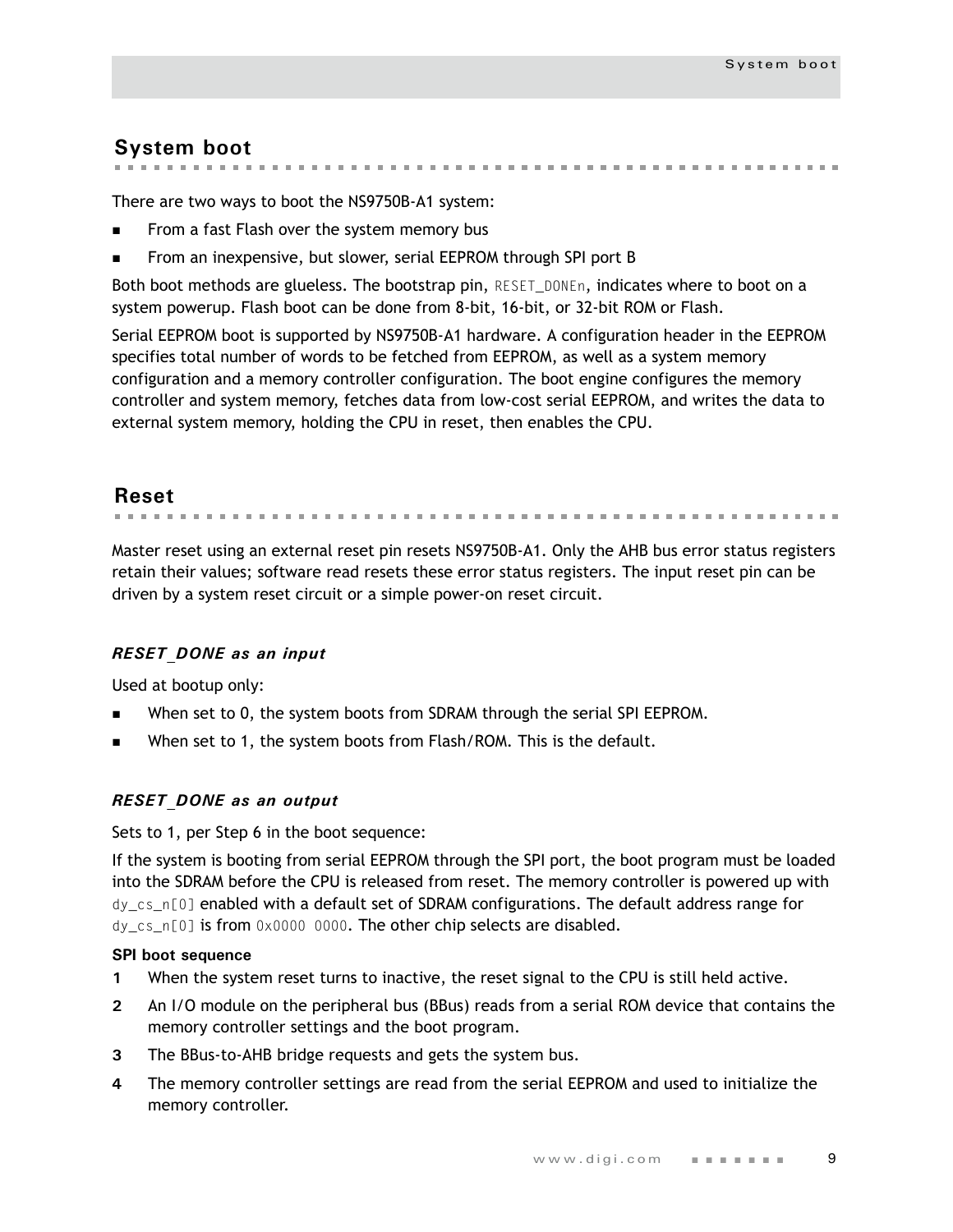- **5** The BBus-to-AHB bridge loads the boot program into the SDRAM, starting at address 0.
- **6** The reset signal going to the CPU is released once the boot program is loaded. RESET DONE is now set to 1.
- **7** The CPU begins to execute code from address 0x0000 0000.

You can use one of these software resets to reset the NS9750B-A1. Select the reset by setting the appropriate bit in the appropriate register:

- **Natchdog timer can issue reset upon Watchdog timer expiration.**
- Software reset can reset individual internal modules or all modules except memory and CPU.
- The system is reset whenever software sets the PLL SW change bit to 1.

Hardware reset duration is 4ms for PLL to stabilize. Software reset duration depends on speed grade, as shown in [Table 3](#page-13-1).

| Speed grade | <b>CPU clock cycles</b> | <b>Duration</b> |
|-------------|-------------------------|-----------------|
| 200 MHz     | 128                     | 640 ns          |
| 162 MHz     | 128                     | 790 ns          |
| 125 MHz     | 128                     | $1024$ ns       |

<span id="page-13-1"></span>*Table 3: Software reset duration*

The minimum reset pulse width is 10 crystal clocks.

#### <span id="page-13-0"></span>**System Clock**

. . . . . . . . . . . . . . . . . . . . **. . . . . . . . . . . . . . . . . .** .

The system clock reference is provided to the NS9750B-A1 by an external oscillator; [Table 4](#page-13-2) shows sample clock frequency settings for each chip speed grade.

| Speed   | cpu clk        | hclk (main bus) bbus clk' |         |
|---------|----------------|---------------------------|---------|
| 200 MHz | 200 (199.0656) | 99.5328                   | 49.7664 |
| 162 MHz | 162.2016       | 81.1008                   | 40.5504 |
| 125 MHz | 125.3376       | 62.6688                   | 31.3344 |

<span id="page-13-2"></span>*Table 4: Sample clock frequency settings with 29.4912 MHz oscillator*

The oscillator must be connected to the  $x1$ \_sys\_osc input (C8 pin) on the NS9750B-A1, as shown in [Figure 2.](#page-14-0)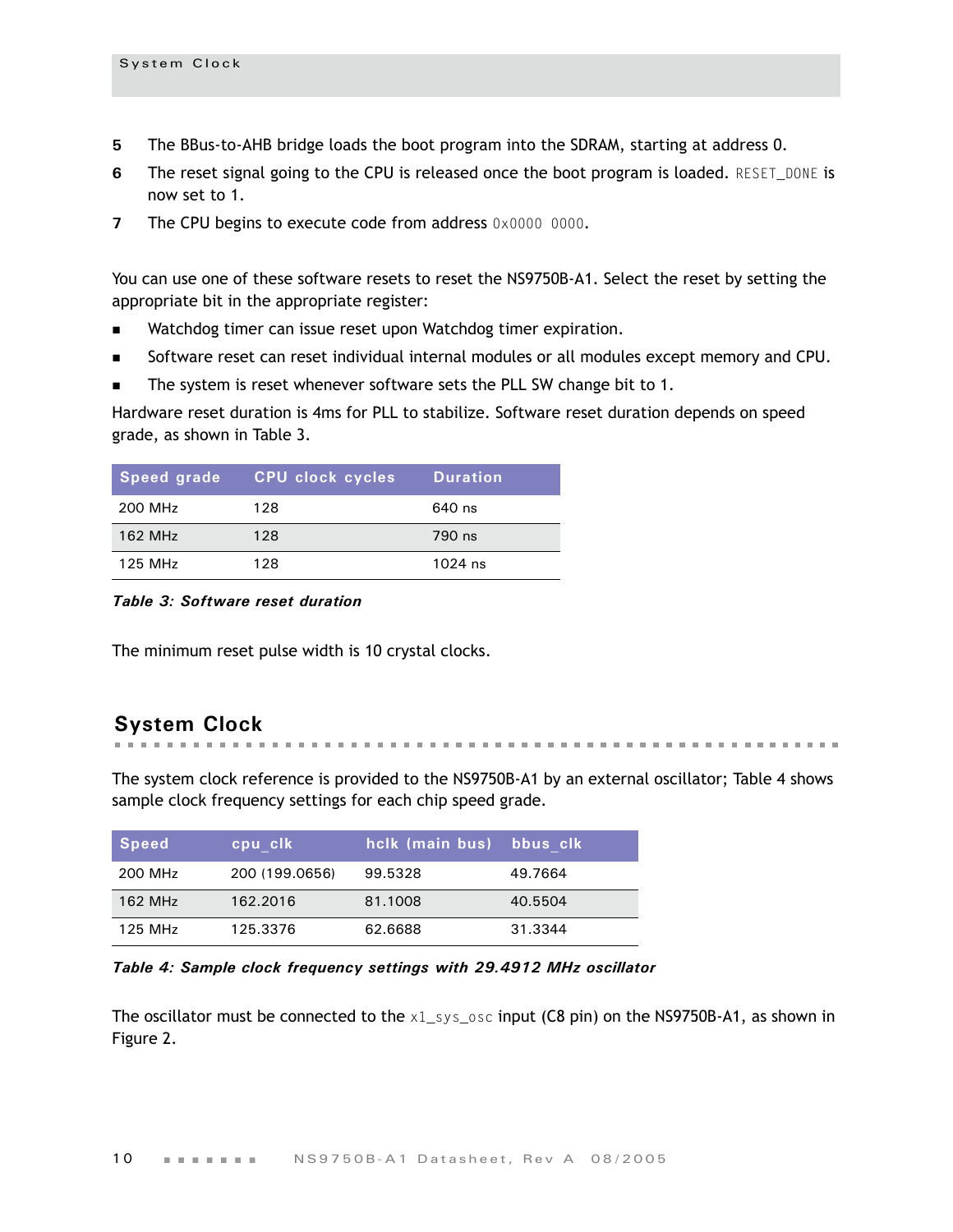

<span id="page-14-0"></span>*Figure 2: NS9750B-A1 system clock*

The PLL parameters are initialized on powerup reset and can be changed by software from  $f_{max}$  to 1/2  $f_{\text{max}}$ . For a 200 MHz grade, then, the CPU may change from 200 MHz to 100 MHz, the AHB system bus may change from 100 MHz to 50 MHz, and the peripheral BBus may change from 50 MHz to 25 MHz. If changed by software, the system resets automatically after the PLL stabilizes (approximately 4 ms).

The system clock provides clocks for CPU, AHB system bus, peripheral BBus, PCI/CardBus, LCD, timers, memory controller, and BBus modules (serial modules and 1284 parallel port).

The Ethernet MAC uses external clocks from a MII PHY or a RMII PHY. For a MII PHY, these clocks are input signals:  $rx\_c1k$  on pin T3 for receive clock and  $tx\_c1k$  on pin V3 for transmit clock. For a RMII, there is only one clock, and it connects to the  $rx\_c1k$  on pin T3. In this case, the transmit clock tx\_clk, pin V3, should be tied low.

PCI/CardBus, LCD controller, serial modules (UART, SPI), and 1284 port can optionally use external clock signals.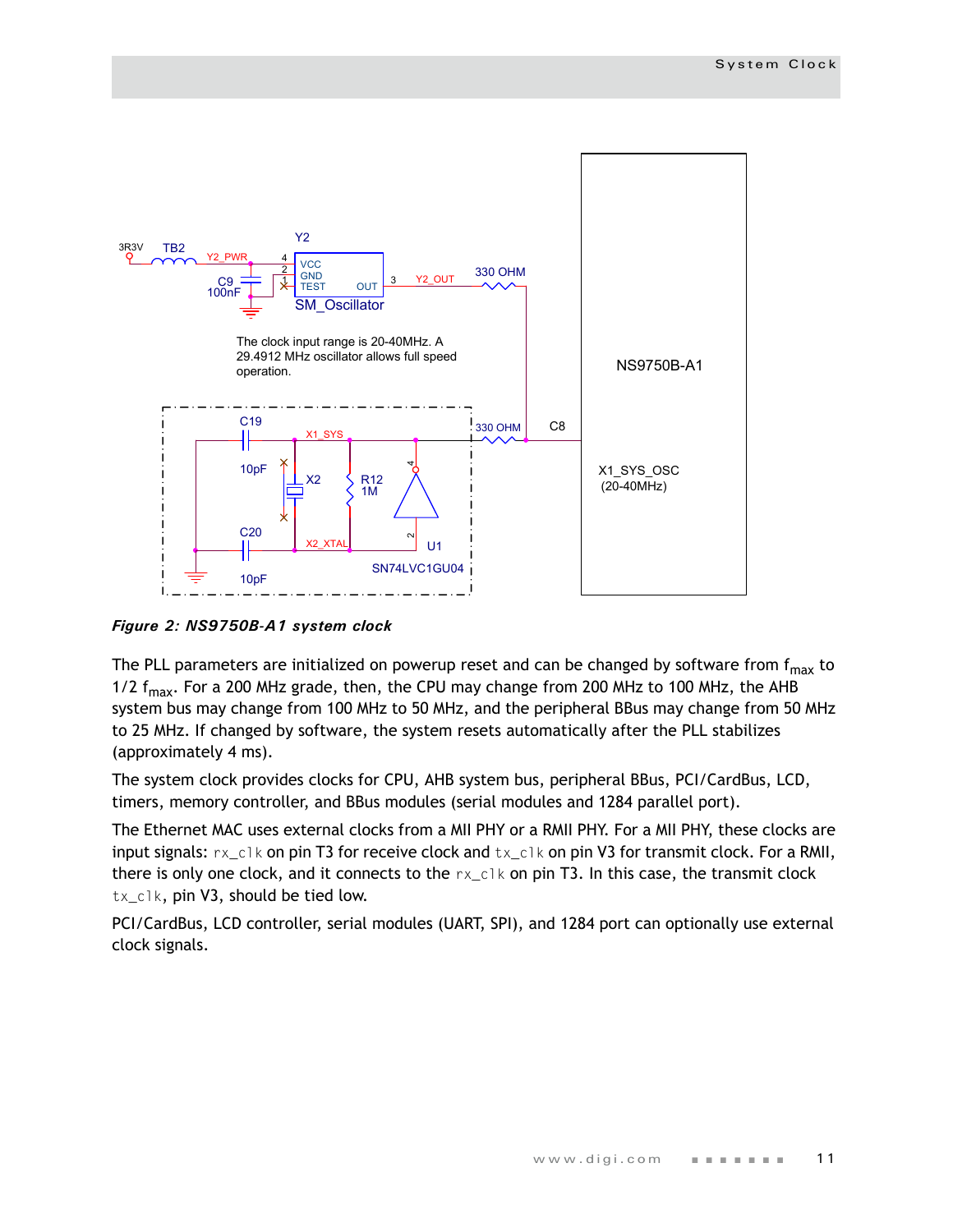#### <span id="page-15-0"></span>**USB clock**

 $\mathbf{m}$  ,  $\mathbf{m}$  $\mathbf{u}$  , and  $\mathbf{u}$  , and  $\mathbf{u}$ in the  $\mathbb{R}^n$  . In

USB is clocked by a separate PLL driven by an external 48 MHz crystal, or it can be driven directly by an external 48 MHz oscillator. [Figure 3](#page-15-1) shows a USB circuit.



<span id="page-15-1"></span>*Figure 3: USB clock*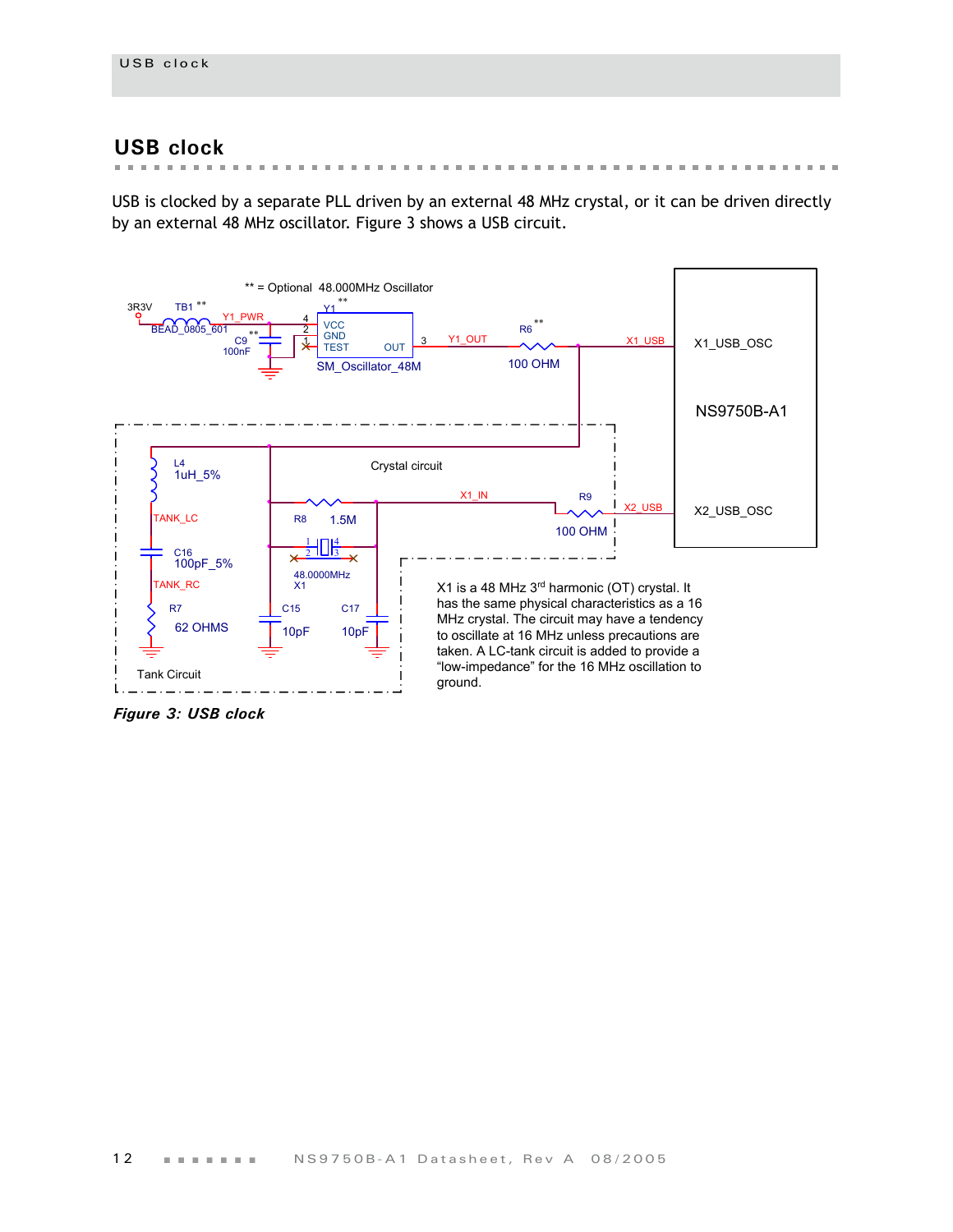## <span id="page-16-0"></span>**NS9750B-A1 pinout and signal descriptions**

Each pinout table applies to a specific interface, and contains the following information:

| <b>Heading</b>    | <b>Description</b>                                                                                                                                                                                                                                                 |
|-------------------|--------------------------------------------------------------------------------------------------------------------------------------------------------------------------------------------------------------------------------------------------------------------|
| Pin $#$           | The pin number assignment for a specific I/O signal.                                                                                                                                                                                                               |
| Signal<br>Name    | The pin name for each I/O signal.Some signals have multiple function modes and are identified<br>accordingly. The mode is configured through firmware using one or more configuration registers.<br>n in the signal name indicates that this signal is active low. |
| U/D               | U or D indicates whether the pin is a pullup resistor or a pulldown resistor:<br>$U -$ Pullup (input current source)<br>$D -$ Pulldown (input current sink)<br>If no value appears, that pin is neither a pullup nor pulldown resistor.                            |
| I/O               | The type of signal $-$ input, output, or input/output.                                                                                                                                                                                                             |
| <b>OD</b><br>(mA) | The output drive strength of an output buffer. The NS9750B-A1 uses one of three drivers:<br>2 <sub>m</sub> A<br>$\blacksquare$<br>4 mA<br>8 mA                                                                                                                     |

More detailed signal descriptions are provided for selected modules.

#### <span id="page-16-1"></span>**System Memory interface**

| Pin $#$         | <b>Signal Name</b> | U/D | OD<br>$(m\overline{A})$ | I/O     | <b>Description</b> |
|-----------------|--------------------|-----|-------------------------|---------|--------------------|
| A21             | addr[0]            |     | 8                       | O       | Address bus signal |
| <b>B20</b>      | addr[1]            |     | 8                       | $\circ$ | Address bus signal |
| C <sub>19</sub> | addr[2]            |     | 8                       | O       | Address bus signal |
| A20             | addr[3]            |     | 8                       | $\circ$ | Address bus signal |
| <b>B19</b>      | addr[4]            |     | 8                       | O       | Address bus signal |
| C18             | addr[5]            |     | 8                       | $\circ$ | Address bus signal |
| A19             | addr[6]            |     | 8                       | O       | Address bus signal |
| A17             | addr[7]            |     | 8                       | $\circ$ | Address bus signal |
| C16             | addr[8]            |     | 8                       | O       | Address bus signal |
| <b>B16</b>      | addr[9]            |     | 8                       | $\circ$ | Address bus signal |
| A16             | addr[10]           |     | 8                       | O       | Address bus signal |
| D <sub>15</sub> | addr[11]           |     | 8                       | O       | Address bus signal |

*Table 5: System Memory interface pinout*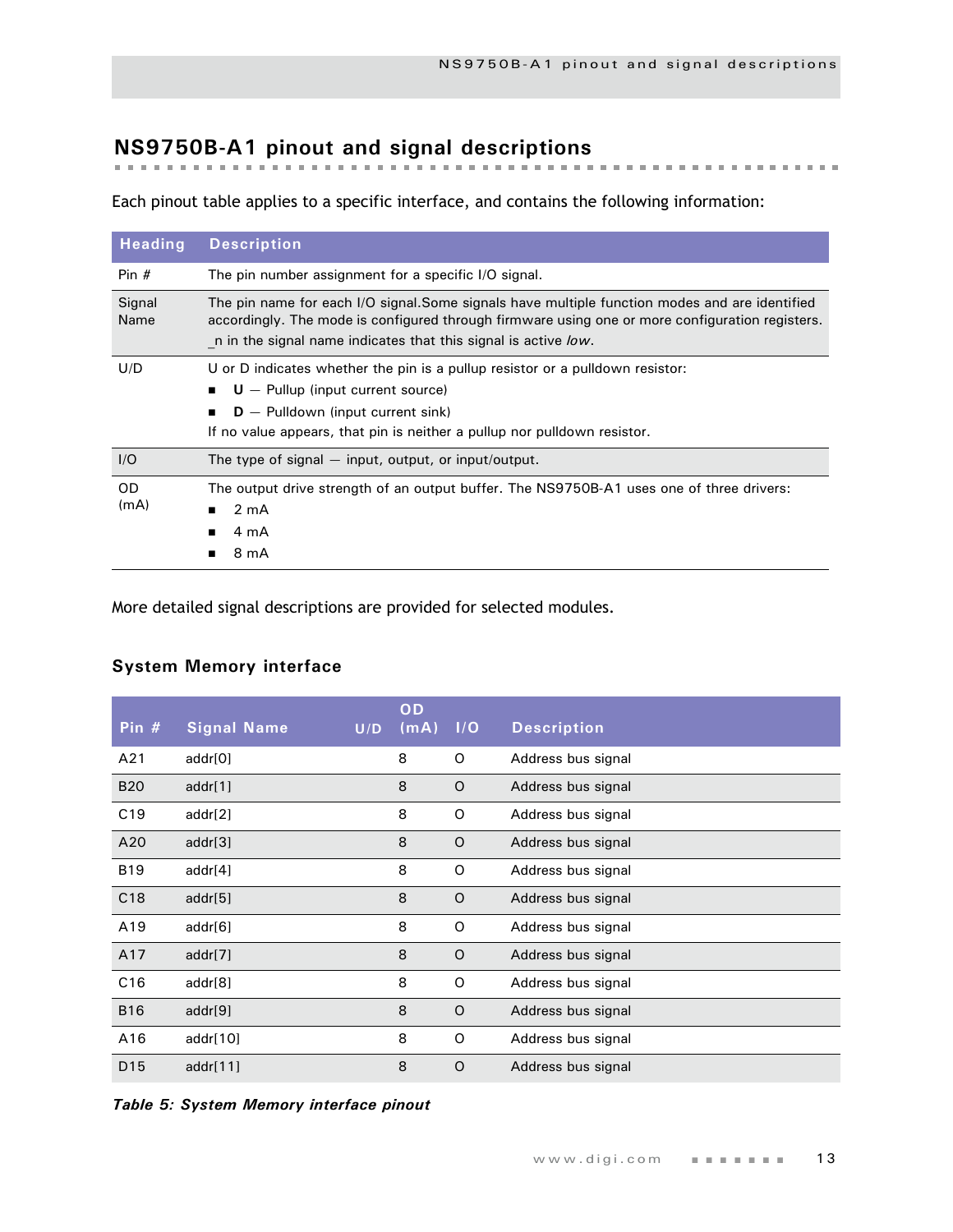| Pin #           | <b>Signal Name</b> | U/D | OD<br>(mA) | I/O         | <b>Description</b>                                                    |
|-----------------|--------------------|-----|------------|-------------|-----------------------------------------------------------------------|
| C15             | addr[12]           |     | 8          | O           | Address bus signal                                                    |
| <b>B15</b>      | addr[13]           |     | 8          | O           | Address bus signal                                                    |
| A15             | addr[14]           |     | 8          | $\mathsf O$ | Address bus signal                                                    |
| C14             | addr[15]           |     | 8          | O           | Address bus signal                                                    |
| <b>B14</b>      | addr[16]           |     | 8          | $\mathsf O$ | Address bus signal                                                    |
| A14             | addr[17]           |     | 8          | O           | Address bus signal                                                    |
| A13             | addr[18]           |     | 8          | $\mathsf O$ | Address bus signal                                                    |
| <b>B13</b>      | addr[19]           |     | 8          | O           | Address bus signal                                                    |
| C13             | addr[20]           |     | 8          | $\mathsf O$ | Address bus signal                                                    |
| A12             | addr[21]           |     | 8          | O           | Address bus signal                                                    |
| <b>B12</b>      | addr[22]           |     | 8          | $\mathsf O$ | Address bus signal                                                    |
| C12             | addr[23]           |     | 8          | O           | Address bus signal                                                    |
| D12             | addr[24]           |     | 8          | $\mathsf O$ | Address bus signal                                                    |
| A11             | addr[25]           |     | 8          | O           | Address bus signal                                                    |
| <b>B11</b>      | addr[26]           |     | 8          | $\mathsf O$ | Address bus signal                                                    |
| C11             | addr[27]           |     | 8          | O           | Address bus signal                                                    |
| G2              | clk_en[0]          |     | 8          | $\mathsf O$ | SDRAM clock enable                                                    |
| H <sub>3</sub>  | clk_en[1]          |     | 8          | O           | SDRAM clock enable                                                    |
| G1              | clk_en[2]          |     | 8          | $\mathsf O$ | SDRAM clock enable                                                    |
| H <sub>2</sub>  | clk_en[3]          |     | 8          | O           | SDRAM clock enable                                                    |
| A10             | clk_out[0]         |     | 8          | O           | SDRAM reference clock. Connect to clk_in using<br>series termination. |
| A <sub>9</sub>  | clk_out[1]         |     | 8          | O           | <b>SDRAM</b> clock                                                    |
| A5              | clk_out[2]         |     | 8          | O           | SDRAM clock                                                           |
| A4              | clk_out[3]         |     | 8          | $\mathsf O$ | SDRAM clock                                                           |
| G26             | data[0]            |     | 8          | I/O         | Data bus signal                                                       |
| H <sub>24</sub> | data[1]            |     | 8          | I/O         | Data bus signal                                                       |
| G25             | data[2]            |     | 8          | I/O         | Data bus signal                                                       |
| F <sub>26</sub> | data[3]            |     | 8          | I/O         | Data bus signal                                                       |
| G24             | data[4]            |     | 8          | I/O         | Data bus signal                                                       |
| F25             | data[5]            |     | 8          | I/O         | Data bus signal                                                       |
| E26             | data[6]            |     | 8          | I/O         | Data bus signal                                                       |

#### *Table 5: System Memory interface pinout*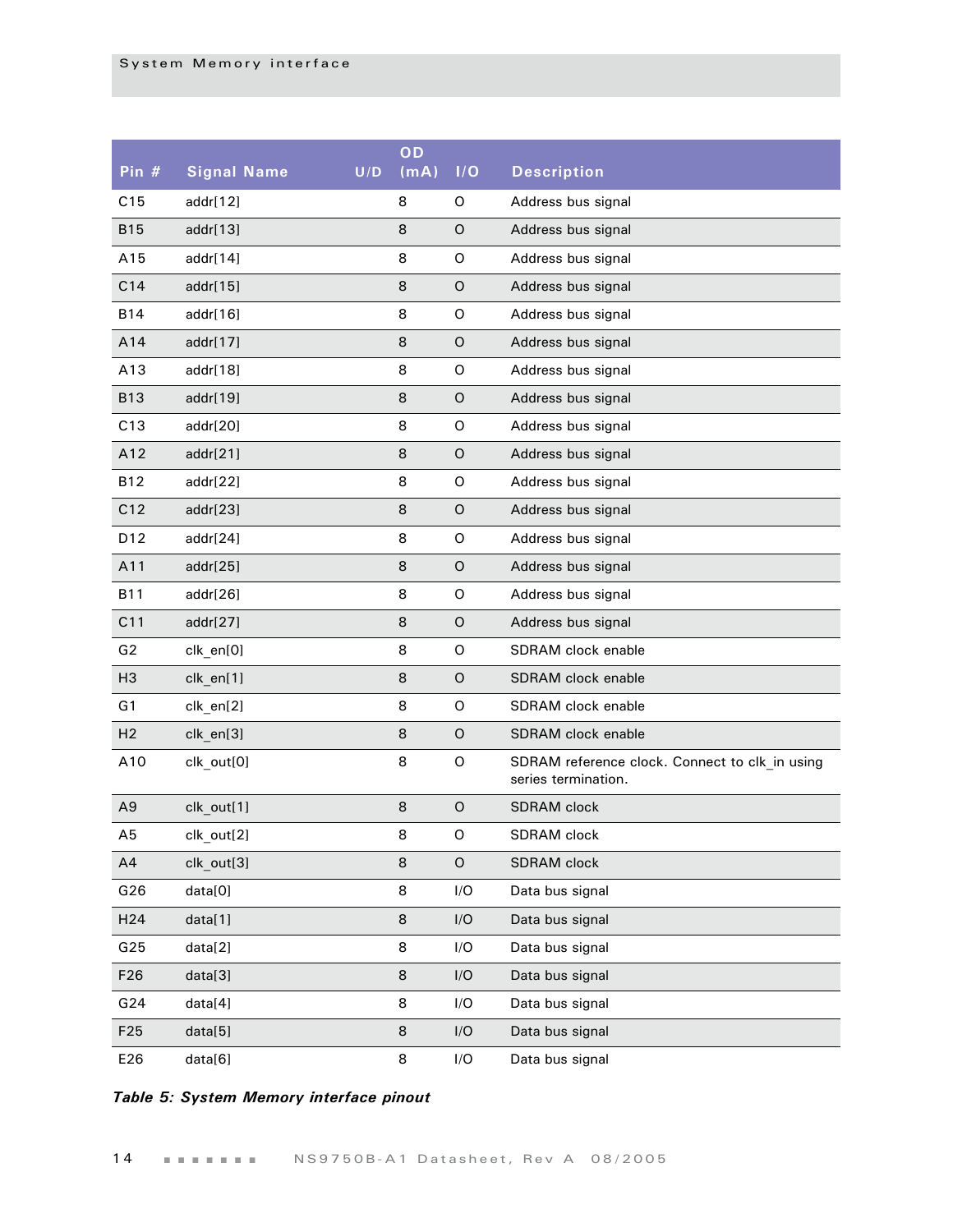| Pin #           | <b>Signal Name</b> | U/D | OD<br>(mA) | I/O          | <b>Description</b>                                                                     |
|-----------------|--------------------|-----|------------|--------------|----------------------------------------------------------------------------------------|
| F <sub>24</sub> | data[7]            |     | 8          | I/O          | Data bus signal                                                                        |
| E25             | data[8]            |     | 8          | I/O          | Data bus signal                                                                        |
| D <sub>26</sub> | data[9]            |     | 8          | I/O          | Data bus signal                                                                        |
| F <sub>23</sub> | data[10]           |     | 8          | I/O          | Data bus signal                                                                        |
| E24             | data[11]           |     | 8          | I/O          | Data bus signal                                                                        |
| D <sub>25</sub> | data[12]           |     | 8          | I/O          | Data bus signal                                                                        |
| C <sub>26</sub> | data[13]           |     | 8          | I/O          | Data bus signal                                                                        |
| E23             | data[14]           |     | 8          | I/O          | Data bus signal                                                                        |
| D <sub>24</sub> | data[15]           |     | 8          | I/O          | Data bus signal                                                                        |
| C <sub>25</sub> | data[16]           |     | 8          | I/O          | Data bus signal                                                                        |
| <b>B26</b>      | data[17]           |     | 8          | I/O          | Data bus signal                                                                        |
| D <sub>22</sub> | data[18]           |     | 8          | I/O          | Data bus signal                                                                        |
| C <sub>23</sub> | data[19]           |     | 8          | I/O          | Data bus signal                                                                        |
| <b>B24</b>      | data[20]           |     | 8          | I/O          | Data bus signal                                                                        |
| A25             | data[21]           |     | 8          | I/O          | Data bus signal                                                                        |
| C <sub>22</sub> | data[22]           |     | 8          | I/O          | Data bus signal                                                                        |
| D <sub>21</sub> | data[23]           |     | 8          | I/O          | Data bus signal                                                                        |
| <b>B23</b>      | data[24]           |     | 8          | I/O          | Data bus signal                                                                        |
| A24             | data[25]           |     | 8          | I/O          | Data bus signal                                                                        |
| A23             | data[26]           |     | 8          | I/O          | Data bus signal                                                                        |
| <b>B22</b>      | data[27]           |     | 8          | I/O          | Data bus signal                                                                        |
| C <sub>21</sub> | data[28]           |     | 8          | I/O          | Data bus signal                                                                        |
| A22             | data[29]           |     | 8          | I/O          | Data bus signal                                                                        |
| B <sub>21</sub> | data[30]           |     | 8          | I/O          | Data bus signal                                                                        |
| C <sub>20</sub> | data[31]           |     | 8          | I/O          | Data bus signal                                                                        |
| E1              | data_mask[0]       |     | 8          | O            | SDRAM data mask signal                                                                 |
| F <sub>2</sub>  | data mask[1]       |     | 8          | O            | SDRAM data mask signal                                                                 |
| G <sub>3</sub>  | data_mask[2]       |     | 8          | O            | SDRAM data mask signal                                                                 |
| F <sub>1</sub>  | data mask[3]       |     | 8          | O            | SDRAM data mask signal                                                                 |
| C <sub>5</sub>  | clk_in             |     |            | $\mathsf{I}$ | SDRAM feedback clock. Connect to clk out[0].                                           |
| <b>B4</b>       | byte lane sel n[0] |     | 8          | $\mathsf O$  | Static memory byte lane enable[0] or<br>write enable n[0] for byte-wide device signals |

*Table 5: System Memory interface pinout*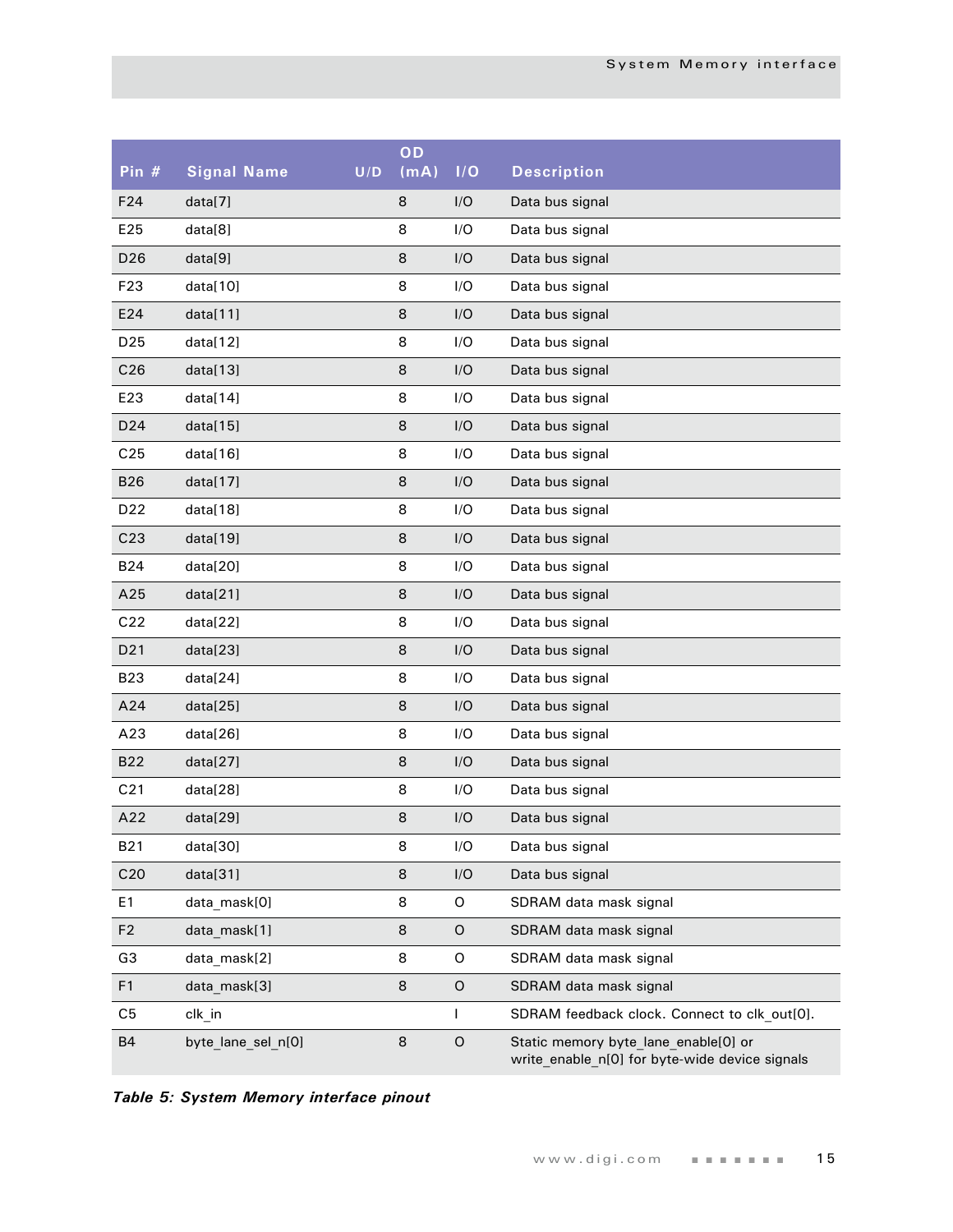| Pin $#$        | <b>Signal Name</b> | U/D | OD<br>(mA) | 1/O         | <b>Description</b>                                                                     |
|----------------|--------------------|-----|------------|-------------|----------------------------------------------------------------------------------------|
| F <sub>4</sub> | byte_lane_sel_n[1] |     | 8          | O           | Static memory byte lane enable[1] or<br>write enable n[1] for byte-wide device signals |
| D <sub>1</sub> | byte lane sel n[2] |     | 8          | $\circ$     | Static memory byte lane enable[2] or<br>write_enable_n[2] for byte-wide device signals |
| F <sub>3</sub> | byte lane sel n[3] |     | 8          | $\Omega$    | Static memory byte lane enable[3] or<br>write_enable_n[3] for byte-wide device signals |
| <b>B5</b>      | cas n              |     | 8          | $\circ$     | SDRAM column address strobe                                                            |
| A <sub>8</sub> | dy cs n[0]         |     | 8          | O           | SDRAM chip select signal                                                               |
| B <sub>8</sub> | dy $cs$ $n[1]$     |     | 8          | $\circ$     | SDRAM chip select signal                                                               |
| A <sub>6</sub> | $dy$ cs $n[2]$     |     | 8          | O           | SDRAM chip select signal                                                               |
| C <sub>7</sub> | dy $cs$ $n[3]$     |     | 8          | $\circ$     | SDRAM chip select signal                                                               |
| C <sub>6</sub> | st oe n            |     | 8          | O           | Static memory output enable                                                            |
| D <sub>6</sub> | ras n              |     | 8          | $\circ$     | SDRAM row address strobe                                                               |
| H1             | dy pwr n           |     | 8          | O           | SyncFlash power down                                                                   |
| <b>B10</b>     | st cs $n[0]$       |     | 8          | $\circ$     | Static memory chip select signal                                                       |
| C10            | st cs $n[1]$       |     | 8          | O           | Static memory chip select signal                                                       |
| B <sub>9</sub> | st $cs$ $n[2]$     |     | 8          | $\mathsf O$ | Static memory chip select signal                                                       |
| C <sub>9</sub> | st cs $n[3]$       |     | 8          | O           | Static memory chip select signal                                                       |
| <b>B6</b>      | we n               |     | 8          | $\Omega$    | SDRAM write enable. Used for static and SDRAM<br>devices.                              |
| J3             | ta_strb            | U   |            |             | Slow peripheral transfer acknowledge                                                   |

*Table 5: System Memory interface pinout*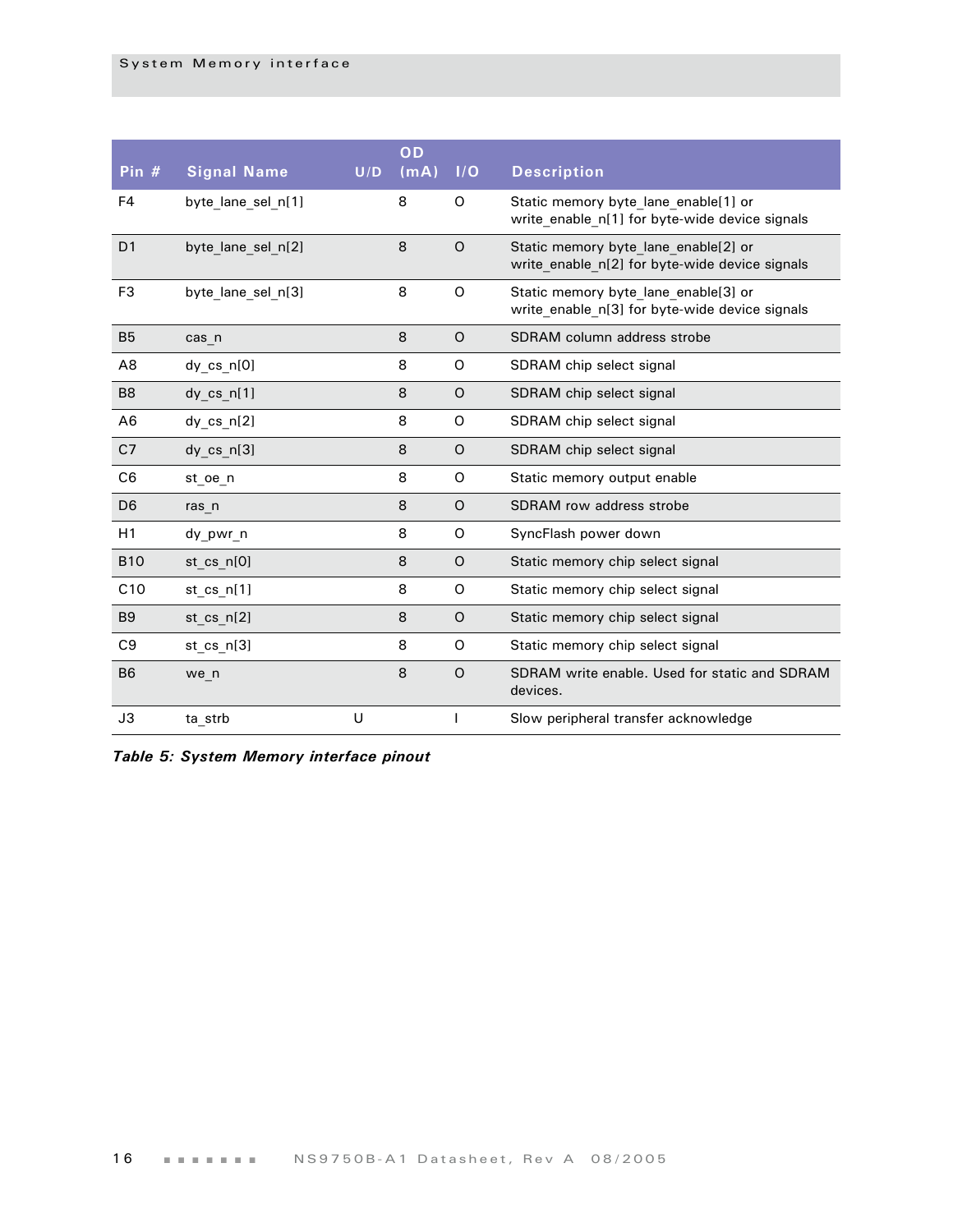#### <span id="page-20-0"></span>**System Memory interface signals**

Table 6 describes the System Memory interface signals in more detail. All signals are internal to the chip.

| <b>Name</b>          | I/O     | <b>Description</b>                                                                                                                                                           |
|----------------------|---------|------------------------------------------------------------------------------------------------------------------------------------------------------------------------------|
| addr[27:0]           | 0       | Address output. Used for both static and SDRAM devices. SDRAM<br>memories use bits [14:0]; static memories use bits [25:0].                                                  |
| clk en[3:0]          | $\circ$ | SDRAM clock enable. Used for SDRAM devices.<br>The clk en signals are associated with the dy cs n signals.<br>Note:                                                          |
| clk out[3:1]         | 0       | SDRAM clocks. Used for SDRAM devices.                                                                                                                                        |
| clk out[0]           | O       | SDRAM clk out[0] is connected to clk in.                                                                                                                                     |
| data[31:0]           | I/O     | Data to/from memory. Used for the static memory controller and the<br>dynamic memory controller.                                                                             |
| data mask[3:0]       | O       | Data mask output to SDRAMs. Used for SDRAM devices.                                                                                                                          |
| clk in               |         | Feedback clock. Always connects to clk_out[0].                                                                                                                               |
| byte lane sel n[3:0] | O       | Static memory byte lane select, active low, or write enable n for byte-<br>wide devices.                                                                                     |
| $cas_n$              | O       | Column address strobe. Used for SDRAM devices.                                                                                                                               |
| $dy_{cs}$ n[3:0]     | O       | SDRAM chip selects. Used for SDRAM devices.                                                                                                                                  |
| st oe n              | 0       | Output enable for static memories. Used for static memory devices.                                                                                                           |
| ras n                | $\circ$ | Row address strobe. Used for SDRAM devices.                                                                                                                                  |
| st_cs_n[3:0]         | O       | Static memory chip selects. Default active low. Used for static memory<br>devices.                                                                                           |
| we n                 | O       | Write enable, Used for SDRAM and static memories.                                                                                                                            |
| ta_strb              |         | Slow peripheral transfer acknowledge can be used to terminate static<br>memory cycles sooner than the number of wait states programmed in the<br>chip select setup register. |

#### *Table 6: System Memory interface signal descriptions*

Figure 4 shows NS9750B-A1 SDRAM clock termination.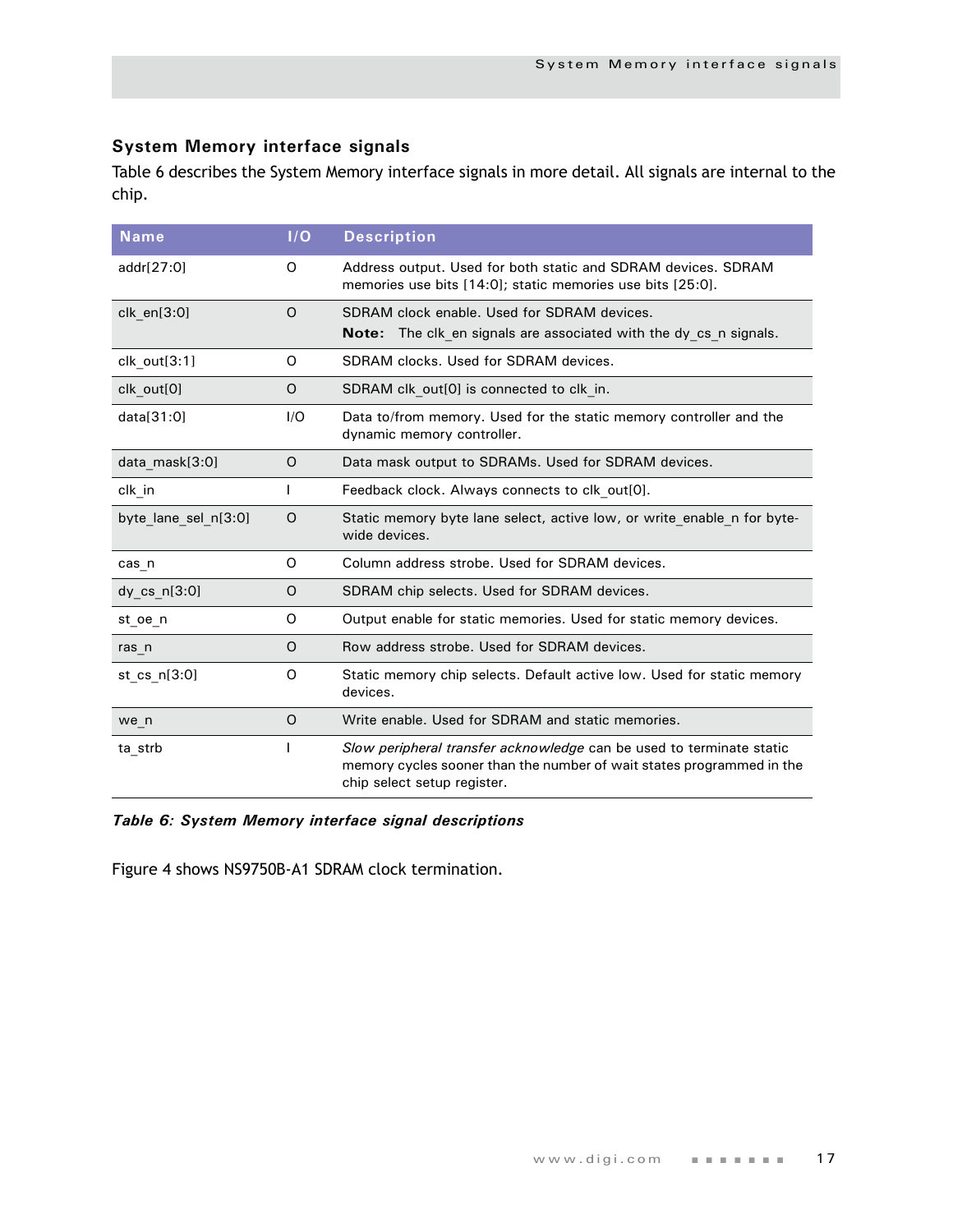

*Figure 4: SDRAM clock termination*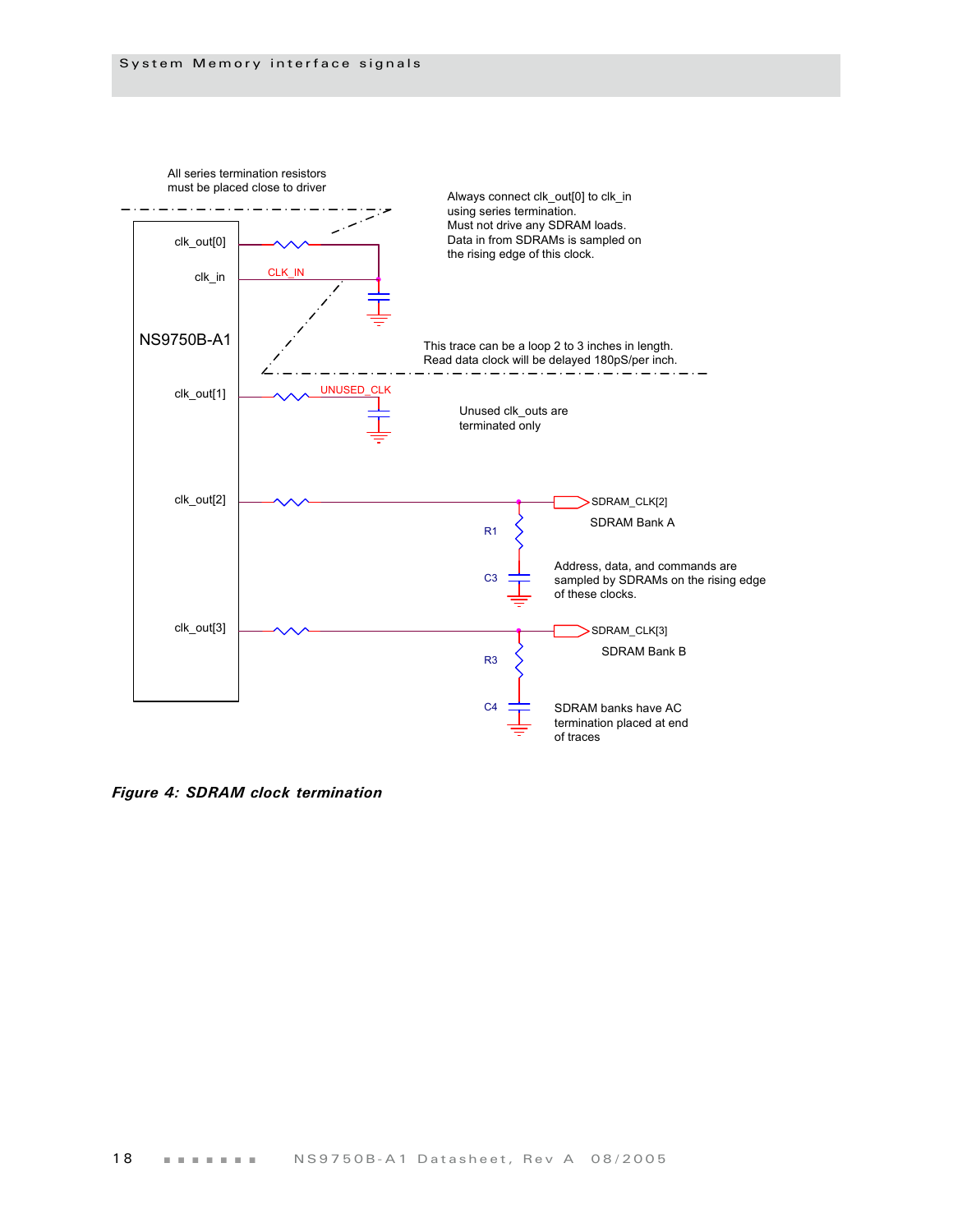#### <span id="page-22-0"></span>**Ethernet interface**

|                 | <b>Signal name</b> |                    |        | OD             |              | <b>Description</b>                |                                                            |
|-----------------|--------------------|--------------------|--------|----------------|--------------|-----------------------------------|------------------------------------------------------------|
| Pin $#$         | <b>MII</b>         | RMII               | U/D    | (mA)           | I/O          | <b>MII</b>                        | RMII                                                       |
| AB1             | col                | N/C                |        |                | $\mathsf{I}$ | Collision                         | Pull low external to<br>NS9750B-A1                         |
| AA2             | <b>crs</b>         | crs dv             |        |                | $\mathsf{I}$ | Carrier sense                     | Carrier sense                                              |
| AC <sub>1</sub> | enet_phy_<br>int_n | enet_phy_<br>int_n | $\cup$ |                | $\mathbf{I}$ | Ethernet PHY interrupt            | Ethernet PHY interrupt                                     |
| AA3             | mdc                | mdc                |        | $\overline{4}$ | O            | MII management<br>interface clock | MII management<br>interface clock                          |
| AB2             | mdio               | mdio               | U      | $\overline{2}$ | I/O          | MII management data               | MII management data                                        |
| T <sub>3</sub>  | rx clk             | ref clk            |        |                | $\mathsf{I}$ | Receive clock                     | Reference clock                                            |
| V <sub>2</sub>  | rx dv              | N/C                |        |                | T            | Receive data valid                | Pull low external to<br>NS9750B-A1                         |
| W <sub>1</sub>  | rx er              | rx er              |        |                | $\mathsf{I}$ | Receive error                     | Optional signal; pull low<br>to NS9750B-A1 if not<br>used. |
| V <sub>1</sub>  | rxd[0]             | rxd[0]             |        |                | L            | Receive data bit 0                | Receive data bit 0                                         |
| U3              | rxd[1]             | rxd[1]             |        |                | $\mathbf{I}$ | Receive data bit 1                | Receive data bit 1                                         |
| U <sub>2</sub>  | rxd[2]             | N/C                |        |                | L            | Receive data bit 2                | Pull low external to<br>NS9750B-A1                         |
| U1              | rxd[3]             | N/C                |        |                | $\mathbf{I}$ | Receive data bit 3                | Pull low external to<br>NS9750B-A1                         |
| V3              | tx clk             | N/C                |        |                | $\mathbf{I}$ | <b>Transmit clock</b>             | Pull low external to<br>NS9750B-A1                         |
| AA1             | tx en              | tx_en              |        | $\overline{2}$ | O            | Transmit enable                   | Transmit enable                                            |
| Y3              | tx_er              | N/C                |        | $\overline{2}$ | O            | Transmit error                    | N/A                                                        |
| Y <sub>2</sub>  | txd[0]             | txd[0]             |        | $\overline{2}$ | O            | Transmit data bit 0               | Transmit data bit 0                                        |
| W <sub>3</sub>  | txd[1]             | txd[1]             |        | $\overline{2}$ | O            | Transmit data bit 1               | Transmit data bit 1                                        |
| Y1              | txd[2]             | N/C                |        | $\overline{2}$ | $\mathsf O$  | Transmit data bit 2               | N/A                                                        |
| W <sub>2</sub>  | txd[3]             | N/C                |        | $\overline{2}$ | O            | Transmit data bit 3               | N/A                                                        |

*Table 7: Ethernet interface pinout*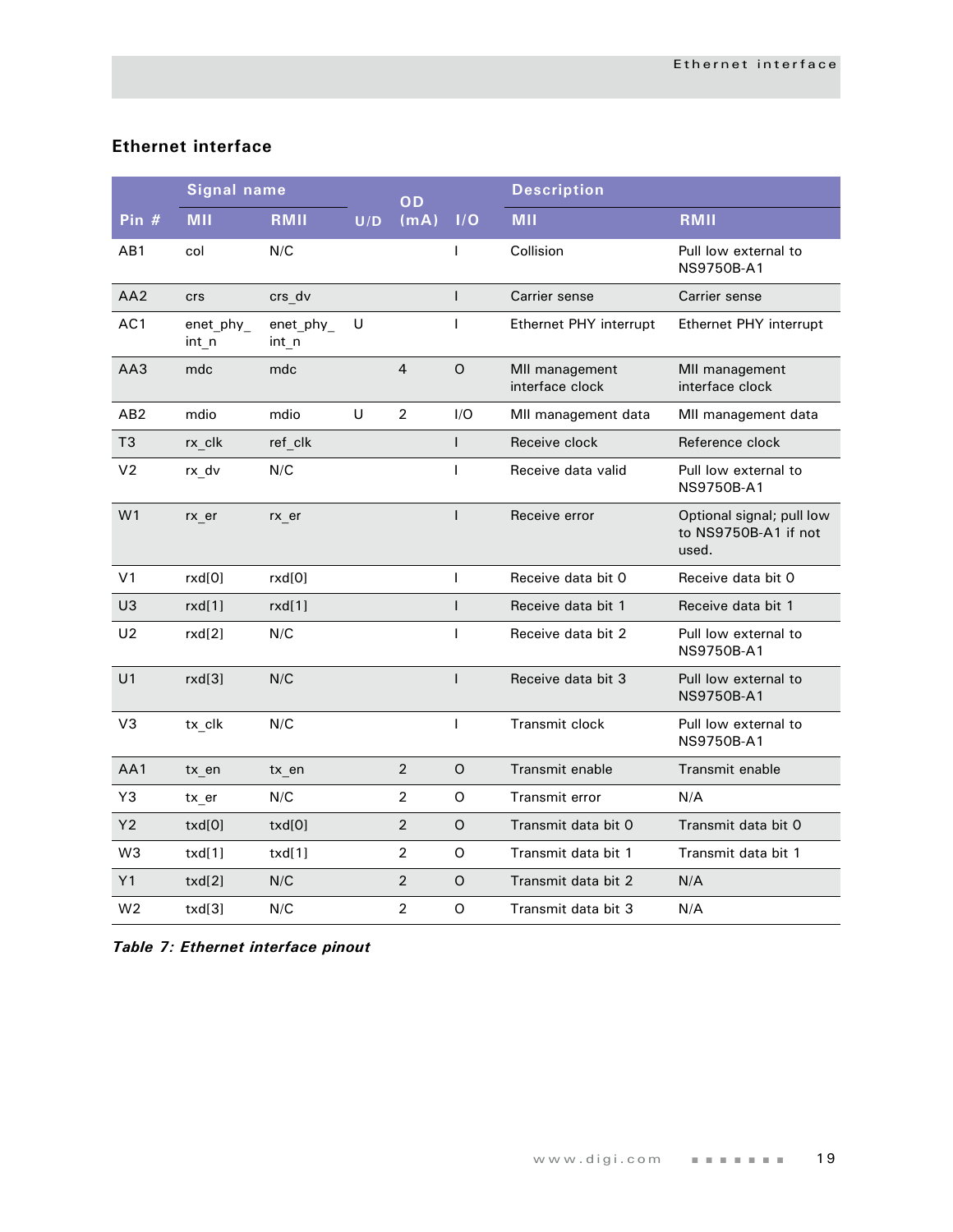#### <span id="page-23-0"></span>**Clock generation/system pins**

| Pin $#$         | <b>Signal name</b> | U/D    | OD<br>(mA)     | I/O          | <b>Description</b>                                                                                             |
|-----------------|--------------------|--------|----------------|--------------|----------------------------------------------------------------------------------------------------------------|
|                 |                    |        |                |              |                                                                                                                |
| C8              | x1_sys_osc         |        |                | T            | System clock oscillator circuit input                                                                          |
| D <sub>9</sub>  | x1 usb osc         |        |                |              | USB clock crystal oscillator circuit input. (Connect<br>to GND if USB is not used.)                            |
| A7              | x2_usb_osc         |        |                | O            | USB clock crystal oscillator circuit output                                                                    |
| AC21            | reset done         | $\cup$ | $\overline{2}$ | I/O          | CPU is enabled once the boot program is loaded.<br>Reset done is set to 1.                                     |
| H <sub>25</sub> | reset_n            | U      |                | $\mathbf{I}$ | System reset input signal.                                                                                     |
| AD20            | bist en n          |        |                | $\mathsf{I}$ | Enable internal BIST operation                                                                                 |
| AF21            | pll test n         |        |                | ı            | Enable PLL testing                                                                                             |
| AE21            | scan en n          |        |                | ı            | Enable internal scan testing                                                                                   |
| <b>B18</b>      | sys pll dvdd       |        |                |              | System clock PLL 1.5V digital power                                                                            |
| A18             | sys pll dvss       |        |                |              | System clock PLL digital ground                                                                                |
| <b>B17</b>      | sys pll avdd       |        |                |              | System clock PLL 3.3V analog power                                                                             |
| C17             | sys pll avss       |        |                |              | System clock PLL analog ground                                                                                 |
| J2              | <b>Icdclk</b>      | U      |                | $\mathbf{I}$ | External LCD clock input                                                                                       |
| D <sub>2</sub>  | sreset n           |        |                | $\mathbf{I}$ | System reset. sreset n is the same as reset, but<br>does not reset the system PLL.                             |
| E <sub>3</sub>  | sreset n enable    |        |                | $\mathbf{I}$ | Tie to 3.3V to enable the sreset n input.<br>$\blacksquare$<br>Tie to ground to disable the sreset n input.    |
| T <sub>2</sub>  | boot strap[0]      | $\cup$ | $\overline{2}$ | I/O          | Chip select 1 static memory byte lane enable n,<br>or write enable n for byte-wide devices bootstrap<br>select |
| N <sub>3</sub>  | boot strap[1]      | U      | $\overline{2}$ | I/O          | CardBus mode bootstrap select                                                                                  |
| P <sub>1</sub>  | boot strap[2]      | U      | $\overline{2}$ | I/O          | Memory interface read mode bootstrap select                                                                    |
| P <sub>2</sub>  | boot strap[3]      | U      | $\overline{2}$ | 1/O          | Chip select 1 data width bootstrap select                                                                      |
| P <sub>3</sub>  | boot strap[4]      | U      | $\overline{2}$ | I/O          | Chip select 1 data width bootstrap select                                                                      |

*Table 8: Clock generation/system pins pinout*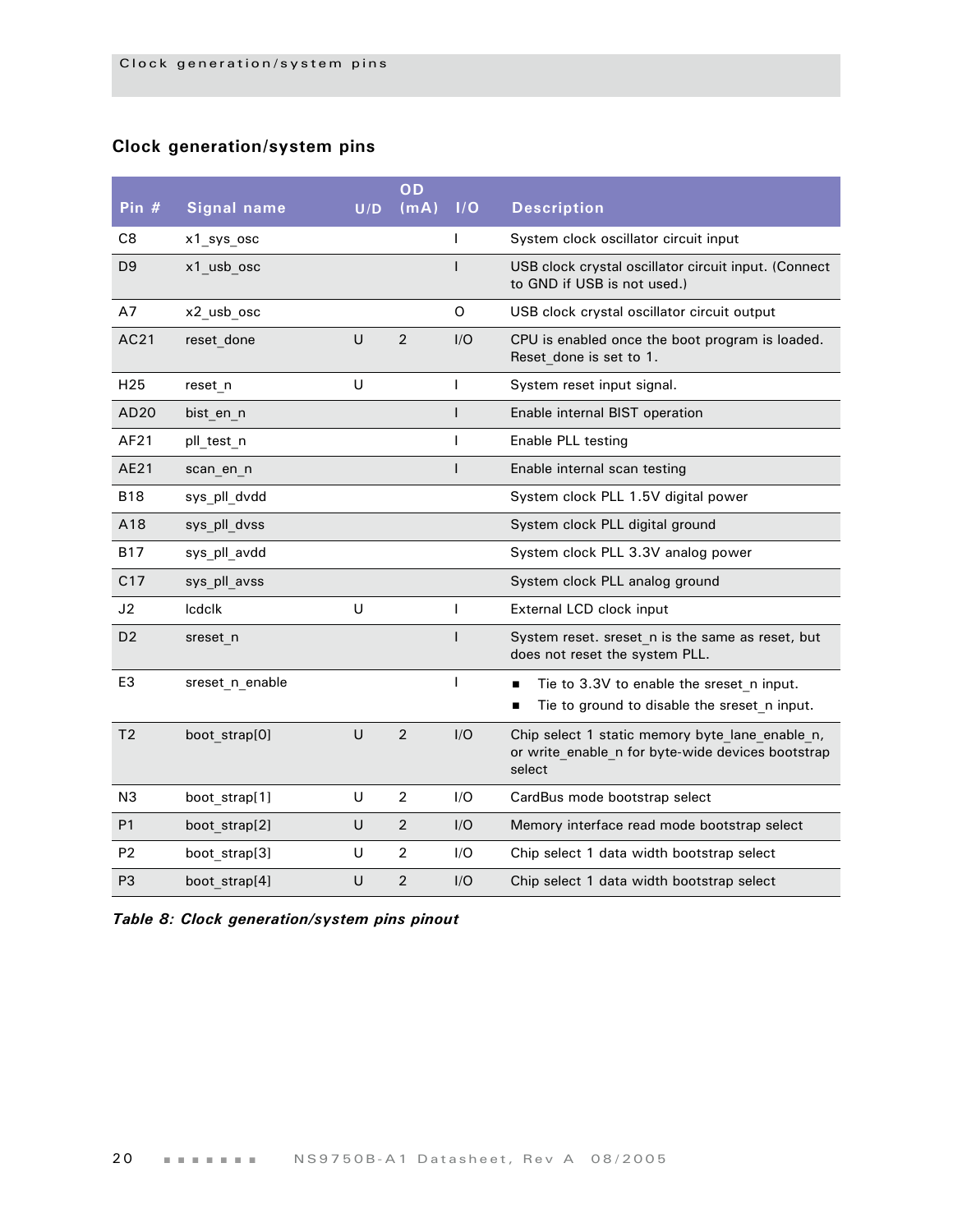#### <span id="page-24-0"></span>bist en n, pll test n, and scan en n

[Table 9 i](#page-24-2)s a truth/termination table for bist\_en\_n, pll\_test\_n, and scan\_en\_n.

|            | <b>Normal operation</b> | <b>Arm debug</b> |                                                  |
|------------|-------------------------|------------------|--------------------------------------------------|
| pll_test_n | pull up                 | pull up          | 10K recommended                                  |
| bist en n  | pull down               | pull up          | $10K$ pullup = debug<br>$2.4K$ pulldown = normal |
| scan en n  | pull down               | pull down        | 2.4K recommended                                 |

<span id="page-24-2"></span>*Table 9: bist\_en\_n, pll\_test\_n, & scan\_en\_n truth/termination table*

#### <span id="page-24-1"></span>**PCI interface**

The PCI interface can be set to PCI host or PCI device (slave) using the pci\_central\_resource\_n pin.

#### **Notes:**

- All output drivers for PCI meet the standard PCI driver specification.
- All table notes can be found after [Table 11: CardBus IO muxed signals](#page-26-1).

| Pin #           | <b>Signal Name</b>     | U/D | OD<br>(mA) | I/O | <b>Description</b>                    |
|-----------------|------------------------|-----|------------|-----|---------------------------------------|
| J24             | $ad[0]$ <sup>1</sup>   |     | N/A        | I/O | PCI time-multiplexed address/data bus |
| H <sub>26</sub> | ad $[1]$ <sup>1</sup>  |     | N/A        | I/O | PCI time-multiplexed address/data bus |
| J25             | $ad[2]$ <sup>1</sup>   |     | N/A        | I/O | PCI time-multiplexed address/data bus |
| J26             | $ad[3]$ <sup>1</sup>   |     | N/A        | I/O | PCI time-multiplexed address/data bus |
| K24             | $ad[4]$ <sup>1</sup>   |     | N/A        | I/O | PCI time-multiplexed address/data bus |
| K25             | $ad[5]$ <sup>1</sup>   |     | N/A        | I/O | PCI time-multiplexed address/data bus |
| K26             | $ad[6]$ <sup>1</sup>   |     | N/A        | I/O | PCI time-multiplexed address/data bus |
| L24             | $ad[7]$ <sup>1</sup>   |     | N/A        | I/O | PCI time-multiplexed address/data bus |
| L26             | $ad[8]$ <sup>1</sup>   |     | N/A        | I/O | PCI time-multiplexed address/data bus |
| M24             | $ad[9]$ <sup>1</sup>   |     | N/A        | I/O | PCI time-multiplexed address/data bus |
| M25             | ad $[10]$ <sup>1</sup> |     | N/A        | I/O | PCI time-multiplexed address/data bus |
| M26             | $ad[11]^{1}$           |     | N/A        | I/O | PCI time-multiplexed address/data bus |
| N <sub>24</sub> | $ad[12]^{1}$           |     | N/A        | I/O | PCI time-multiplexed address/data bus |
| N <sub>25</sub> | $ad[13]^{1}$           |     | N/A        | I/O | PCI time-multiplexed address/data bus |
| N26             | ad $[14]$ <sup>1</sup> |     | N/A        | I/O | PCI time-multiplexed address/data bus |
| P <sub>26</sub> | $ad[15]^{1}$           |     | N/A        | I/O | PCI time-multiplexed address/data bus |

*Table 10: PCI interface pinout*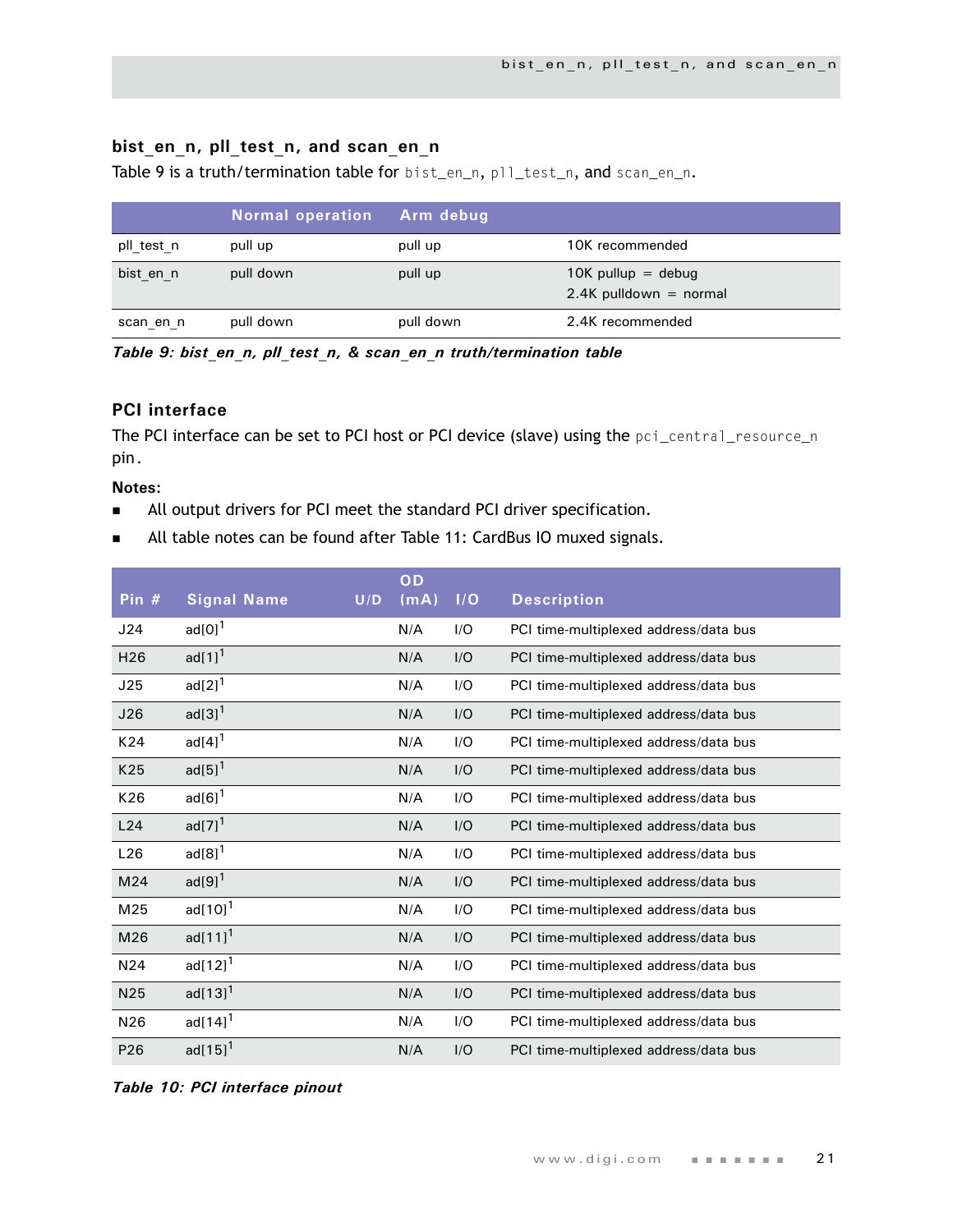| Pin $#$          | <b>Signal Name</b>     | U/D | OD<br>(mA) | 1/O | <b>Description</b>                                                                                                                                                                                                                                                                                                                                   |
|------------------|------------------------|-----|------------|-----|------------------------------------------------------------------------------------------------------------------------------------------------------------------------------------------------------------------------------------------------------------------------------------------------------------------------------------------------------|
| U24              | ad $[16]$ <sup>1</sup> |     | N/A        | I/O | PCI time-multiplexed address/data bus                                                                                                                                                                                                                                                                                                                |
| V26              | $ad[17]$ <sup>1</sup>  |     | N/A        | I/O | PCI time-multiplexed address/data bus                                                                                                                                                                                                                                                                                                                |
| V <sub>25</sub>  | $ad[18]$ <sup>1</sup>  |     | N/A        | I/O | PCI time-multiplexed address/data bus                                                                                                                                                                                                                                                                                                                |
| W26              | $ad[19]$ <sup>1</sup>  |     | N/A        | I/O | PCI time-multiplexed address/data bus                                                                                                                                                                                                                                                                                                                |
| V24              | $ad[20]$ <sup>1</sup>  |     | N/A        | I/O | PCI time-multiplexed address/data bus                                                                                                                                                                                                                                                                                                                |
| W25              | $ad[21]$ <sup>1</sup>  |     | N/A        | I/O | PCI time-multiplexed address/data bus                                                                                                                                                                                                                                                                                                                |
| Y26              | $ad[22]$ <sup>1</sup>  |     | N/A        | I/O | PCI time-multiplexed address/data bus                                                                                                                                                                                                                                                                                                                |
| W24              | $ad[23]$ <sup>1</sup>  |     | N/A        | I/O | PCI time-multiplexed address/data bus                                                                                                                                                                                                                                                                                                                |
| Y24              | $ad[24]$ <sup>1</sup>  |     | N/A        | I/O | PCI time-multiplexed address/data bus                                                                                                                                                                                                                                                                                                                |
| AA25             | $ad[25]$ <sup>1</sup>  |     | N/A        | I/O | PCI time-multiplexed address/data bus                                                                                                                                                                                                                                                                                                                |
| AB26             | $ad[26]$ <sup>1</sup>  |     | N/A        | I/O | PCI time-multiplexed address/data bus                                                                                                                                                                                                                                                                                                                |
| AA24             | $ad[27]$ <sup>1</sup>  |     | N/A        | I/O | PCI time-multiplexed address/data bus                                                                                                                                                                                                                                                                                                                |
| AB25             | $ad[28]$ <sup>1</sup>  |     | N/A        | I/O | PCI time-multiplexed address/data bus                                                                                                                                                                                                                                                                                                                |
| AC <sub>26</sub> | $ad[29]$ <sup>1</sup>  |     | N/A        | I/O | PCI time-multiplexed address/data bus                                                                                                                                                                                                                                                                                                                |
| AD <sub>26</sub> | $ad[30]$ <sup>1</sup>  |     | N/A        | I/O | PCI time-multiplexed address/data bus                                                                                                                                                                                                                                                                                                                |
| AC25             | $ad[31]$ <sup>1</sup>  |     | N/A        | I/O | PCI time-multiplexed address/data bus                                                                                                                                                                                                                                                                                                                |
| L25              | cbe_n[0] $1$           |     | N/A        | I/O | Command/byte enable                                                                                                                                                                                                                                                                                                                                  |
| P <sub>25</sub>  | cbe_n[1] <sup>1</sup>  |     | N/A        | I/O | Command/byte enable                                                                                                                                                                                                                                                                                                                                  |
| U25              | cbe_n[2] <sup>1</sup>  |     | N/A        | I/O | Command/byte enable                                                                                                                                                                                                                                                                                                                                  |
| AA26             | cbe_n[3] $1$           |     | N/A        | I/O | Command/byte enable                                                                                                                                                                                                                                                                                                                                  |
| T <sub>26</sub>  | $devsel_n^2$           |     | N/A        | I/O | Device select                                                                                                                                                                                                                                                                                                                                        |
| U26              | $frame_n^2$            |     | N/A        | I/O | Cycle frame                                                                                                                                                                                                                                                                                                                                          |
| Y25              | idsel $3, 4$           |     | N/A        | I   | Initialization device select:<br>For PCI host applications, connect to AD11.<br>For PCI device applications, connection is<br>$\blacksquare$<br>determined by the PCI device number assigned<br>to the NS9750B-A1.<br>For CardBus applications, connect to external<br>٠<br>pullup resistor.<br>Do not allow input to float in any application.<br>■ |
| T <sub>24</sub>  | irdy $n^2$             |     | N/A        | I/O | Initiator ready                                                                                                                                                                                                                                                                                                                                      |
| P24              | par <sup>1</sup>       |     | N/A        | I/O | Parity signal                                                                                                                                                                                                                                                                                                                                        |
| R <sub>25</sub>  | perr <sub>n</sub> 2    |     | N/A        | I/O | Parity error                                                                                                                                                                                                                                                                                                                                         |

#### *Table 10: PCI interface pinout*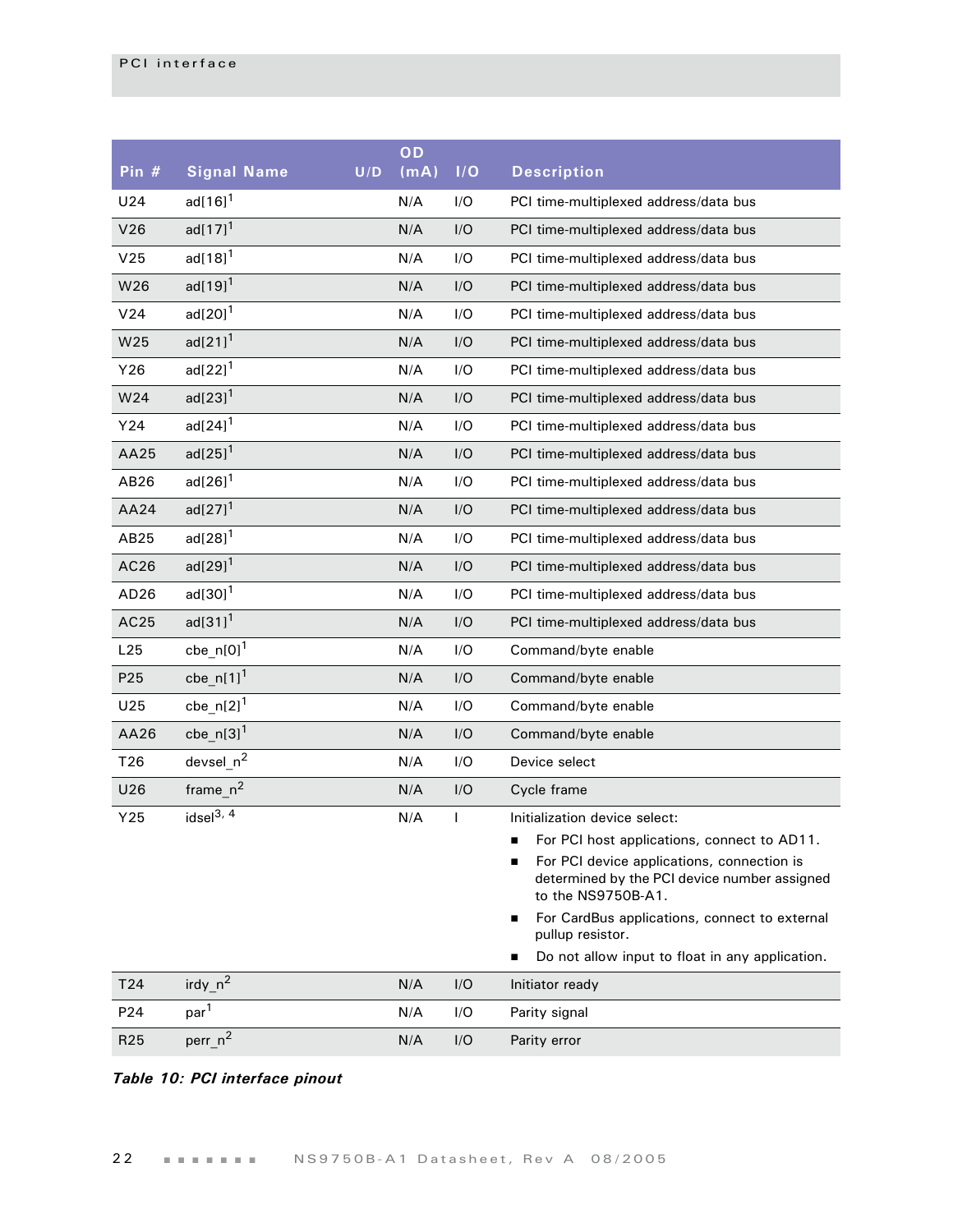| Pin $#$          | <b>Signal Name</b>           | U/D | OD<br>(mA) | I/O          | <b>Description</b>                                                                           |
|------------------|------------------------------|-----|------------|--------------|----------------------------------------------------------------------------------------------|
| R <sub>26</sub>  | serr_ $n^2$                  |     | N/A        | I/O          | System error:<br>Input: pci_central_resource_n = $0$<br>Output: pci_central_resource_n = $1$ |
| R <sub>24</sub>  | stop_ $n^2$                  |     | N/A        | I/O          | Stop signal                                                                                  |
| T <sub>25</sub>  | trdy_ $n^2$                  |     | N/A        | I/O          | Target ready                                                                                 |
| AC24             | pci arb gnt 1 n <sup>6</sup> |     | N/A        | $\circ$      | PCI channel 1 grant                                                                          |
| AD <sub>23</sub> | pci_arb_gnt_2_n <sup>6</sup> |     | N/A        | O            | PCI channel 2 grant                                                                          |
| <b>AE24</b>      | pci arb gnt 3 n <sup>6</sup> |     | N/A        | $\circ$      | PCI channel 3 grant                                                                          |
| AD25             | pci arb req 1 $n^2$          |     | N/A        | $\mathbf{I}$ | PCI channel 1 request                                                                        |
| AB23             | pci_arb_req_2_n <sup>2</sup> |     | N/A        | $\mathsf{I}$ | PCI channel 2 request                                                                        |
| AC22             | pci arb req 3 n <sup>2</sup> |     | N/A        | $\mathbf{I}$ | PCI channel 3 request                                                                        |
| AF23             | pci central resource n       | D   | N/A        | $\mathsf{I}$ | PCI internal central resource enable                                                         |
| AF25             | pci int a n <sup>2</sup>     |     | N/A        | I/O          | PCI interrupt request A, output if external central<br>resource used                         |
| AF24             | pci int b n <sup>2</sup>     |     | N/A        | I/O          | PCI interrupt request B, CCLKRUN# for CardBus<br>applications                                |
| AE23             | pci_int_c_n <sup>2</sup>     |     | N/A        | $\mathbf{I}$ | PCI interrupt request C                                                                      |
| AD22             | pci_int_d_n <sup>2</sup>     |     | N/A        | $\mathsf{I}$ | PCI interrupt request D                                                                      |
| AE26             | pci reset n <sup>3</sup>     |     | N/A        | I/O          | PCI reset, output if internal central resource<br>enabled                                    |
| AB24             | pci clk in                   | U   | N/A        | $\mathbf{I}$ | PCI clock in. (Connected to pci clk out or an<br>externally generated PCI reference clock.)  |
| AA23             | pci clk out                  |     | N/A        | $\Omega$     | PCI clock out                                                                                |

*Table 10: PCI interface pinout*

#### <span id="page-26-0"></span>**PCI/CardBus signals**

Most of the CardBus signals are the same as the PCI signals. Other CardBus signals are unique and multiplexed with PCI signals for the NS9750B-A1. [Table 11 s](#page-26-1)hows these unique signals.

| PCI signal | CardBus signal     | <b>CardBus type</b> Description |                                                                                                           |
|------------|--------------------|---------------------------------|-----------------------------------------------------------------------------------------------------------|
| INTA#      | CINT# <sup>4</sup> | Input                           | CardBus interrupt pin. The INTA2PCI pin in the<br>PCI Miscellaneous Support register must be<br>set to 0. |

<span id="page-26-1"></span>*Table 11: CardBus IO muxed signals*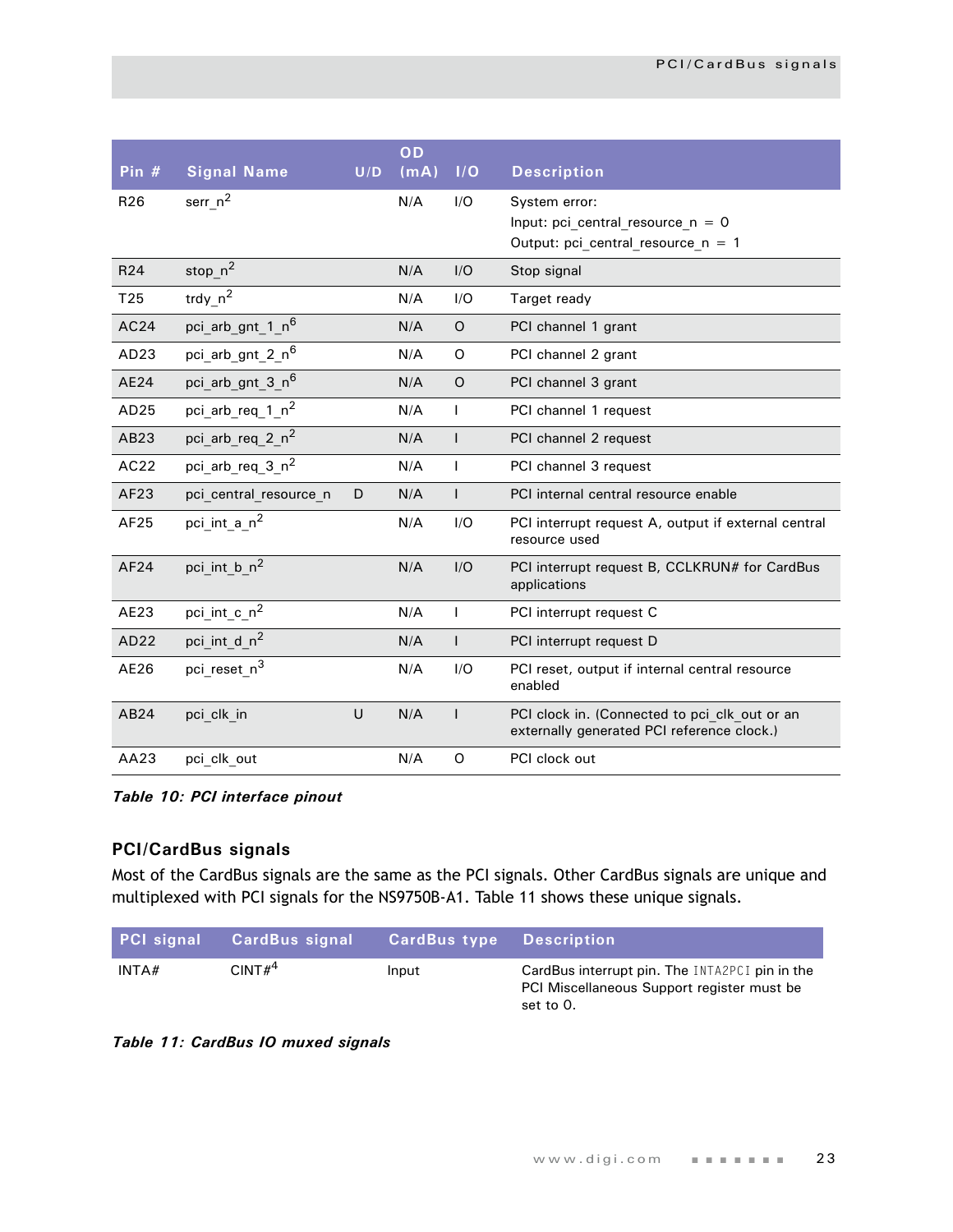| <b>PCI</b> signal | <b>CardBus signal</b> | <b>CardBus type</b> | <b>Description</b>                                                                                                                                                                                                                                                                                                                   |
|-------------------|-----------------------|---------------------|--------------------------------------------------------------------------------------------------------------------------------------------------------------------------------------------------------------------------------------------------------------------------------------------------------------------------------------|
| INTB#             | CCLKRUN $#^4$         | <b>Bidir</b>        | CardBus pin used to negotiate with the<br>external CardBus device before stopping the<br>clock.<br>Allows external CardBus device to request<br>that the clock be restarted.                                                                                                                                                         |
| INTC#             | CSTSCHG <sup>5</sup>  | Input               | CardBus status change interrupt signal.                                                                                                                                                                                                                                                                                              |
| GNT1#             | CGNT# <sup>4</sup>    | Output              | Grant to external CardBus device from<br>NS9750B-A1's internal arbiter.                                                                                                                                                                                                                                                              |
| GNT2#             | CVS1                  | Output              | Voltage sense pin. Normally driven low by<br>NS9750B-A1, but toggled during interrogation<br>of the external CardBus device to find voltage<br>requirements.<br>Note: Do not connect directly to the<br>CardBus connector. See the diagram<br>"CardBus system connections to<br>NS9750B-A1" in the NS9750B-A1<br>Hardware Reference. |
| GNT3#             | CVS <sub>2</sub>      | Output              | Voltage sense pin. Normally driven low by<br>NS9750B-A1, but toggled during interrogation<br>of the external CardBus device to find voltage<br>requirements.                                                                                                                                                                         |
| REQ1#             | CREQ# <sup>4</sup>    | Input               | Request from external CardBus device to<br>NS9750B-A1's internal arbiter.                                                                                                                                                                                                                                                            |
| REO2#             | CCD1 <sup>4</sup>     | Input               | Card detect pin. Pulled up when the socket is<br>empty and pulled low when the external<br>CardBus device is in the socket.                                                                                                                                                                                                          |
| REQ3#             | CCD2 <sup>4</sup>     | Input               | Card detect pin. Pulled up when the socket is<br>empty and pulled low when the external<br>CardBus device is in the socket.                                                                                                                                                                                                          |

#### *Table 11: CardBus IO muxed signals*

#### **Notes:**

- 1 Add external pulldown resistor or drive with the NS9750B-A1 *only* if the PCI interface is not being used. Figure 5, "NS9750B-A1 unused PCI termination," shows which signals can be driven by the NS9750B-A1 and which signals require pullups or pulldowns.
- 2 Add external pullup resistors *regardless* of whether the PCI interface is being used.
- 3 Add external pullup resistor *only* if the PCI interface is not being used.
- 4 Add external pullup resistor in CardBus mode.
- 5 Add external pulldown resistor in CardBus mode.
- 6 Add external pullup only if the PCI interface is being used and this signal is also being used.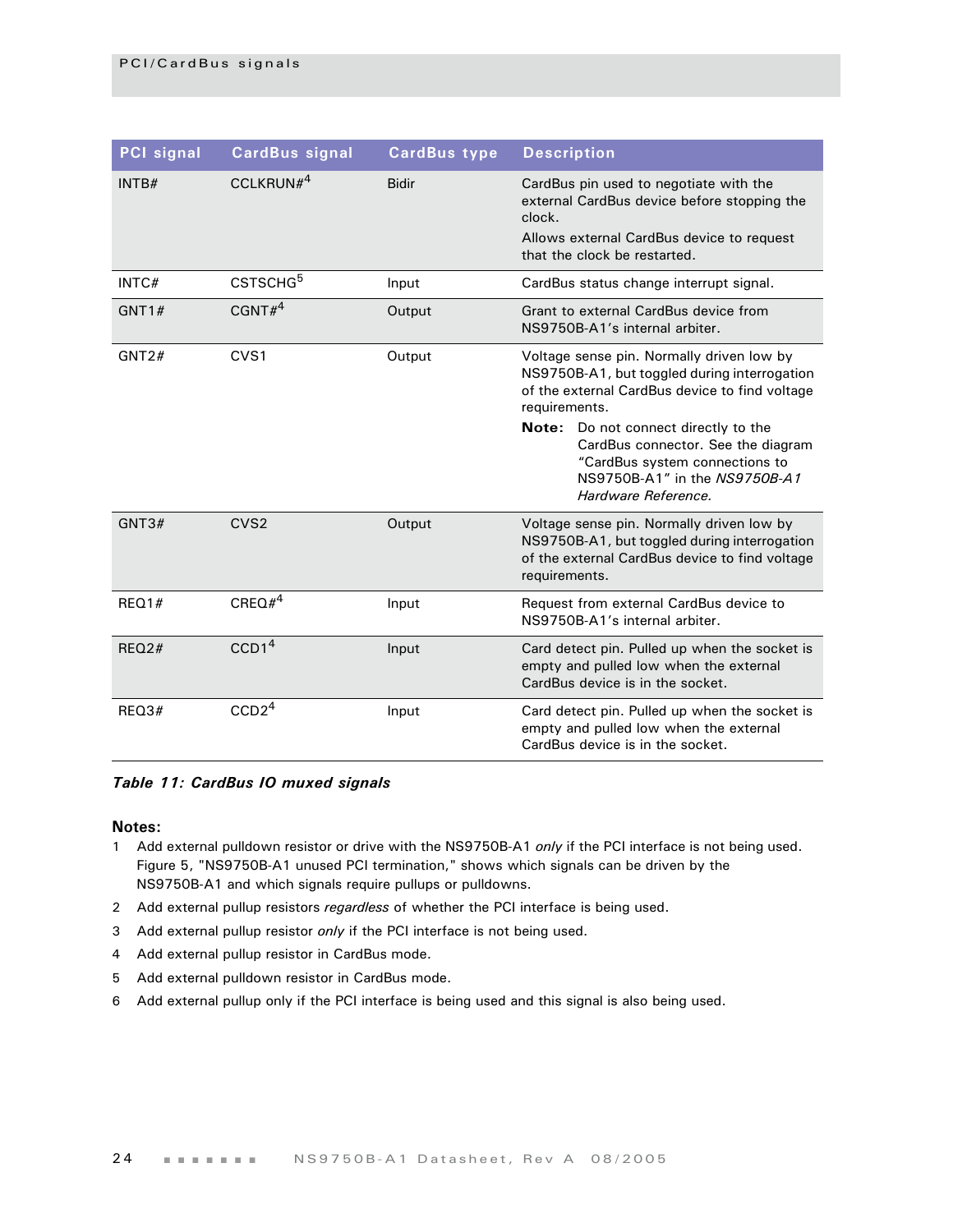

Figure 5 shows how to terminate an unused PCI.

#### *Figure 5: NS9750B-A1 unused PCI termination*

**Notes:**

- **Startup code needs to put the PCI bridge into reset.**
- PCI Mode: Boot\_strap[1]. N3 = default; no pulldown.
- NS9750B-A1 is the current PCI bus master. Signals that it can drive should have individual pullups.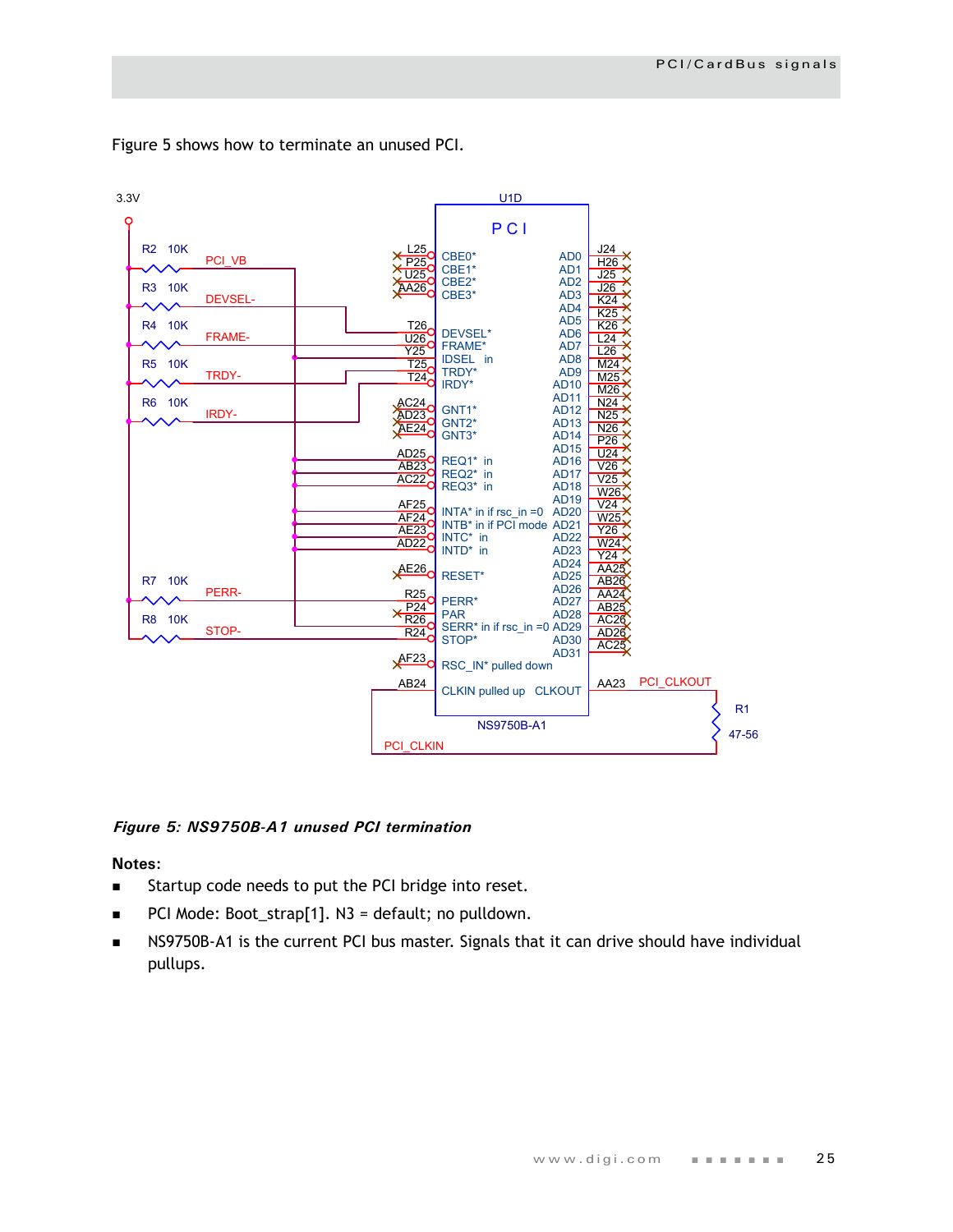#### <span id="page-29-0"></span>**GPIO MUX**

- The BBus utility contains the control pins for each GPIO MUX bit. Each pin can be selected individually; that is, you can select any option (00, 01, 02, 03) for any pin, by setting the appropriate bit in the appropriate register.
- Some signals are muxed to two different GPIO pins, to maximize the number of possible applications. These duplicate signals are marked as such in the Descriptions column in the table. Selecting the primary GPIO pin and the duplicate GPIO pin for the same function is not recommended. If both the primary GPIO pin and duplicate GPIO pin are programmed for the same function, however, the primary GPIO pin has precedence and will be used.
- The 00 option for the serial ports (B, A, C, and D) are configured for UART and SPI mode, respectively; that is, the UART option is shown first, followed by the SPI option if there is one. If only one value appears, it is the UART mode value. SPI options all begin with *SPI*.

| Pin $#$     | <b>Signal name</b> | U/D | OD<br>(mA)     | I/O | Descriptions (4 options: 00, 01, 02, 03)                   |
|-------------|--------------------|-----|----------------|-----|------------------------------------------------------------|
| AF19        | gpio[0]            | U   | $\overline{2}$ | I/O | 00<br>Ser port B TxData / SPI port B dout                  |
|             |                    |     |                |     | 01<br>DMA ch 1 done (duplicate)                            |
|             |                    |     |                |     | 02<br>Timer 1 (duplicate)                                  |
|             |                    |     |                |     | GPIO 0<br>03                                               |
| <b>AE18</b> | gpio[1]            | U   | $\overline{2}$ | I/O | $00\,$<br>Ser port B RxData / SPI port B din               |
|             |                    |     |                |     | 01<br>DMA ch 1 req (duplicate)                             |
|             |                    |     |                |     | Ext IRQ 0<br>02<br>03<br>GPIO 1                            |
|             |                    |     |                |     |                                                            |
| AF18        | gpio[2]            | U   | $\overline{2}$ | I/O | 00<br>Ser port B RTS                                       |
|             |                    |     |                |     | Timer 0<br>O <sub>1</sub>                                  |
|             |                    |     |                |     | 02<br>DMA ch 2 read enable<br>GPIO <sub>2</sub><br>03      |
|             |                    |     |                |     |                                                            |
| AD17        | gpio[3]            | U   | $\overline{2}$ | I/O | 00<br>Ser port B CTS                                       |
|             |                    |     |                |     | 01<br>1284 nAck (peripheral-driven)                        |
|             |                    |     |                |     | 02<br>DMA ch 1 reg<br>GPIO <sub>3</sub><br>03              |
|             |                    |     |                |     |                                                            |
| AE17        | gpio[4]            | U   | $\overline{2}$ | I/O | 00<br>Ser port B DTR                                       |
|             |                    |     |                |     | 01<br>1284 busy (peripheral-driven)<br>DMA ch 1 done<br>02 |
|             |                    |     |                |     | GPIO 4<br>03                                               |
|             |                    |     |                |     |                                                            |
| AF17        | gpio[5]            | U   | $\overline{2}$ | I/O | 00<br>Ser port B DSR                                       |
|             |                    |     |                |     | 1284 PError (peripheral-driven)<br>01                      |
|             |                    |     |                |     | DMA ch 1 read enable<br>02<br>03<br>GPIO 5                 |
|             |                    |     |                |     |                                                            |

The  $I^2C$  module must be held in reset until the GPIO assigned to  $I^2C$  has been configured.

#### *Table 12: GPIO MUX pinout*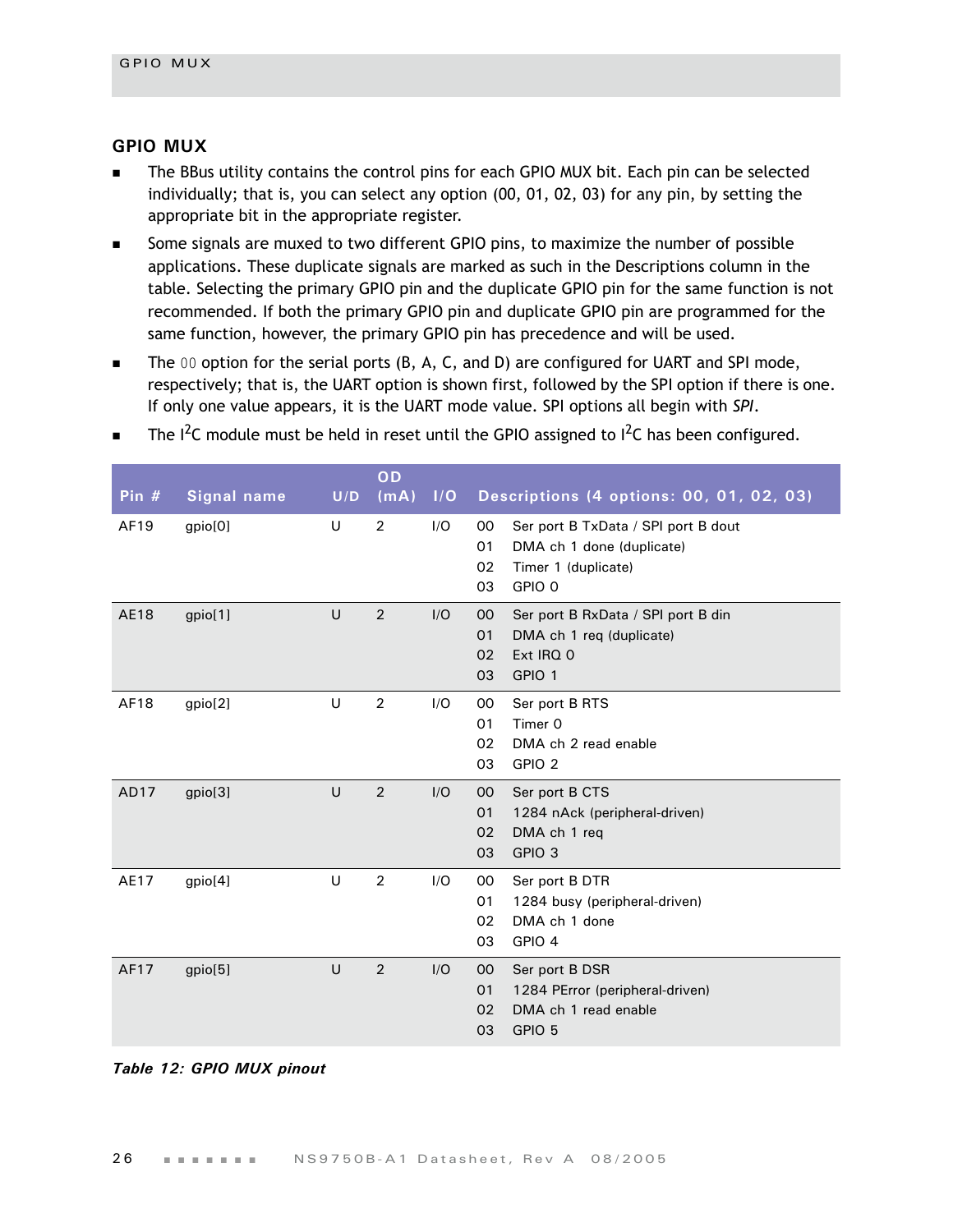| Pin $#$ | <b>Signal name</b> | U/D | OD<br>(mA)     | I/O | Descriptions (4 options: 00, 01, 02, 03)                                                                                                           |
|---------|--------------------|-----|----------------|-----|----------------------------------------------------------------------------------------------------------------------------------------------------|
| AD16    | gpio[6]            | U   | $\overline{2}$ | I/O | Ser port B RI / SPI port B clk<br>00<br>1284 nFault (peripheral-driven) <sup>1</sup><br>01<br>02<br>Timer 7 (duplicate)<br>GPIO <sub>6</sub><br>03 |
| AE16    | gpio[7]            | U   | $\overline{2}$ | I/O | Ser port B DCD / SPI port B enable<br>00<br>01<br>DMA ch 1 read enable (duplicate)<br>Ext IRQ 1<br>02<br>GPIO <sub>7</sub><br>03                   |
| AD15    | gpio[8]            | U   | $\overline{2}$ | I/O | Ser port A TxData / SPI port A dout<br>00<br>01<br>Reserved<br>02<br>Reserved<br>GPIO <sub>8</sub><br>03                                           |
| AE15    | gpio[9]            | U   | $\overline{2}$ | I/O | 00<br>Ser port A RxData / SPI port A din<br>Reserved<br>01<br>Timer 8 (duplicate)<br>02<br>GPIO <sub>9</sub><br>03                                 |
| AF15    | gpio[10]           | U   | $\overline{2}$ | I/O | 00<br>Ser port A RTS<br>01<br>Reserved<br>02<br>Reserved<br>GPIO 10<br>03:                                                                         |
| AD14    | gpio[11]           | U   | $\overline{2}$ | I/O | 00<br>Ser port A CTS<br>01<br>Ext IRQ2 (duplicate)<br>Timer 0 (duplicate)<br>02<br>GPIO 11<br>03                                                   |
| AE14    | gpio[12]           | U   | $\overline{2}$ | I/O | Ser port A DTR<br>00<br>01<br>Reserved<br>02<br>Reserved<br>GPIO 12<br>03                                                                          |
| AF14    | gpio[13]           | U   | $\overline{2}$ | I/O | 00<br>Ser port A DSR<br>01<br>Ext IRQ 0 (duplicate)<br>02<br>Timer 10 (duplicate)<br>GPIO 13<br>03                                                 |
| AF13    | gpio[14]           | U   | $\overline{2}$ | I/O | 00<br>Ser port A RI / SPI port A clk<br>01<br>Timer 1<br>Reserved<br>02<br>GPIO 14<br>03                                                           |
| AE13    | gpio[15]           | U   | $\sqrt{2}$     | I/O | 00<br>Ser port A DCD / Ser port A enable<br>Timer 2<br>01<br>Reserved<br>02<br>GPIO 15<br>03                                                       |

*Table 12: GPIO MUX pinout*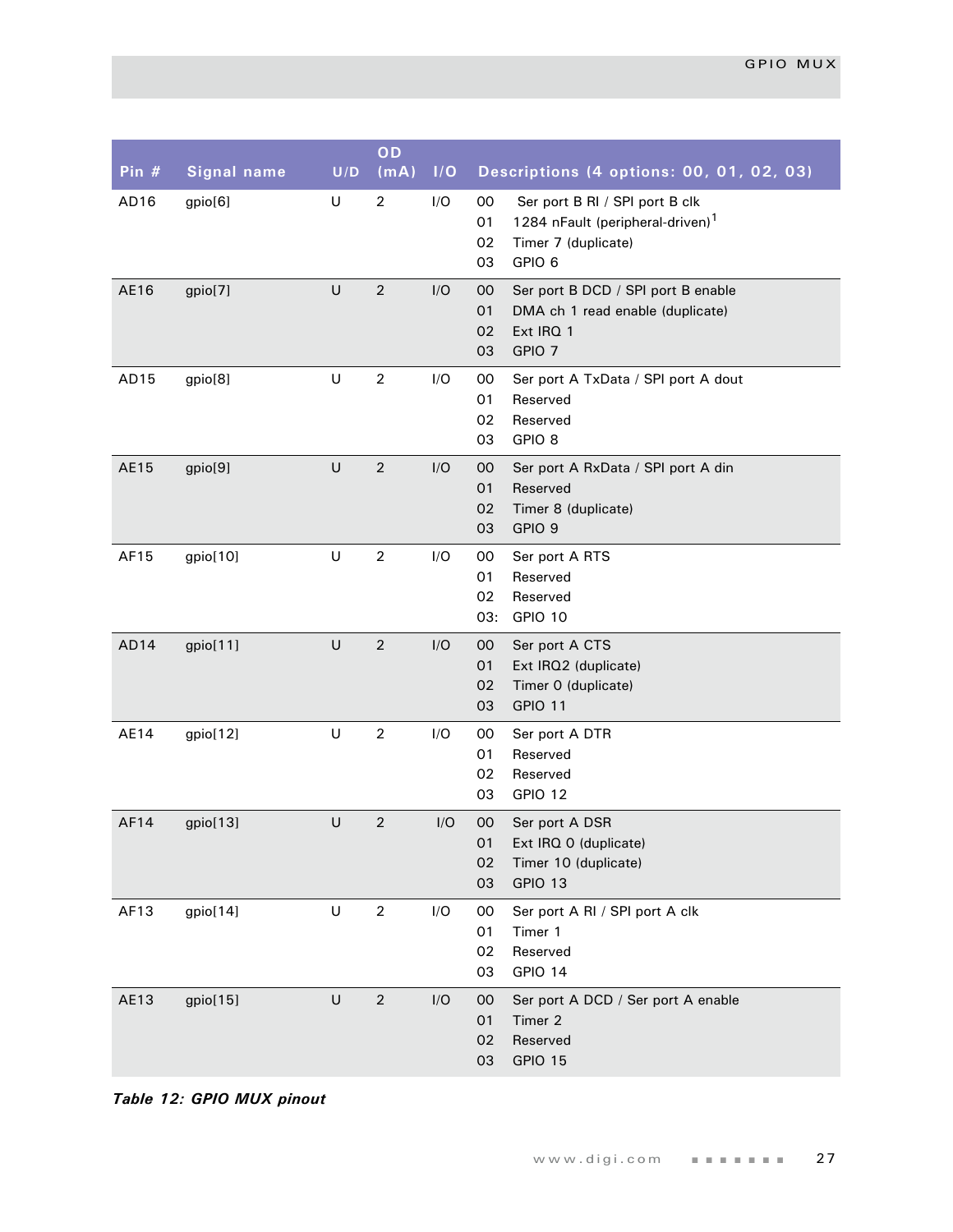| Pin $#$          | <b>Signal name</b> | U/D     | OD<br>(mA)     | 1/O | Descriptions (4 options: 00, 01, 02, 03)                                                                                           |
|------------------|--------------------|---------|----------------|-----|------------------------------------------------------------------------------------------------------------------------------------|
| AD <sub>13</sub> | gpio[16]           | $\cup$  | $\overline{2}$ | I/O | $00\,$<br>Reserved<br>01<br>1284 nFault (peripheral-driven, duplicate) <sup>1</sup><br>02<br>Timer 11 (duplicate)<br>GPIO 16<br>03 |
| AF12             | gpio[17]           | $\cup$  | $\overline{2}$ | I/O | 00<br>USB power relay<br>01<br>Reserved<br>02<br>Reserved<br>GPIO 17<br>03                                                         |
| AE12             | gpio[18]           | $\sf U$ | 4              | I/O | 00<br>Ethernet CAM reject<br>01<br>LCD power enable<br>02<br>Ext IRQ 3 (duplicate)<br>03<br>GPIO 18                                |
| AD <sub>12</sub> | gpio[19]           | U       | $\overline{4}$ | I/O | 00<br>Ethernet CAM req<br>01<br>LCD line-horz sync<br>02<br>DMA ch 2 read enable (duplicate)<br>GPIO 19<br>03                      |
| AC12             | gpio[20]           | U       | 8              | I/O | 00<br>Ser port C DTR<br>01<br>LCD clock<br>02<br>Reserved<br>GPIO 20<br>03                                                         |
| AF11             | gpio[21]           | $\cup$  | $\overline{4}$ | I/O | 00<br>Ser port C DSR<br>01<br>LCD frame pulse-vert<br>Reserved<br>02<br><b>GPIO 21</b><br>03                                       |
| <b>AE11</b>      | gpio[22]           | $\sf U$ | 4              | I/O | 00<br>Ser port C RI / SPI port C clk<br>01<br>LCD AC bias-data enable<br>02<br>Reserved<br>03<br>GPIO 22                           |
| AD11             | gpio[23]           | U       | $\overline{4}$ | I/O | Ser port C DCD / SPI port C enable<br>$00\,$<br>01<br>LCD line end<br>02<br>Timer 14 (duplicate)<br>03<br>GPIO 23                  |
| AF10             | gpio[24]           | $\sf U$ | 4              | I/O | 00<br>Ser port D DTR<br>01<br>LCD data bit 0<br>02<br>Reserved<br>03<br>GPIO 24                                                    |
| <b>AE10</b>      | gpio[25]           | U       | $\overline{4}$ | I/O | Ser port D DSR<br>$00\,$<br>LCD data bit 1<br>01<br>Timer 15 (duplicate)<br>02<br>03<br><b>GPIO 25</b>                             |

#### *Table 12: GPIO MUX pinout*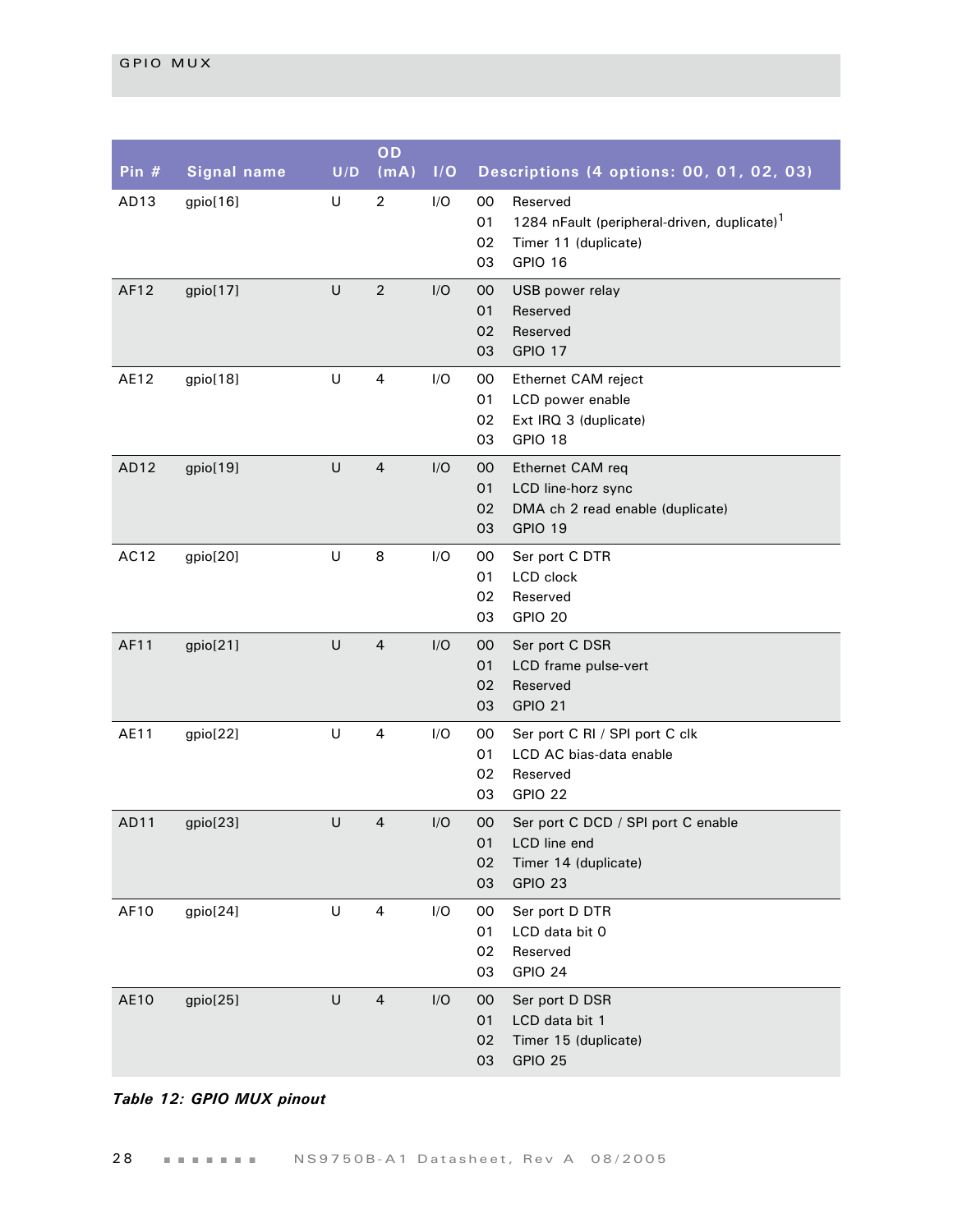| Pin #           | <b>Signal name</b> | U/D | OD<br>(mA)     | I/O | Descriptions (4 options: 00, 01, 02, 03)                                                                 |
|-----------------|--------------------|-----|----------------|-----|----------------------------------------------------------------------------------------------------------|
| AD10            | gpio[26]           | U   | 4              | I/O | Ser port D RI / SPI port D clk<br>00<br>LCD data bit 2<br>01<br>Timer 3<br>02<br>GPIO 26<br>03           |
| AF9             | gpio[27]           | U   | $\overline{4}$ | I/O | Ser port D DCD / SPI port D enable<br>00<br>01<br>LCD data bit 3<br>02<br>Timer 4<br>GPIO 27<br>03       |
| AE9             | gpio[28]           | U   | 4              | I/O | 00<br>Ext IRQ 1 (duplicate)<br>01<br>LCD data bit 4<br>02<br>LCD data bit 8 (duplicate)<br>03<br>GPIO 28 |
| AF <sub>8</sub> | gpio[29]           | U   | $\overline{4}$ | I/O | Timer 5<br>00<br>01<br>LCD data bit 5<br>02<br>LCD data bit 9 (duplicate)<br><b>GPIO 29</b><br>03        |
| AD <sub>9</sub> | gpio[30]           | U   | $\overline{4}$ | I/O | Timer <sub>6</sub><br>00<br>LCD data bit 6<br>01<br>02<br>LCD data bit 10 (duplicate)<br>GPIO 30<br>03   |
| AE8             | gpio[31]           | U   | $\overline{4}$ | I/O | Timer 7<br>00<br>01<br>LCD data bit 7<br>02<br>LCD data bit 11 (duplicate)<br>GPIO 31<br>03              |
| AF7             | gpio[32]           | U   | 4              | I/O | Ext IRQ 2<br>00<br>01<br>1284 Data 1 (bidirectional)<br>02<br>LCD data bit 8<br>GPIO 32<br>03            |
| AD <sub>8</sub> | gpio[33]           | U   | $\overline{4}$ | I/O | 00<br>Timer 8<br>01<br>1284 Data 2 (bidirectional)<br>02<br>LCD data bit 9<br>03<br>GPIO 33              |
| AD7             | gpio[34]           | U   | $\overline{4}$ | I/O | Timer 9<br>00<br>01<br>1284 Data 3 (bidirectional)<br>02<br>LCD data bit 10<br>03<br>GPIO 34             |
| AE6             | gpio[35]           | U   | $\overline{4}$ | I/O | Timer 10<br>00<br>01<br>1284 Data 4 (bidirectional)<br>02<br>LCD data bit 11<br>03<br>GPIO 35            |

*Table 12: GPIO MUX pinout*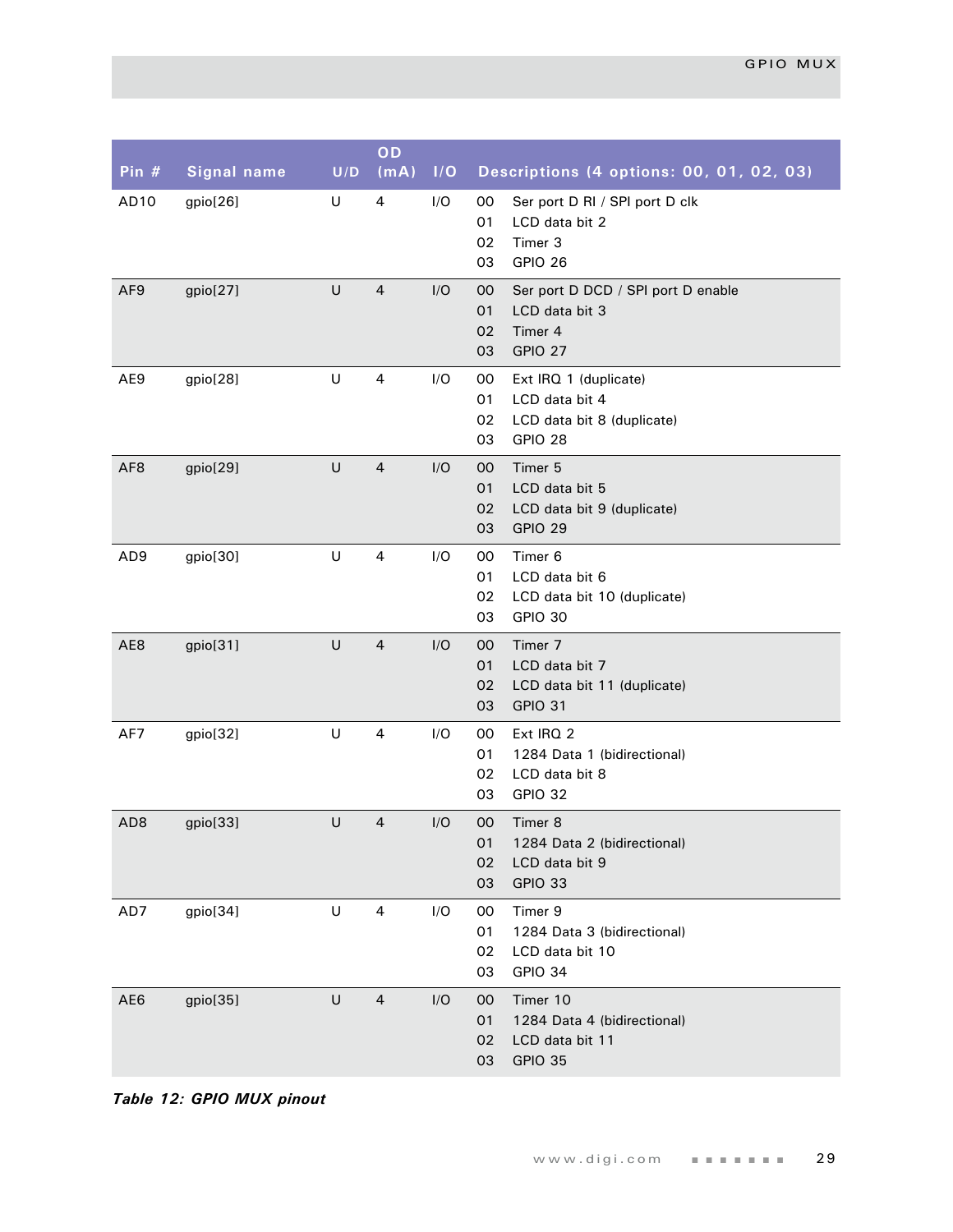| Pin $#$         | <b>Signal name</b> | U/D | OD<br>(mA)     | I/O | Descriptions (4 options: 00, 01, 02, 03)                                                                                     |
|-----------------|--------------------|-----|----------------|-----|------------------------------------------------------------------------------------------------------------------------------|
| AF <sub>5</sub> | gpio[36]           | U   | 4              | I/O | 00<br>Reserved<br>01<br>1284 Data 5 (bidirectional)<br>02<br>LCD data bit 12<br>03<br>GPIO 36                                |
| AD <sub>6</sub> | gpio[37]           | U   | $\overline{4}$ | I/O | 00<br>Reserved<br>01<br>1284 Data 6 (bidirectional)<br>02<br>LCD data bit 13<br>GPIO 37<br>03                                |
| AE5             | gpio[38]           | U   | 4              | I/O | 00<br>Reserved<br>01<br>1284 Data 7 (bidirectional)<br>02<br>LCD data bit 14<br>GPIO 38<br>03                                |
| AF4             | gpio[39]           | U   | $\overline{4}$ | I/O | Reserved<br>00<br>01<br>1284 Data 8 (bidirectional)<br>LCD data bit 15<br>02<br>GPIO 39<br>03                                |
| AC <sub>6</sub> | gpio[40]           | U   | 4              | I/O | 00<br>Ser port C TxData / SPI port C dout<br>01<br>Ext IRQ 3<br>LCD data bit 16<br>02<br>GPIO 40<br>03                       |
| AD <sub>5</sub> | gpio[41]           | U   | $\overline{4}$ | I/O | Ser port C RxData / SPI port C din<br>00<br>Timer 11<br>01<br>LCD data bit 17<br>02<br>03<br><b>GPIO 41</b>                  |
| AE4             | gpio[42]           | U   | 4              | I/O | 00<br>Ser port C RTS<br>Timer 12<br>01<br>02<br>LCD data bit 18<br>03<br>GPIO 42                                             |
| AF3             | gpio[43]           | U   | 4              | I/O | $00\,$<br>Ser port C CTS<br>Timer 13<br>01<br>02<br>LCD data bit 19<br>03<br>GPIO 43                                         |
| AD <sub>2</sub> | gpio[44]           | U   | 4              | I/O | 00<br>Ser port D TxData / SPI port D dout<br>01<br>1284 Select (peripheral-driven)<br>02<br>LCD data bit 20<br>03<br>GPIO 44 |
| AE1             | gpio[45]           | U   | $\overline{4}$ | I/O | $00\,$<br>Ser port D RxData / SPI port D din<br>01<br>1284 nStrobe (host-driven)<br>LCD data bit 21<br>02<br>GPIO 45<br>03   |

#### *Table 12: GPIO MUX pinout*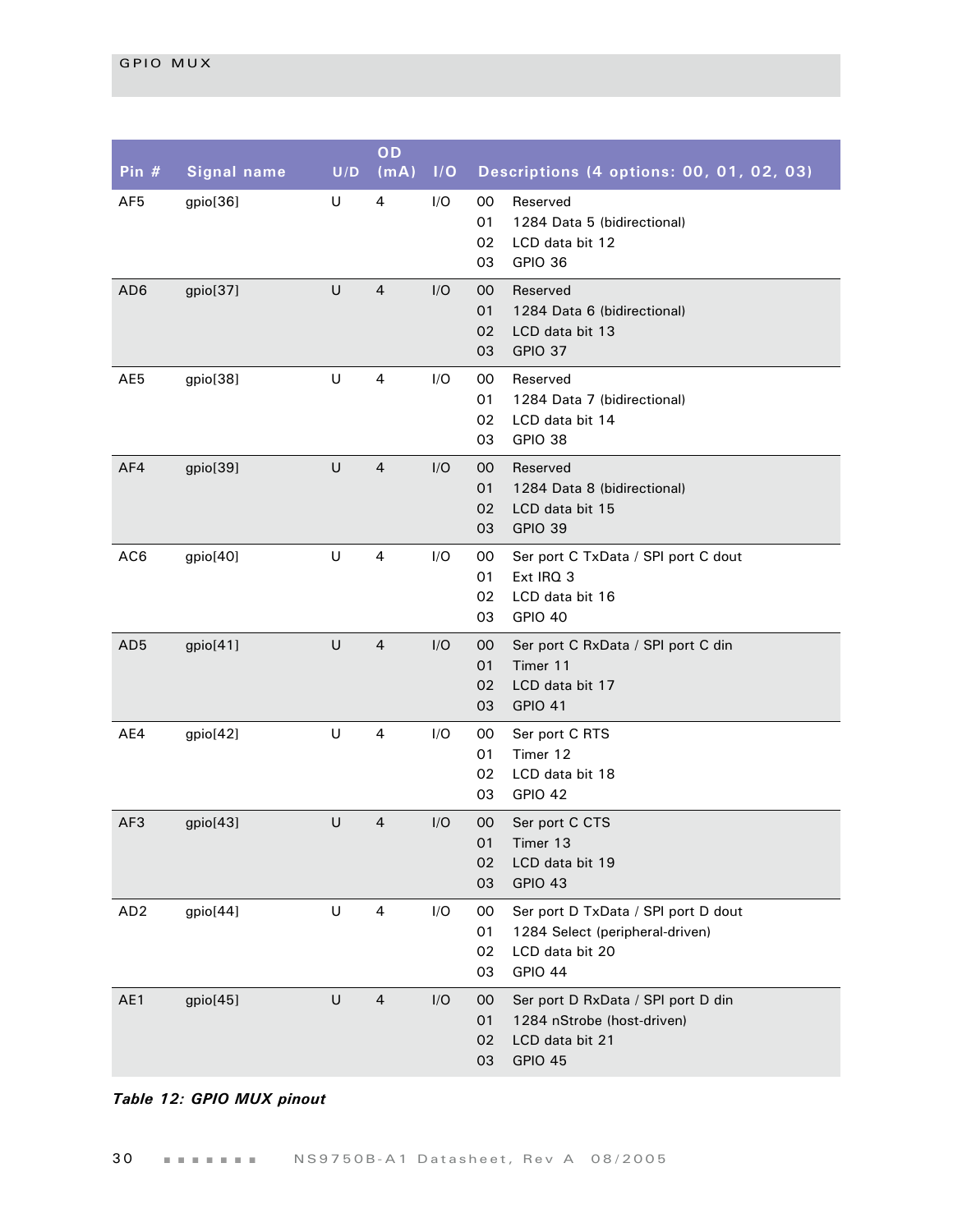| Pin $#$         | <b>Signal name</b> | U/D    | OD<br>(mA)     | 1/O | Descriptions (4 options: 00, 01, 02, 03)                                                                                           |
|-----------------|--------------------|--------|----------------|-----|------------------------------------------------------------------------------------------------------------------------------------|
| AB <sub>3</sub> | gpio[46]           | U      | 4              | I/O | 00<br>Ser port D RTS<br>01<br>1284 nAutoFd (host-driven)<br>02<br>LCD data bit 22<br>03<br><b>GPIO 46</b>                          |
| AA4             | gpio[47]           | U      | $\overline{4}$ | I/O | 00 <sub>o</sub><br>Ser port D CTS<br>01<br>1284 nlnit (host-driven)<br>02<br>LCD data bit 23<br>03<br><b>GPIO 47</b>               |
| AC <sub>2</sub> | gpio[48]           | U      | 2              | 1/O | 00<br>Timer 14<br>01<br>1284 SelectIn (host-driven)<br>02<br>DMA ch 2 req<br>03<br><b>GPIO 48</b>                                  |
| AD1             | gpio[49]           | $\cup$ | 2              | I/O | 00 <sup>°</sup><br>Timer 15<br>01<br>1284 peripheral logic high (peripheral-driven)<br>02<br>DMA ch 2 done<br><b>GPIO 49</b><br>03 |

*Table 12: GPIO MUX pinout*

#### **Note:**

1 The nFault signal GPIO6 or GPIO16 can be used as a code-controlled direction pin for the transceiver. The polarity cannot be altered inside the NS9750B-A1; an inverter will be required.

#### <span id="page-34-0"></span>**LCD module signals**

The LCD module signals are multiplexed with GPIO pins. They include seven control signals and up to 24 data signals. [Table 13](#page-34-1) describes the control signals. [Table 14](#page-35-0) and Table 15 provide details for the data signals.

| Signal name    | Type   | <b>Description</b>                                                           |
|----------------|--------|------------------------------------------------------------------------------|
| <b>CLPOWER</b> | Output | LCD panel power enable                                                       |
| <b>CLLP</b>    | Output | Line synchronization pulse (STN) / horizontal synchronization<br>pulse (TFT) |
| <b>CLCP</b>    | Output | LCD panel clock                                                              |
| <b>CLFP</b>    | Output | Frame pulse (STN) / vertical synchronization pulse (TFT)                     |
| <b>CLAC</b>    | Output | STN AC bias drive or TFT data enable output                                  |
| CLD[23:0]      | Output | LCD panel data (see Table 14 and Table 15)                                   |
| <b>CLLE</b>    | Output | Line end signal                                                              |

<span id="page-34-1"></span>*Table 13: LCD module signal descriptions*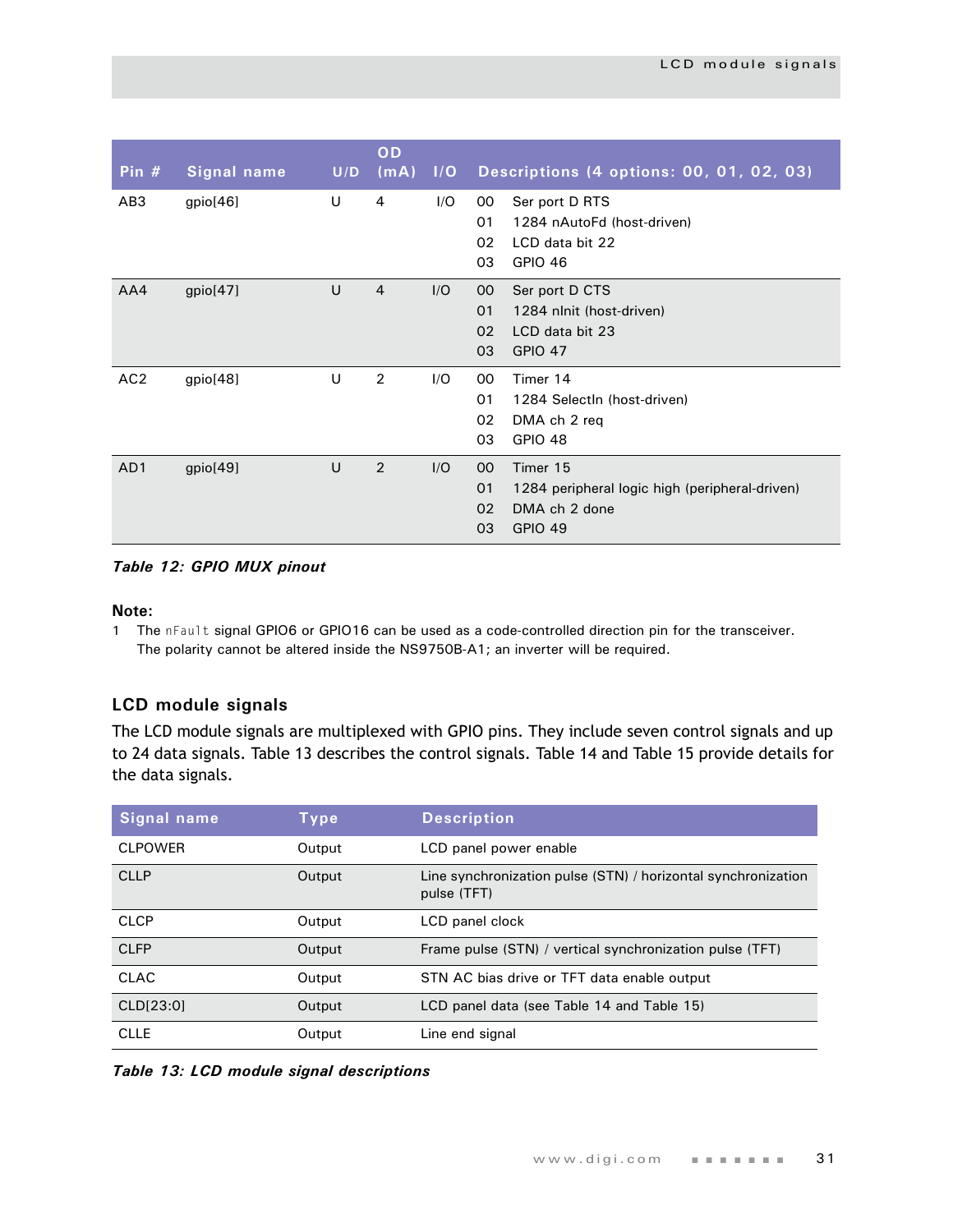The CLD[23:0] signal has eight modes of operation:

- 
- TFT 24-bit interface 4-bit mono STN single panel
- TFT 18-bit interface 4-bit mono STN dual panel
- 
- 
- Color STN single panel 8-bit mono STN single panel
- Color STN dual panel 8-bit mono STN dual panel

[Table 14](#page-35-0) shows which CLD[23:0] pins provide the pixel data to the STN panel for each mode of operation.

#### **Legend:**

- $-$  Ext pin = External pin
- CUSTN = Color upper panel STN, dual and/or single panel
- CLSTN = Color lower panel STN, single
- MUSTN = Mono upper panel STN, dual and/or single panel
- MLSTN = Mono lower panel STN, single
- $N/A$  = not used
- 01 and 02 = The option number/position in the Description field of the GPIO mux pinout. See ["GPIO MUX" on page 26](#page-29-0) for more information.

| Ext<br>pin          | GPIO pin &<br>description    | Color<br><b>STN</b><br>single<br>panel | Color<br><b>STN</b><br>dual<br>panel | 4-bit<br>mono<br><b>STN</b><br>single<br>panel | 4-bit<br>mono<br><b>STN</b><br>dual<br>panel | 8-bit<br>mono<br><b>STN</b><br>single<br>panel | 8-bit<br>mono<br><b>STN</b><br>dual<br>panel |
|---------------------|------------------------------|----------------------------------------|--------------------------------------|------------------------------------------------|----------------------------------------------|------------------------------------------------|----------------------------------------------|
| CLD <sub>[23]</sub> | $AAA = LCD$ data bit 23 (O2) | N/A                                    | N/A                                  | N/A                                            | N/A                                          | N/A                                            | N/A                                          |
| CLD[22]             | $AB3 = LCD$ data bit 22 (O2) | N/A                                    | N/A                                  | N/A                                            | N/A                                          | N/A                                            | N/A                                          |
| CLD[21]             | $AE1 = LCD$ data bit 21 (02) | N/A                                    | N/A                                  | N/A                                            | N/A                                          | N/A                                            | N/A                                          |
| <b>CLD[20]</b>      | $AD2 = LCD$ data bit 20 (O2) | N/A                                    | N/A                                  | N/A                                            | N/A                                          | N/A                                            | N/A                                          |
| CLD[19]             | $AF3 = LCD$ data bit 19 (O2) | N/A                                    | N/A                                  | N/A                                            | N/A                                          | N/A                                            | N/A                                          |
| CLD[18]             | $AE4 = LCD$ data bit 18 (O2) | N/A                                    | N/A                                  | N/A                                            | N/A                                          | N/A                                            | N/A                                          |
| <b>CLD[17]</b>      | $AD5 = LCD$ data bit 17 (O2) | N/A                                    | N/A                                  | N/A                                            | N/A                                          | N/A                                            | N/A                                          |
| CLD[16]             | $AC6 = LCD$ data bit 16 (02) | N/A                                    | N/A                                  | N/A                                            | N/A                                          | N/A                                            | N/A                                          |
| <b>CLD[15]</b>      | $AF4 = LCD$ data bit 15 (O2) | N/A                                    | $CLSTN[0]$ <sup>1</sup>              | N/A                                            | N/A                                          | N/A                                            | $MLSTM[0]$ <sup>1</sup>                      |
| CLD[14]             | $AE5 = LCD$ data bit 14 (O2) | N/A                                    | CLSTN[1]                             | N/A                                            | N/A                                          | N/A                                            | MLSTN[1]                                     |
| CLD[13]             | $AD6 = LCD$ data bit 13 (02) | N/A                                    | CLSTN[2]                             | N/A                                            | N/A                                          | N/A                                            | MLSTN[2]                                     |
| CLD[12]             | $AF5 = LCD$ data bit 12 (O2) | N/A                                    | CLSTN[3]                             | N/A                                            | N/A                                          | N/A                                            | MLSTN[3]                                     |

<span id="page-35-0"></span>*Table 14: CLD[23:0] pin descriptions for STN display*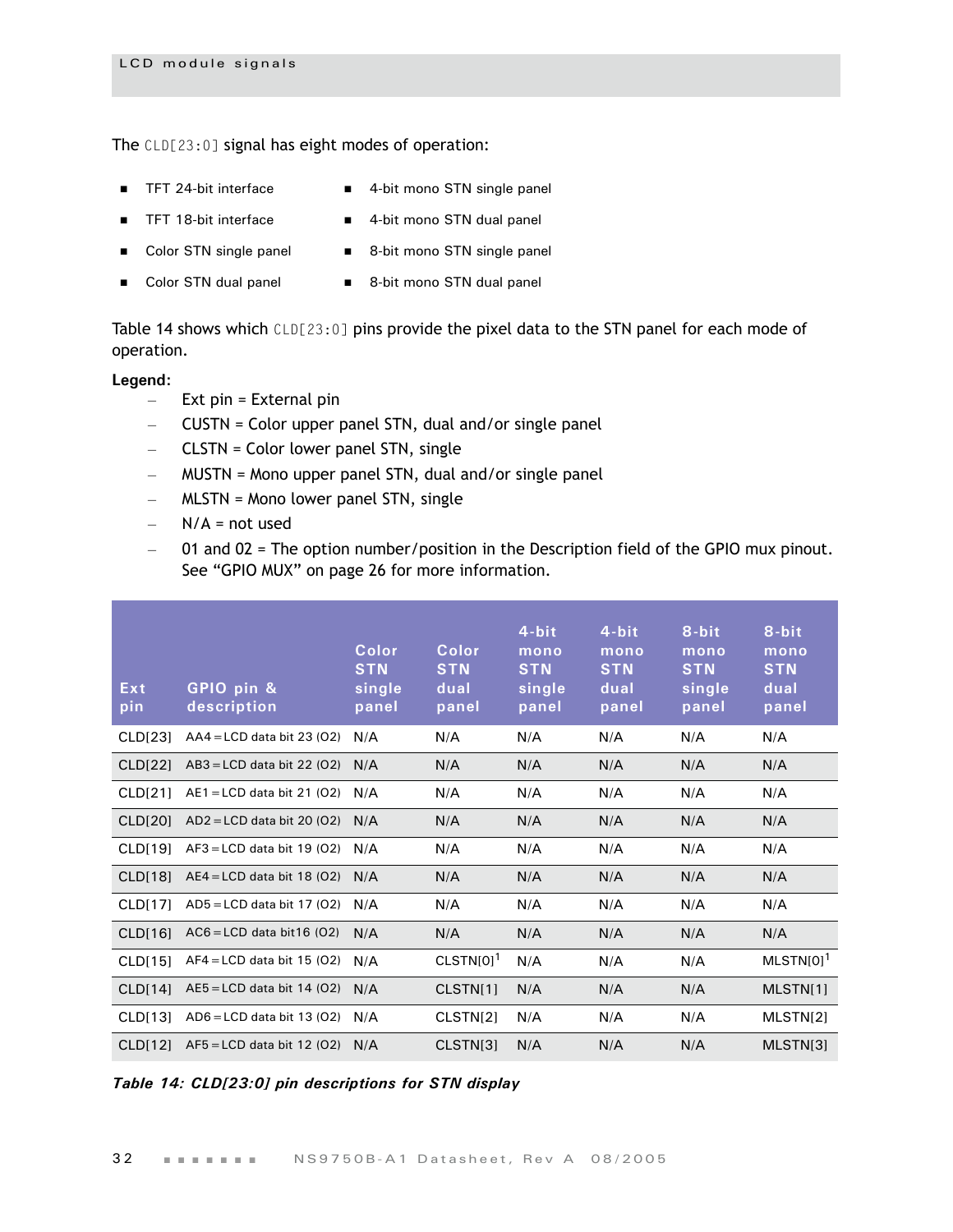| Ext<br>pin         | GPIO pin &<br>description                                    | Color<br><b>STN</b><br>single<br>panel | Color<br><b>STN</b><br>dual<br>panel | 4-bit<br>mono<br><b>STN</b><br>single<br>panel | 4-bit<br>mono<br><b>STN</b><br>dual<br>panel | 8-bit<br>mono<br><b>STN</b><br>single<br>panel | 8-bit<br>mono<br><b>STN</b><br>dual<br>panel |
|--------------------|--------------------------------------------------------------|----------------------------------------|--------------------------------------|------------------------------------------------|----------------------------------------------|------------------------------------------------|----------------------------------------------|
| <b>CLD[11]</b>     | $AEG = LCD$ data bit 11 (O2)<br>$AEB = LCD$ data bit 11 (O2) | N/A                                    | CLSTN[4]                             | N/A                                            | $MLSTN[0]$ <sup>1</sup>                      | N/A                                            | MLSTN[4]                                     |
| <b>CLD[10]</b>     | $AD7 = LCD$ data bit 10 (O2)<br>$AD9 = LCD$ data bit 10 (O2) | N/A                                    | CLSTN[5]                             | N/A                                            | MLSTN[1]                                     | N/A                                            | MLSTN[5]                                     |
| CLD[9]             | $AD8 = LCD$ data bit 9 (02)<br>$AF8 = LCD$ data bit 9 (O2)   | N/A                                    | CLSTN[6]                             | N/A                                            | MLSTN[2]                                     | N/A                                            | MLSTN[6]                                     |
| CLD <sub>[8]</sub> | $AF7 = LCD$ data bit 8 (O2)<br>$AE9 = LCD$ data bit 8 (02)   | N/A                                    | CLSTN[7]                             | N/A                                            | MLSTN[3]                                     | N/A                                            | MLSTN[7]                                     |
| CLD[7]             | $AEB = LCD$ data bit 7 (01)                                  | $CUSTN[0]$ <sup>1</sup>                | $CUSTN[0]$ <sup>1</sup>              | N/A                                            | N/A                                          | MUSTN[0]                                       | MUSTN[0] <sup>1</sup>                        |
| CLD[6]             | $AD9 = LCD$ data bit 6 (01)                                  | CUSTN[1]                               | CUSTN[1]                             | N/A                                            | N/A                                          | MUSTN[1]                                       | MUSTN[1]                                     |
| CLD[5]             | $AF8 = LCD$ data bit 5 (01)                                  | CUSTN[2]                               | CUSTN[2]                             | N/A                                            | N/A                                          | MUSTN[2]                                       | MUSTN[2]                                     |
| CLD[4]             | $AE9 = LCD$ data bit 4 (01)                                  | CUSTN[3]                               | CUSTN[3]                             | N/A                                            | N/A                                          | MUSTN[3]                                       | MUSTN[3]                                     |
| CLD[3]             | $AF9 = LCD$ data bit 3 (01)                                  | CUSTN[4]                               | CUSTN[4]                             | MUSTN[0]                                       | $MUSTN[0]$ <sup>1</sup>                      | MUSTN[4]                                       | MUSTN[4]                                     |
| CLD[2]             | $AD10 = LCD$ data bit 2 (O1)                                 | CUSTN[5]                               | CUSTN[5]                             | MUSTN[1]                                       | MUSTN[1]                                     | MUSTN[5]                                       | MUSTN[5]                                     |
| CLD[1]             | $AE10 = LCD$ data bit 1 (01)                                 | CUSTN[6]                               | CUSTN[6]                             | MUSTN[2]                                       | MUSTN[2]                                     | MUSTN[6]                                       | MUSTN[6]                                     |
| CLD[0]             | $AF10 = LCD$ data bit 0 (01)                                 | CUSTN[7]                               | CUSTN[7]                             | MUSTN[3]                                       | MUSTN[3]                                     | MUSTN[7]                                       | MUSTN[7]                                     |
|                    |                                                              |                                        |                                      |                                                |                                              |                                                |                                              |

1 This data bit corresponds to the first "pixel position." For example, for an 8-bit mono STN display, CUSTN[0] is the leftmost pixel on the panel and CUSTN[7] is the rightmost pixel within the 8-bit data. For a color STN display, bits [7, 6, 5] form the leftmost pixel.

### *Table 14: CLD[23:0] pin descriptions for STN display*

Table 15 shows which CLD[23:0] pins provide the pixel data to the TFT panel for each of the multiplexing modes of operation.

| <b>External pin</b> | TFT 24 bit | TFT 18 bit |
|---------------------|------------|------------|
| CLD[23]             | BLUE[7]    | Reserved   |
| <b>CLD[22]</b>      | BLUE[6]    | Reserved   |
| CLD[21]             | BLUE[5]    | Reserved   |
| <b>CLD[20]</b>      | BLUE[4]    | Reserved   |
| <b>CLD[19]</b>      | BLUE[3]    | Reserved   |
| <b>CLD[18]</b>      | BLUE[2]    | Reserved   |
| CLD[17]             | BLUE[1]    | BLUE[4]    |

*Table 15: CLD[23:0] pin descriptions for TFT display*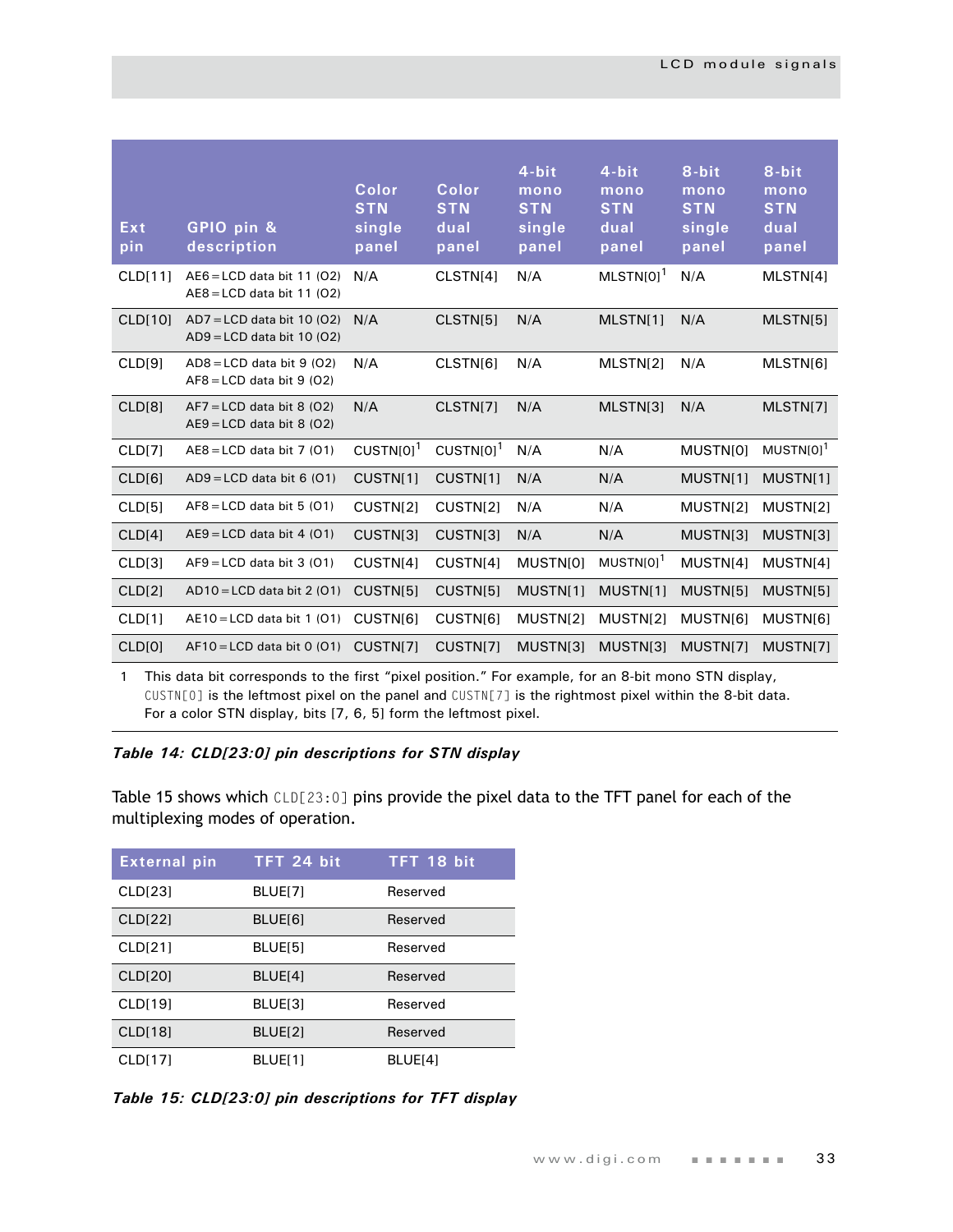| <b>External pin</b> | TFT 24 bit    | TFT 18 bit     |
|---------------------|---------------|----------------|
| CLD[16]             | BLUE[0]       | BLUE[3]        |
| CLD[15]             | GREEN[7]      | BLUE[2]        |
| CLD[14]             | GREEN[6]      | <b>BLUE[1]</b> |
| CLD[13]             | GREEN[5]      | BLUE[0]        |
| CLD[12]             | GREEN[4]      | Intensity bit  |
| CLD[11]             | GREEN[3]      | GREEN[4]       |
| CLD[10]             | GREEN[2]      | GREEN[3]       |
| CLD[9]              | GREEN[1]      | GREEN[2]       |
| CLD[8]              | GREEN[0]      | GREEN[1]       |
| CLD[7]              | <b>RED[7]</b> | GREEN[0]       |
| CLD[6]              | RED[6]        | Intensity bit  |
| CLD[5]              | RED[5]        | RED[4]         |
| CLD[4]              | RED[4]        | RED[3]         |
| CLD[3]              | RED[3]        | <b>RED[2]</b>  |
| CLD[2]              | <b>RED[2]</b> | <b>RED[1]</b>  |
| CLD[1]              | RED[1]        | RED[0]         |
| <b>CLD[0]</b>       | RED[0]        | Intensity bit  |

*Table 15: CLD[23:0] pin descriptions for TFT display*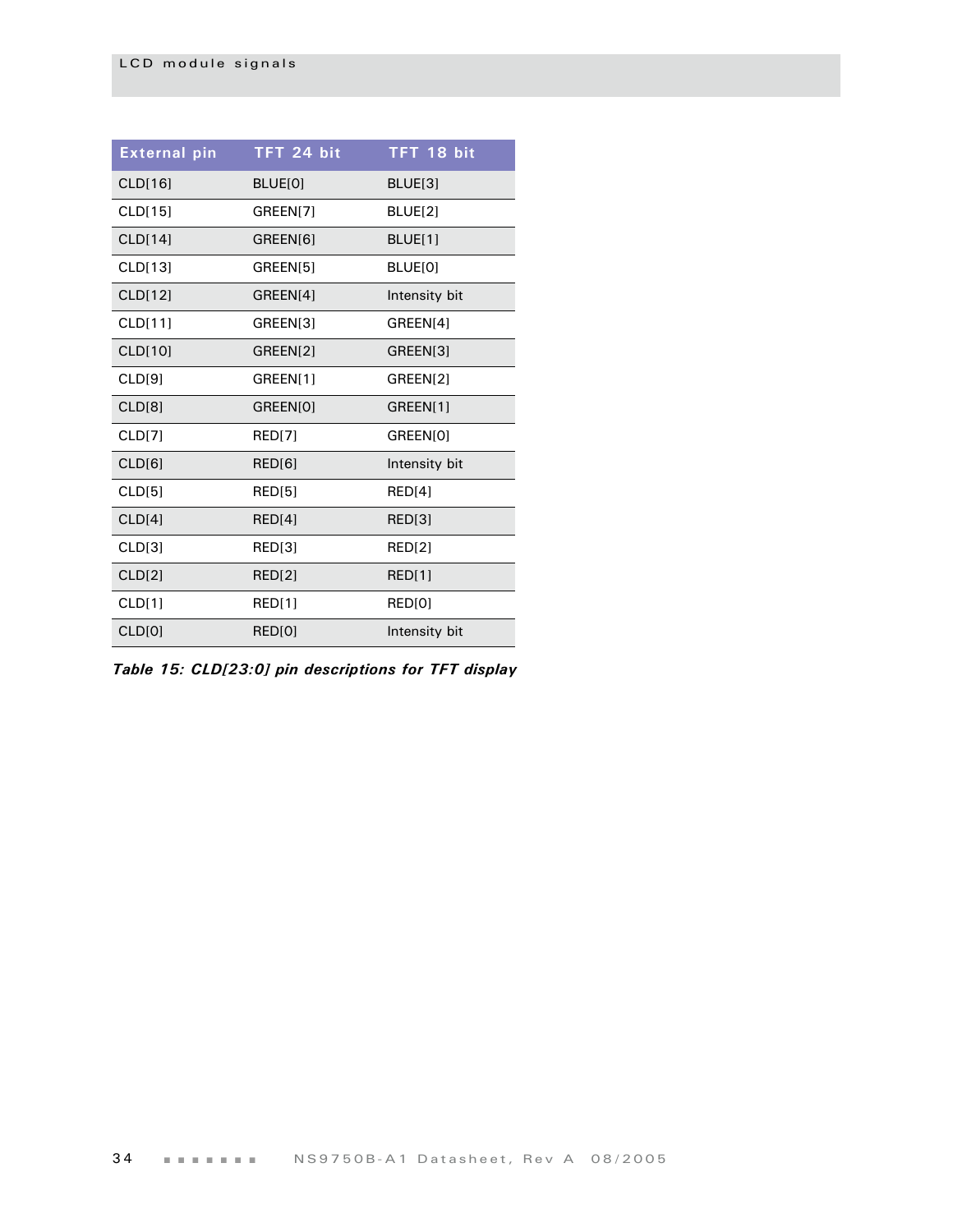# **I 2C interface**

| Pin $#$ | Signal name | U/D | <b>OD</b><br>$\lceil$ (mA) $\lceil$ 1/0 |     | <b>Description</b>                                                        |
|---------|-------------|-----|-----------------------------------------|-----|---------------------------------------------------------------------------|
| AC15    | iic scl     |     | 4                                       | 1/O | $12C$ serial clock line. Add a 10K resistor to<br>VDDA(3.3V) if not used. |
| AF16    | iic sda     |     | 4                                       | 1/O | $12C$ serial data line. Add a 10K resistor to<br>VDDA(3.3V) if not used.  |

*Table 16: I2C interface pinout*

## **USB Interface**

#### **Notes:**

- If not using the USB interface, these pins should be pulled down to ground through a 15K ohm resistor.
- **All output drivers for USB meet the standard USB driver specification.**

|                 | Pin # Signal name | <b>OD</b><br> U/D (mA)  /O |     | Description  |
|-----------------|-------------------|----------------------------|-----|--------------|
| AB4             | usb dm            |                            | 1/O | USB data -   |
| AC <sub>3</sub> | usb dp            |                            | 1/O | USB data $+$ |

*Table 17: USB interface pinout*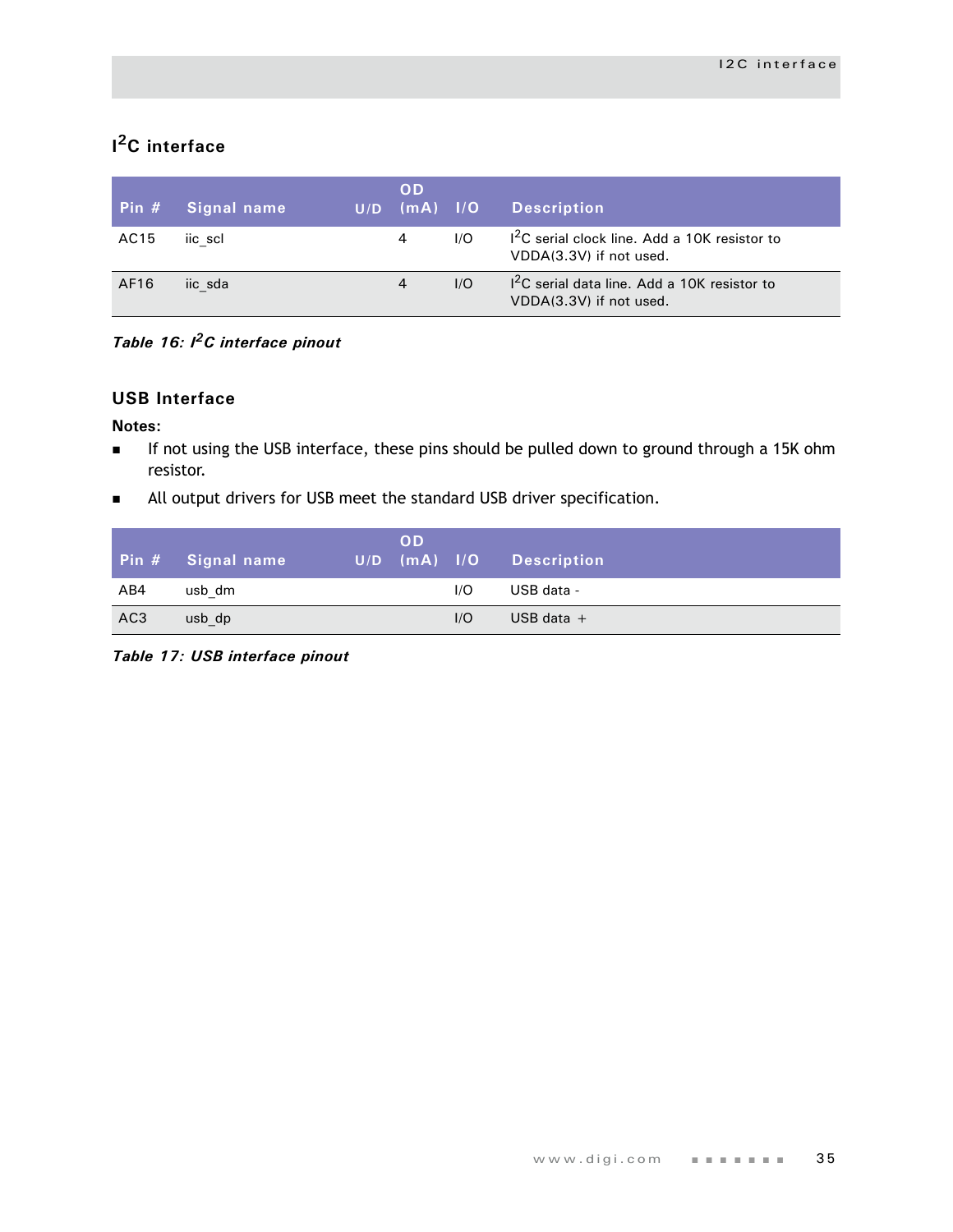#### **JTAG interface for ARM core/boundary scan**

Note: trst\_n must be pulsed low to initialize the JTAG when a debugger is not attached.

| Pin $#$ | <b>Signal name</b> | U/D | <b>OD</b><br>$(mA)$ $1/O$ |          | <b>Description</b>                 |
|---------|--------------------|-----|---------------------------|----------|------------------------------------|
| AE20    | tck                |     |                           |          | Test clock                         |
| AD18    | tdi                | U   |                           |          | Test data in                       |
| AE19    | tdo                |     | 2                         | $\Omega$ | Test data out                      |
| AC18    | tms                | U   |                           |          | Test mode select                   |
| AF20    | trst n             | U   |                           |          | Test mode reset                    |
| AD19    | rtck               | U   | 2                         | 1/O      | Returned test clock, ARM core only |

#### *Table 18: JTAG interface/boundary scan pinout*



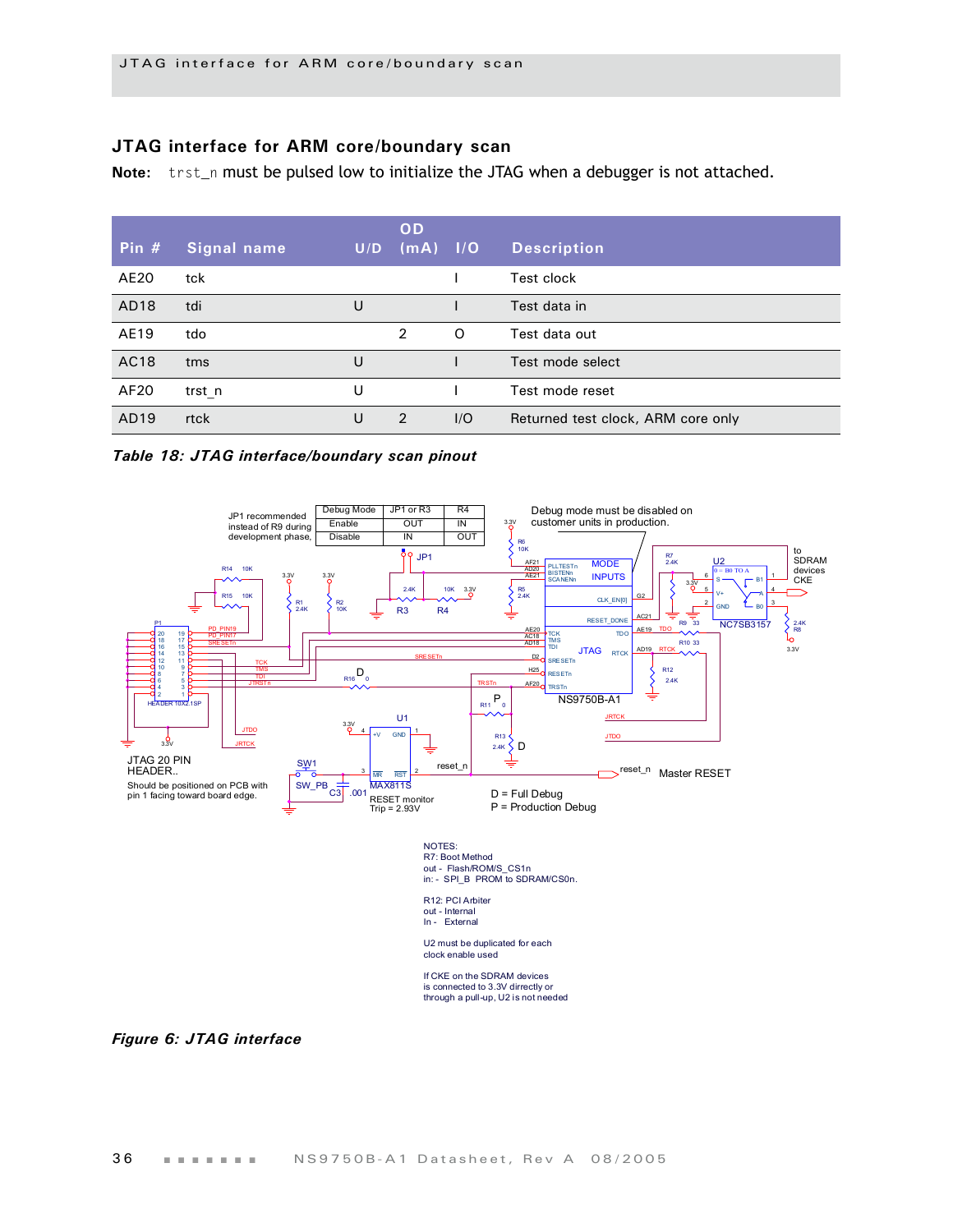# **Reserved pins**

| Pin#            | <b>Description</b>     |
|-----------------|------------------------|
| J1              | Tie to ground directly |
| E <sub>2</sub>  | Tie to ground directly |
| K3              | Tie to ground directly |
| K <sub>2</sub>  | Tie to ground directly |
| K <sub>1</sub>  | Tie to ground directly |
| M <sub>2</sub>  | Tie to ground directly |
| M1              | Tie to ground directly |
| N <sub>1</sub>  | Tie to ground directly |
| N2              | Tie to ground directly |
| R1              | Tie to ground directly |
| R2              | Tie to ground directly |
| R <sub>3</sub>  | Tie to ground directly |
| Τ1              | Tie to ground directly |
| AD4             | Tie to 1.5V core power |
| AF <sub>2</sub> | Tie to 3.3V I/O power  |
| AE7             | No connect             |
| L3              | No connect             |
| B7              | No connect             |
| L2              | No connect             |
| L1              | No connect             |
| MЗ              | No connect             |
| AF <sub>6</sub> | Tie to ground directly |
| AC5             | Tie to ground directly |
| AE3             | Tie to ground directly |
| AF22            | No connect             |
| AD21            | No connect             |
| AE22            | No connect             |

*Table 19: Reserved pins*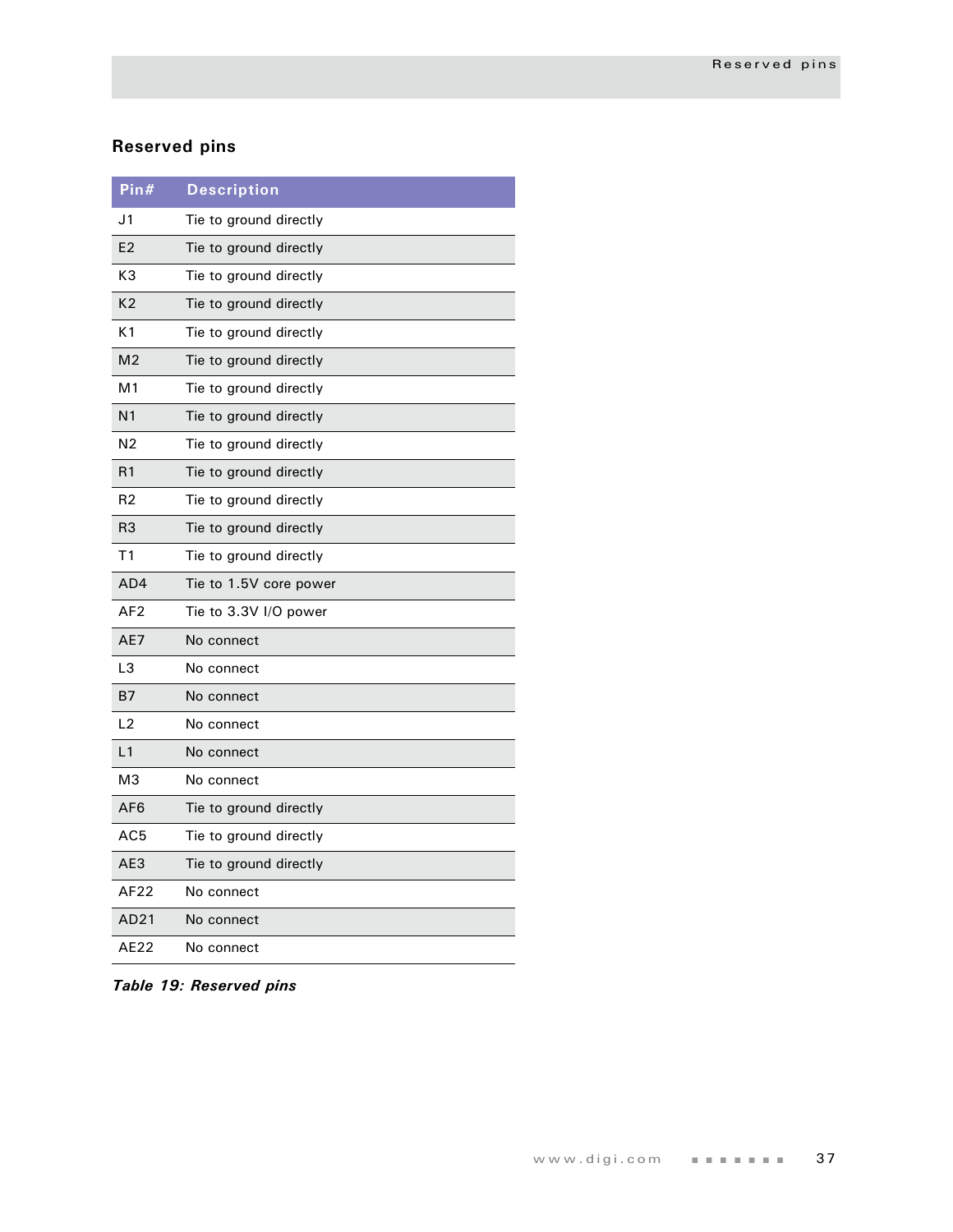# **Power ground**

| Pin $#$                                                                                                                                                                                                                                                                                                                                                                                             | Signal name | <b>Description</b>  |
|-----------------------------------------------------------------------------------------------------------------------------------------------------------------------------------------------------------------------------------------------------------------------------------------------------------------------------------------------------------------------------------------------------|-------------|---------------------|
| J23, K23, U23, V23, D17, AC17, D16, AC16, D11, D10, VDDC<br>AC11, AC10, J4, K4, U4, V4                                                                                                                                                                                                                                                                                                              |             | Core power, 1.5V    |
| G23, H23, P23, N23, Y23, W23, D20, AC20, D14, D13,<br>AC14, AC13, D7, AC7, G4, H4, P4, N4, Y4, W4                                                                                                                                                                                                                                                                                                   | <b>VDDS</b> | $I/O$ power, $3.3V$ |
| A26, B25, AE25, AF26, D23, C24, AD24, AC23, D5, D4, VSS2<br>C4, E4, AC4, A3, A2, D3, C3, C2, B3, B2, AE2, AD3, A1,<br>C1, B1, AF1, L23, T23, D18, AC9, L4, T4, M23, R23, D19,<br>AC19, D8, AC8, M4, R4, L11, L12, L13, L14, L15, L16,<br>M11, M12, M13, M14, M15, M16, N11, N12, N13, N14,<br>N15, N16, P11, P12, P13, P14, P15, P16, R11, R12, R13,<br>R14, R15, R16, T11, T12, T13, T14, T15, T16 |             | Ground              |

*Table 20: Power ground pins*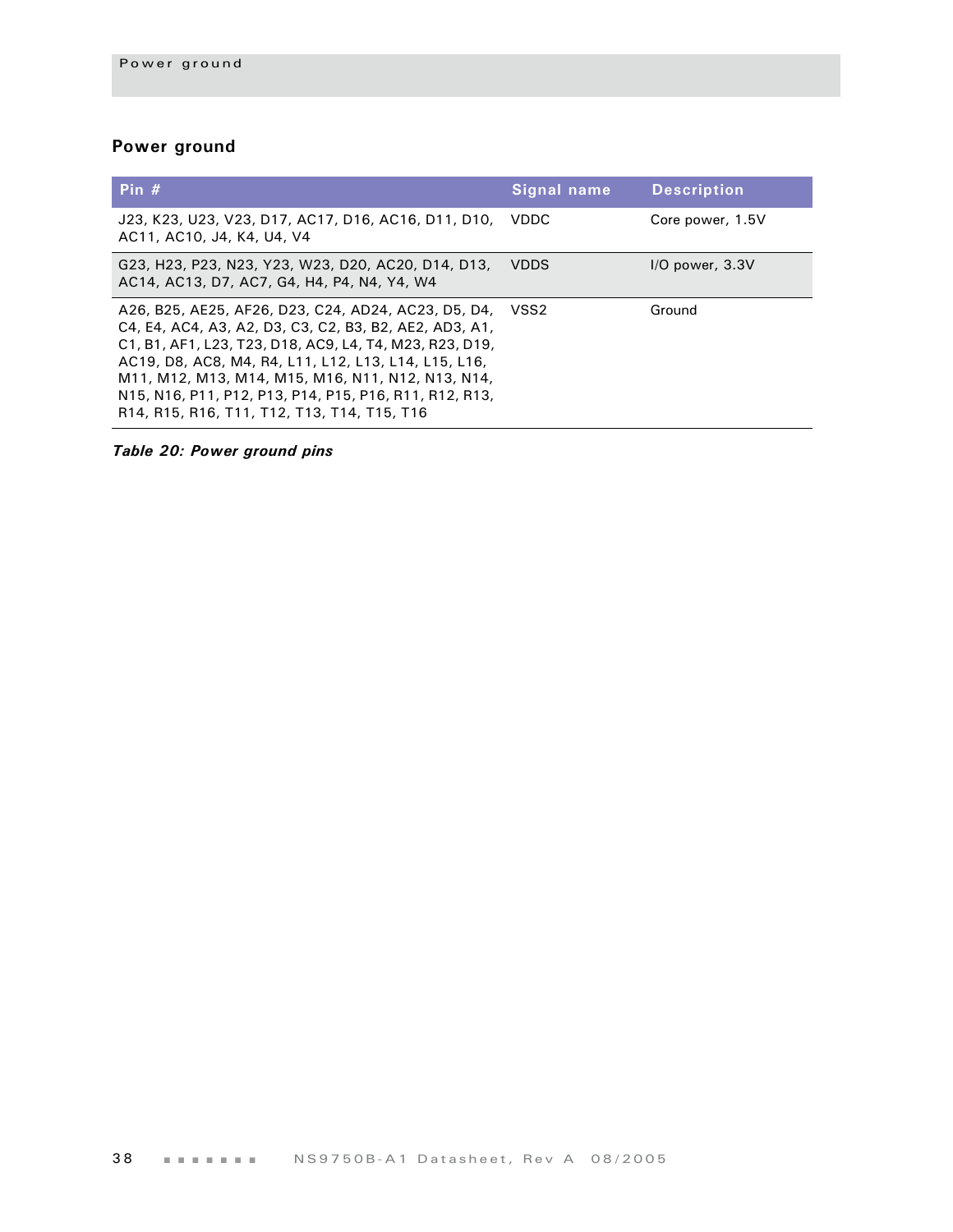# **Address and register maps**

## **System address map**

The system memory address is divided to allow access to the internal and external resources on the system bus, as shown in [Table 21](#page-42-0).

| <b>Address range</b>       | <b>Size</b> | <b>System functions</b>                                |
|----------------------------|-------------|--------------------------------------------------------|
| 0x0000 0000 - 0x0FFF FFFF  | 256 MB      | System memory chip select 4 - Dynamic memory (default) |
| 0x1000 0000 - 0x1FFF FFFF  | 256 MB      | System memory chip select 5 - Dynamic memory (default) |
| 0x2000 0000 - 0x2FFF FFFF  | 256 MB      | System memory chip select 6 - Dynamic memory (default) |
| 0x3000 0000 - 0x3FFF FFFF  | 256 MB      | System memory chip select 7 - Dynamic memory (default) |
| 0x4000 0000 - 0x4FFF FFFF  | 256 MB      | System memory chip select 0 - Static memory (default)  |
| 0x5000 0000 - 0x5FFF FFFF  | 256 MB      | System memory chip select 1 - Static memory (default)  |
| 0x6000 0000 - 0x6FFF FFFF  | 256MB       | System memory chip select 2 - Static memory (default)  |
| 0x7000 0000 - 0x7FFF FFFF  | 256 MB      | System memory chip select 3 - Static memory (default)  |
| 0x8000 0000 - 0x8FFF FFFF  | 256 MB      | PCI memory                                             |
| 0x9000 0000 - 0x9FFF FFFF  | 256 MB      | <b>BBus peripherals</b>                                |
| 0xA000 0000 - 0xA00F FFFF  | 1 MB        | PCI IO                                                 |
| 0xA010 0000 - 0xA01F FFFF  | 1 MB        | PCI CONFIG ADDR                                        |
| 0xA020 0000 - 0xA02F FFFF  | 1 MB        | PCI CONFIG DATA                                        |
| 0xA030 0000 - 0xA03F FFFF  | 1 MB        | PCI arbiter                                            |
| 0xA040 0000 - 0xA04F FFFF  | 1 MB        | BBus-to-AHB bridge                                     |
| 0xA050 0000 - 0xA05F FFFF  | 1 MB        | Reserved                                               |
| 0xA060 0000 - 0xA06F FFFF  | 1 MB        | <b>Ethernet Communication module</b>                   |
| 0xA070 0000 - 0xA07F FFFF  | 1 MB        | Memory controller                                      |
| 0xA080 0000 - 0xA08F FFFF  | 1 MB        | <b>LCD</b> controller                                  |
| 0xA090 0000 - 0xA09F FFFF  | 1 MB        | System Control module                                  |
| $0xA0A0000 - 0x$ FFFF FFFF | 1526 MB     | Reserved                                               |

<span id="page-42-0"></span>*Table 21: System address memory map*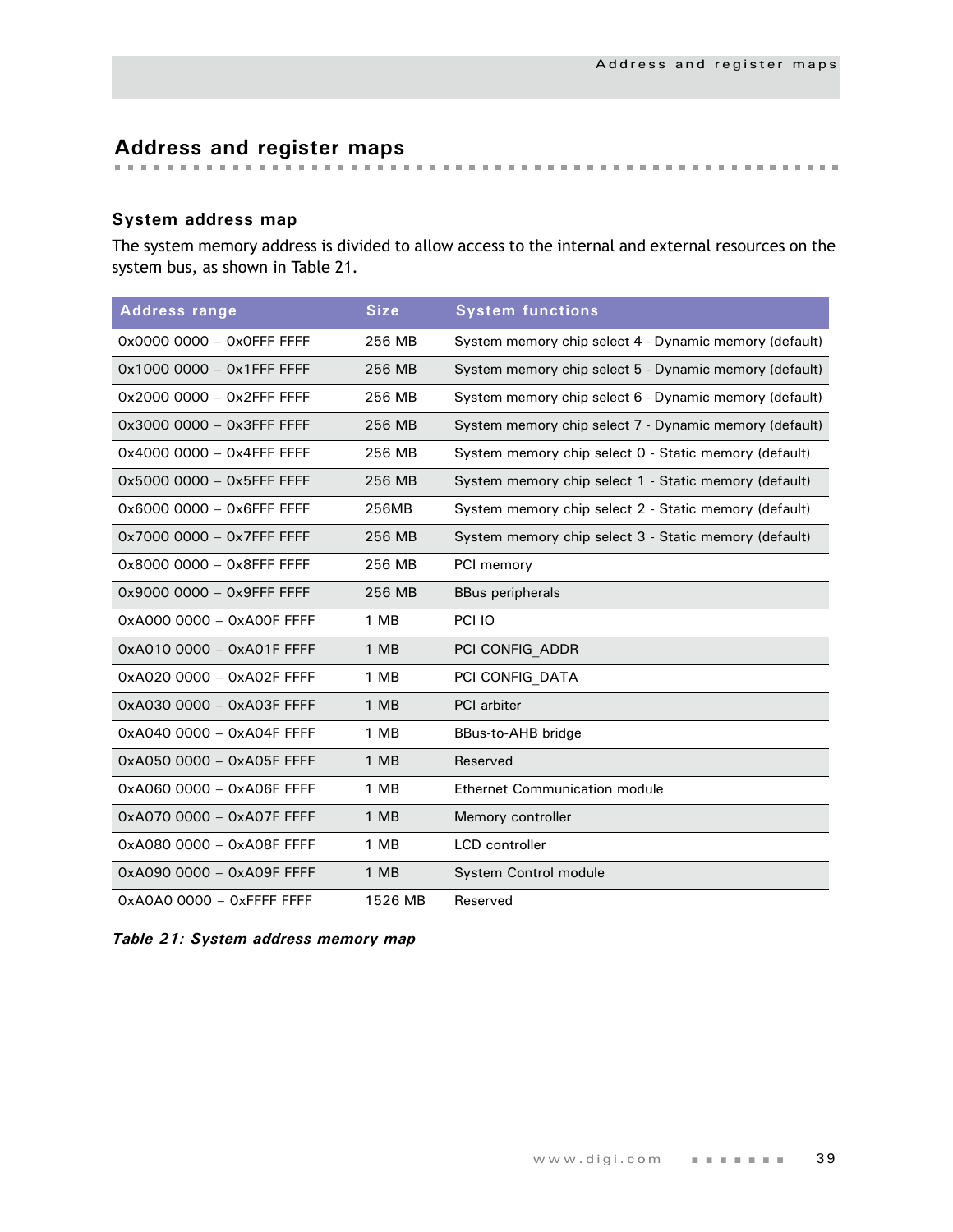### **BBus peripheral address map**

The BBus bridge configuration registers are located at base address 0xA040 0000. The BBus peripherals are located at base address 0x9000 0000 and span a 256 MB address space. Each BBus peripheral, with the exception of the SER controllers, resides in a 1 MB address space. [Table 22](#page-43-0)  specifies the address space given to each peripheral.

| <b>Base address</b> | <b>Peripheral</b>          |
|---------------------|----------------------------|
| 0x9000 0000         | <b>BBus DMA controller</b> |
| 0x9010 0000         | USB controller             |
| 0x9020 0000         | <b>SER Port B</b>          |
| 0x9020 0040         | <b>SER Port A</b>          |
| 0x9030 0000         | <b>SER Port C</b>          |
| 0x9030 0040         | <b>SER Port D</b>          |
| 0x9040 0000         | IEEE 1284 controller       |
| 0x9050 0000         | <sup>2</sup> C controller  |
| 0x9060 0000         | <b>BBus utility</b>        |

<span id="page-43-0"></span>*Table 22: BBus peripheral address map*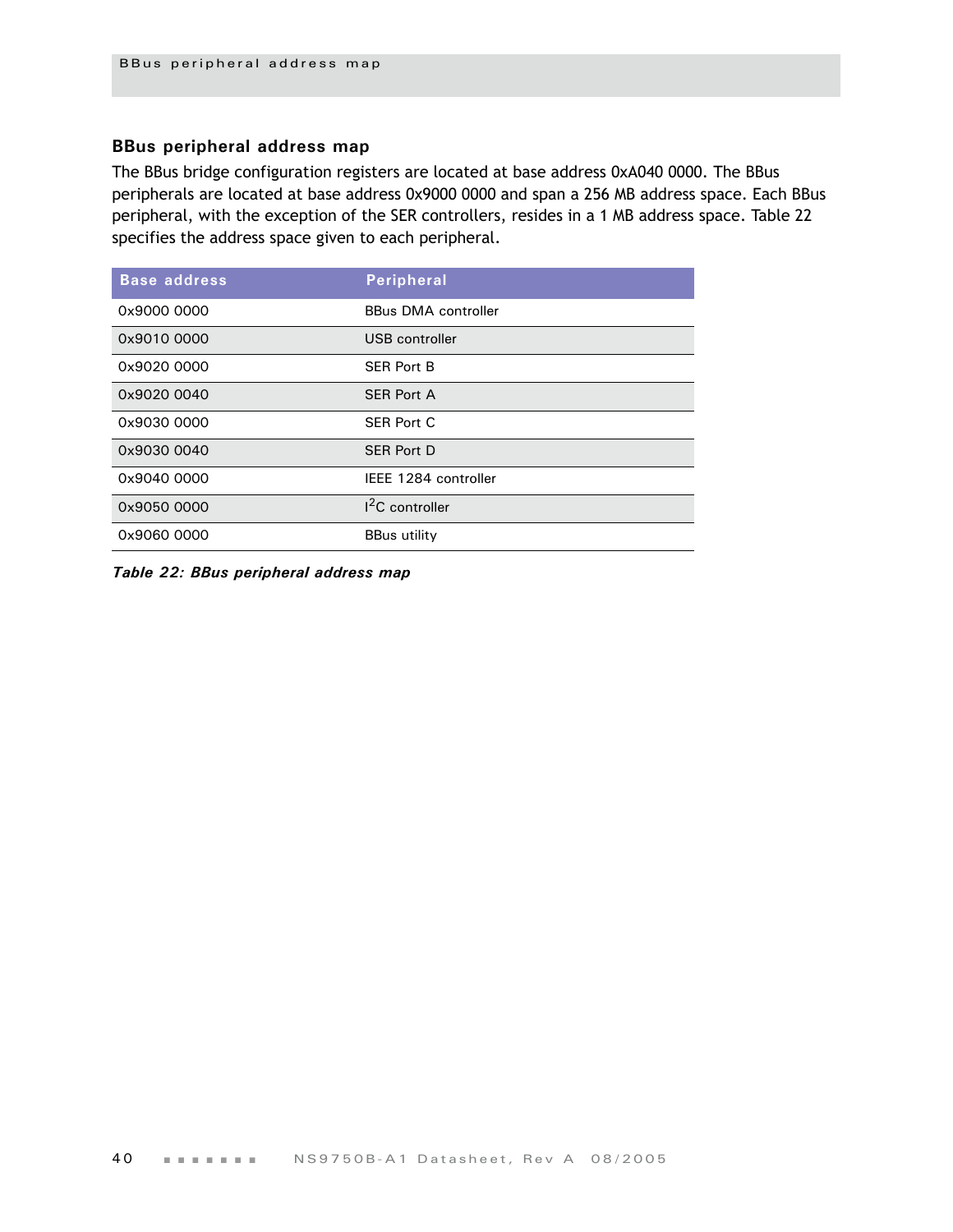**Electrical characteristics**

The NS9750B-A1 operates at a 1.5V core, with 3.3V I/O ring voltages.

### **Absolute maximum ratings**

Permanent device damage can occur if the absolute maximum ratings are exceeded even for an instant.

| <b>Parameter</b>                                                                                  | <b>Symbolt</b>              | <b>Rating</b>                  | Unit         |  |  |
|---------------------------------------------------------------------------------------------------|-----------------------------|--------------------------------|--------------|--|--|
| DC supply voltage                                                                                 | V <sub>DDA</sub>            | $-0.3$ to $+3.9$               | v            |  |  |
| DC input voltage                                                                                  | $\mathsf{V}_{\mathsf{INA}}$ | -0.3 to $V_{\text{DNA}} + 0.3$ | V            |  |  |
| DC output voltage                                                                                 | <b>VOUTA</b>                | $-0.3$ to $V_{DDA}$ + 0.3      | v            |  |  |
| DC input current                                                                                  | 'IN                         | ±10                            | mA           |  |  |
| Storage temperature                                                                               | $\mathsf{T}_{\text{STA}}$   | $-40$ to $+125$                | $^{\circ}$ C |  |  |
| V <sub>DDA</sub> , V <sub>INA</sub> , V <sub>OUTA</sub> : Ratings of I/O cells for 3.3V interface |                             |                                |              |  |  |

## **Recommended operating conditions**

Recommended operating conditions specify voltage and temperature ranges over which a circuit's correct logic function is guaranteed. The specified DC electrical characteristics (see ["DC electrical](#page-46-0)  [characteristics" on page 43\)](#page-46-0) are satisfied over these ranges.

| <b>Parameter</b>                                                                                                        | <b>Symbolt</b>          | <b>Rating</b>  | Unit |  |  |
|-------------------------------------------------------------------------------------------------------------------------|-------------------------|----------------|------|--|--|
| DC supply voltage                                                                                                       | V <sub>DDA</sub>        | 3.0 to 3.6     |      |  |  |
|                                                                                                                         | $V_{\text{DDC}}$ (core) | 1.4 to 1.6     | v    |  |  |
|                                                                                                                         | $V_{\text{DDC}}$ (PLL)  | 1.425 to 1.575 |      |  |  |
| Maximum junction temperature                                                                                            | Τı                      | 125            | °C.  |  |  |
| <sup>†</sup> V <sub>DDA</sub> : Ratings of I/O cells for 3.3V interface<br>V <sub>DDC</sub> : Ratings of internal cells |                         |                |      |  |  |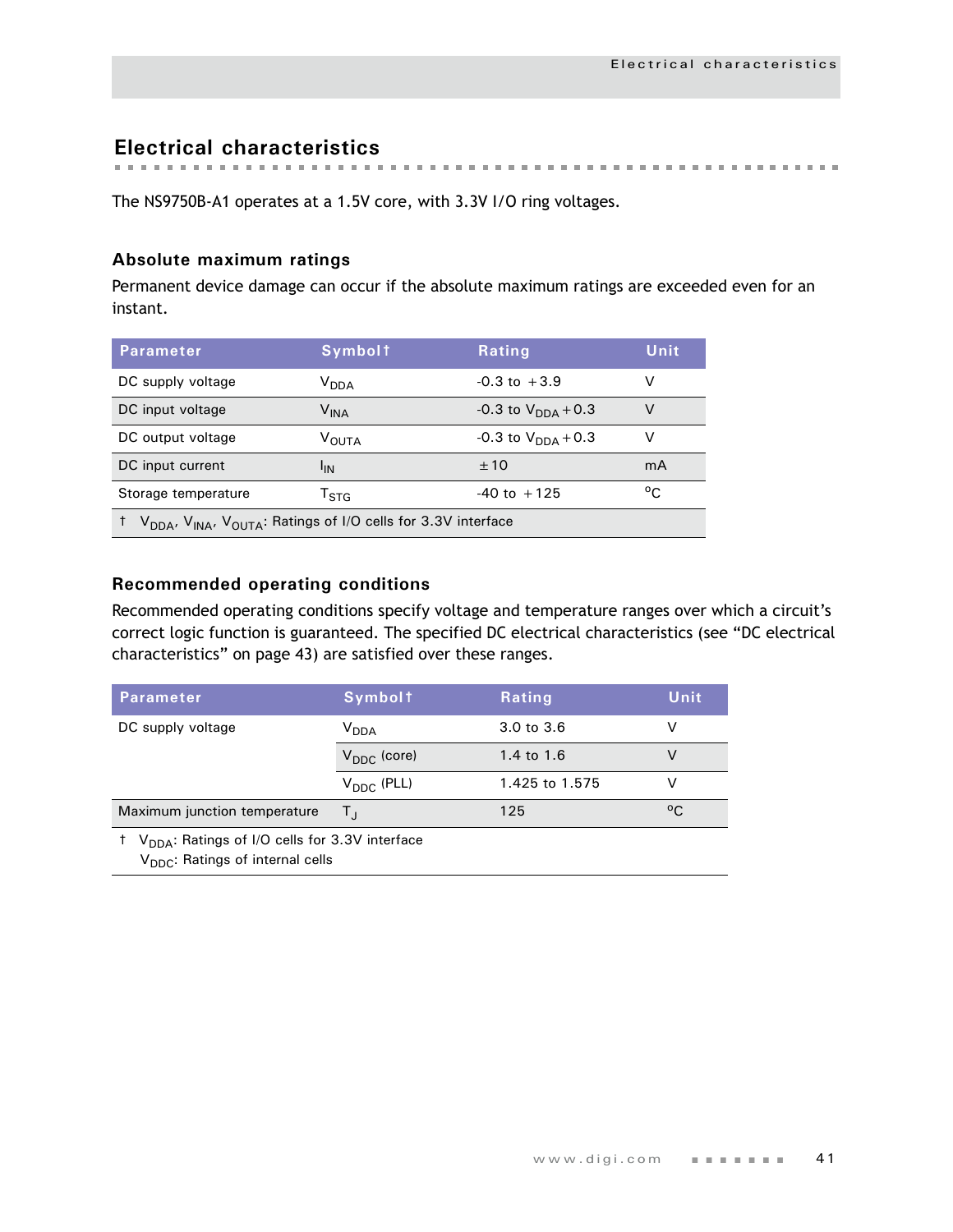#### **Maximum power dissipation**

[Table 23](#page-45-0) shows the maximum power dissipation, including sleep mode information, for I/O and core:

|                    |      | <b>Operation</b> |               |                       | Sleep mode with wake up on |                      |                         |                     |
|--------------------|------|------------------|---------------|-----------------------|----------------------------|----------------------|-------------------------|---------------------|
| <b>CPU clock</b>   |      | <b>Full</b>      | <b>No PCI</b> | No PCI,<br><b>LCD</b> | <b>All</b><br>ports        | <b>BBus</b><br>ports | <b>AHB</b> bus<br>ports | No wake<br>up ports |
| Total @<br>200 MHz |      | 1.7W             | 1.55 W        | 1.5W                  | 350 mW                     | 285 mW               | 240 mW                  | 180 mW              |
|                    | Core | 1.05W            | 1 W           | 1 W                   | 260mW                      | 210 mW               | 220 mW                  | 170 mW              |
|                    | 1/O  | 0.65 W           | 0.55 W        | 0.5 W                 | 90 mW                      | 75 mW                | 20 mW                   | 10 mW               |
| Total @<br>162 MHz |      | 1.4 W            | 1.25W         | 1.2 W                 | 285 mW                     | 235 mW               | 200 mW                  | 145 mW              |
|                    |      | Core $0.9 W$     | 0.8 W         | 0.8 W                 | 210 mW                     | 170 mW               | 180 mW                  | 140 mW              |
|                    | 1/O  | 0.5 W            | 0.45 W        | 0.4 W                 | 75 mW                      | 65 mW                | 20 mW                   | 5 mW                |
| Total @<br>125 MHz |      | 1.05 W           | 1 W           | 950 mW                | 220 mW                     | 180 mW               | 150 mW                  | 110 mW              |
|                    | Core | 0.65 W           | 0.65W         | 640 mW                | 210 mW                     | 130 mW               | 140 mW                  | 105 mW              |
|                    | 1/O  | 0.4 W            | 0.35 W        | 310 mW                | 75 mW                      | 50 mW                | 10 mW                   | 5 mW                |

<span id="page-45-0"></span>*Table 23: NS9750B-A1 maximum power dissipation*

# **Typical power dissipation**

Figure 24 shows typical power dissipation for I/O and core:

|                   |      | <b>Operation</b> |               |                       |
|-------------------|------|------------------|---------------|-----------------------|
| <b>CPU clock</b>  |      | <b>Full</b>      | <b>No PCI</b> | No PCI,<br><b>LCD</b> |
| Total $@$ 200 MHz |      | 952 mW           | 886 mW        | 809 mW                |
|                   | Core | 419 mW           | 353 mW        | 287 mW                |
|                   | I/O  | 533 mW           | 533 mW        | 522 mW                |
| Total @ 162 MHz   |      | 784 mW           | 715 mW        | 647 mW                |
|                   | Core | 345mW            | 285 mW        | 230 mW                |
|                   | I/O  | 439mW            | 430mW         | 418 mW                |
| Total @ 125 MHz   |      | 588 mW           | 572 mW        | 512 mW                |
|                   | Core | 259 mW           | 228 mW        | 182 mW                |
|                   | 1/O  | 329 mW           | 344 mW        | 331 mW                |

*Table 24: NS9750B-A1 typical power dissipation*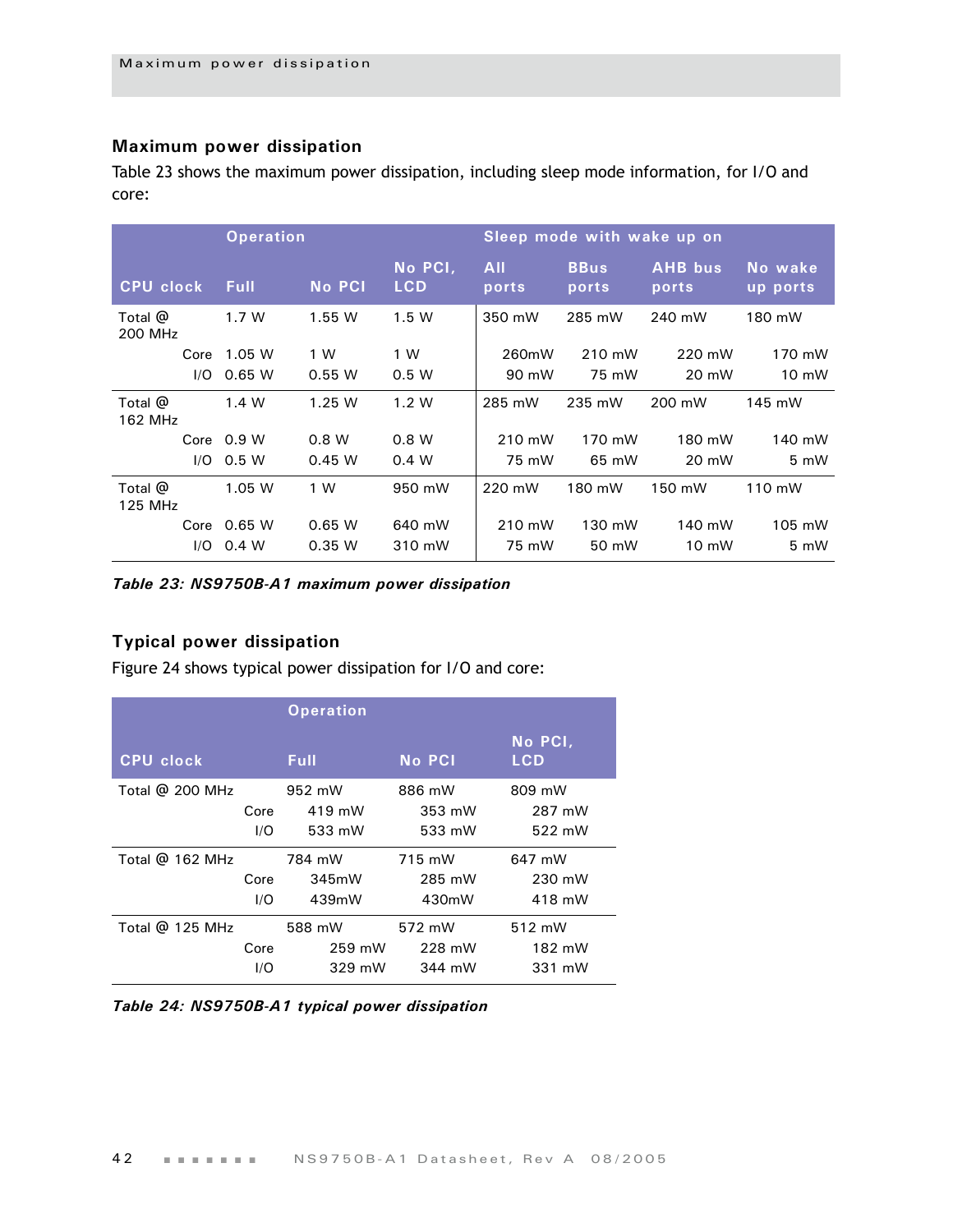# <span id="page-46-0"></span>**DC electrical characteristics**

DC electrical characteristics specify the worst-case DC electrical performance of the I/O buffers that are guaranteed over the specified temperature range.

## **Inputs**

All electrical inputs are 3.3V interface.

**Note:**  $V_{SS} = 0V$  (GND)

| Sym                     | <b>Parameter</b>                                                        | <b>Condition</b>                                      | Value                           |                            | Unit             |
|-------------------------|-------------------------------------------------------------------------|-------------------------------------------------------|---------------------------------|----------------------------|------------------|
| $V_{\text{IH}}$         | High-level input voltage:<br><b>LVTTL</b> level<br><b>PCI</b> level     |                                                       | Min                             | 2.0<br>0.5V <sub>DDA</sub> | $\vee$<br>$\vee$ |
| $V_{IL}$                | Low-level input voltage:<br><b>LVTTL</b> level<br><b>PCI</b> level      |                                                       | Max                             | 0.8<br>0.3V <sub>DDA</sub> | $\vee$<br>$\vee$ |
| Iн                      | High-level input current (no<br>pulldown)<br>Input buffer with pulldown | $V_{INA} = V_{DDA}$                                   | Min/Max<br>Min/Max <sup>1</sup> | $-10/10$<br>10/200         | μA<br>μA         |
| $I_{IL}$                | Low-level input current (no pullup)<br>Input buffer with pullup         | $V_{INA} = V_{SS}$                                    | Min/Max<br>Min/Max <sup>2</sup> | $-10/10$<br>10/200         | μA<br>μA         |
| $I_{OZ}$                | High-impedance leakage current                                          | $V_{\text{OUTA}} = V_{\text{DDA}}$ or $V_{\text{SS}}$ | Min/Max                         | $-10/10$                   | μA               |
| <b>I</b> <sub>DDS</sub> | Quiescent supply current                                                | $V_{INA} = V_{DDA}$ or $V_{SS}$                       | Max                             | <b>TBD</b>                 |                  |

1. Min current =  $V_{IN}$  or  $V_{IN}$  at 0.0V.

2. Min current =  $V_{IN}$  or  $V_{IN}$  at 0.0V.

#### *USB DC electrical inputs*

| Symbol                     | <b>Parameter</b>               | <b>Min</b> | Max                   | <b>Units</b> | Notes. |
|----------------------------|--------------------------------|------------|-----------------------|--------------|--------|
| V <sub>IH</sub>            | Input high level (driven)      | 2.0        | $V_{\text{DDA}}$ -0.6 | V            |        |
| $V_{1Z}$                   | Input high level (floating)    | 2.7        | 3.6                   |              |        |
| $V_{IL}$                   | Input low level                |            | 0.8                   |              |        |
| $V_{DI}$                   | Differential input sensitivity | 0.2        |                       |              |        |
| $\mathsf{v}_{\mathsf{CM}}$ | Differential common mode range | 0.8        | 2.5                   |              |        |

#### **Notes:**

1  $|(usb_dp) - (usb_dm)|$ 

2 Includes  $V_{DI}$  range.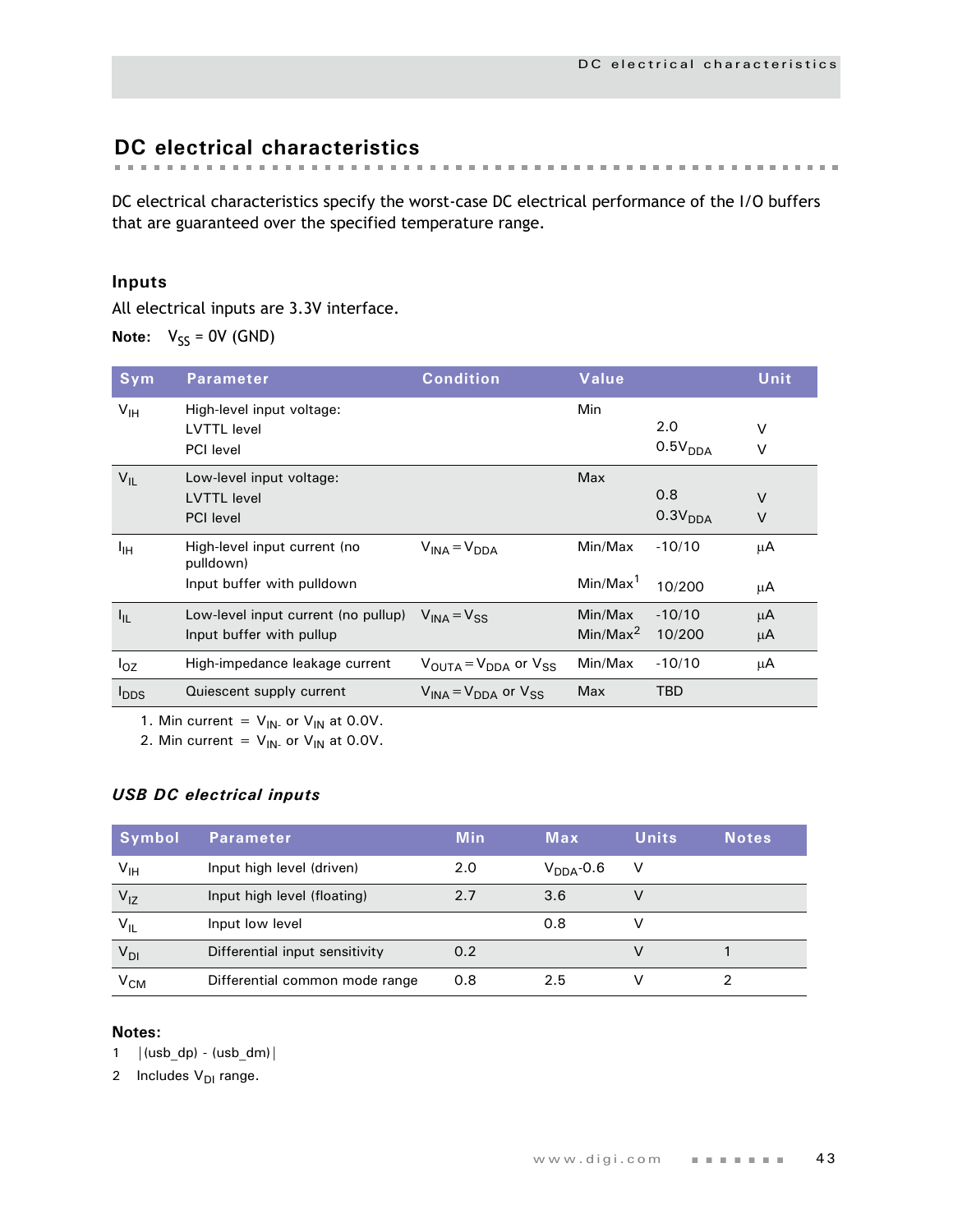## **Outputs**

All electrical outputs are 3.3V interface.

| Sym      | <b>Parameter</b>                  | Value |                     | Unit |
|----------|-----------------------------------|-------|---------------------|------|
| $V_{OH}$ | High-level output voltage (LVTTL) | Min   | $V_{DDA}$ -0.6      | v    |
| $V_{OL}$ | Low-level output voltage (LVTTL)  | Max   | 0.4                 |      |
| $V_{OH}$ | PCI high-level output voltage     | Min   | 0.9V <sub>DDA</sub> |      |
| $V_{OL}$ | PCI low-level output voltage      | Max   | 0.1V <sub>DDA</sub> |      |

### *USB DC electrical outputs*

| Symbol    | <b>Parameter</b>                | <b>Min</b> | Max | <b>Units</b> | <b>Notes</b> |
|-----------|---------------------------------|------------|-----|--------------|--------------|
| $V_{OL}$  | Output low level                | 0.0        | 0.3 |              |              |
| $V_{OH}$  | Output high level               | 2.8        | 3.6 |              |              |
| $V_{CRS}$ | Output signal crossover voltage | 1.3        | 2.0 |              |              |

- 1 Measured with  $R_L$  of 1.425k ohm to 3.6V.
- 2 Measured with  $R_L$  of 14.25k ohm to GND.
- 3 Excluding the first transition from the idle state.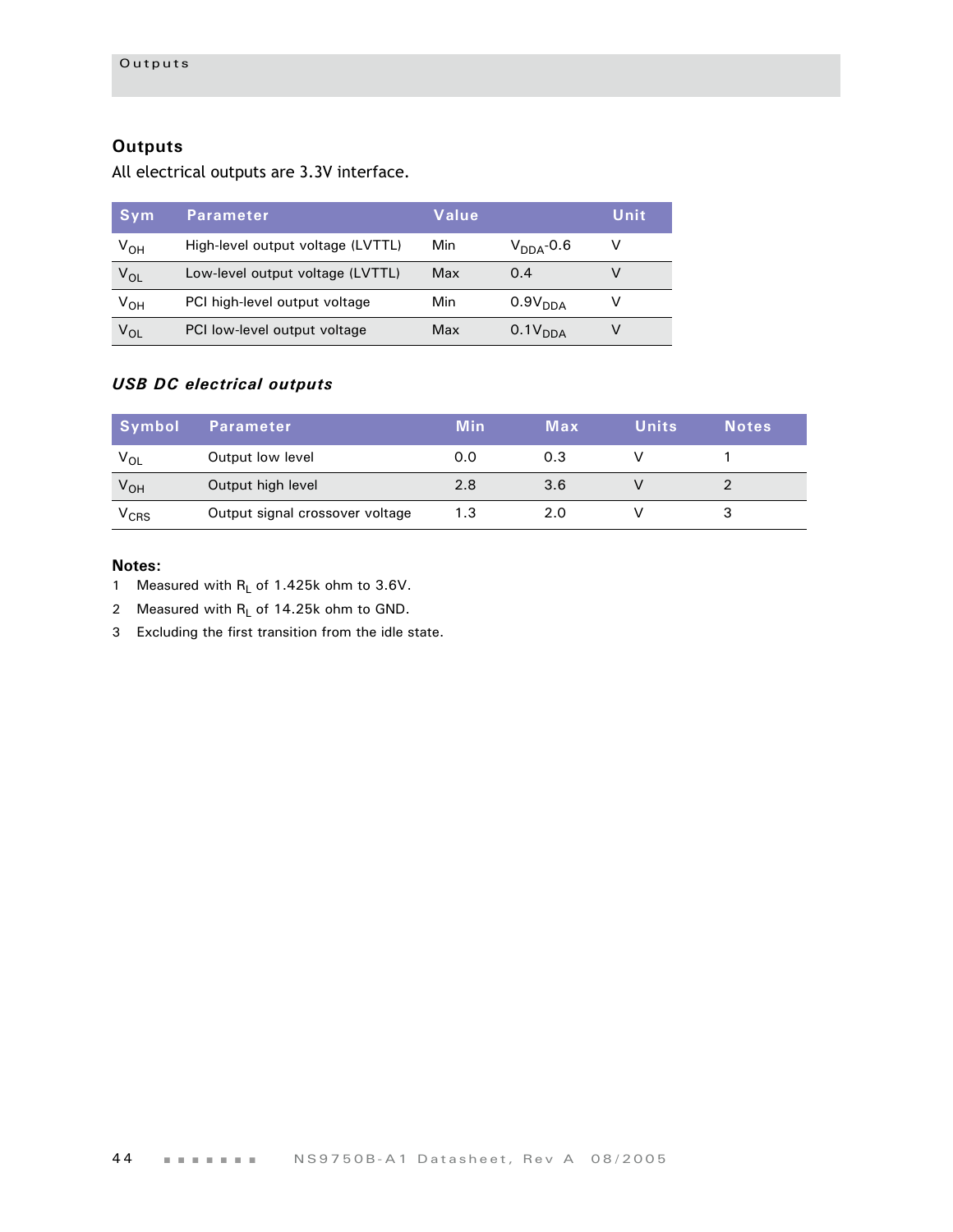# **Reset and edge sensitive input timing requirements**

The critical timing requirement is the rise and fall time of the input. If the rise time is too slow for the reset input, the hardware strapping options may be registered incorrectly. If the rise time of a positive-edge-triggered external interrupt is too slow, then an interrupt may be detected on both the rising and falling edge of the input signal.

A maximum rise and fall time must be met to ensure that reset and edge sensitive inputs are handled correctly. With NetSilicon processors, the maximum is 500 nanoseconds as shown:

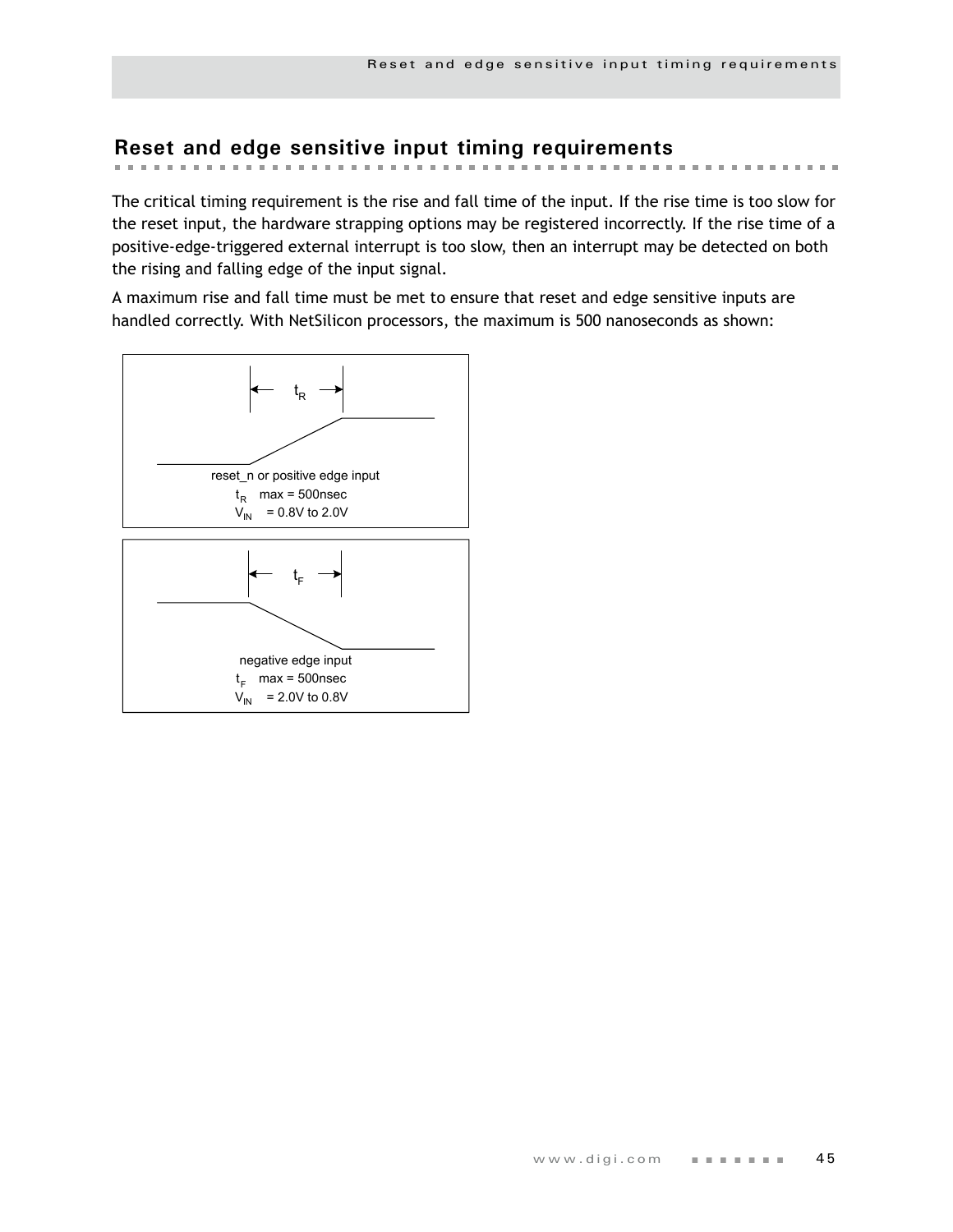# **Power sequencing**

in in ĥ.

Use these requirements for power sequencing.

 $\mathbf{m}$  $\mathbf{r}$ i. i.  $\mathbf{m}$  $\mathbf{m}$  $\mathbb{R}^d$  $\mathbf{m}$  $\mathbf{u}$ 



 $\sim$  $\mathbf{m}$  $\mathbb{R}^d$  $\pm$  $\mathbf{m}$  $\mathbf{m}$  $\mathbb{R}^d$  $\mathbf{m}$  $\mathbb{R}^n$  $\mathbf{B}$  ,  $\mathbf{B}$  $\blacksquare$  . . . . . . . . . . . . . . . . . . . .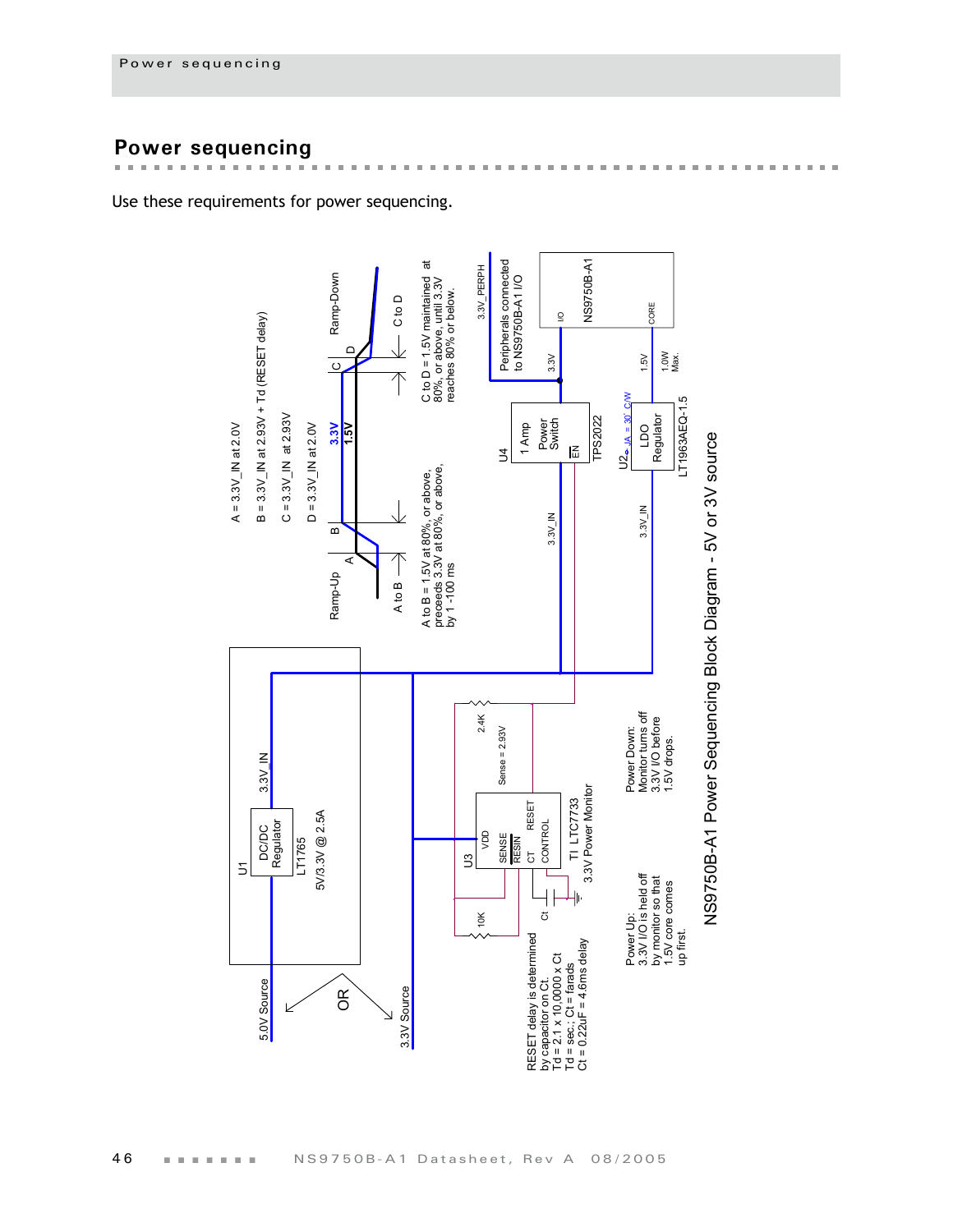**Memory timing**

#### **Memory AC characteristics are measured with 35pF, unless otherwise noted.**

Memory timing contains parameters and diagrams for both SDRAM and SRAM timing.

#### **SDRAM timing**

Table 25 describes the values shown in the SDRAM timing diagrams.

| <b>Parameter</b> | <b>Description</b>              | <b>Min</b>     | <b>Max</b>     | <b>Unit</b> | <b>Notes</b> |
|------------------|---------------------------------|----------------|----------------|-------------|--------------|
| M1               | data input setup time to rising | 1.6            |                | ns          |              |
| M <sub>2</sub>   | data input hold time to rising  | 1.5            |                | ns          |              |
| M3               | clk out high to clk en high     |                | 6.1            | ns          |              |
| M4               | clk_out high to address valid   |                | 6.1            | ns          |              |
| M <sub>5</sub>   | clk_out high to data_mask       |                | 6.1            | ns          | 1, 2         |
| M <sub>6</sub>   | clk out high to dy cs n low     |                | 6.1            | ns          | 3, 4         |
| M7               | clk out high to ras n low       |                | 6.1            | ns          |              |
| M8               | clk out high to cas n low       |                | 6.1            | ns          |              |
| M9               | clk out high to we n low        |                | 6.1            | ns          |              |
| M10              | clk out high to data out        |                | 6.2            | ns          |              |
| M11              | address hold time               | 3.5            |                |             |              |
| M12              | data out hold time              | 3.8            |                |             |              |
| M13              | clk_en high to sdram access     | $\overline{2}$ | $\overline{2}$ | clock       |              |
| M14              | end sdram access to clk_en low  | $\overline{2}$ | 2              | clock       |              |

#### *Table 25: SDRAM timing parameters*

- 1 All four data mask signals are used for all transfers.
- 2 All four data mask signals will go low during a read cycle, for both 16-bit and 32-bit transfers.
- 3 Only one of the four clk\_out signals is used.
- 4 Only one of the four dy\_cs\_n signals is used.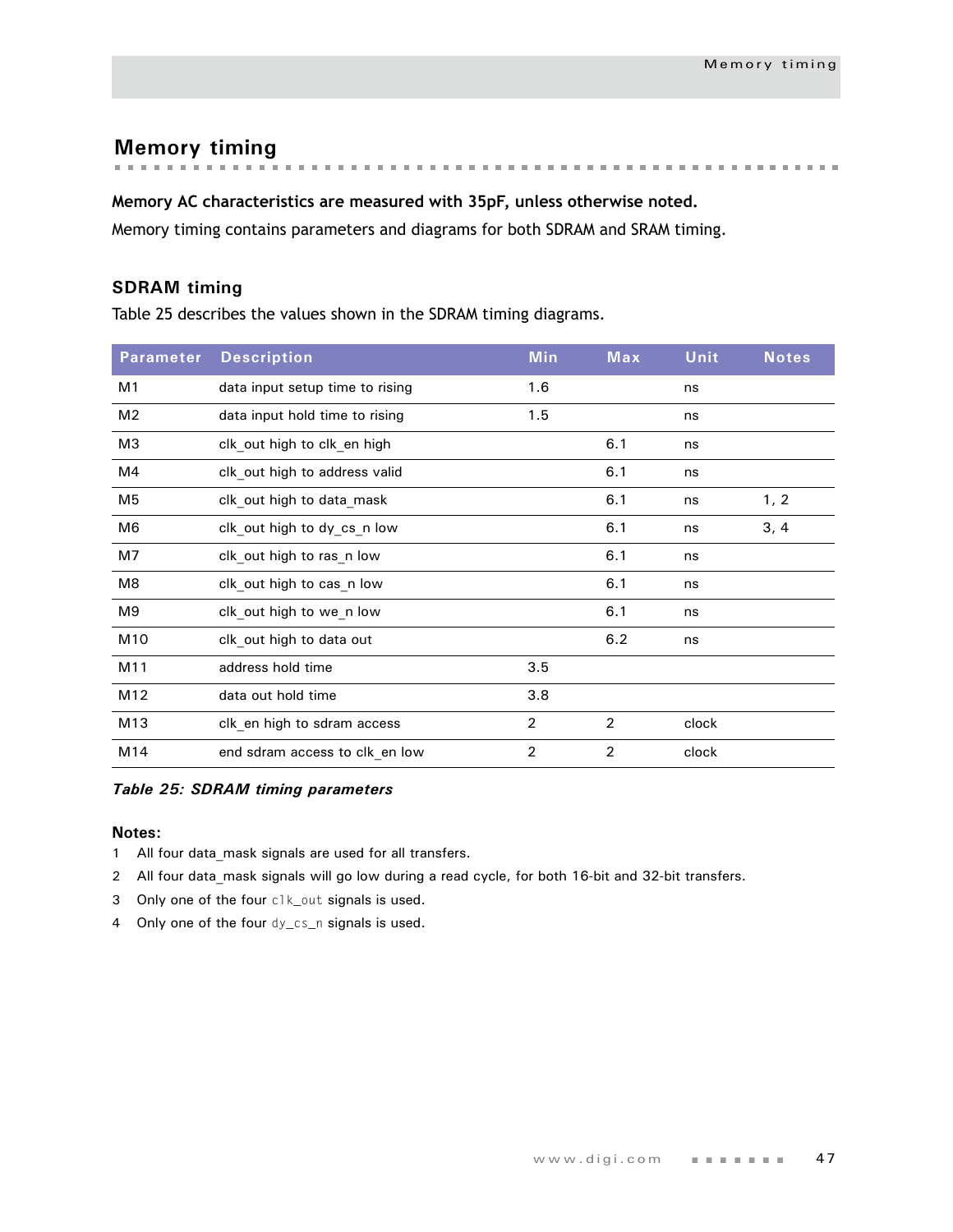#### *SDRAM burst read (16-bit)*



#### **Notes:**

- 1 This is the bank and RAS address.
- 2 This is the CAS address

#### *SDRAM burst read (16-bit), CAS latency = 3*



- 1 This is the bank and RAS address.
- 2 This is the CAS address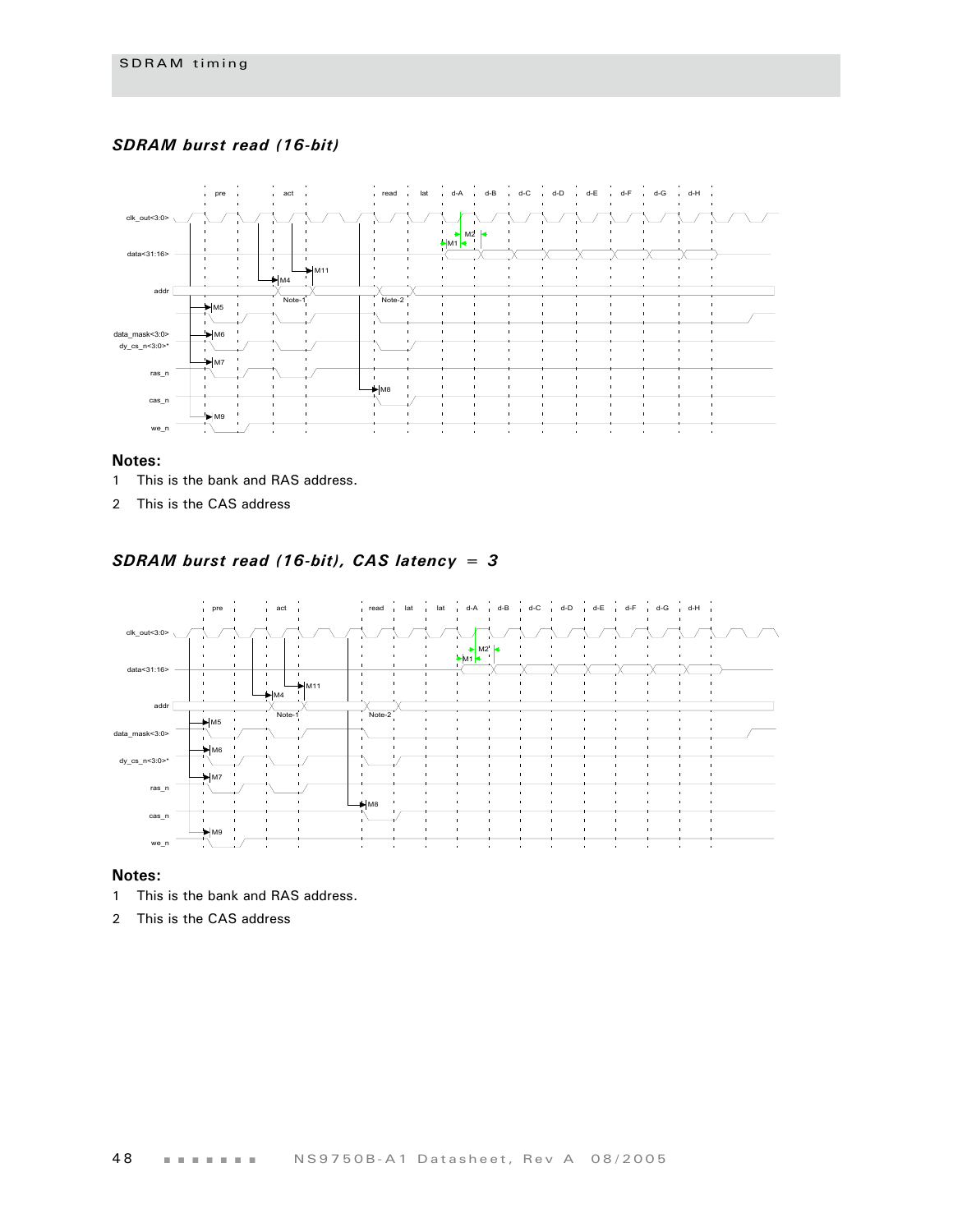#### *SDRAM burst write (16-bit)*



#### **Notes:**

- 1 This is the bank and RAS address.
- 2 This is the CAS address

#### *SDRAM burst read (32-bit)*



- 1 This is the bank and RAS address.
- 2 This is the CAS address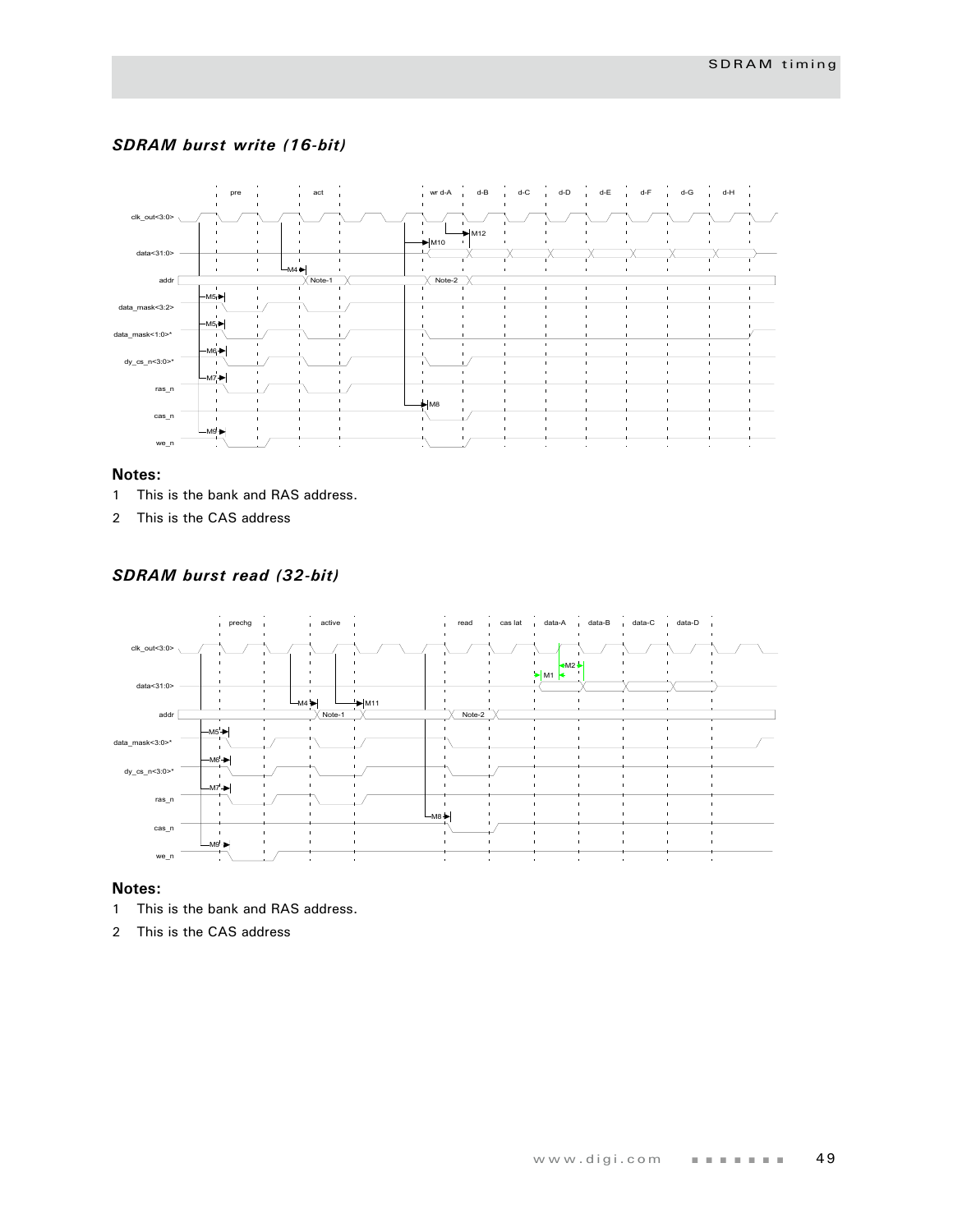

#### *SDRAM burst read (32-bit), CAS latency = 3*

#### **Notes:**

- 1 This is the bank and RAS address.
- 2 This is the CAS address.

#### *SDRAM burst write (32-bit)*



- 1 This is the bank and RAS address.
- 2 This is the CAS address.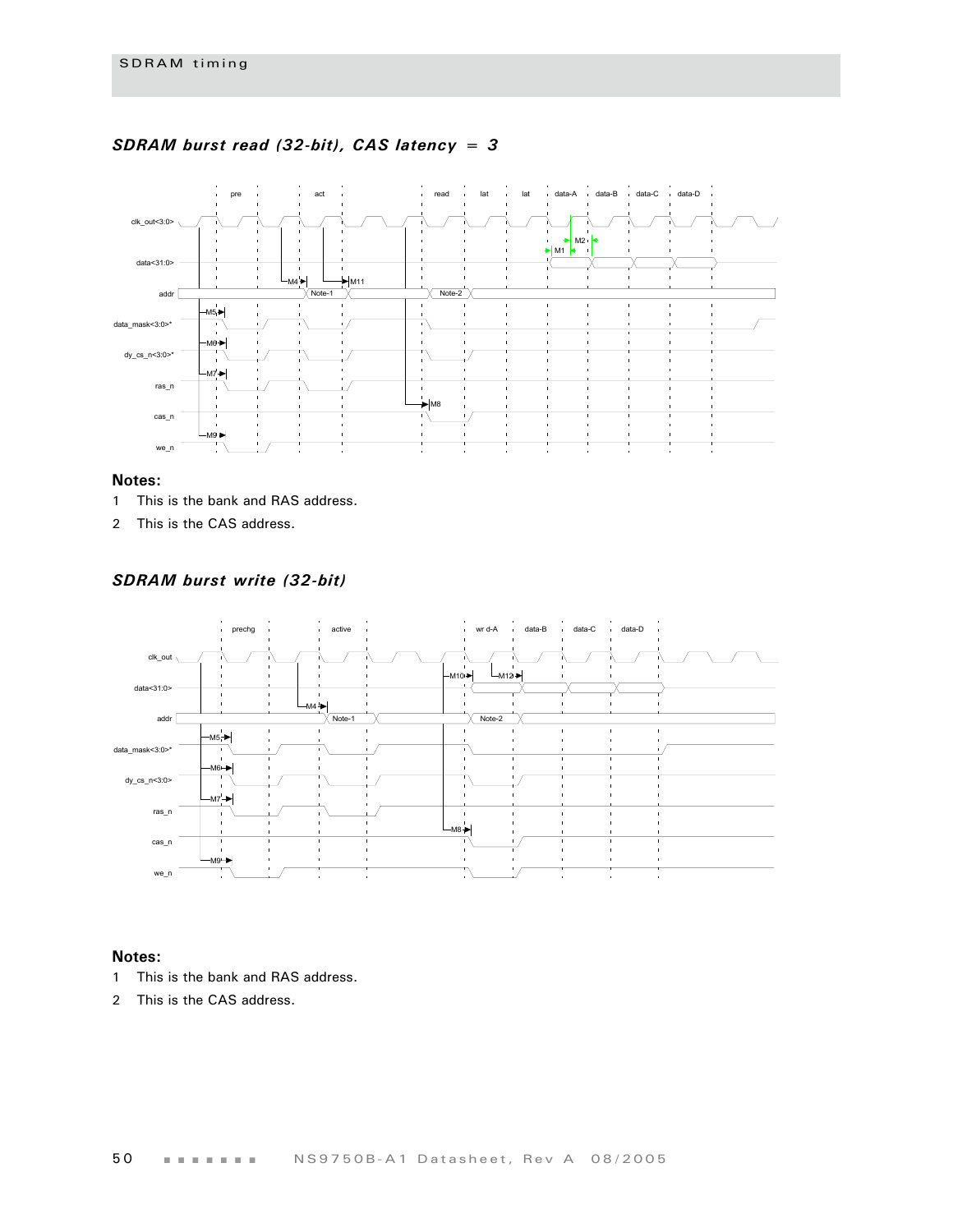#### *SDRAM load mode*



#### *SDRAM refresh mode*



## *Clock enable timing*

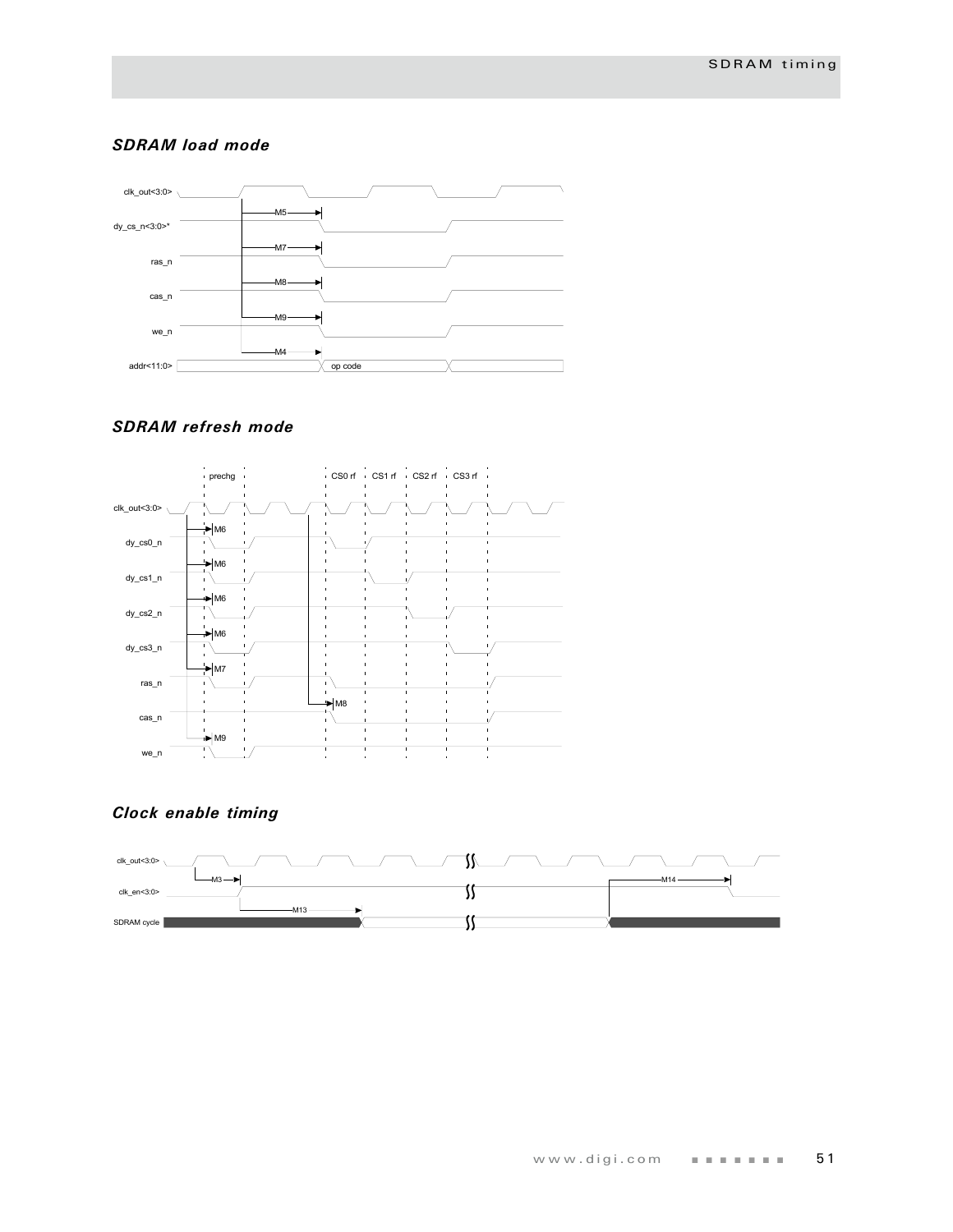### **SRAM timing**

[Table 26](#page-55-0) describes the values shown in the SRAM timing diagrams.

| <b>Parameter</b> | <b>Description</b>                  | <b>Min</b> | <b>Max</b> | <b>Unit</b> | <b>Notes</b> |
|------------------|-------------------------------------|------------|------------|-------------|--------------|
| M15              | clock high to data out valid        |            | $+2$       | ns          |              |
| M16              | data out hold time from clock high  | $-2$       |            | ns          |              |
| M17              | clock high to address valid         |            | $+2$       | ns          |              |
| M18              | address hold time from clock high   | $-2$       |            | ns          |              |
| M19              | clock high to st cs n low           |            | $+2$       | ns          | 1            |
| M20              | clock high to st cs n high          |            | $+2$       | ns          | 1            |
| M21              | clock high to we n low              |            | $+2$       | ns          |              |
| M22              | clock high to we n high             |            | $+2$       | ns          |              |
| M23              | clock high to byte lanes low        |            | $+2$       | ns          |              |
| M24              | clock high to byte lanes high       |            | $+2$       | ns          |              |
| M25              | data input setup time to rising clk |            | 4.5        | ns          |              |
| M26              | data input hold time to rising clk  | 4.5        |            | ns          |              |
| M27              | clock high to oe n low              |            | $+2$       | ns          |              |
| M28              | clock high to oe n high             |            | $+2$       | ns          |              |

<span id="page-55-0"></span>*Table 26: SRAM timing parameters*

#### **Notes:**

1 Only one of the four dy\_cs\_n signals is used. The diagrams show the active low configuration, which can be reversed (active high) with the PC field. Use this formula to calculate the length of the st cs\_n signal:

Tacc + board delay + (optional buffer delays, both address out and data in) + 10ns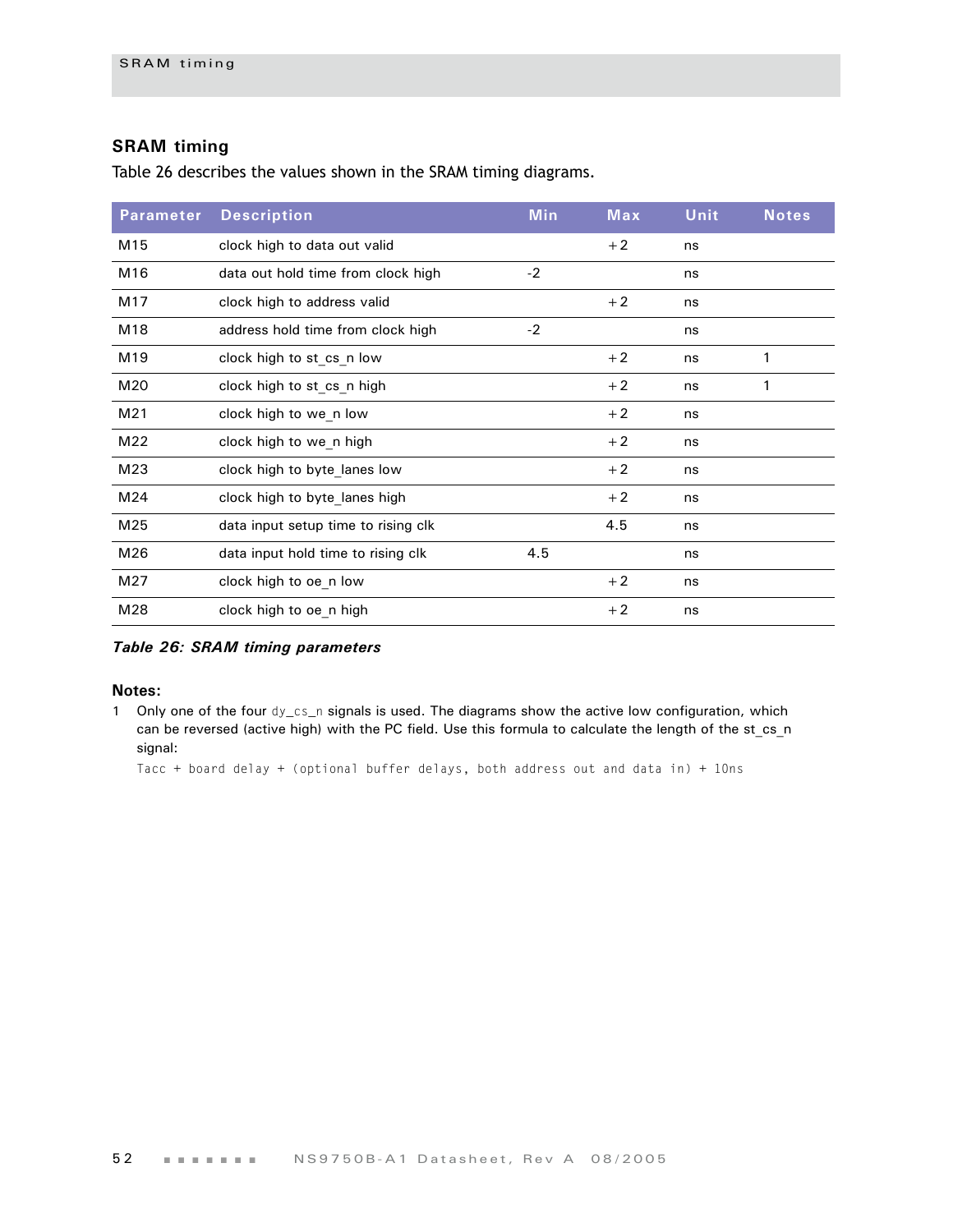#### *Static RAM read cycles with 0 wait states*



- $WTRD = 1$  $WOEN = 1$
- If the PB field is set to 1, all four byte\_lane signals will go low for 32-bit, 16-bit, and 8-bit read cycles.
- **If the PB field is set to 0, the byte\_lane signal will always be high.**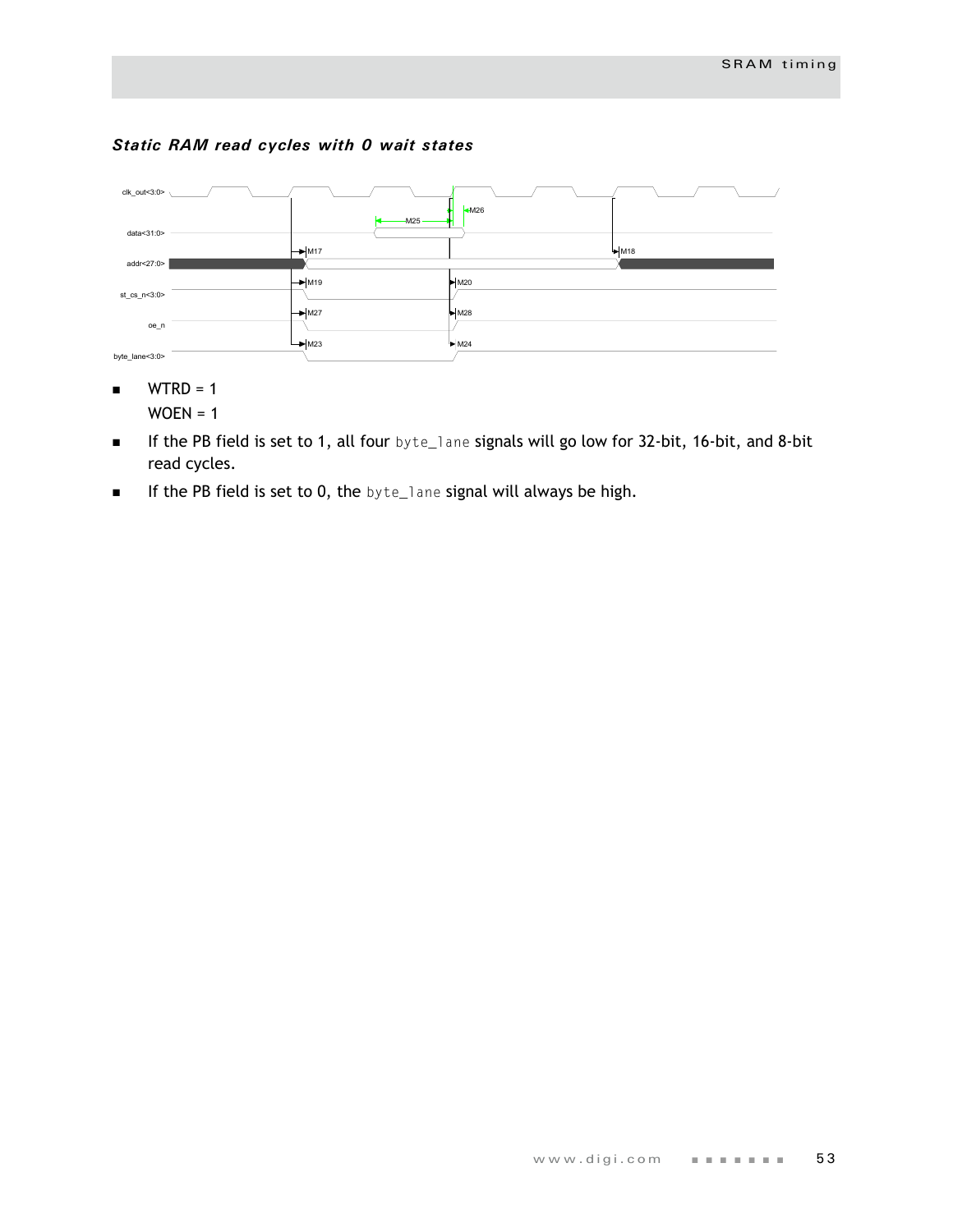

#### *Static RAM asynchronous page mode read, WTPG = 1*

 $WTPG = 1$ 

 $WTRD = 2$ 

- If the PB field is set to 1, all four byte\_lane signals will go low for 32-bit, 16-bit, and 8-bit read cycles.
- The asynchronous page mode will read 16 bytes in a page cycle. A 32-bit bus will do four 32-bit reads, as shown (3-2-2-2). A 16-bit bus will do eight 16-bit reads (3-2-2-2-3-2-2-2) per page cycle, and an 8-bit bus will do sixteen reads (3-2-2-2-3-2-2-2-3-2-2-2-3-2-2-2) per page cycle. 3-2-2-2 is the example used here, but the WTRD and WTPG field can set them differently.

- 1 The length of the first cycle in the page is determined by the WTRD field.
- 2 The length of the 2nd, 3rd, and 4th cycles is determined by the WTPG field.
- 3 This is the starting address. The least significant two bits will always be '00.'
- 4 The least significant two bits in the second cycle will always be '01.'
- 5 The least significant two bits in the third cycle will always be '10.'
- 6 The least significant two bits in the fourth cycle will always be '11.'
- 7 If the PB field is set to 0, the byte\_lane signal will always be high during a read cycle.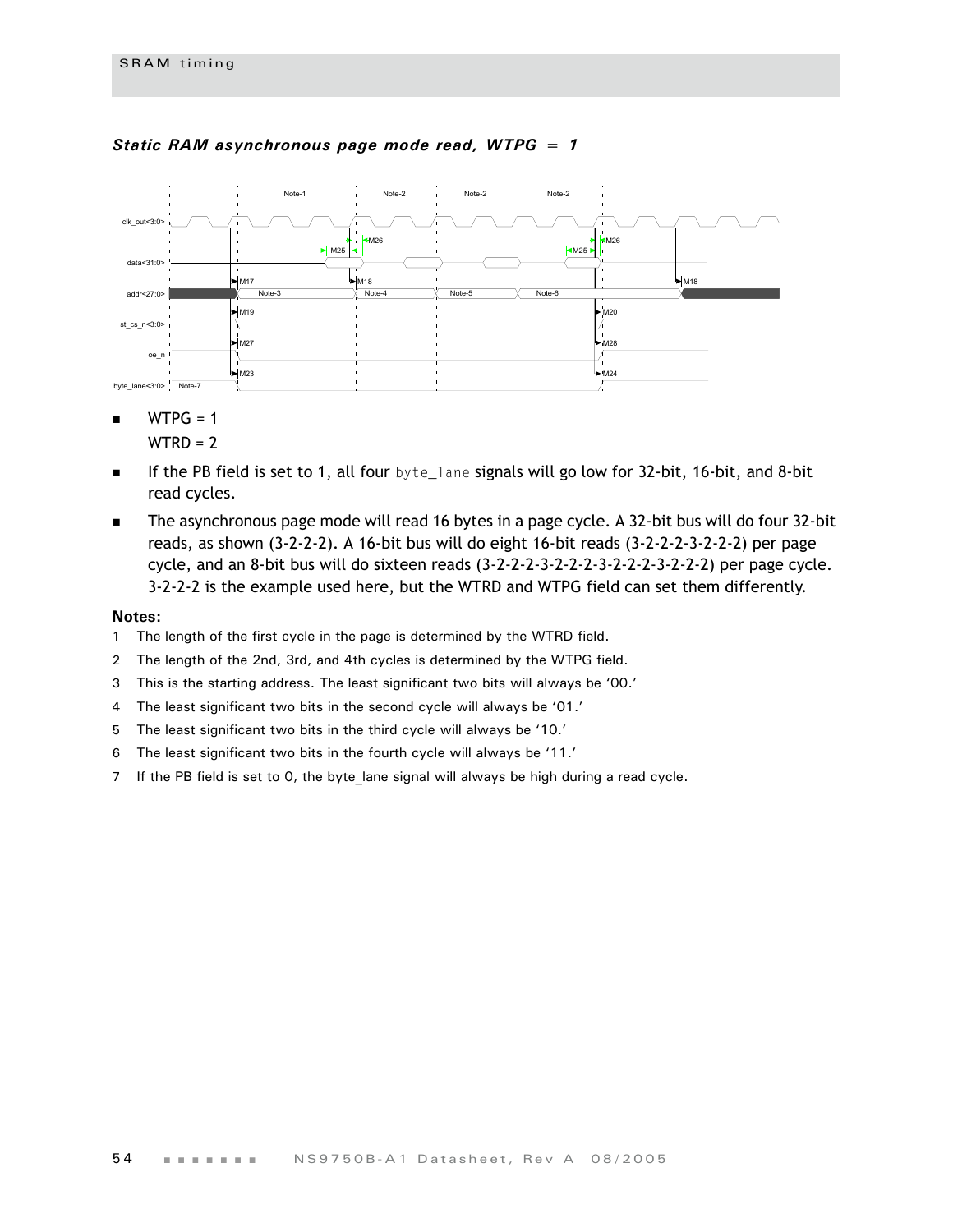

#### *Static RAM read cycle configurable wait states*

- $\blacksquare$  WTRD = from 1 to 15  $WOEN = from 0 to 15$
- If the PB field is set to 1, all four byte\_lane signals will go low for 32-bit, 16-bit, and 8-bit read cycles.
- $\blacksquare$  If the PB field is set to 0, the byte\_lane signal will always be high.
- **The length of the read cycle is determined by the WTRD field.**
- **Note:** The length of the st\_cs\_n, oe\_n, and the byte\_lane signals are determined by a combination of the WTRD and the WOEN fields.



#### *Static RAM sequential write cycles*

 $WTWR = 0$ 

```
WWEN = 0
```
- During a 32-bit transfer, all four byte\_lane signals will go low.
- **During a 16-bit transfer, two** byte\_lane signals will go low.
- During an 8-bit transfer, only one byte\_lane signal will go low.
- **Note:** If the PB field is set to 0, the byte\_lane signals will function as write enable signals and the we\_n signal will always be high.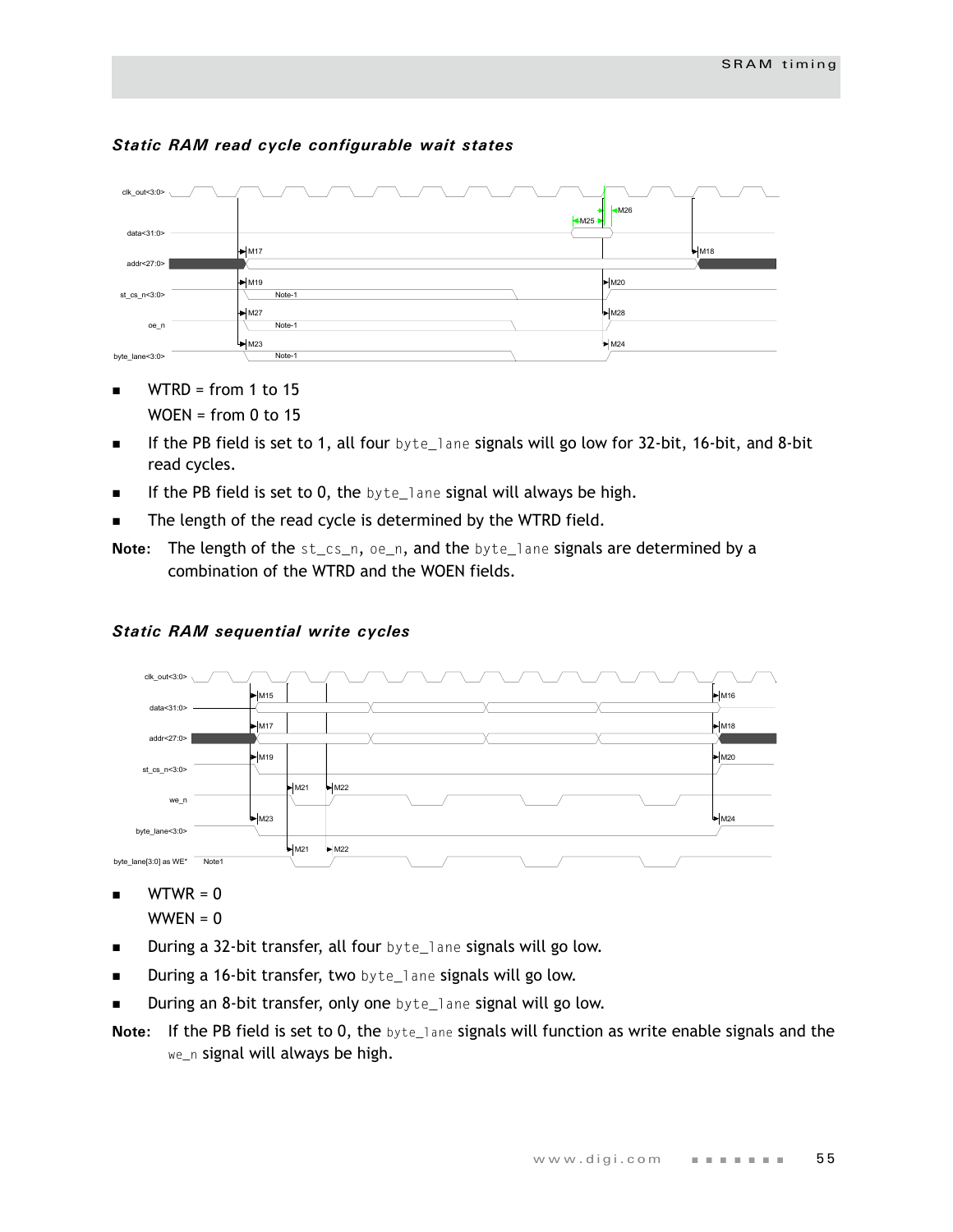#### *Static RAM write cycle*



- $\blacksquare$  WTWR = 0
	- $WWEN = 0$
- **During a 32-bit transfer, all four** byte\_lane signals will go low.
- **During a 16-bit transfer, two** byte\_lane signals will go low.
- During an 8-bit transfer, only one byte\_lane signal will go low.
- **Note:** If the PB field is set to 0, the byte\_lane signals will function as write enable signals and the we\_n signal will always be high.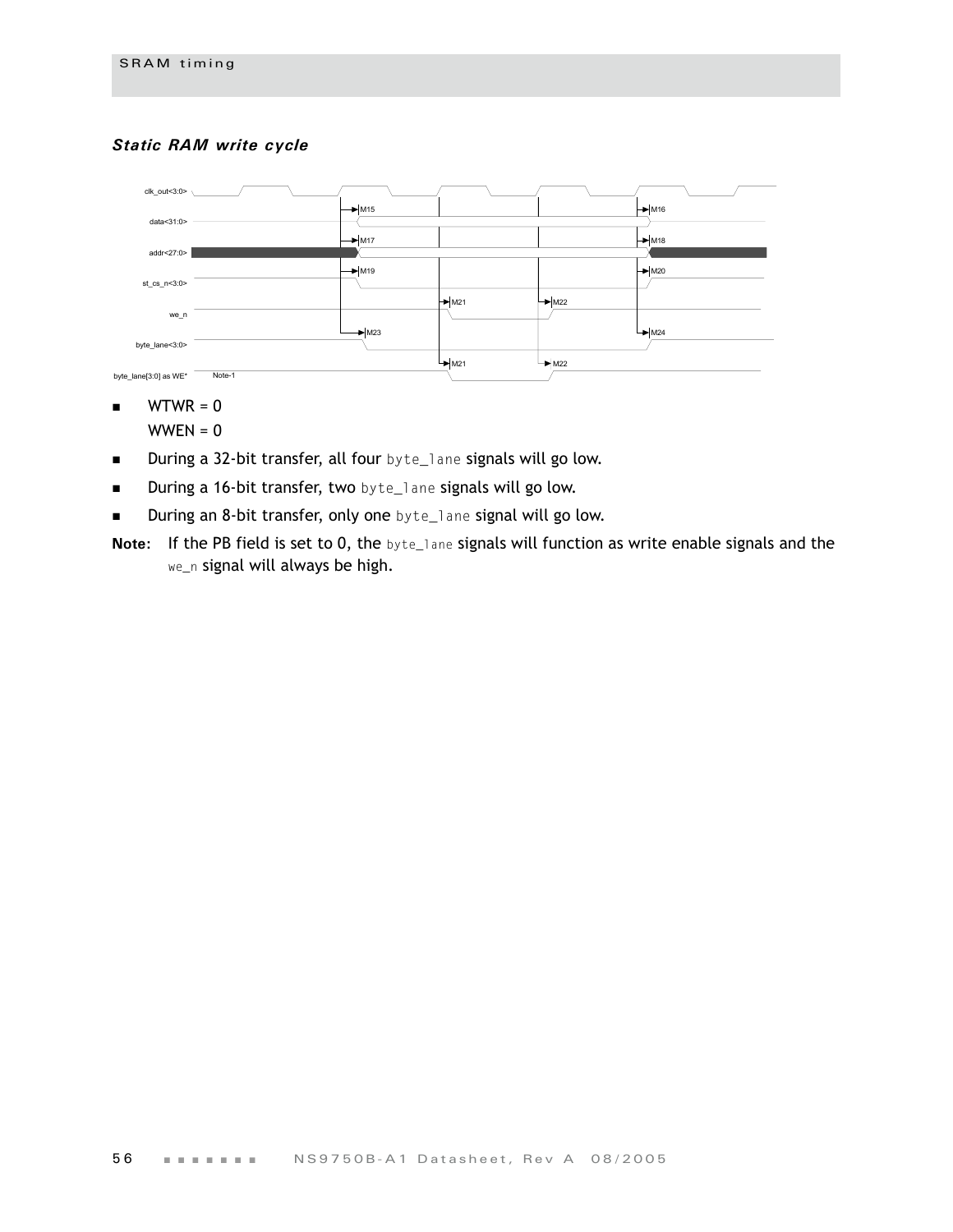

#### *Static write cycle with configurable wait states*

- $\blacksquare$  WTWR = from 0 to 15 WWEN = from  $0$  to 15
- The WTWR field determines the length on the write cycle.
- **During a 32-bit transfer, all four** byte\_lane signals will go low.
- **During a 16-bit transfer, two** byte\_lane signals will go low.
- **During an 8-bit transfer, only one** byte\_lane signal will go low.

- 1 Timing of the st\_cs\_n signal is determined with a combination of the WTWR and WWEN fields. The st\_cs\_n signal will always go low at least one clock before we\_n goes low, and will go high one clock after we\_n goes high.
- 2 Timing of the we\_n signal is determined with a combination of the WTWR and WWEN fields.
- 3 Timing of the byte\_lane signals is determined with a combination of the WTWR and WWEN fields. The byte lane signals will always go low one clock before we\_n goes low, and will go one clock high after we\_n goes high.
- 4 If the PB field is set to 0, the byte\_lane signals will function as the write enable signals and the we\_n signal will always be high.
- 5 If the PB field is set to 0, the timing for the byte\_lane signals is set with the WTWR and WWEN fields.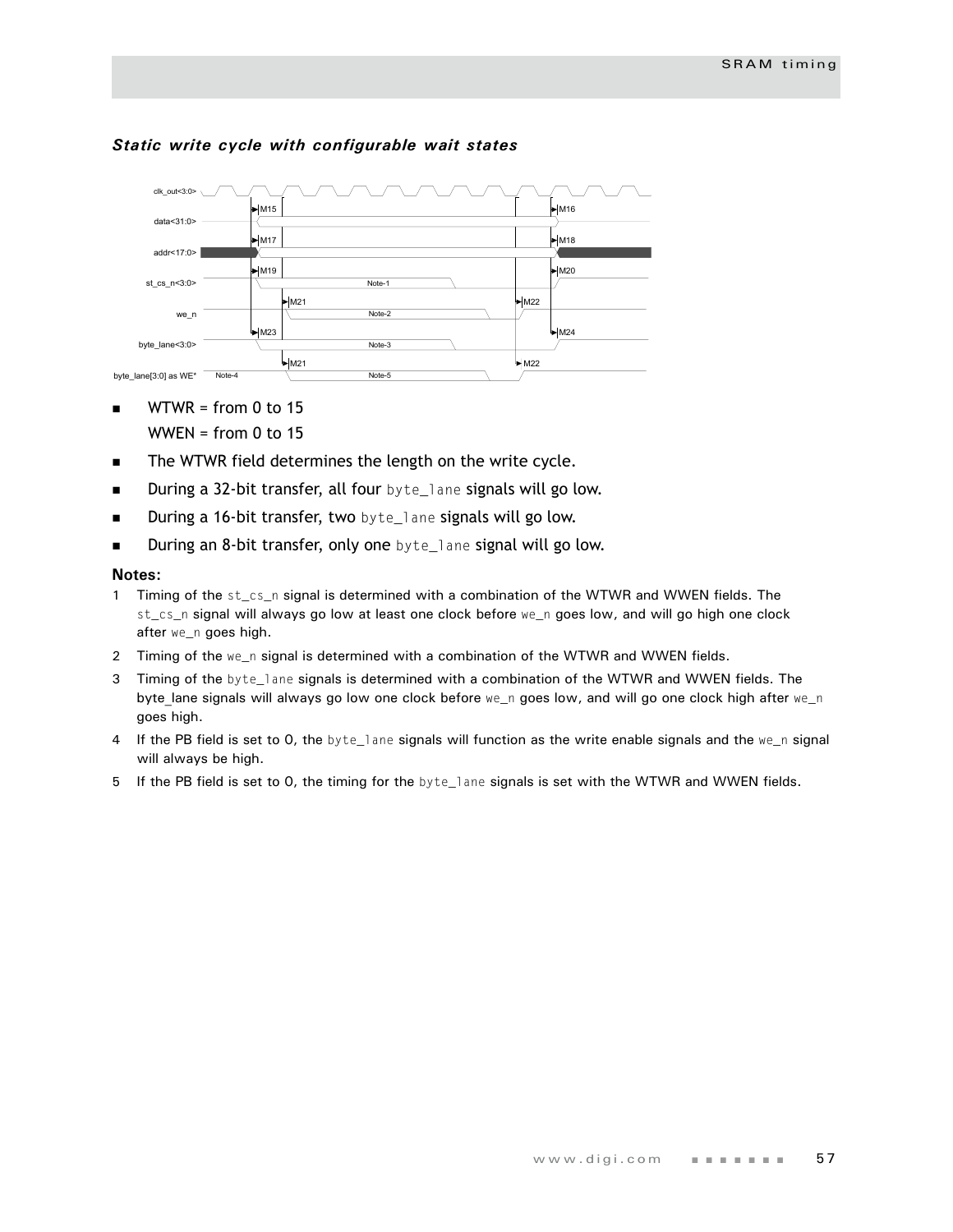### **Slow peripheral acknowledge timing**

Table 27 describes the values shown in the slow peripheral acknowledge timing diagrams.

| <b>Parameter</b> | <b>Description</b>                           | <b>Min</b>     | <b>Max</b> | Unit       | <b>Notes</b> |
|------------------|----------------------------------------------|----------------|------------|------------|--------------|
| M <sub>15</sub>  | clock high to data out valid                 |                | $+2$       | ns         |              |
| M16              | data out hold time from clock high           | $-2$           |            | ns         |              |
| M17              | clock high to address valid                  |                | $+2$       | ns         |              |
| M18              | address hold time from clock high            | $-2$           |            | ns         |              |
| M <sub>19</sub>  | clock high to st cs n low                    |                | $+2$       | ns         | 1            |
| M20              | clock high to st_cs_n high                   |                | $+2$       | ns         | 1            |
| M21              | clock high to we n low                       |                | $+2$       | ns         |              |
| M22              | clock high to we n high                      |                | $+2$       | ns         |              |
| M23              | clock high to byte lanes low                 |                | $+2$       | ns         |              |
| M24              | clock high to byte lanes high                |                | $+2$       | ns         |              |
| M26              | data input hold time to rising clk           | 4.5            |            | ns         |              |
| M27              | clock high to oe n low                       |                | $+2$       | ns         |              |
| M28              | clock high to oe n high                      |                | $+2$       | ns         |              |
| M29              | address/chip select valid to ta_strb high    | $\overline{2}$ |            | CPU cycles |              |
| M30              | ta_strb pulse width                          | 4              | 8          | CPU cycles |              |
| M31              | ta_strb rising to chip select/address change | 4              | 10         | CPU cycles |              |
| M32              | data setup to ta_strb rising                 | $\Omega$       |            | ns         |              |

#### *Table 27: Slow peripheral acknowledge*

#### **Note:**

1 Only one of the four st\_cs\_n signals is used. The diagrams show the active low configuration, which can be reversed (active high) with the PC field.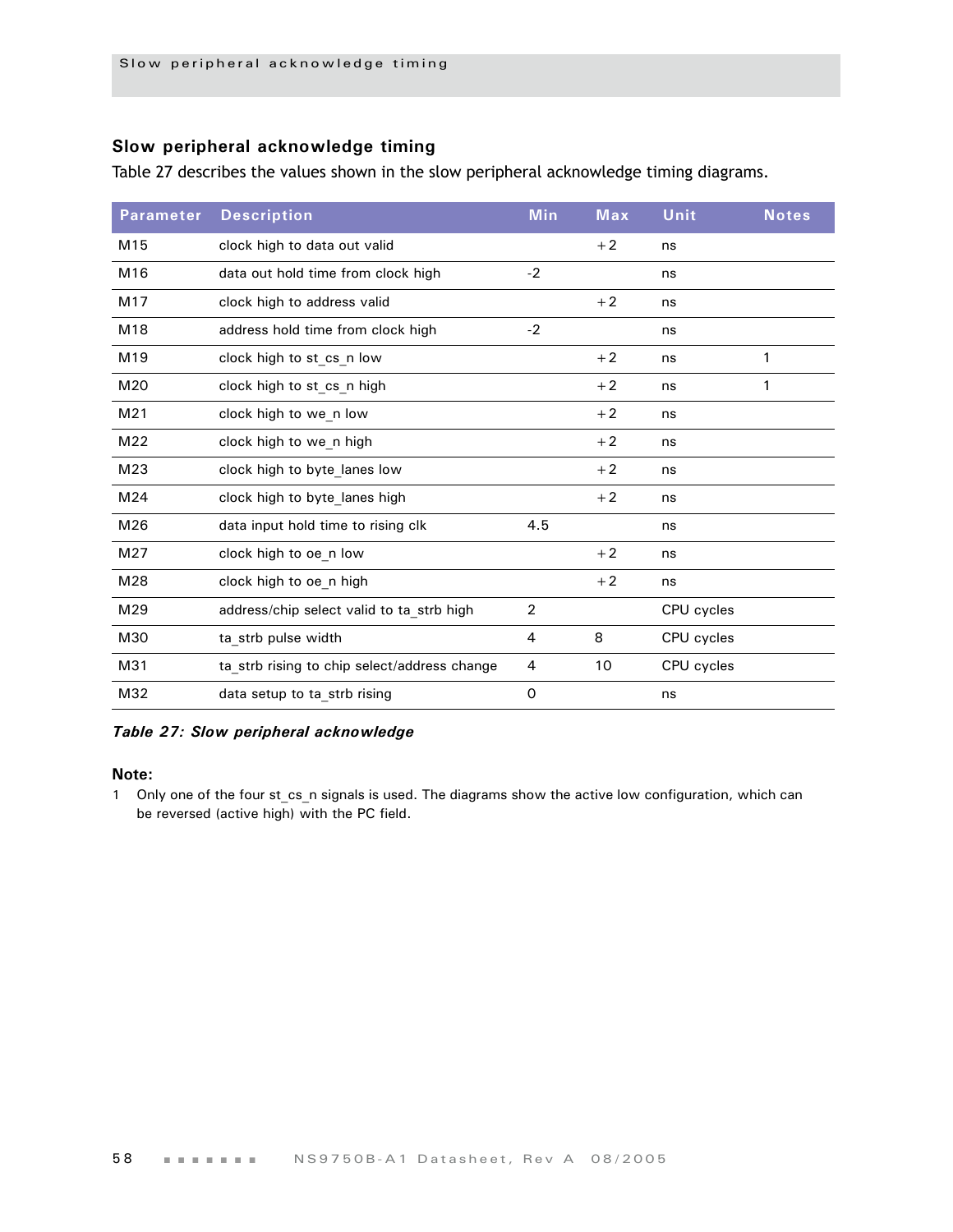

#### *Slow peripheral acknowledge read*

*Slow peripheral acknowledge write*

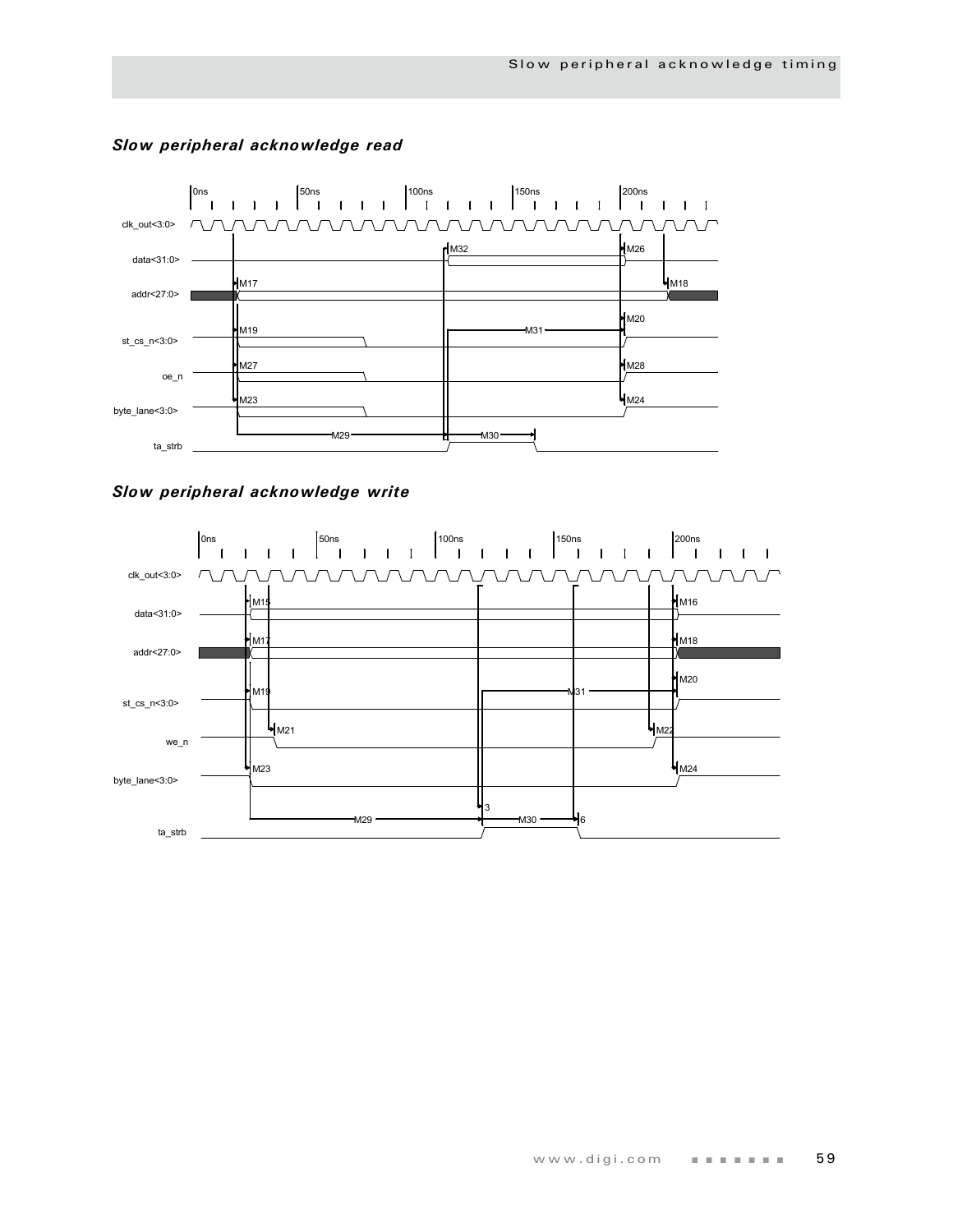# **Ethernet timing**

# **Ethernet AC characteristics are measured with 10pF, unless otherwise noted.**

[Table 28](#page-63-0) describes the values shown in the Ethernet timing diagrams.

| <b>Parameter</b> | <b>Description</b>                            | <b>Min</b> | Max | Unit | <b>Notes</b> |
|------------------|-----------------------------------------------|------------|-----|------|--------------|
| E <sub>1</sub>   | MII tx_clk to txd, tx_en, tx_er               | 3          | 11  | ns   | 2            |
| E <sub>2</sub>   | MII rxd, rx_dv, rx_er setup to rx_clk rising  | 3          |     | ns   |              |
| E3               | MII rxd, rx dv, rx er hold from rx clk rising | 1          |     | ns   |              |
| E4               | mdio (input) setup to mdc rising              | 10         |     | ns   |              |
| E <sub>5</sub>   | mdio (input) hold from mdc rising             | 0          |     | ns   |              |
| E <sub>6</sub>   | mdc to mdio (output)                          | 18         | 38  | ns   | 1, 2         |
| E7               | mdc period                                    | 80         |     | ns   |              |
| E8               | RMII ref_clk to txd, tx_en                    | 3          | 12  | ns   | 2            |
| E <sub>9</sub>   | RMII rxd, crs, rx_er setup to ref_clk rising  | 3          |     | ns   |              |
| E <sub>10</sub>  | RMII rxd, crs, rx er hold from ref clk rising | 1          |     | ns   |              |
| E11              | MII rx clk to cam req                         | 3          | 10  | ns   |              |
| E12              | MII cam reject setup to rx clk rising         | N/A        |     | ns   | 3            |
| E13              | MII cam reject hold from rx clk rising        | N/A        |     | ns   | 3            |

<span id="page-63-0"></span>*Table 28: Ethernet timing characteristics*

- 1 Minimum specification is for fastest AHB bus clock of 100 MHz. Maximum specification is for slowest AHB bus clock of 50 MHz.
- 2  $C<sub>load</sub> = 10pF$  for all outputs and bidirects.
- 3 No setup and hold requirements for cam\_reject because it is an asynchronous input. This is also true for RMII PHY applications.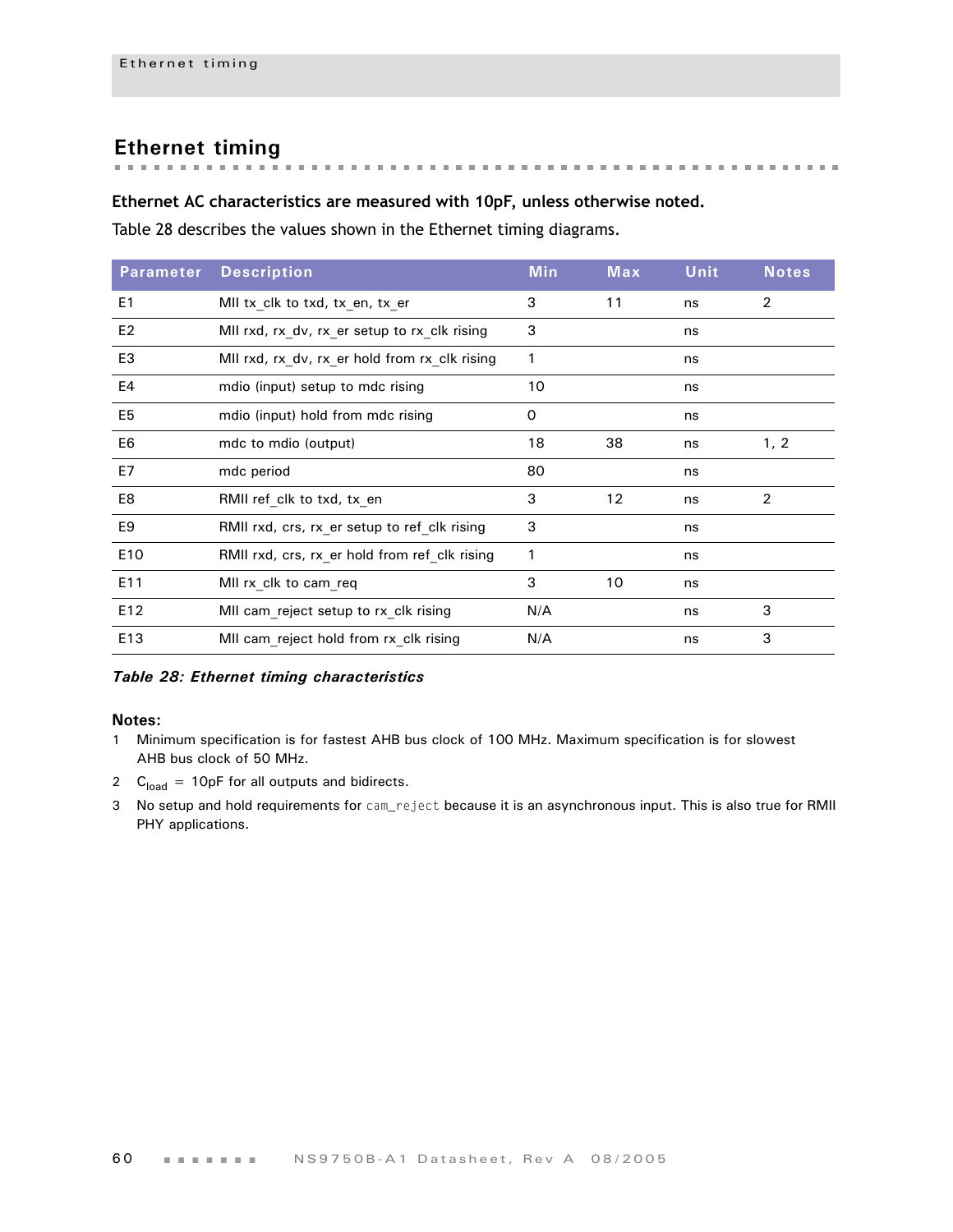### *Ethernet MII timing*



# *Ethernet RMII timing*

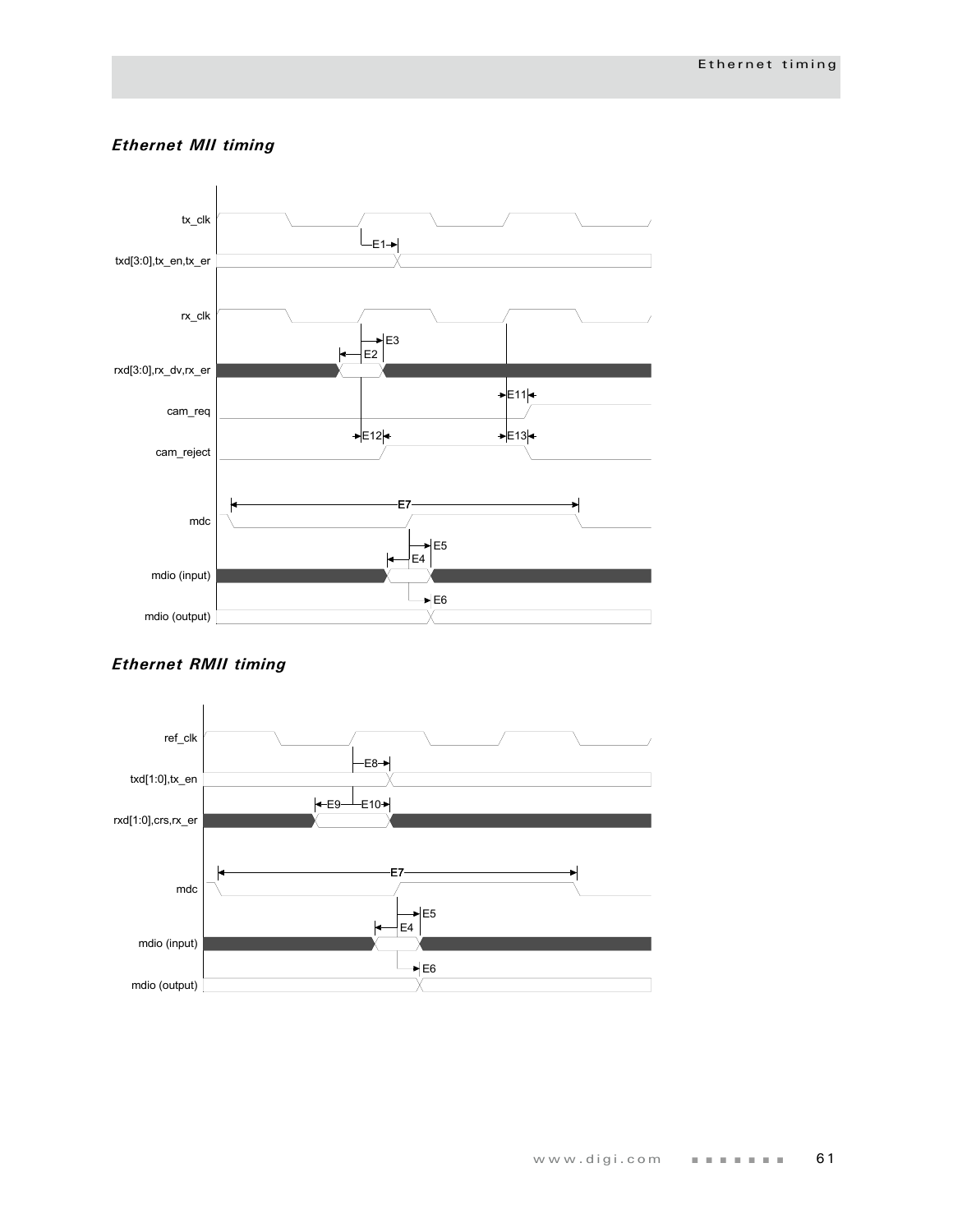# **PCI timing**

### **PCI AC characteristics are measured with 10pF, unless otherwise noted.**

[Table 29](#page-65-0) and [Table 30](#page-66-0) describe the values shown in the PCI timing diagrams.

| <b>Parameter</b> | <b>Description</b>               | <b>Min</b>     | <b>Max</b> | <b>Units</b> | <b>Notes</b>   |
|------------------|----------------------------------|----------------|------------|--------------|----------------|
| P <sub>1</sub>   | pci clk in to signal valid delay | 2              | 9          | ns           | 1, 2           |
| P <sub>2</sub>   | input setup to pci clk in        | 5              |            | ns           | 1              |
| P <sub>3</sub>   | input hold from pci clk in       | 0              |            | ns           |                |
| <b>P4</b>        | pci clk in to signal active      | $\overline{2}$ |            | ns           | 2              |
| <b>P5</b>        | pci clk in to signal float       |                | 28         | ns           | $\overline{2}$ |
| P <sub>6</sub>   | pci clk out high time            | $50% - 1$      | $50% + 1$  | ns           | 3              |
| P7               | pci clk out low time             | $50% - 1$      | $50\% + 1$ | ns           | 3              |
| P <sub>8</sub>   | pci clk in cycle time            | 30             |            | ns           |                |
| P <sub>9</sub>   | pci clk in high time             | 11             |            | ns           |                |
| P <sub>10</sub>  | pci clk in low time              | 11             |            | ns           |                |

<span id="page-65-0"></span>*Table 29: PCI timing characteristics*

- 1 Parameters same for bussed and point-to-point signals.
- 2  $C_{\text{LOAD}}$  = 10pf on all outputs
- 3 pci\_clk\_out high and low times specified as 50% of the clock period  $\pm 1$  ns.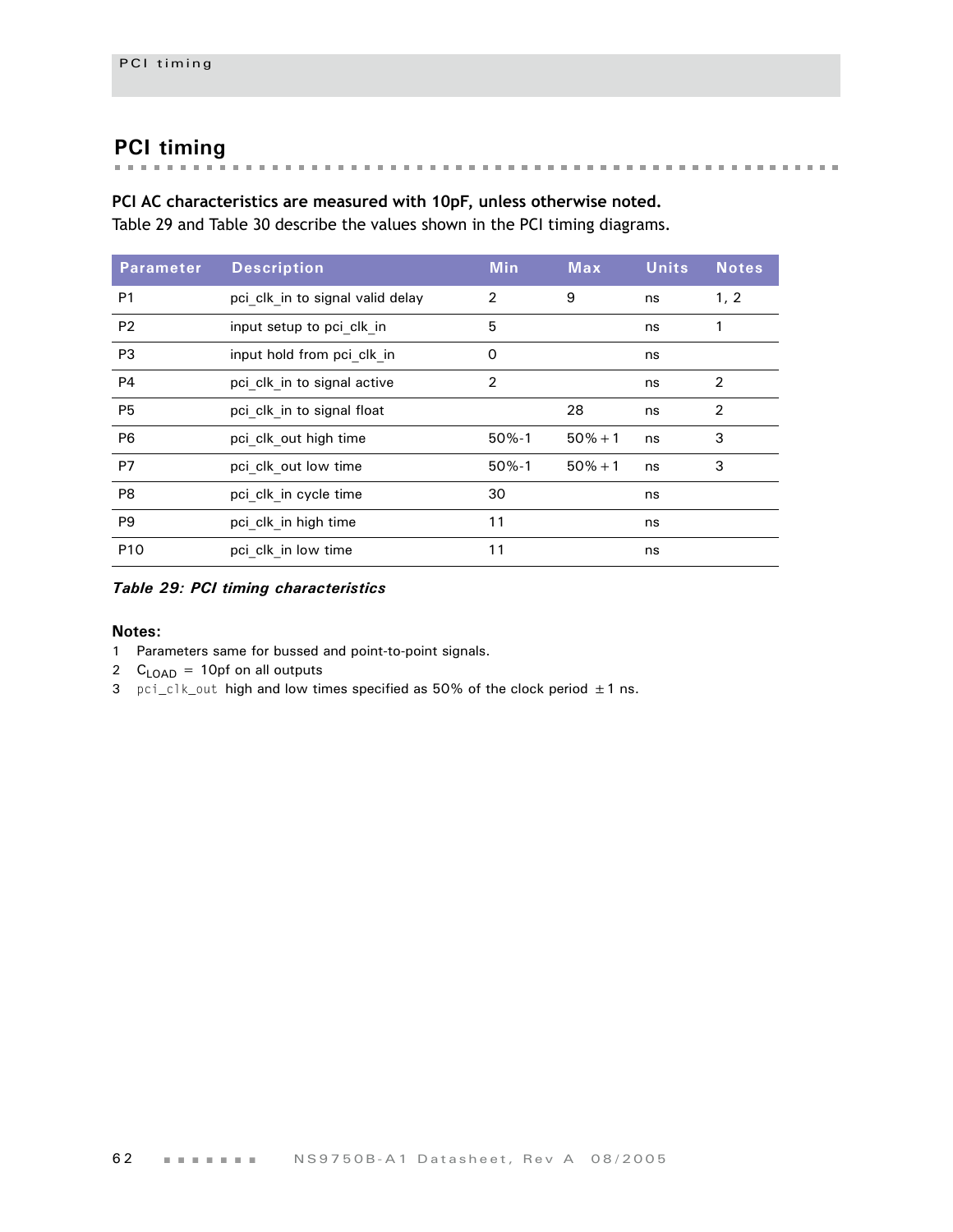| <b>Parameter</b> | <b>Description</b>               | <b>Min</b>     | <b>Max</b> | <b>Units</b> | <b>Notes</b> |
|------------------|----------------------------------|----------------|------------|--------------|--------------|
| P <sub>1</sub>   | pci clk in to signal valid delay | $\overline{2}$ | 10         | ns           | 1            |
| P <sub>2</sub>   | input setup to pci clk in        | 5              |            | ns           | 1            |
| P <sub>3</sub>   | input hold from pci clk in       | 0              |            | ns           |              |
| P <sub>4</sub>   | pci clk in to signal active      | $\overline{2}$ |            | ns           | 1            |
| <b>P5</b>        | pci clk in to signal float       |                | 28         | ns           | 1            |
| P <sub>6</sub>   | pci clk out high time            | $50% - 1$      | $50% + 1$  | ns           | 2            |
| <b>P7</b>        | pci clk out low time             | $50% - 1$      | $50% + 1$  | ns           | 2            |
| P <sub>8</sub>   | pci clk in cycle time            | 30             |            | ns           |              |
| P <sub>9</sub>   | pci clk in high time             | 11             |            | ns           |              |
| P <sub>10</sub>  | pci clk in low time              | 11             |            | ns           |              |

#### <span id="page-66-0"></span>*Table 30: CardBus timing characteristics*

#### **Notes:**

- 1 Minimum times are specified with 0pf and maximum times are specified with 30pf.
- 2 pci\_clk\_out high and low times specified as 50% of the clock period  $\pm 1$  ns.

#### *Internal PCI arbiter timing*

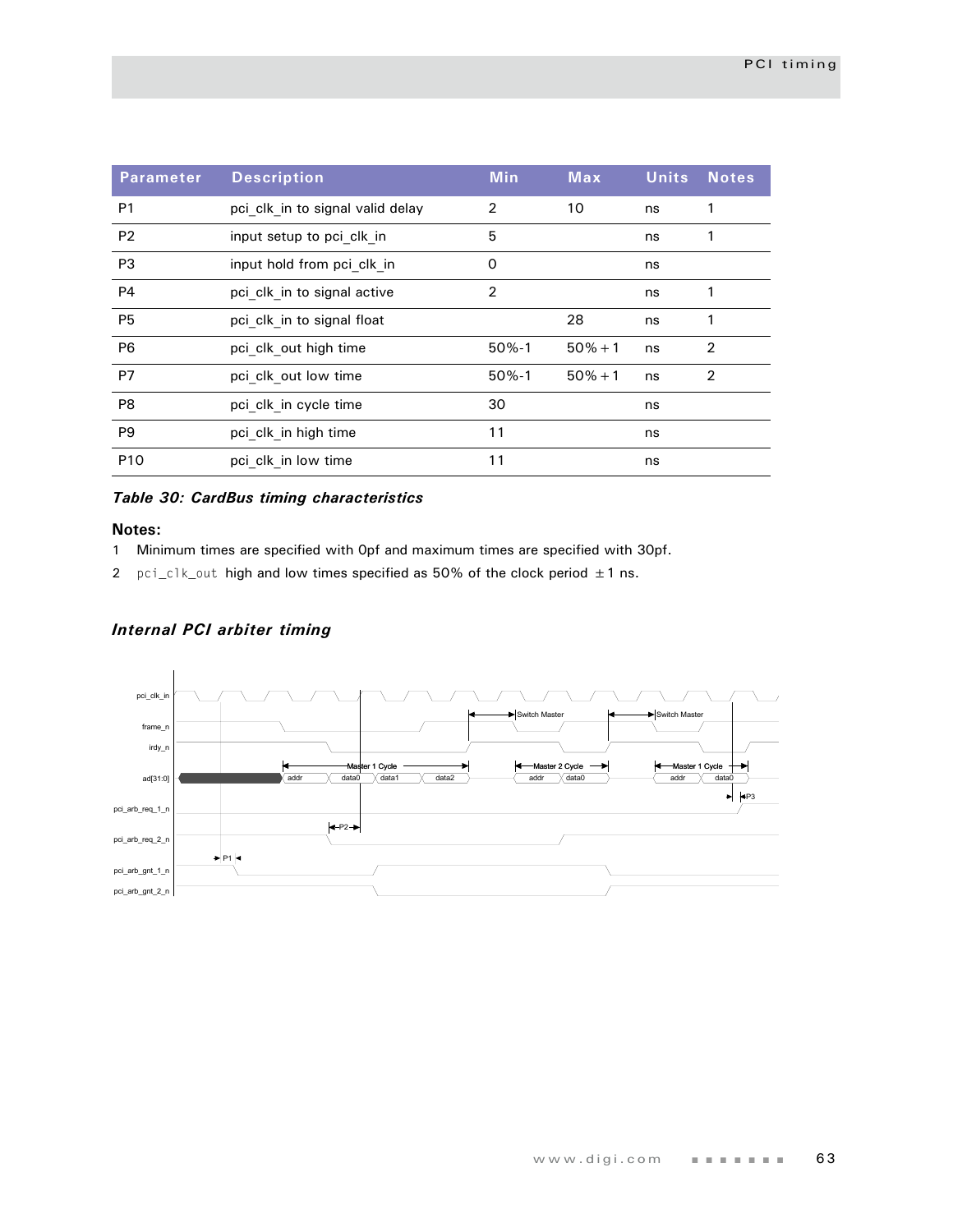#### *PCI burst write from NS9750B-A1 timing*



#### **Note:**

The functional timing for trdy\_n and devsel\_n shows the fastest possible response from the target.

#### *PCI burst read from NS9750B-A1 timing*



#### **Note:**

The functional timing for trdy\_n, devsel\_n, and the read data on ad[31:0] shows the fastest possible response from the target.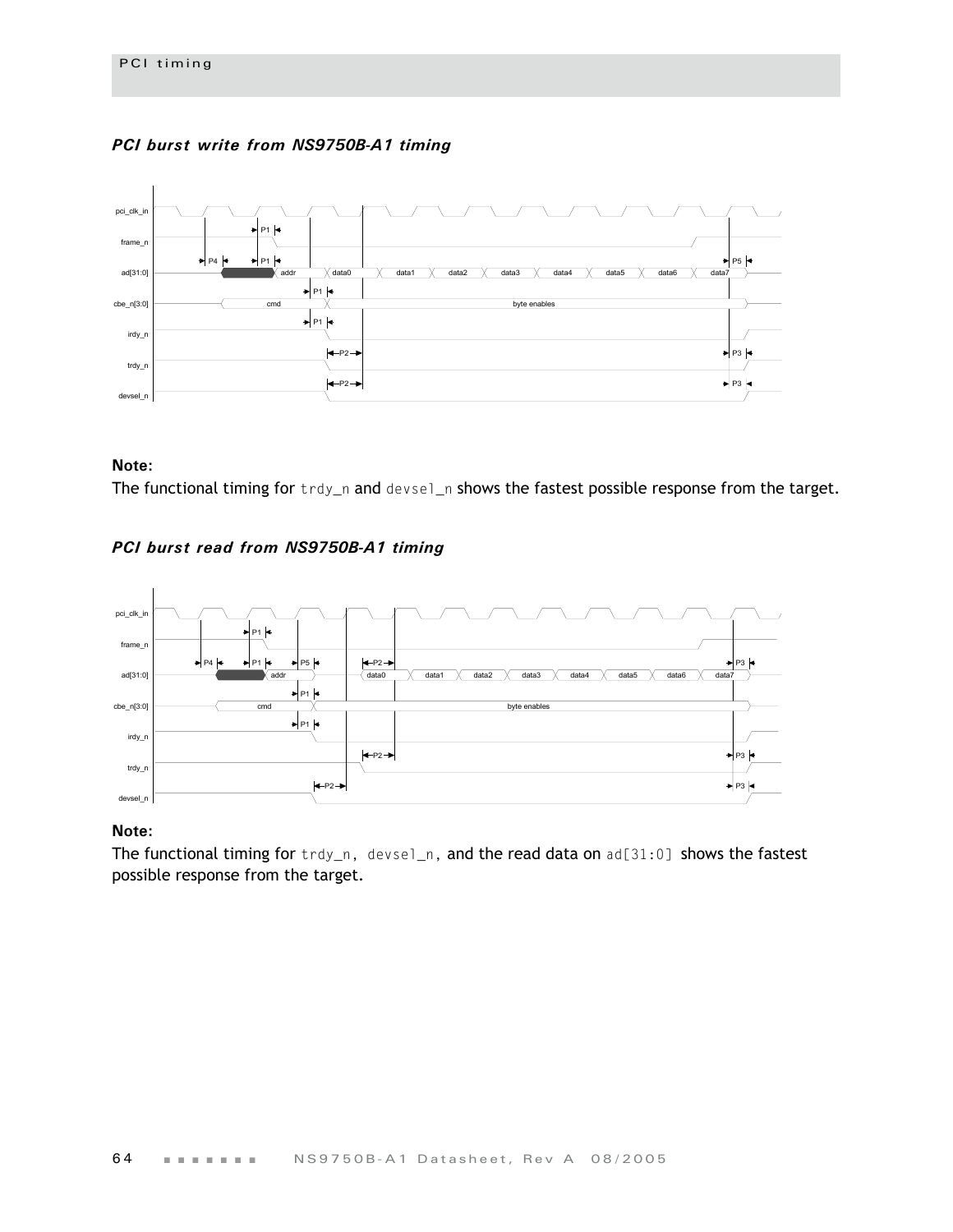



*PCI burst read to NS9750B-A1 timing*



#### **Note:**

The functional timing for valid read data on ad[31:0] is just an example. The actual response time will depend on when the PCI bridge gets access to the AHB bus internal to NS9750B-A1.

#### *pci\_clk\_out timing*

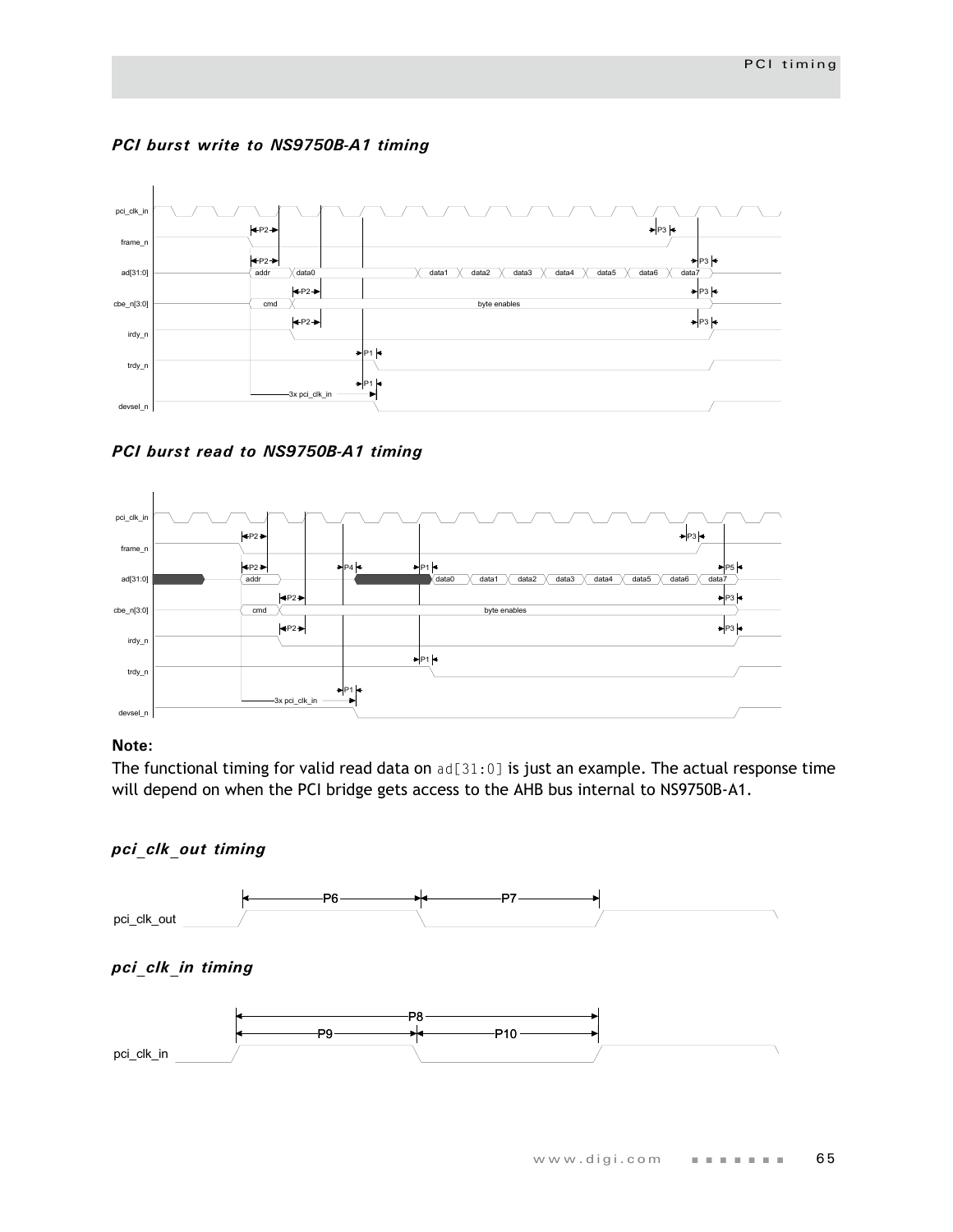# **I 2C timing**

#### **The Committee State**  $\overline{\phantom{a}}$ i. i.  $\bar{a}$  $\sim$  $\mathbf{a}$  , and  $\mathbf{a}$  , and  $\mathbf{a}$  , and  $\mathbf{a}$  , and  $\mathbf{a}$  , and  $\mathbf{a}$  , and  $\mathbf{a}$  $\overline{\phantom{a}}$

## **I 2C AC characteristics are measured with 10pF, unless otherwise noted.**

[Table 31](#page-69-0) describes the values shown in the  $I^2C$  timing diagram.

|                |                                     | <b>Standard mode</b> |            | <b>Fast mode</b> |            |      |
|----------------|-------------------------------------|----------------------|------------|------------------|------------|------|
| Parm           | <b>Description</b>                  | <b>Min</b>           | <b>Max</b> | <b>Min</b>       | <b>Max</b> | Unit |
| C <sub>1</sub> | iic sda to iic scl START hold time  | 4.0                  |            | 0.6              |            | μs   |
| C <sub>2</sub> | iic scl low period                  | 4.7                  |            | 1.3              |            | μs   |
| C <sub>3</sub> | iic scl high period                 | 4.7                  |            | 1.3              |            | μs   |
| C <sub>4</sub> | iic scl to iic sda DATA hold time   | $\Omega$             |            | O                |            | μs   |
| C <sub>5</sub> | iic sda to iic scl DATA setup time  | 250                  |            | 100              |            | ns   |
| C <sub>6</sub> | iic scl to iic sda START setup time | 4.7                  |            | 0.6              |            | μs   |
| C <sub>7</sub> | iic scl to iic sda STOP setup time  | 4.0                  |            | 0.6              |            | μs   |

# <span id="page-69-0"></span>*Table 31: I2C timing parameters*

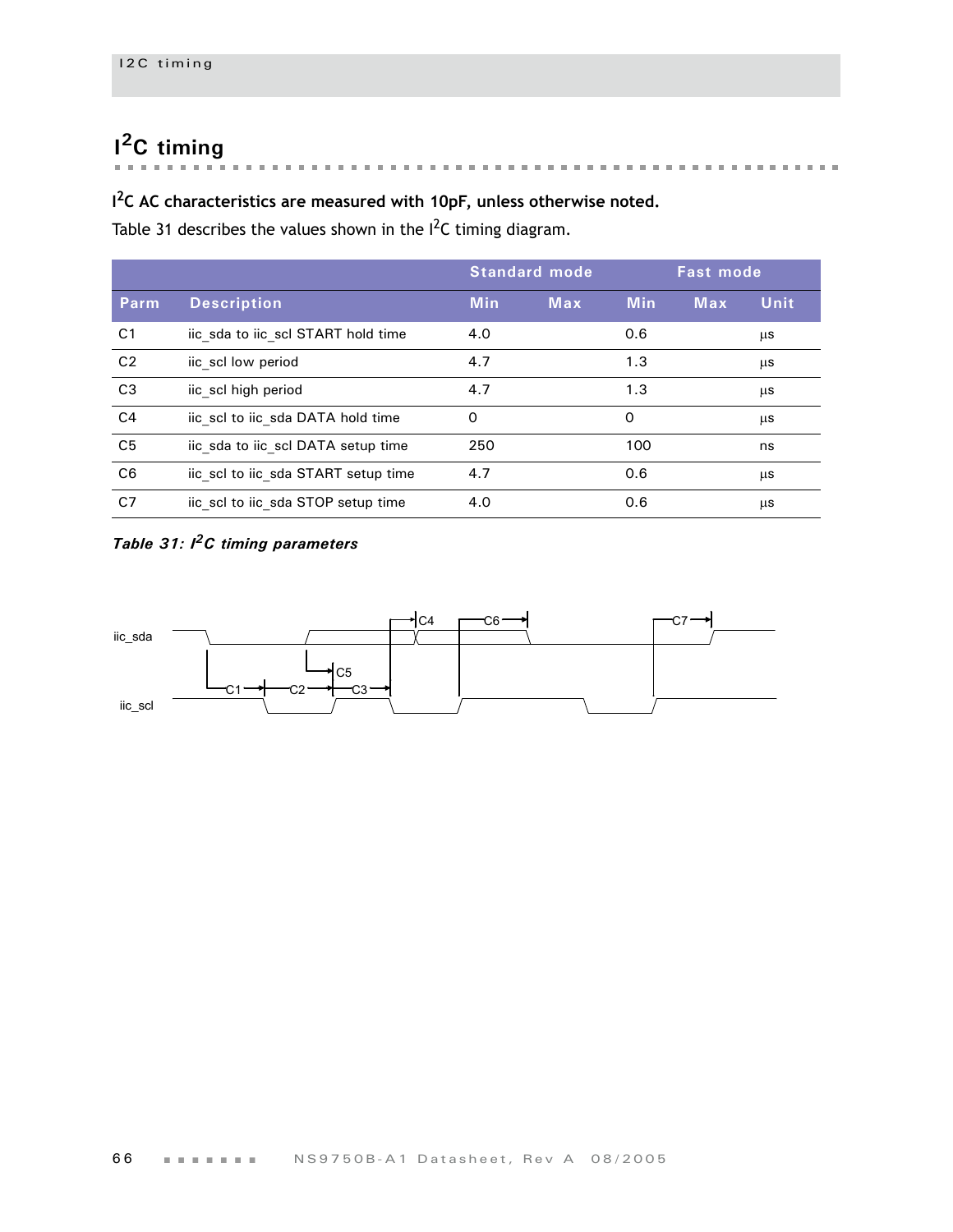# **LCD timing**

# **LCD AC characteristics are measured with 10pF, unless otherwise noted.**

[Table 32](#page-70-0) describes the values shown in the LCD timing diagrams.

| <b>Parameter</b> | <b>Description</b>                                 | Register   | Value                                                                           | <b>Units</b>        |
|------------------|----------------------------------------------------|------------|---------------------------------------------------------------------------------|---------------------|
| L1               | Horizontal front porch blanking                    | LCDTiming0 | $HFP + 1$                                                                       | <b>CLCP</b> periods |
| L2               | Horizontal sync width                              | LCDTiming0 | $HSW + 1$                                                                       | CLCP periods        |
| L <sub>3</sub>   | Horizontal period                                  | N/A        | $L1 + L2 + L15 + L4$                                                            | CLCP periods        |
| L4               | Horizontal backporch                               | LCDTiming0 | $HBP + 1$                                                                       | <b>CLCP</b> periods |
| L <sub>5</sub>   | <b>TFT</b> active line                             | LCDTiming0 | $16*(PPL + 1)$<br>(see note 3)                                                  | <b>CLCP</b> periods |
| L <sub>6</sub>   | LCD panel clock frequency                          | LCDTiming1 | For $BCD = 0$ :<br>$CLCDCLK/(PCD+2)$<br>For $BCD = 1$ :<br>CLCDCLK (see note 1) | <b>MHz</b>          |
| L7               | TFT vertical sync width                            | LCDTiming1 | $VSW + 1$                                                                       | H lines             |
| L8               | <b>TFT</b> vertical lines/frame                    | N/A        | $L7 + L9 + L10 + L11$                                                           | H lines             |
| L <sub>9</sub>   | TFT vertical back porch                            | LCDTiming1 | <b>VBP</b>                                                                      | H lines             |
| L10              | TFT vertical front porch                           | LCDTiming1 | <b>VFP</b>                                                                      | H lines             |
| L11              | Active lines/frame                                 | LCDTiming1 | $LPP + 1$                                                                       | H lines             |
| L12              | <b>STN HSYNC inactive to VSYNC</b><br>active       | LCDTiming0 | $HBP + 1$                                                                       | <b>CLCP</b> periods |
| L13              | STN vertical sync width                            | N/A        | 1                                                                               | H lines             |
| L14              | STN vertical lines/frame                           | N/A        | $L11 + L16$                                                                     | H lines             |
| L15              | STN active line                                    | LCDTiming2 | $CPL + 1$ (see note 4)                                                          | CLCP periods        |
| L16              | STN vertical blanking                              | LCDTiming1 | $VSW+VFP+VBP+1$                                                                 | H lines             |
| L17              | STN CLCP inactive to HSYNC active                  | LCDTiming0 | $HFP + 1.5$                                                                     | <b>CLCP</b> periods |
| L18              | <b>CLCP</b> to data/control<br>(see notes 7 and 8) |            | $-1.0$ (min)<br>$+1.5$ (max)                                                    | ns                  |
| L <sub>19</sub>  | CLCP high (see notes 8, 9)                         |            | $50\% \pm 0.5$ ns                                                               | ns                  |
| L20              | CLCP low (see notes 8, 9)                          |            | $50\% \pm 0.5$ ns                                                               | ns                  |
| L21              | TFT VSYNC active to HSYNC active<br>(see note 8)   |            | $-0.1$ ns (min)<br>$+0.1$ ns (max)                                              | ns                  |
| L22              | TFT VSYNC active to HSYNC inactive LCDTimingO      |            | <b>HSW</b>                                                                      | <b>CLCP</b> periods |

<span id="page-70-0"></span>*Table 32: LCD timing parameters*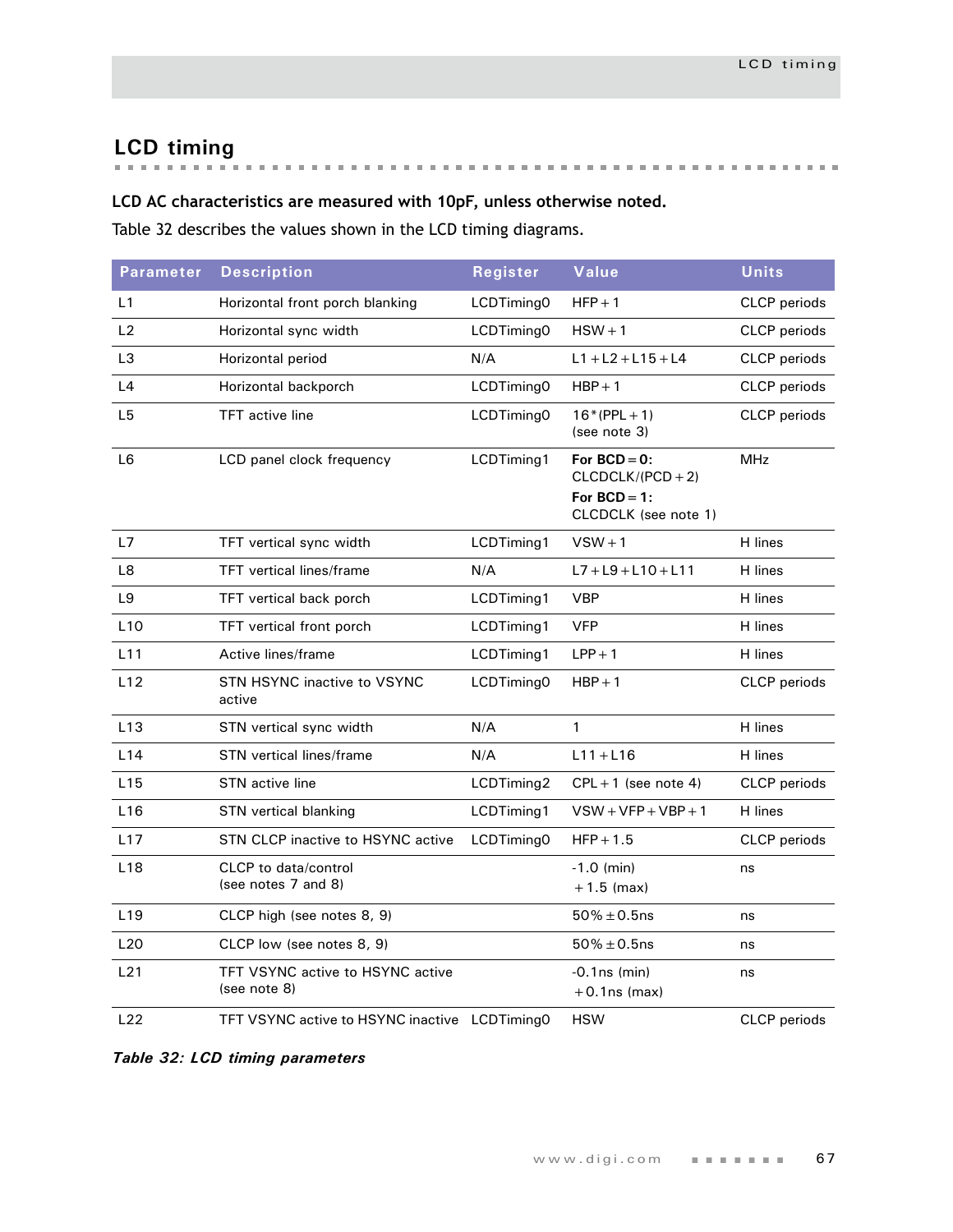| <b>Parameter</b> | <b>Description</b>                      | Register   | Value                                                                                                           | <b>Units</b>        |
|------------------|-----------------------------------------|------------|-----------------------------------------------------------------------------------------------------------------|---------------------|
| L23              | STN VSYNC active to HSYNC<br>inactive   | LCDTiming0 | <b>STN</b> color:<br>$14 + HSW + HFP$<br><b>STN Mono8:</b><br>$6 + HSW + HFP$<br>STN Mono4:<br>$10 +$ HSW + HFP | CLCP periods        |
| L24              | STN HSYNC inactive to VSYNC<br>inactive | LCDTiming0 | $HBP + 1$                                                                                                       | CLCP periods        |
| L25              | STN VSYNC inactive to HSYNC<br>active   | LCDTiming0 | <b>STN</b> color: $HFP + 13$<br>STN Mono8: $HFP + 15$<br>STN Mono4: $HFP + 9$                                   | <b>CLCP</b> periods |
| L26              | CLCP period                             |            | $12.5$ ns (min)                                                                                                 | ns                  |

#### *Table 32: LCD timing parameters*

#### **Notes:**

- 1 CLCDCLK is selected from 5 possible sources:
	- lcdclk/2 (lcdclk is an external oscillator)
	- AHB clock
	- AHB clock/2
	- AHB clock/4
	- AHB clock/8

See the LCD chapter in the *NS9750B-A1 Hardware Reference* for acceptable clock frequencies for the different display configurations.

- 2 The polarity of CLLP, CLFP, CLCP, and CLAC can be inverted using control fields in the LCDTiming1 register.
- 3 The CPL field in the LCDTiming2 register must also be programmed to T5-1 (see the LCD chapter in the *NS9750B-A1 Hardware Reference*).
- 4 The PPL field in the LCDTiming0 register must also be programmed correctly (see the LCD chapter in the *NS9750B-A1 Hardware Reference*).
- 5 These data widths are supported:
	- 4-bit mono STN single panel
	- 8-bit mono STN single panel
	- 8-bit color STN single panel
	- 4-bit mono STN dual panel (8 bits to LCD panel)
	- 8-bit mono STN dual panel (16 bits to LCD panel)
	- 8-bit color STN dual panel (16 bits to LCD panel)
	- 24-bit TFT
	- 18-bit TFT
- 6 See the LCD chapter in the *NS9750B-A1 Hardware Reference* for definitions of these bit fields.
- 7 Note that data is sampled by the LCD panel on the falling edge of the CLCP in "LCD output timing" on page 70. If the polarity of CLCP is inverted, this parameter is relative to CLCP falling.
- 8  $C<sub>load</sub> = 10pf$  on all outputs.
- 9 CLCP high and low times specified as 50% of the clock period  $\pm$  0.5ns.
- 10 Maximum allowable LCD panel clock frequency is 80 MHz.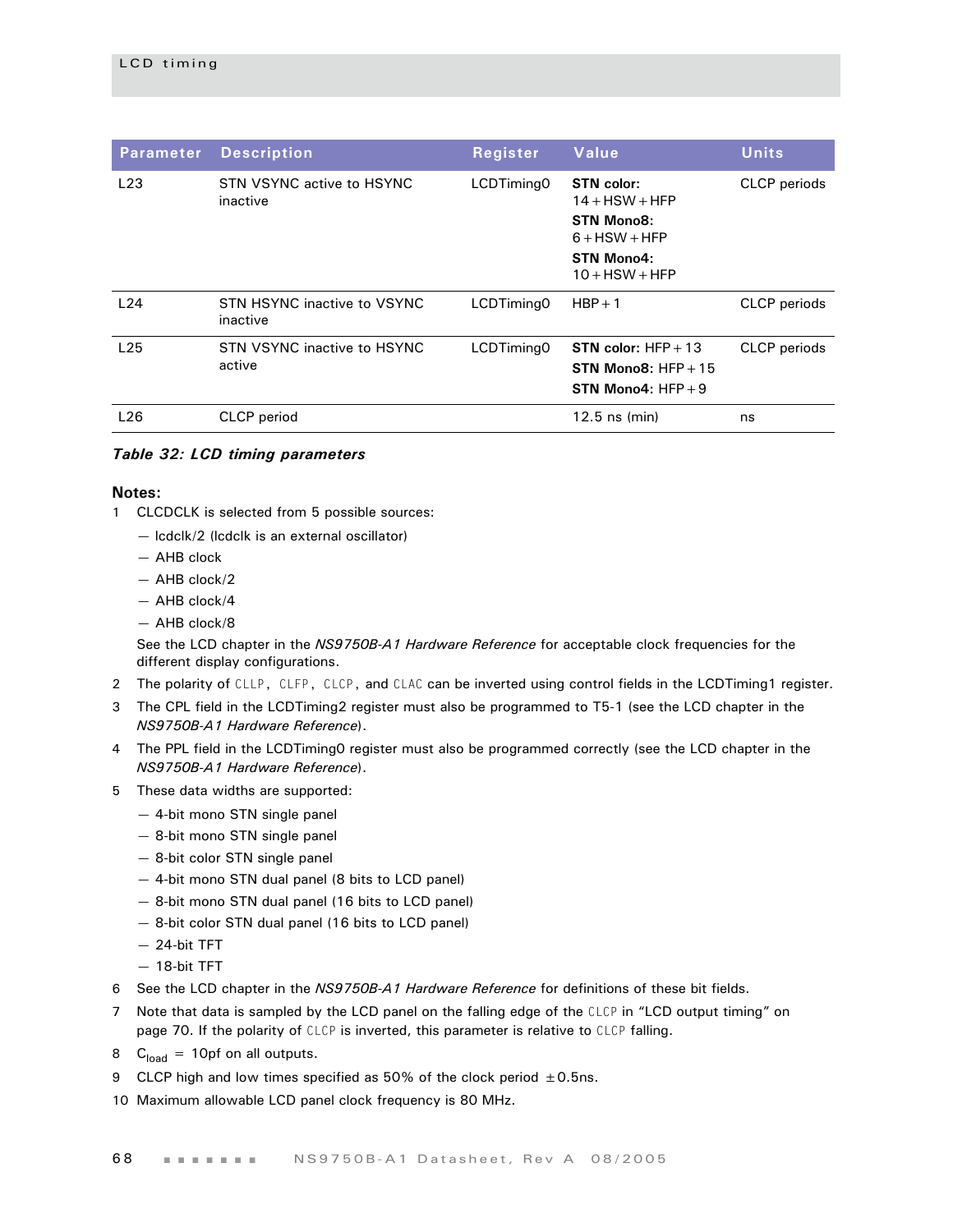#### *Horizontal timing for STN displays*



#### *Vertical timing for STN displays*



#### *Horizontal timing for TFT displays*



### *Vertical timing for TFT displays*

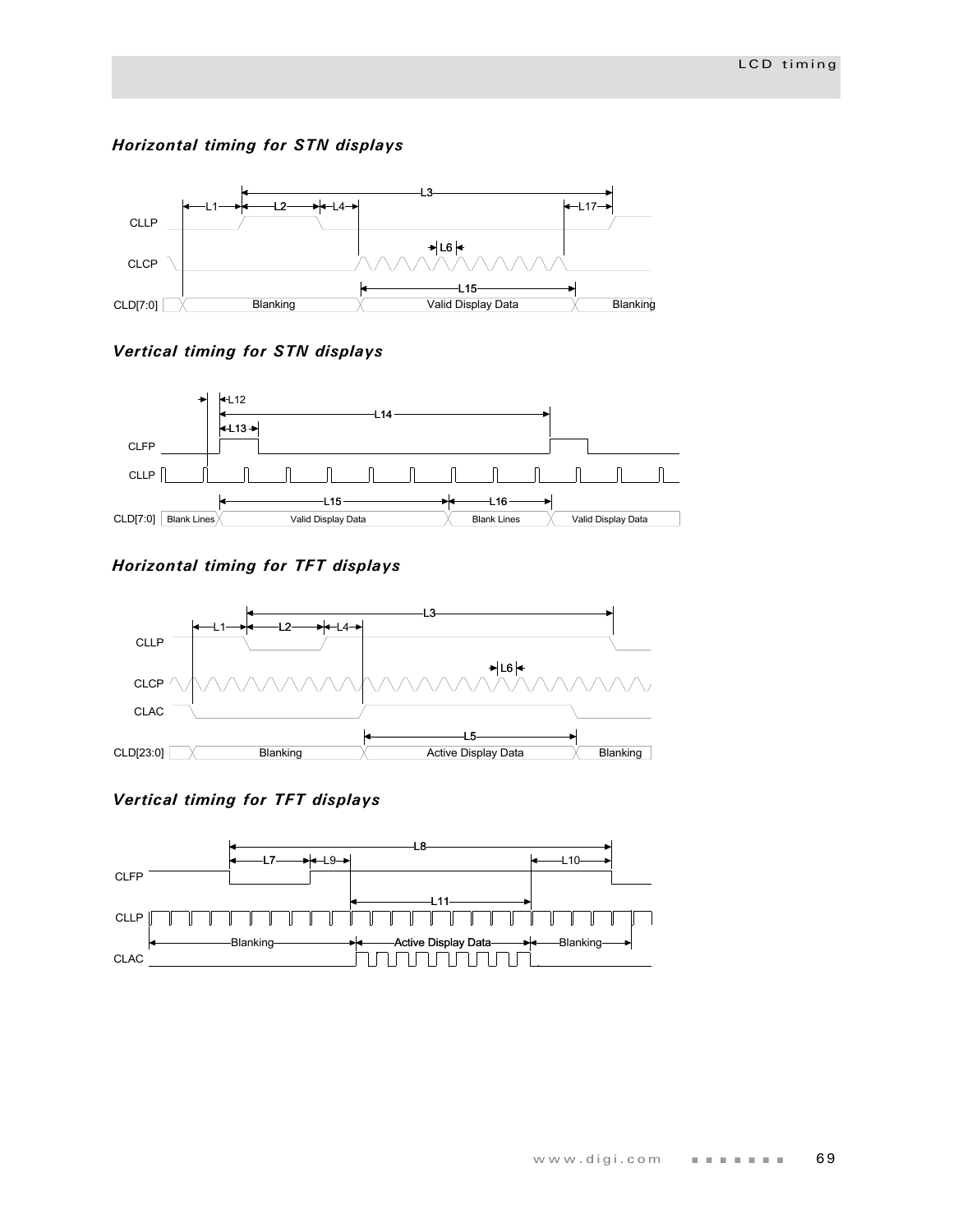#### *HSYNC vs VSYNC timing for STN displays*



#### *HSYNC vs VSYNC timing for TFT displays*



#### *LCD output timing*

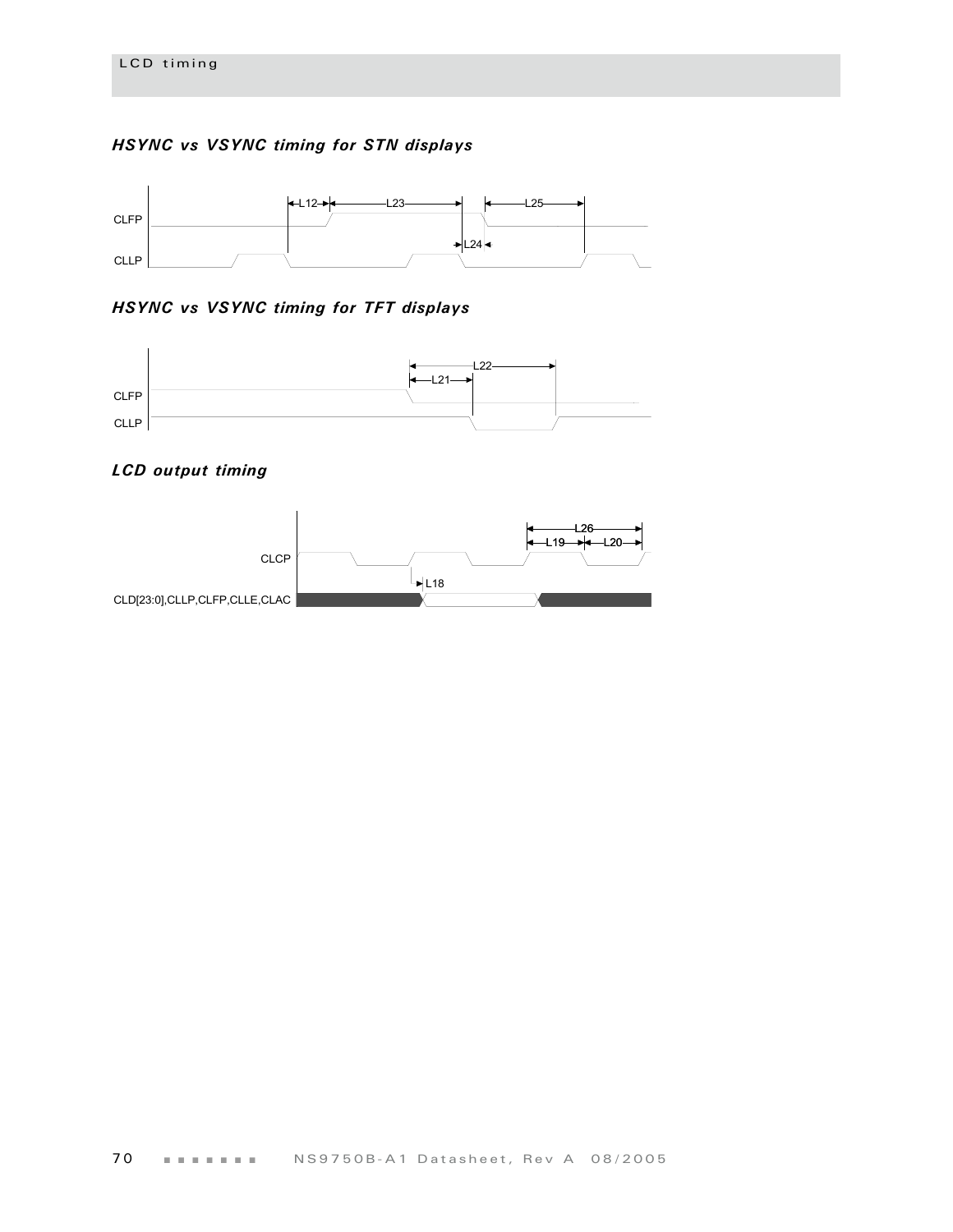**SPI timing**

### **SPI AC characteristics are measured with 10pF, unless otherwise noted.**

[Table 33](#page-74-0) describes the values shown in the SPI timing diagrams.

| Parm             | <b>Description</b>                                   | <b>Min</b>       | Max      | Unit | <b>Modes</b> | <b>Notes</b>   |
|------------------|------------------------------------------------------|------------------|----------|------|--------------|----------------|
|                  | <b>SPI master parameters</b>                         |                  |          |      |              |                |
| <b>SPO</b>       | SPI enable low setup to first SPI CLK out<br>rising  | $3*T_{BCLK}$ -10 |          | ns   | 0, 3         | 1, 3           |
| SP <sub>1</sub>  | SPI enable low setup to first SPI CLK out<br>falling | $3*T_{BCLK}$ -10 |          | ns   | 1, 2         | 1, 3           |
| SP <sub>3</sub>  | SPI data in setup to SPI CLK out rising              | 30               |          | ns   | 0, 3         |                |
| SP <sub>4</sub>  | SPI data in hold from SPI CLK out rising             | 0                |          | ns   | 0, 3         |                |
| SP <sub>5</sub>  | SPI data in setup to SPI CLK out falling             | 30               |          | ns   | 1, 2         |                |
| SP <sub>6</sub>  | SPI data in hold from SPI CLK out falling            | 0                |          | ns   | 1, 2         |                |
| SP7              | SPI CLK out falling to SPI data out valid            |                  | 10       | ns   | 0, 3         | 6              |
| SP <sub>8</sub>  | SPI CLK out rising to SPI data out valid             |                  | 10       | ns   | 1, 2         | 6              |
| SP <sub>9</sub>  | SPI enable low hold from last SPI CLK out<br>falling | $3*T_{BCLK}$ -10 |          | ns   | 0, 3         | 1, 3           |
| <b>SP10</b>      | SPI enable low hold from last SPI CLK out<br>rising  | $3*T_{BCLK}$ -10 |          | ns   | 1, 2         | 1, 3           |
| <b>SP11</b>      | SPI CLK out high time                                | SP13*45%         | SP13*55% | ns   | 0, 1, 2, 3   | $\overline{4}$ |
| <b>SP12</b>      | SPI CLK out low time                                 | SP13*45%         | SP13*55% | ns   | 0, 1, 2, 3   | $\overline{4}$ |
| <b>SP13</b>      | SPI CLK out period                                   | $T_{BCLK}$ *6    |          | ns   | 0, 1, 2, 3   | 3              |
|                  | <b>SPI slave parameters</b>                          |                  |          |      |              |                |
| <b>SP14</b>      | SPI enable low setup to first SPI CLK in<br>rising   | 30               |          | ns   | 0, 3         | 1              |
| <b>SP15</b>      | SPI enable low setup to first SPI CLK in<br>falling  | 30               |          | ns   | 1, 2         | $\mathbf{1}$   |
| <b>SP16</b>      | SPI data in setup to SPI CLK in rising               | 0                |          | ns   | 0, 3         |                |
| <b>SP17</b>      | SPI data in hold from SPI CLK in rising              | 60               |          | ns   | 0, 3         |                |
| SP <sub>18</sub> | SPI data in setup to SPI CLK in falling              | 0                |          | ns   | 1, 2         |                |
| <b>SP19</b>      | SPI data in hold from SPI CLK in falling             | 60               |          | ns   | 1, 2         |                |
| <b>SP20</b>      | SPI CLK in falling to SPI data out valid             | 20               | 70       | ns   | 0, 3         | 6              |
| SP21             | SPI CLK in rising to SPI data out valid              | 20               | 70       | ns   | 1, 2         | 6              |
| <b>SP22</b>      | SPI enable low hold from last SPI CLK in<br>falling  | 15               |          | ns   | 0, 3         | 1              |

<span id="page-74-0"></span>*Table 33: SPI timing parameters*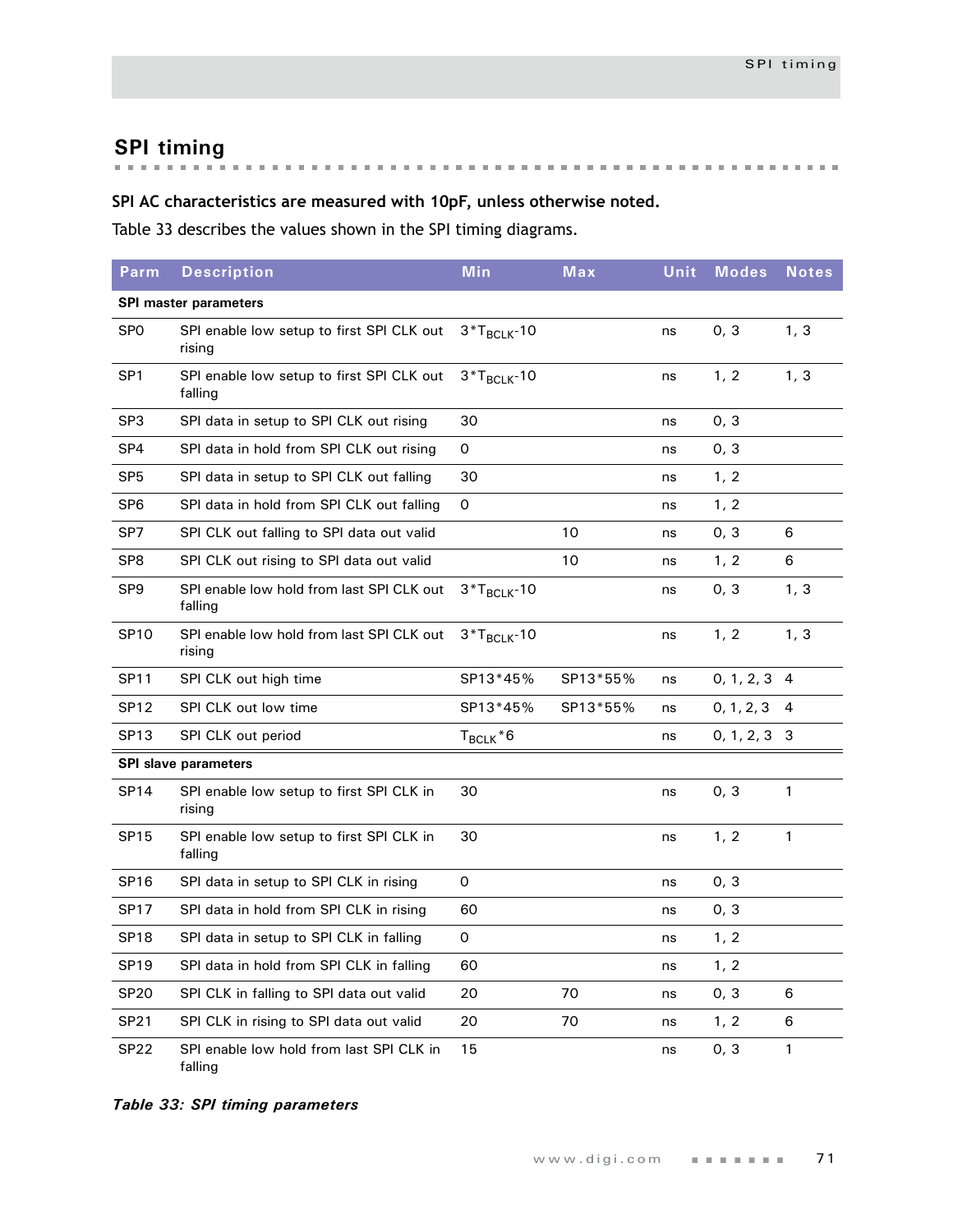| Parm             | <b>Description</b>                                 | <b>Min</b>                        | <b>Max</b> | Unit | <b>Modes</b>  | <b>Notes</b> |
|------------------|----------------------------------------------------|-----------------------------------|------------|------|---------------|--------------|
| SP <sub>23</sub> | SPI enable low hold from last SPI CLK in<br>rising | -15                               |            | ns   | 1.2           |              |
| <b>SP24</b>      | SPI CLK in high time                               | SP26*40%                          | SP26*60%   | ns   | 0, 1, 2, 3, 5 |              |
| <b>SP25</b>      | SPI CLK in low time                                | SP26*40%                          | SP26*60%   | ns   | 0, 1, 2, 3, 5 |              |
| <b>SP26</b>      | SPI CLK in period                                  | ${\mathsf T}_{\mathsf{BCLK}}$ *10 |            | ns   | 0, 1, 2, 3    |              |

#### *Table 33: SPI timing parameters*

#### **Notes:**

- 1 Active level of SPI enable is inverted (that is, 1) if the CSPOL bit in Serial Channel B/A/C/D Control Register B (see the *NS9750B-A1 Hardware Reference*) is set to 1. Note that in SPI slave mode, only a value of 0 (low enable) is valid; the SPI slave is fixed to an active low chip select.
- 2 SPI data order is reversed (that is, LSB last and MSB first) if the BITORDR bit in Serial Channel B/A/C/D Control Register B (see the *NS9750B-A1 Hardware Reference*) is set to 0.
- $3$  T<sub>BCLK</sub> is period of BBus clock.
- $4 \pm 5\%$  duty cycle skew.
- $5 \pm 10\%$  duty cycle skew.
- 6  $C<sub>load</sub> = 10pf for all outputs.$
- 7 SPI data order can be reversed such that LSB is first. Use the BITORDR bit in Serial Channel B/A/C/D Control Register A (see the *NS9750B-A1 Hardware Reference*).

#### *SPI master mode 0 and 1: 2-byte transfer (see note 7)*



#### *SPI master mode 2 and 3: 2-byte transfer (see note 7)*

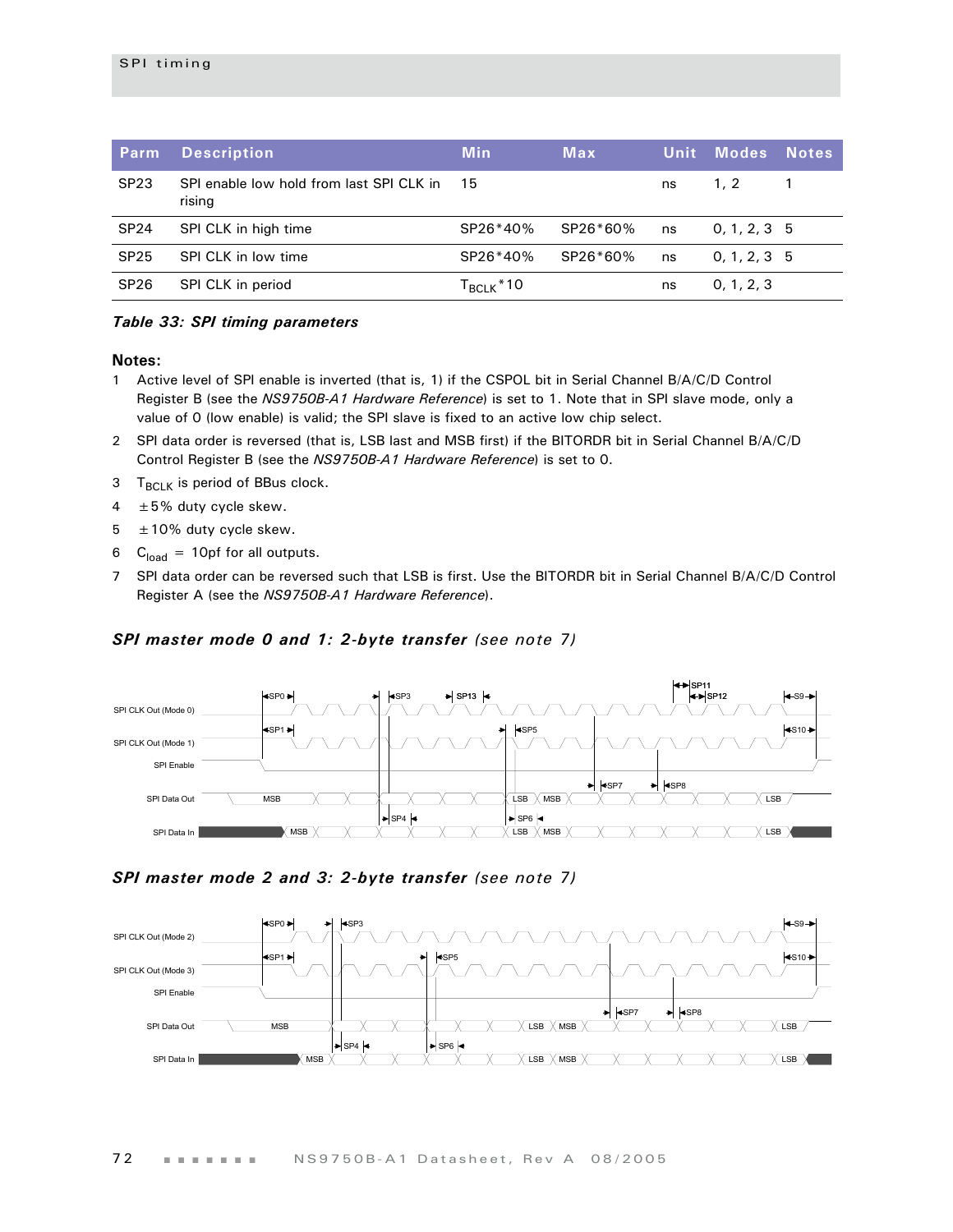

#### *SPI slave mode 0 and 1: 2-byte transfer (see note 7)*

*SPI slave mode 2 and 3: 2-byte transfer (see note 7)*

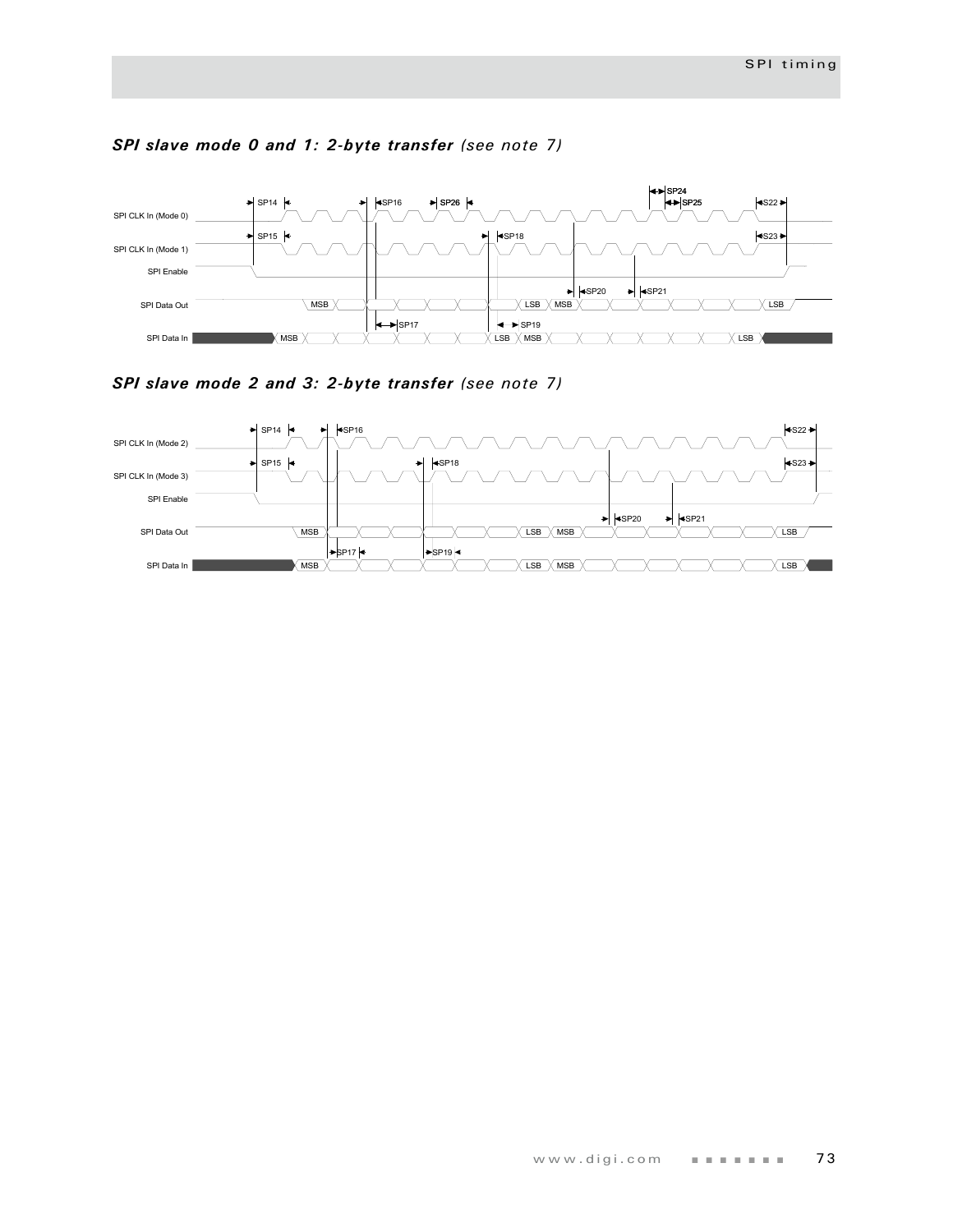#### **IEEE 1284 timing** . . . . . . . . . . . . . . .

#### **IEEE 1284 AC characteristics are measured with 10pF, unless otherwise noted.**

 $\sim$  $\overline{\phantom{a}}$ 

[Table 34](#page-77-0) describes the values shown in the IEEE 1284 timing diagram.

|                 | <b>Parameter Description</b> | <b>Min</b> | <b>Max</b> | Unit | <b>Note</b> |
|-----------------|------------------------------|------------|------------|------|-------------|
| IE <sub>1</sub> | Busy-while-Strobe            | 0          | 500        | ns   |             |
| IE <sub>2</sub> | Busy high to nAck low        | 0          |            | ns   |             |
| IE <sub>3</sub> | Busy high                    |            | 1000       | ns   |             |
| IE4             | nAck low                     |            | 500        | ns   | 3           |
| IE <sub>5</sub> | nAck high to Busy low        |            | 500        | ns   | 3           |

 $\mathbf{m}$  $\sim$  $\mathbf{m}$  $\sim$  $\sim$   $\sim$ 

the first that the first the first that the

<span id="page-77-0"></span>*Table 34: IEEE 1284 timing parameters*

#### **Notes:**

- 1 The range is 0ns up to one time unit.
- 2 Two time units.
- 3 Three time units.

#### *IEEE 1284 timing example*

The IEEE 1284 timing is determined by the BBus clock and the Granularity Count register (GCR) setting. In this example, the BBus clock is 50 MHz and the Granularity Count register is set to 25. The basic time unit is  $1/50$  MHz  $\times$  25, which is 500ns.

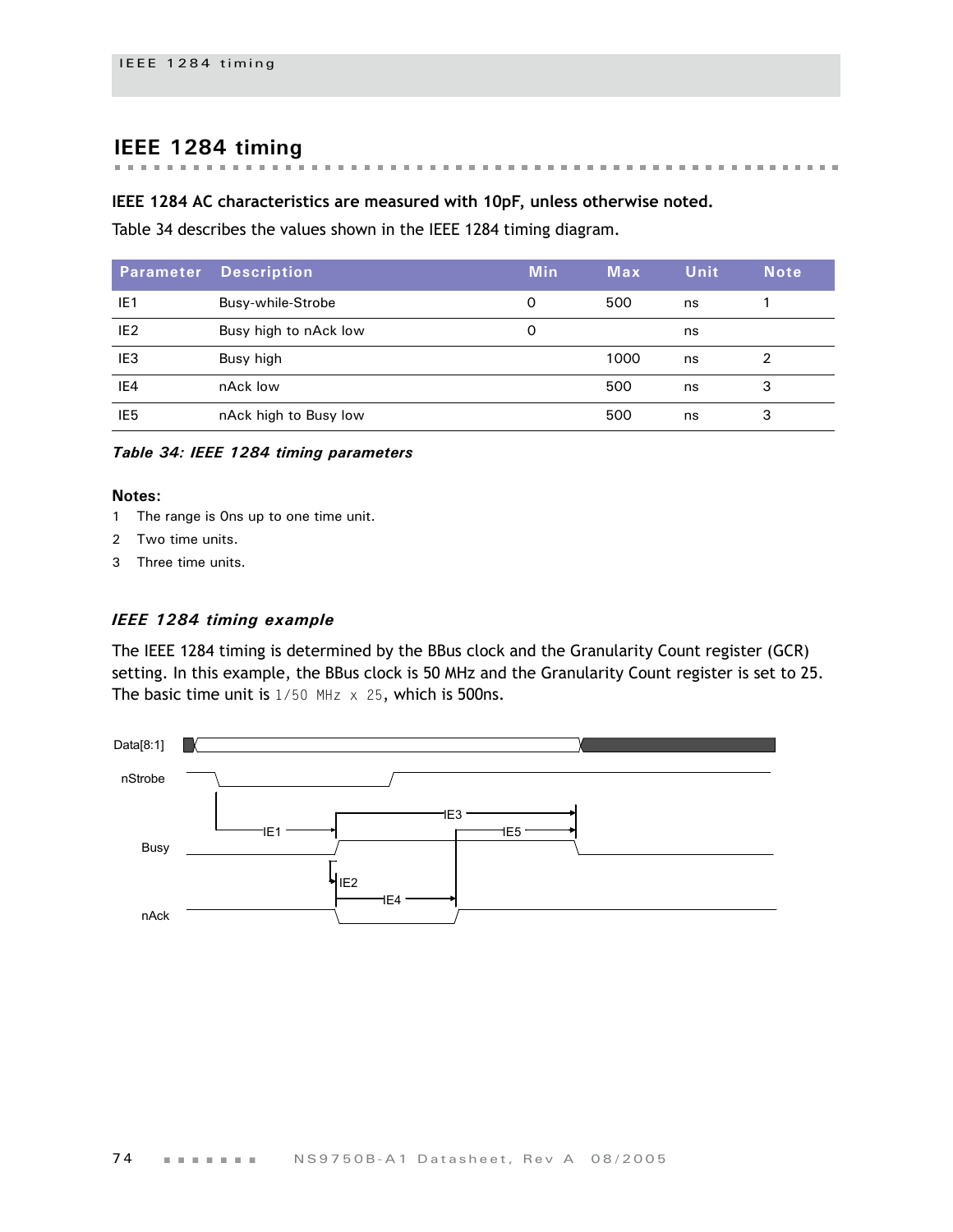## **USB timing**

 $\pm$ the control of  $\mathbf{m}$ 

[Table 35](#page-78-0) and [Table 36](#page-78-1) describe the values shown in the USB timing diagrams.

| <b>Parameter</b> | <b>Description</b>                       | Min | Max    | Unit | <b>Notes</b> |
|------------------|------------------------------------------|-----|--------|------|--------------|
| U1               | Rise time (10%-90%)                      | 4   | 20     | ns   |              |
| U <sub>2</sub>   | Fall time (10%-90%)                      | 4   | 20     | ns   |              |
| U3               | Differential rise and fall time matching | 90  | 111.11 | $\%$ | 2.5          |
| U4               | Driver output resistance                 | 28  | 44     | ohms | 3            |

<span id="page-78-0"></span>*Table 35: USB full speed timing parameters*

|    | <b>Parameter Description</b>             | <b>Min</b> | Max | Unit | <b>Notes</b> |
|----|------------------------------------------|------------|-----|------|--------------|
| U1 | Rise time (10%-90%)                      | 75         | 300 | ns   |              |
| U2 | Fall time (10%-90%)                      | 75         | 300 | ns   |              |
| UЗ | Differential rise and fall time matching | 80         | 125 | $\%$ | 2.5          |

<span id="page-78-1"></span>*Table 36: USB low speed timing parameters*

#### **Notes:**

- 1 Load shown in ["USB full speed load."](#page-79-0)
- 2 U1/U2.
- 3 Includes resistance of 27 ohm  $\pm 2$  ohm external series resistor.
- 4 Load shown in ["USB low speed load."](#page-79-1)
- 5 Excluding the first transition from the idle state.

#### *USB differential data timing*

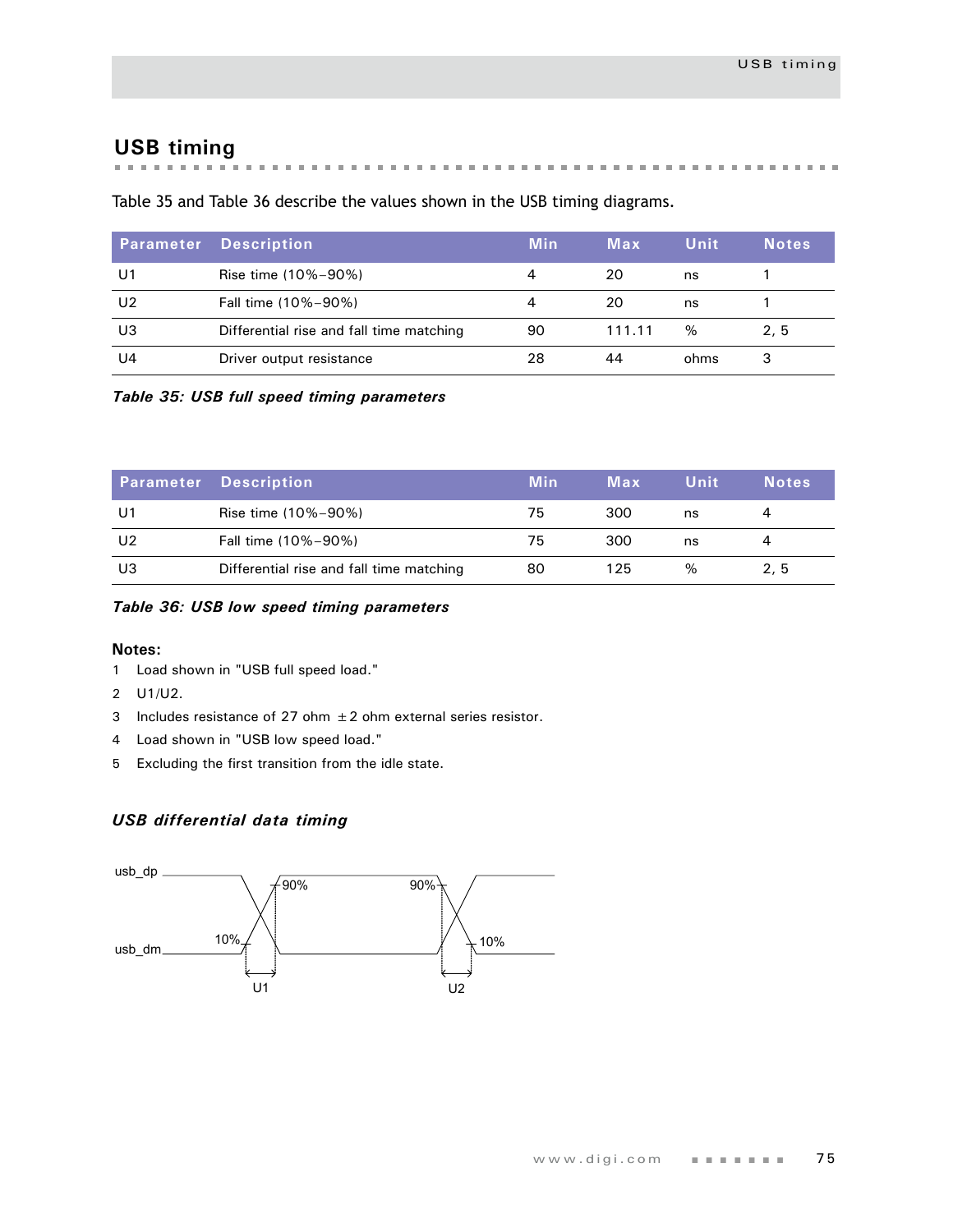#### <span id="page-79-0"></span>*USB full speed load*



<span id="page-79-1"></span>*USB low speed load*

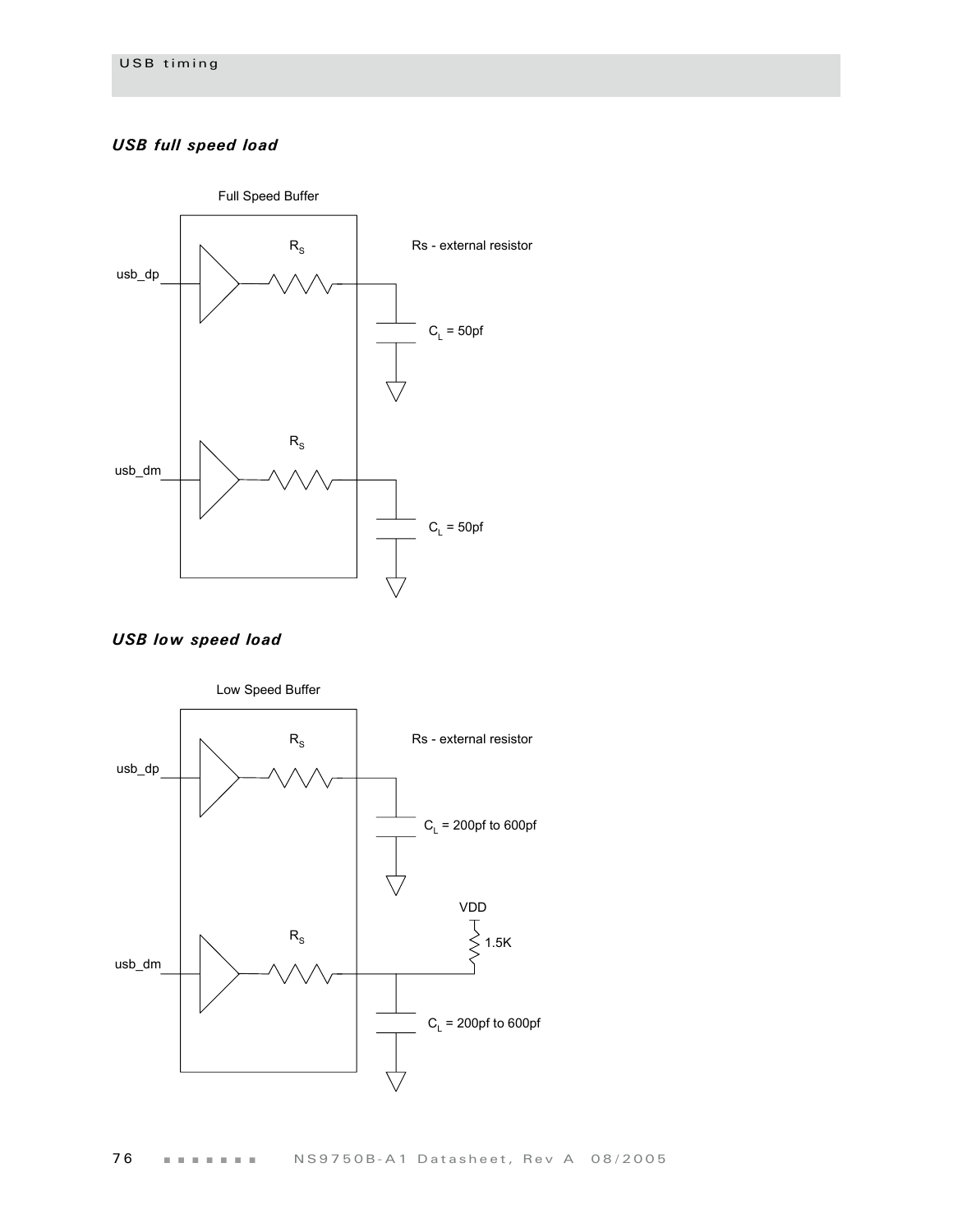# **Reset and hardware strapping timing**

#### **Reset and hardware strapping AC characteristics are measured with 10pF, unless otherwise noted.**

[Table 37](#page-80-0) describes the values shown in the reset and hardware strapping timing diagram.

|           | <b>Parameter Description</b> | <b>Min</b> | Max | Unit                    | <b>Notes</b> |
|-----------|------------------------------|------------|-----|-------------------------|--------------|
| R1        | reset n minimum time         |            |     | x1 sys osc clock cycles |              |
| <b>R2</b> | reset n to reset done        |            |     | ms                      |              |

#### <span id="page-80-0"></span>*Table 37: Reset and hardware strapping timing parameters*

#### **Note:**

1 The hardware strapping pins are latched 5 clock cycles after reset\_n is deasserted (goes high).

|            | x1_sys_osc $\bigcap$ $\bigcap$ $\bigcap$ $\bigcap$ $\bigcap$ $\bigcap$ $\bigcap$ $\bigcap$ $\bigcap$ $\bigcap$ $\bigcap$ $\bigcap$ $\bigcap$ $\bigcap$ $\bigcap$ $\bigcap$ $\bigcap$ $\bigcap$ $\bigcap$ $\bigcap$ $\bigcap$ $\bigcap$ $\bigcap$ $\bigcap$ |
|------------|------------------------------------------------------------------------------------------------------------------------------------------------------------------------------------------------------------------------------------------------------------|
| reset n    |                                                                                                                                                                                                                                                            |
|            |                                                                                                                                                                                                                                                            |
| reset done |                                                                                                                                                                                                                                                            |

- **R1:** reset\_n must be held low for a minimum of 10 x1\_sys\_osc clock cycles after power up.
- **R2:** reset\_done is asserted 4ms after reset\_n is driven high.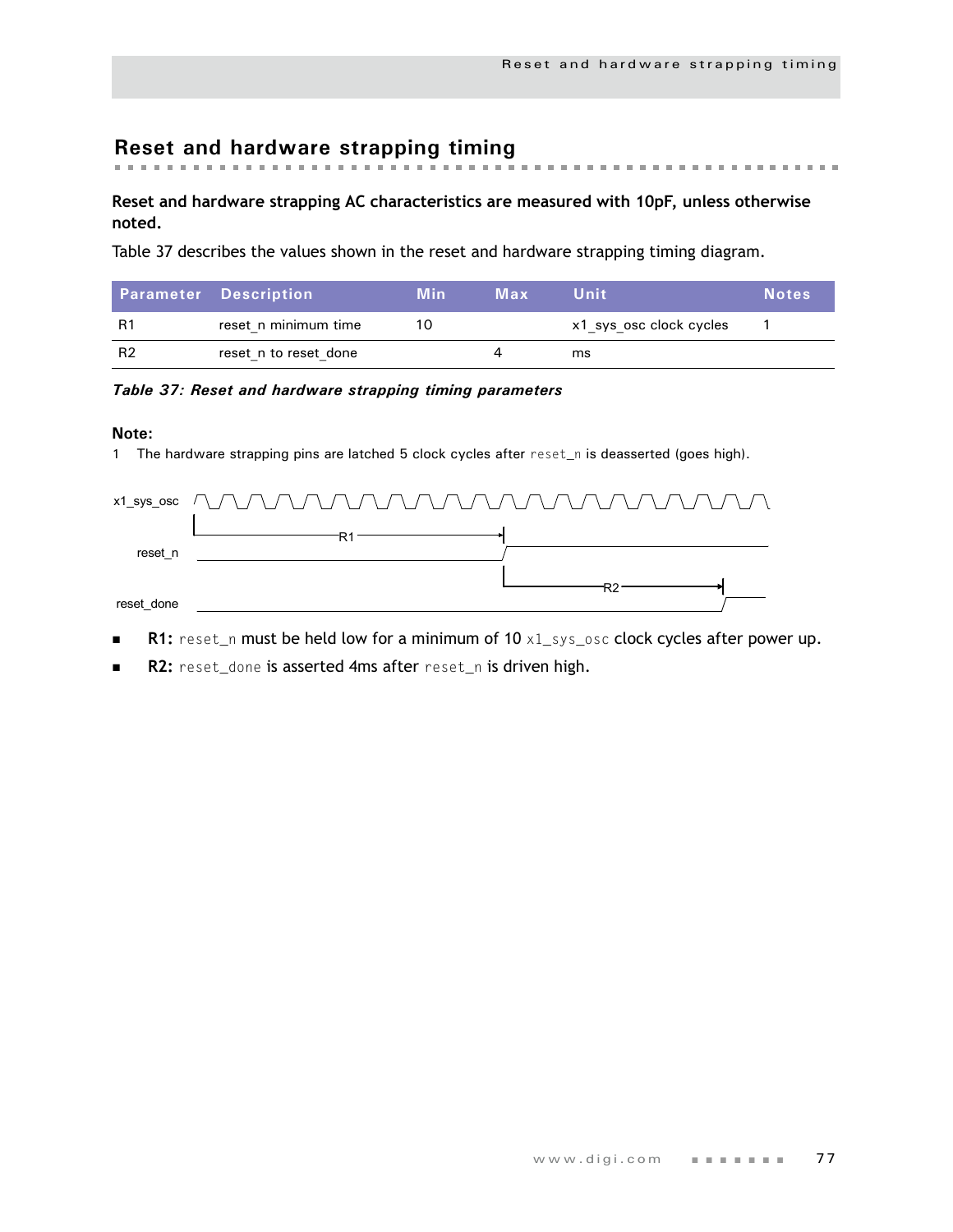# **JTAG timing**

## **JTAG AC characteristics are measured with 10pF, unless otherwise noted.**

[Table 38](#page-81-0) describes the values shown in the JTAG timing diagram.

| <b>Parameter</b> | <b>Description</b>              | <b>Min</b> | Max | Unit |
|------------------|---------------------------------|------------|-----|------|
| J1.              | tms (input) setup to tck rising | 5          |     | ns   |
| J2               | tms (input) hold to tck rising  | າ          |     | ns   |
| J3               | tdi (input) setup to tck rising | 5          |     | ns   |
| J4               | tdi (input) hold to tck rising  | າ          |     | ns   |
| J5               | tdo (output) to tck falling     | 2.5        | 10  | ns   |

#### <span id="page-81-0"></span>*Table 38: JTAG timing parameters*



#### **Notes:**

- 1 Maximum tck rate is 10 MHz.
- 2 rtck\_out is an asynchronous output, driven off of the CPU clock.
- 3 trst\_n is an asynchronous input.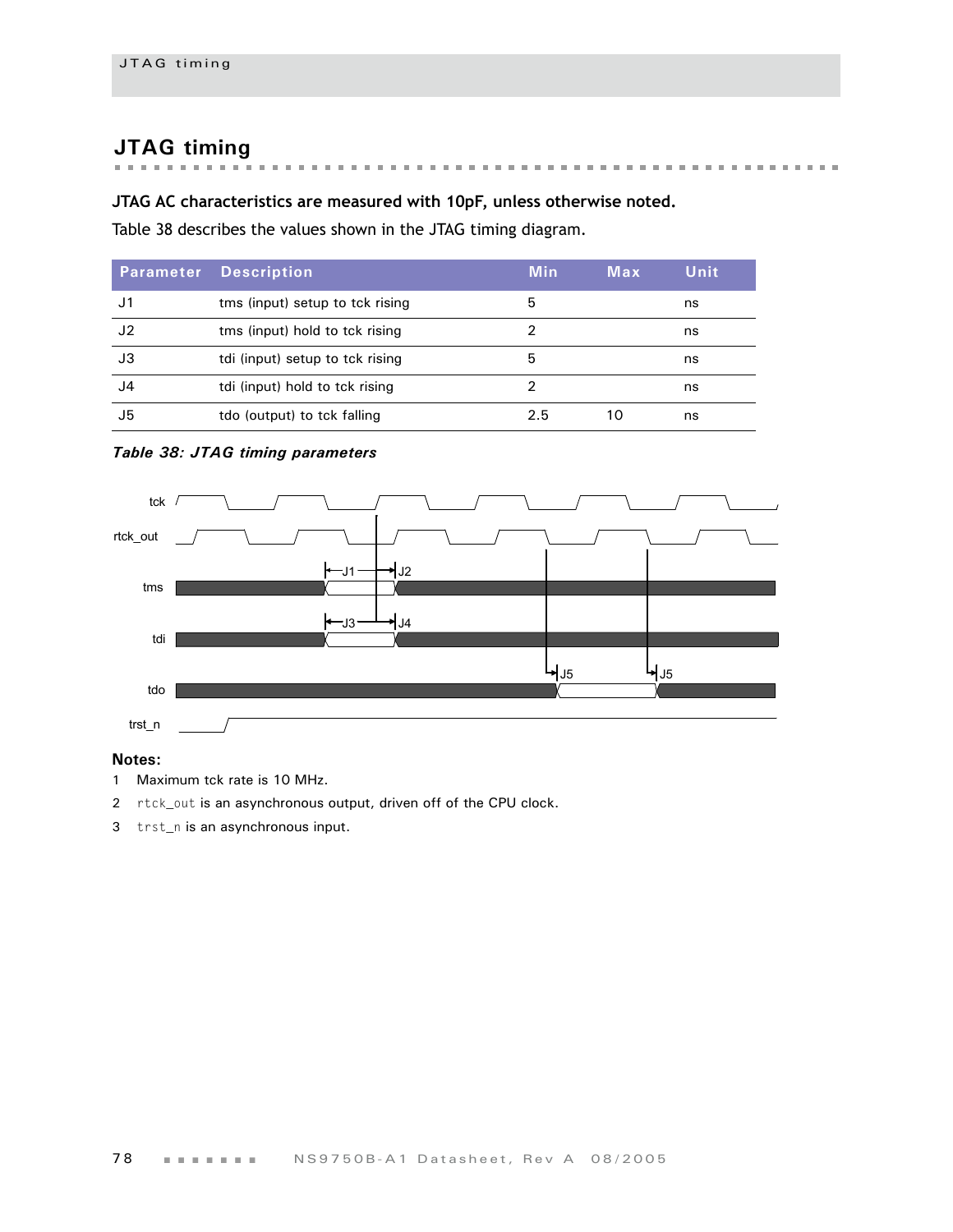# **Clock timing**

#### **Clock AC characteristics are measured with 10pF, unless otherwise noted.**

The next three timing diagrams pertain to clock timing.

#### *USB crystal/external oscillator timing*

[Table 39](#page-82-0) describes the values shown in the USB crystal/external oscillator timing diagram.

|                 | <b>Parameter Description</b> | <b>Min</b>           | Max                  | Unit | <b>Notes</b> |
|-----------------|------------------------------|----------------------|----------------------|------|--------------|
| UC1             | x1 usb osc cycle time        | 20.831               | 20.835               | ns   |              |
| UC <sub>2</sub> | x1 usb osc high time         | $(UC1/2) \times 0.4$ | $(UC1/2) \times 0.6$ | ns   |              |
| UC3             | x1 usb osc low time          | $(UC1/2) \times 0.4$ | $(UC1/2)$ X 0.6      | ns   |              |

#### <span id="page-82-0"></span>*Table 39: USB crystal/external oscillator timing parameters*

**Note:**

1 If using a crystal, the tolerance must be  $\pm$  100 ppm or better.



#### *LCD input clock*

[Table 40](#page-82-1) describes the values shown for the LCD input clock timing diagram.

|                 | <b>Parameter Description</b> | <b>Min</b>           | Max                  | Unit | <b>Notes</b> |
|-----------------|------------------------------|----------------------|----------------------|------|--------------|
| LC1             | Icdclk cycle time            | 6.25                 |                      | ns   |              |
| LC <sub>2</sub> | Icdclk high time             | $(LC1/2) \times 0.4$ | $(LC1/2) \times 0.6$ | ns   |              |
| LC <sub>3</sub> | Icdclk low time              | $(LC1/2) \times 0.4$ | $(LC1/2) \times 0.6$ | ns   |              |

#### <span id="page-82-1"></span>*Table 40: LCD input clock timing parameters*

#### **Note:**

1 The clock rate supplied on lcdclk is twice the actual LCD clock rate.

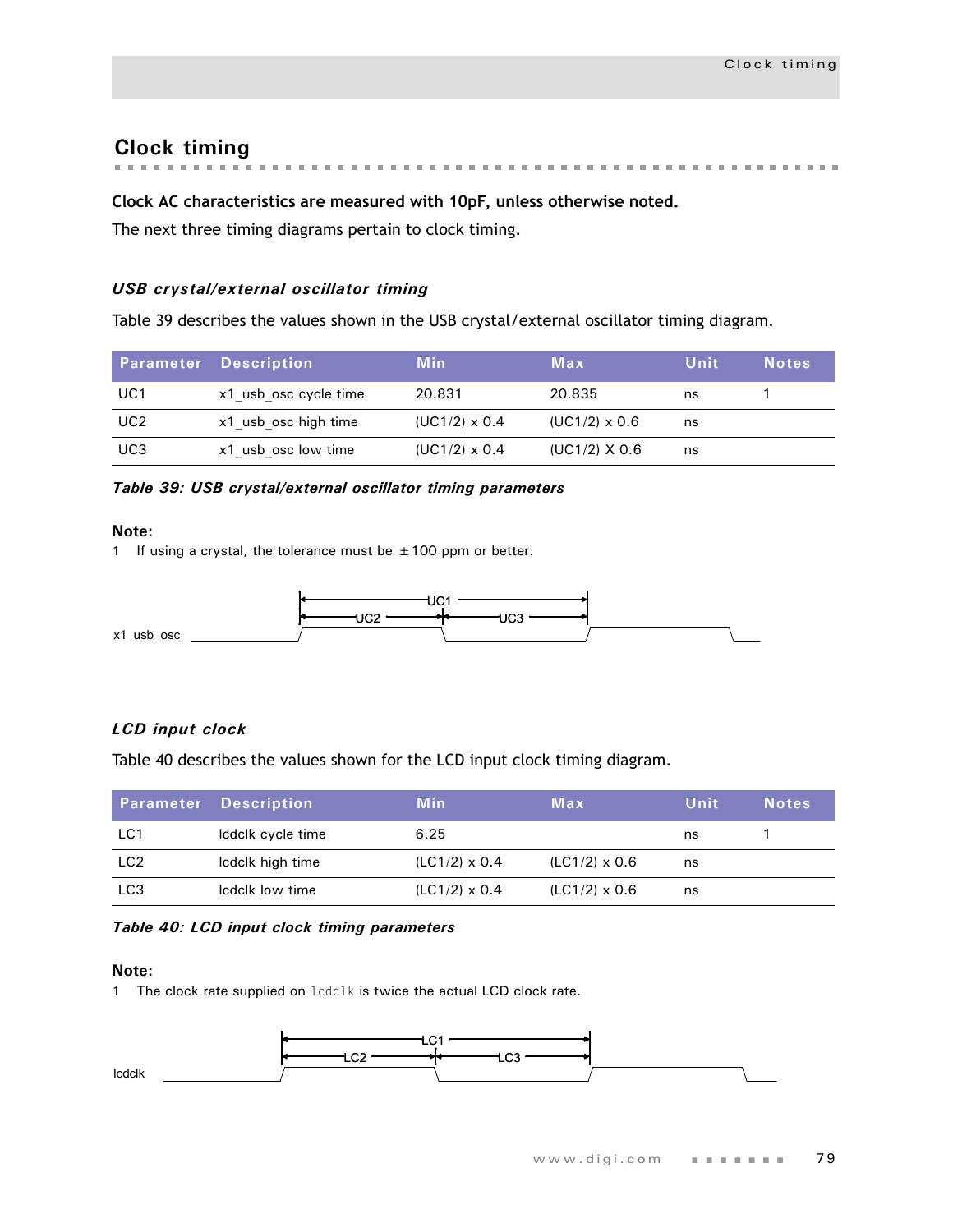#### *System PLL reference clock timing*

Table 41 describes the values shown in the system PLL reference clock timing diagram.

|                 | <b>Parameter Description</b> | Min                   | Max                   | Unit |
|-----------------|------------------------------|-----------------------|-----------------------|------|
| SC <sub>1</sub> | x1 sys osc cycle time        | 25                    | 50                    | ns   |
| SC <sub>2</sub> | x1 sys osc high time         | $(SC1/2) \times 0.45$ | $(SC1/2) \times 0.55$ | ns   |
| SC3             | x1 sys osc low time          | $(SC1/2) \times 0.45$ | $(SC1/2) \times 0.55$ | ns   |

*Table 41: System PLL reference clock timing parameters*

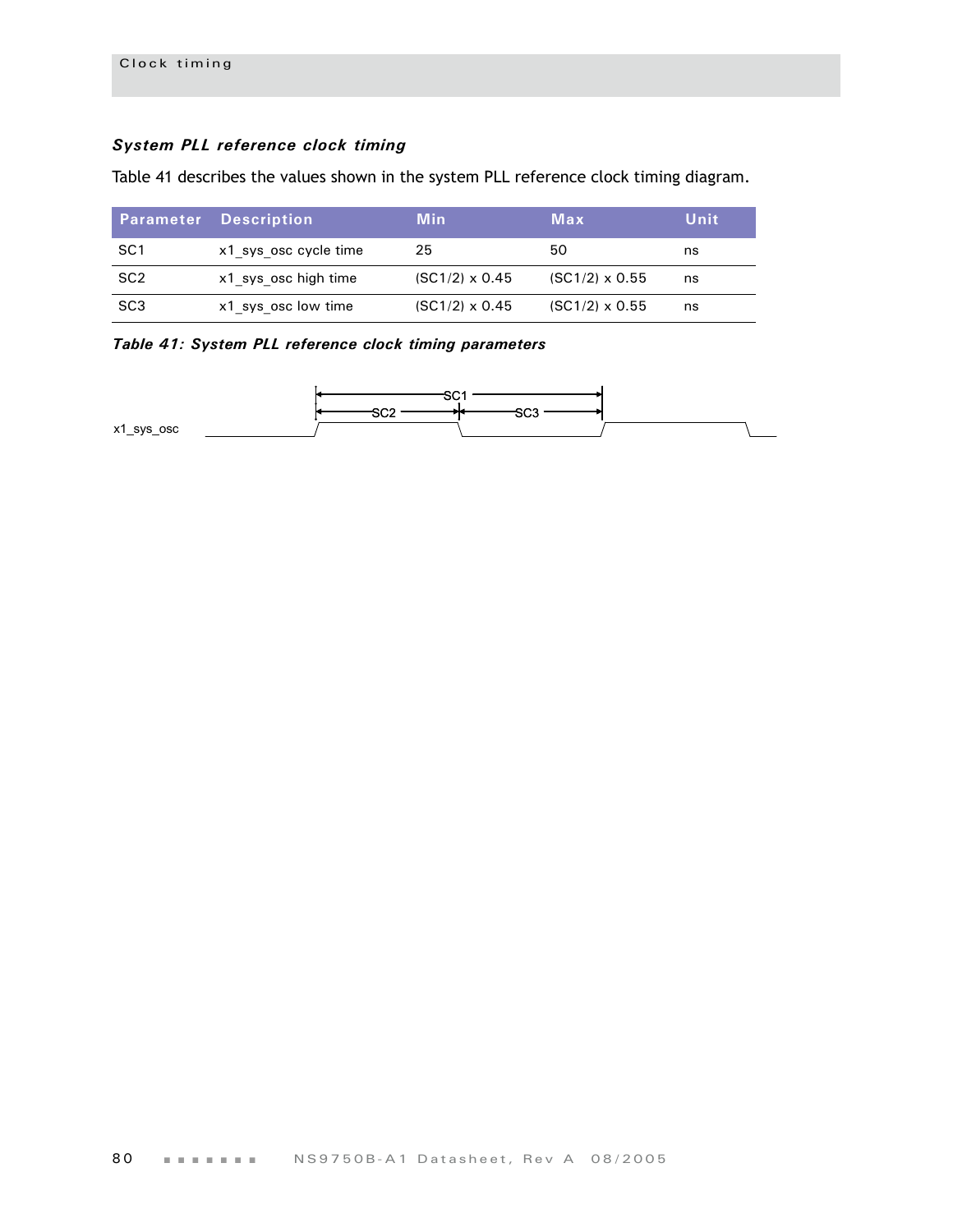# **Packaging**

 $\alpha$  , and  $\alpha$  , and  $\alpha$  , and  $\alpha$  , and  $\alpha$  , and  $\alpha$  , and  $\alpha$  , and  $\alpha$  $\mathbf{m}$  $\mathbf{m}$  $\mathbf{m}$  $\pm$  $\mathcal{M}$  , and  $\mathcal{M}$  , and  $\mathbf{m}$  $\mathbb{R}^n$  $\pm 0$  $\pm$  $\pm$  $\mathbb{R}^n$  $\mathbb{R}^n$ the first term in the first term  $\pm$  $\mathbf{m}$  $\mathbb{R}^n$  $\pm 0$  $\pm$  $\mathbf{m}$ 

The NS9750B-A1 dimensions and pinout are shown in the next two diagrams.



*Figure 7: NS9750B-A1 top view*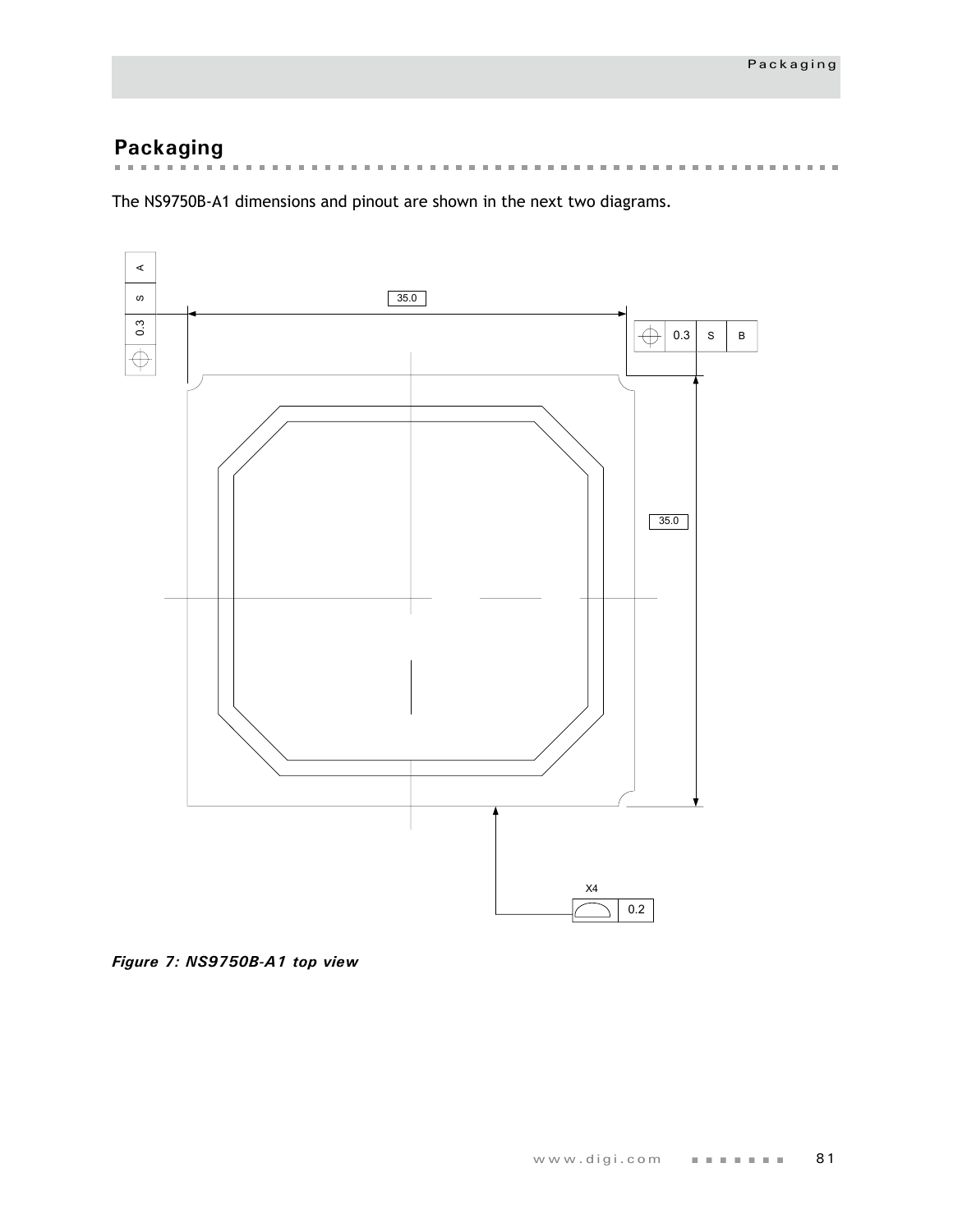

*Figure 8: NS9750B-A1 bottom and side view*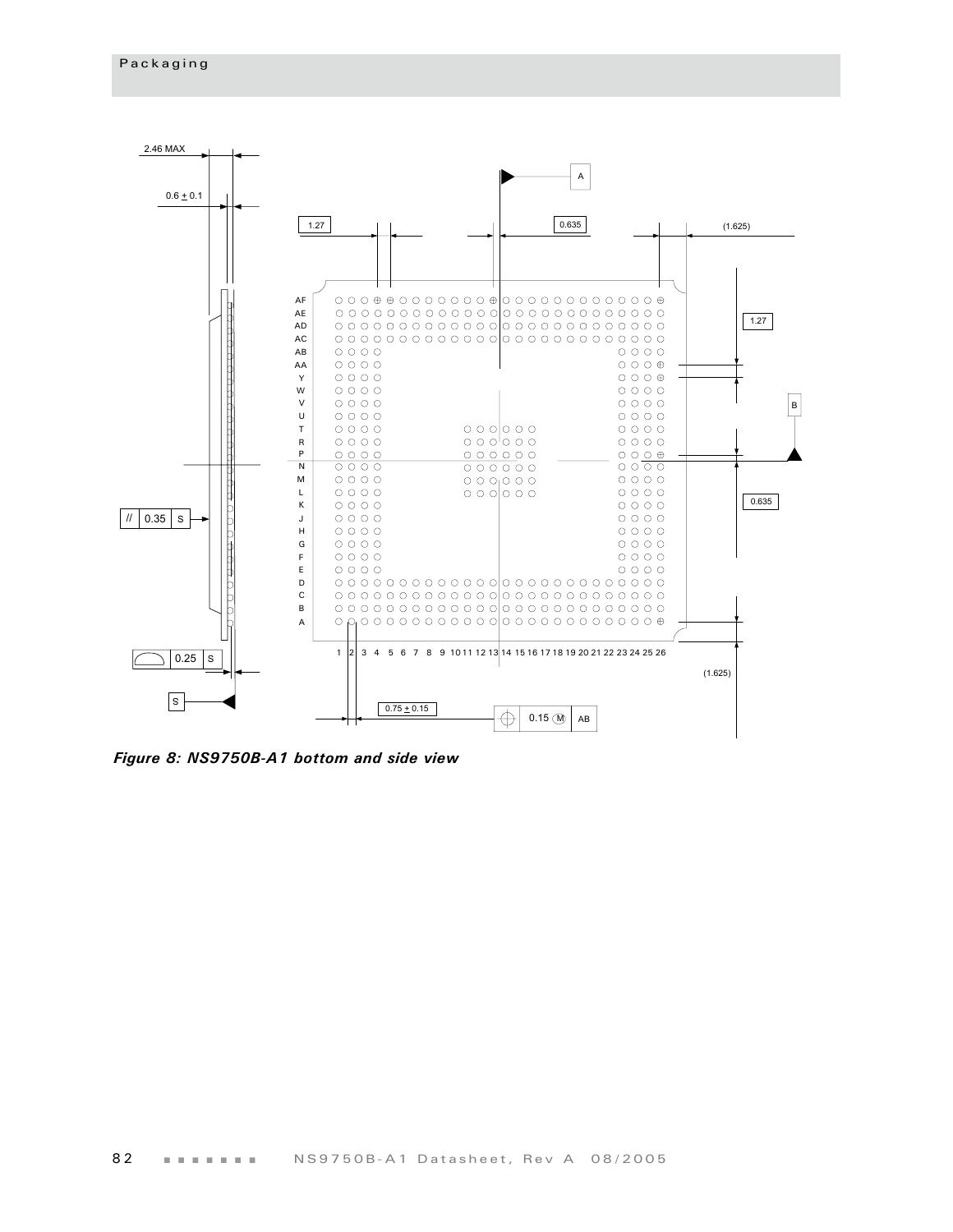Figure 9 shows the layout of the NS9750B-A1, for use in setting up the board.



*Figure 9: NS9750B-A1 BGA layout*

For information about hardware strapping options, see Table 1, "Configuration pins— Bootstrap initialization," on page 5.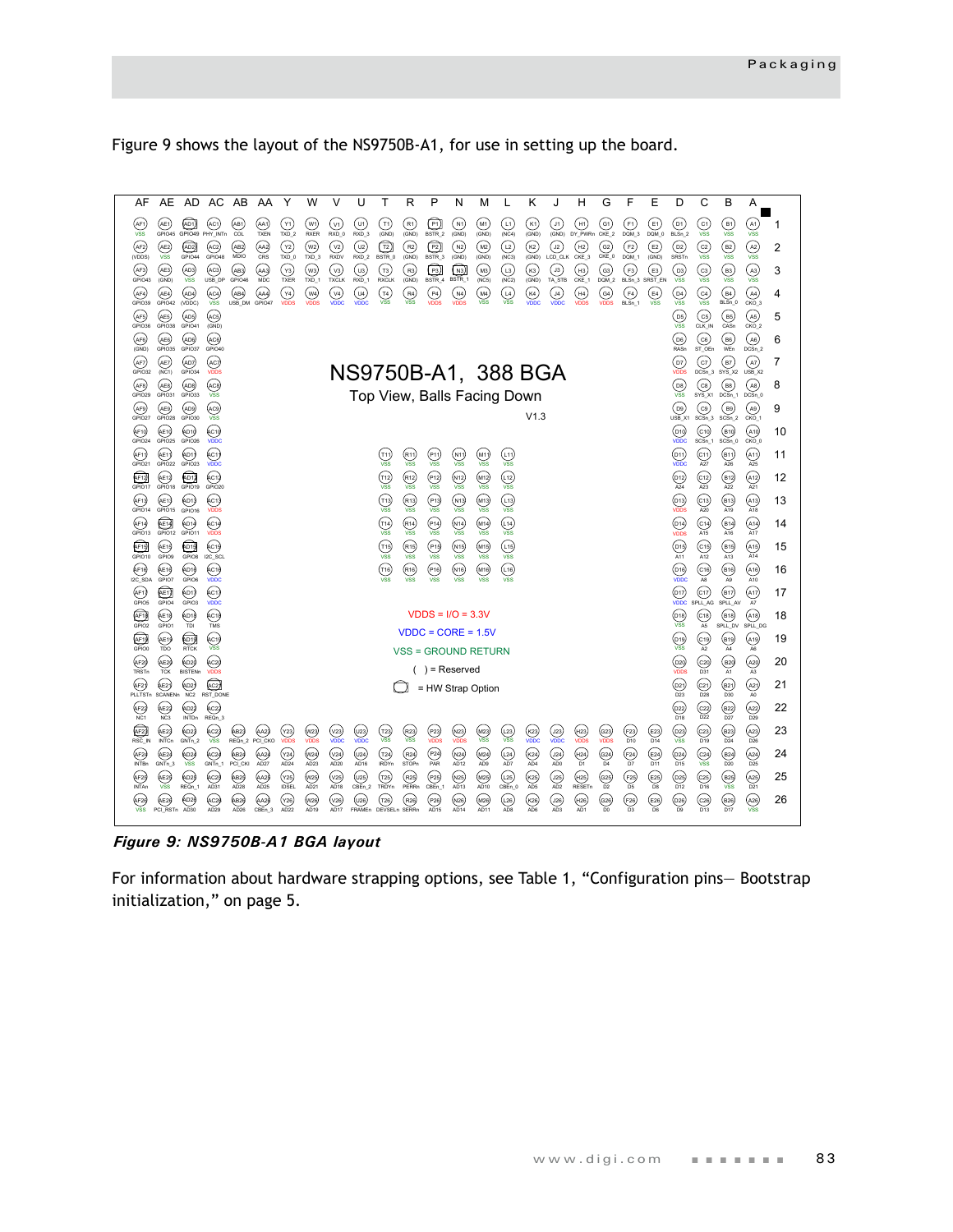#### **Product specifications**

These tables provide additional information about the NS9750B-A1.

| <b>ROHS</b> substance          | <b>PPM</b> level |
|--------------------------------|------------------|
| Lead                           | O                |
| Mercury                        | O                |
| Cadmium                        | O                |
| Hexavalent Chromium            |                  |
| Polybrominated biphenyls       | O                |
| Polybrominated diphenyl ethers |                  |

#### *Table 42: RoHS specifications*

| Component    | Weight [mg] | <b>Material</b> |                     | Weight [mg] | Weight [%] |
|--------------|-------------|-----------------|---------------------|-------------|------------|
|              |             | CAS no.         | <b>Name</b>         |             |            |
| Chip         | 27.037      | 7440-21-3       | Si                  | 27.0370     | 0.61       |
|              |             |                 |                     |             |            |
| Frame        | 1841.616    | 223769-10-6     | Epoxy resin         | 865.5600    | 19.71      |
|              |             | 7440-50-8       | Cu                  | 736.6500    | 16.77      |
|              |             | 7440-02-0       | Ni                  | 9.2100      | 0.21       |
|              |             | 7440-57-5       | Au                  | 1.8400      | 0.04       |
|              |             |                 | Other               | 228.3560    | 5.20       |
| Bonding wire | 6.990       | 7440-57-5       | Au                  | 6.9900      | 0.16       |
| Ag paste     | 3.400       | 7440-22-4       | Ag                  | 2.6200      | 0.06       |
|              |             |                 | Epoxy, other        | 0.7800      | 0.02       |
| Epoxy resin  | 1920.177    | 60676-86-0      | Silica (SiO2)       | 1747.3570   | 39.79      |
|              |             |                 | Epoxy, other        | 86.4100     | 1.97       |
|              |             |                 | <b>Phenol Resin</b> | 86.4100     | 1.97       |
|              |             | CAS no.         | <b>Name</b>         |             |            |
| Solder ball  | 592.400     | 7440-31-5       | Sn                  | 571.6700    | 13.02      |
|              |             | 7440-22-4       | Ag                  | 17.7700     | 0.40       |
|              |             | 7440-50-8       | Cu                  | 2.9600      | 0.07       |
| Total weight | 4391.620    |                 |                     |             |            |